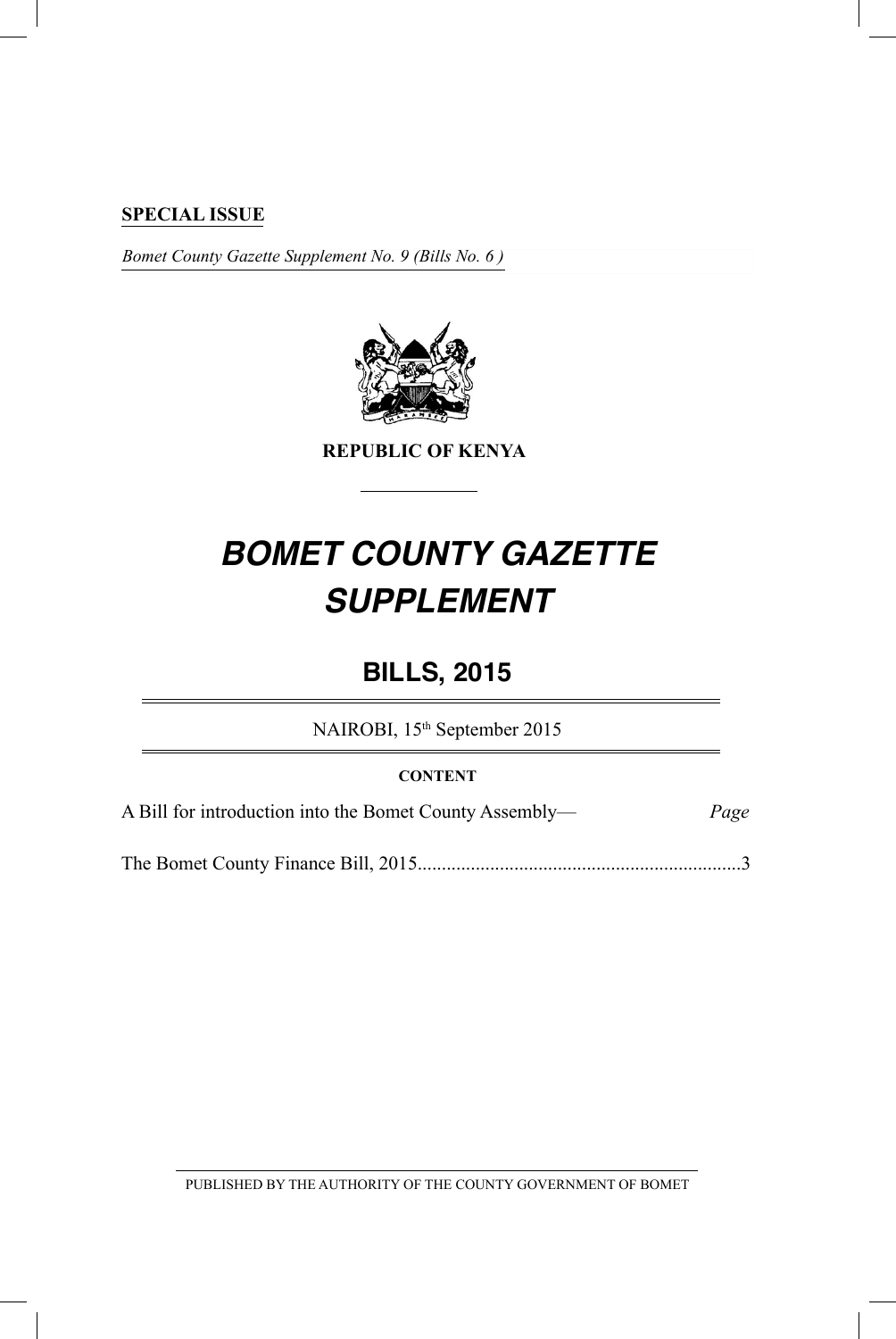## **THE BOMET COUNTY FINANCE BILL, 2015 ARRANGEMENT OF CLAUSES**

#### **PART I — PRELIMINARY**

#### *Clause*

1. — Short title and commencement.

## **PART II — IMPOSITION AND REVISION OF THE TAXES, FEES, CHARGES AND RATES PAYABLE**

- 2. Imposition and revision of the taxes, fees, charges and rates.
- 3. Application of the Act.

## **PART III — CHARGES, LICENCES, FEES, RENT AND CESS**

- 4. Charges, licences,fees,rent,and cess.
- 5. Cess or market fee.

#### **PART IV— OFFENCES AND PENALTIES**

6. — General penalty.

## **PART V — SCHEDULE**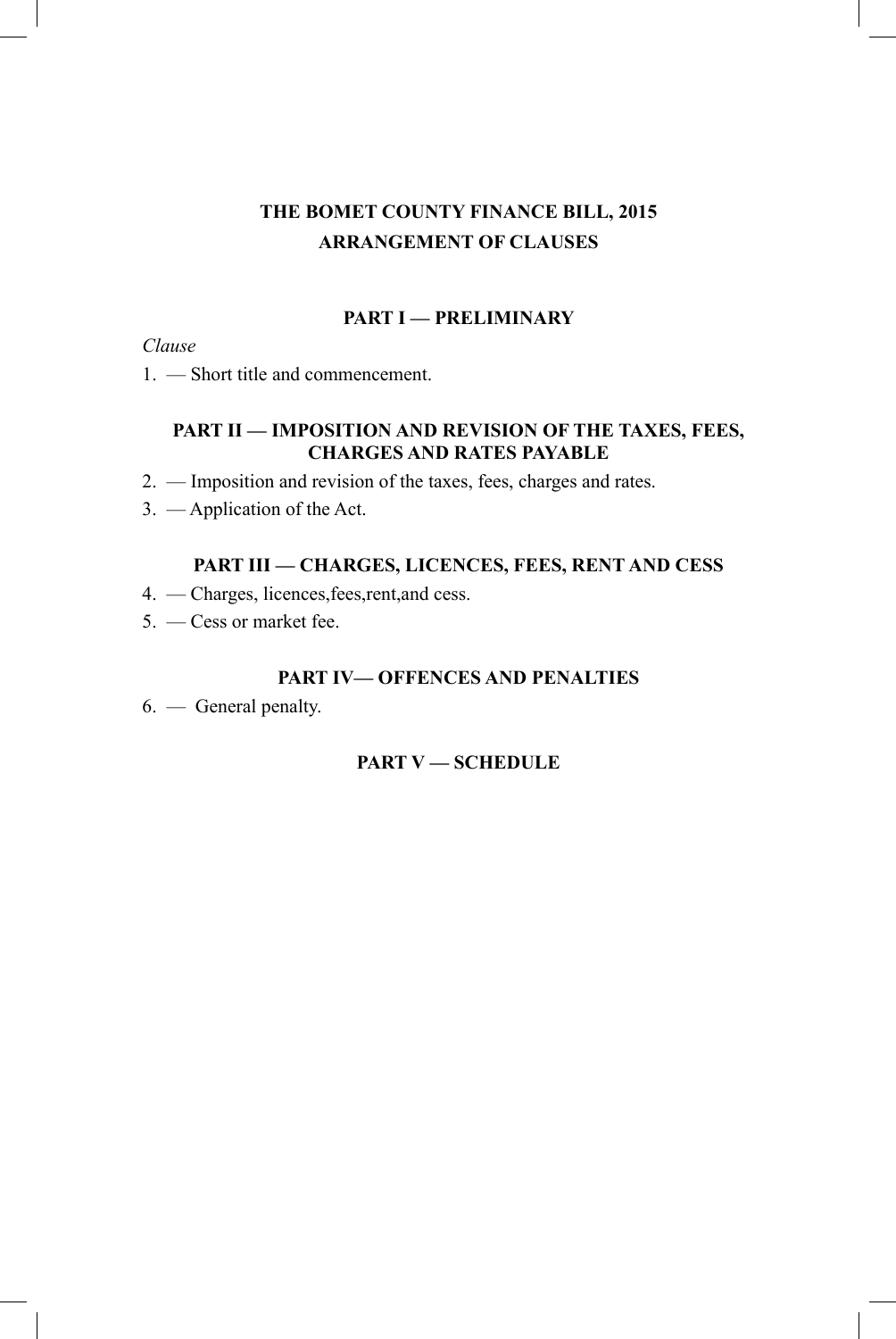#### **THE BOMET COUNTY FINANCE BILL, 2015**

#### **A Bill for**

**AN ACT of the County Assembly to provide for various taxation, imposition of fees and charges for services, and other revenue raising measures by the County Government; and for matters incidental thereto.** 

**ENACTED** by the County Assembly of Bomet, as follows —

#### **PART I — PRELIMINARY**

Short title and Commencement.

**1.** This Act may be cited as the Bomet County Finance Act, 2015 and shall, subject to Section 2(2), come into operation upon assent by the Governor.

#### **PART II — FEES, TAXES PAYABLE, CHARGES AND RATES APPLICABLE**

Imposition and revision of the taxes, fees charges, rates etc.

**2.** (1)The taxes, fees and charges set out in the second column of the First Schedule shall apply for the respective services and at the rates set out therein.

(2) The respective taxes, fees and charges, together with the rates applicable shall take effect not later than three months after the commencement of this Act.

Applicability of the Act.

**3.** The provisions of this Act are applicable to all businesses being operated within Bomet County area of jurisdiction.

#### **PART III — CHARGES, LICENCES, FEES, RENT AND CESS**

**4.** (1) The fees provided in this Act shall be charged for the services specified in the relevant Section**.**

(2) A person shall not carry on, within Bomet County, any business or service specified in the First Schedule without a license or permit issued by the relevant County Offices.

(3) A person occupying any plot, stall or house leased or rented out by the County shall pay the annual rent at the rate specified in the First Schedule.

Cess or market fee. **5.** A cess or market fee shall be charged on goods specified in the relevant Part of the First Schedule at the rate specified.

#### **PART IV — OFFENCES AND PENALTIES**

General penalty. **6. (1)** Any person who commits an offence under this Act for which no penalty is provided shall be liable, on conviction to a fine not exceeding two hundred thousand shillings or to imprisonment for a term not exceeding one year or both.

> (2) Any impounded item not claimed shall be auctioned after 3 months from the date of impoundment unless otherwise specified.

Charges, Licenses, permits, plots or House rent.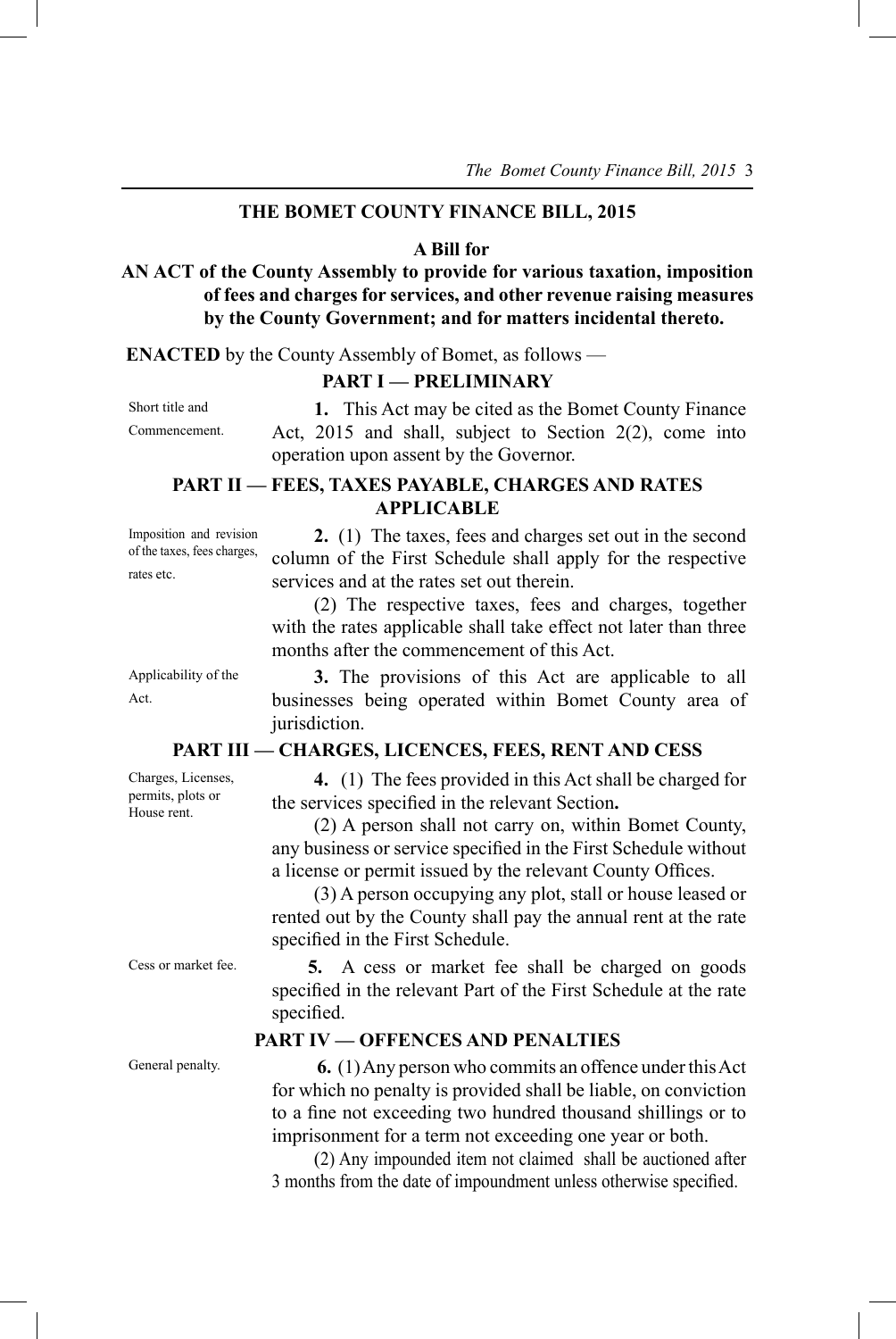#### **PART V — FIRST SHEDULE**

#### **ADMINISTRATION ALCOHOLIC LICENSE FEES**

| <b>Item Description</b>                            | Unit of<br><b>Measure</b> | Current<br><b>Charges</b> (Ksh) | <b>Proposed</b><br><b>Charges</b> (Ksh) |
|----------------------------------------------------|---------------------------|---------------------------------|-----------------------------------------|
| Alcohol distributor                                | p.a.                      | 80,000                          | 80,000                                  |
| Large premises situated within<br>urban areas      | Pa.                       | 75,000                          | 75,000                                  |
| Medium premises situated within<br>town areas      | P.a.                      | 50,000                          | 50,000                                  |
| Small premises situated within<br>market centres   | P.a.                      | 40,000                          | 40,000                                  |
| Large premises situated outside<br>market centres  | P.a.                      | 50,000                          | 50,000                                  |
| Medium premises situated outside<br>market centres | p.a.                      | 40,000                          | 40,000                                  |
| Small premises situated outside<br>market centres  | Pa.                       | 20,000                          | 20,000                                  |
| Application fee                                    | N/A                       | 1,000                           | 1,000                                   |
| Any Operating 24 hrs (extra fee)                   | p.a.                      | 20,000                          | 20,000                                  |

| <b>Item Description</b>                                                                      | <b>Unit of</b><br><b>Measure</b> | <b>Current</b><br><b>Charges</b> (Ksh) | <b>Proposed</b><br><b>Charges</b><br>(Ksh) |
|----------------------------------------------------------------------------------------------|----------------------------------|----------------------------------------|--------------------------------------------|
| Training charges for personnel<br>to other county governments or<br>organisations per person | Per day                          | 975                                    | 1000                                       |
| Usage of training hall per<br>occasion or function                                           | Per day                          | 3,900                                  | 3,900                                      |
| Training grounds                                                                             | Per day                          | 6,500                                  | 6,500                                      |
| Conference package per person                                                                | Per day                          | <b>New</b>                             | 2,000                                      |
| Accommodation full board                                                                     | Per day                          | <b>New</b>                             | 4,000                                      |
| Half board (Dinner, Bed and<br>breakfast)                                                    | Per day                          | <b>New</b>                             | 3,000                                      |
| Hire of projector                                                                            | Per day                          | <b>New</b>                             | 2,500                                      |
| Tents $-50$ pax                                                                              | Per day                          | <b>New</b>                             | 2,500                                      |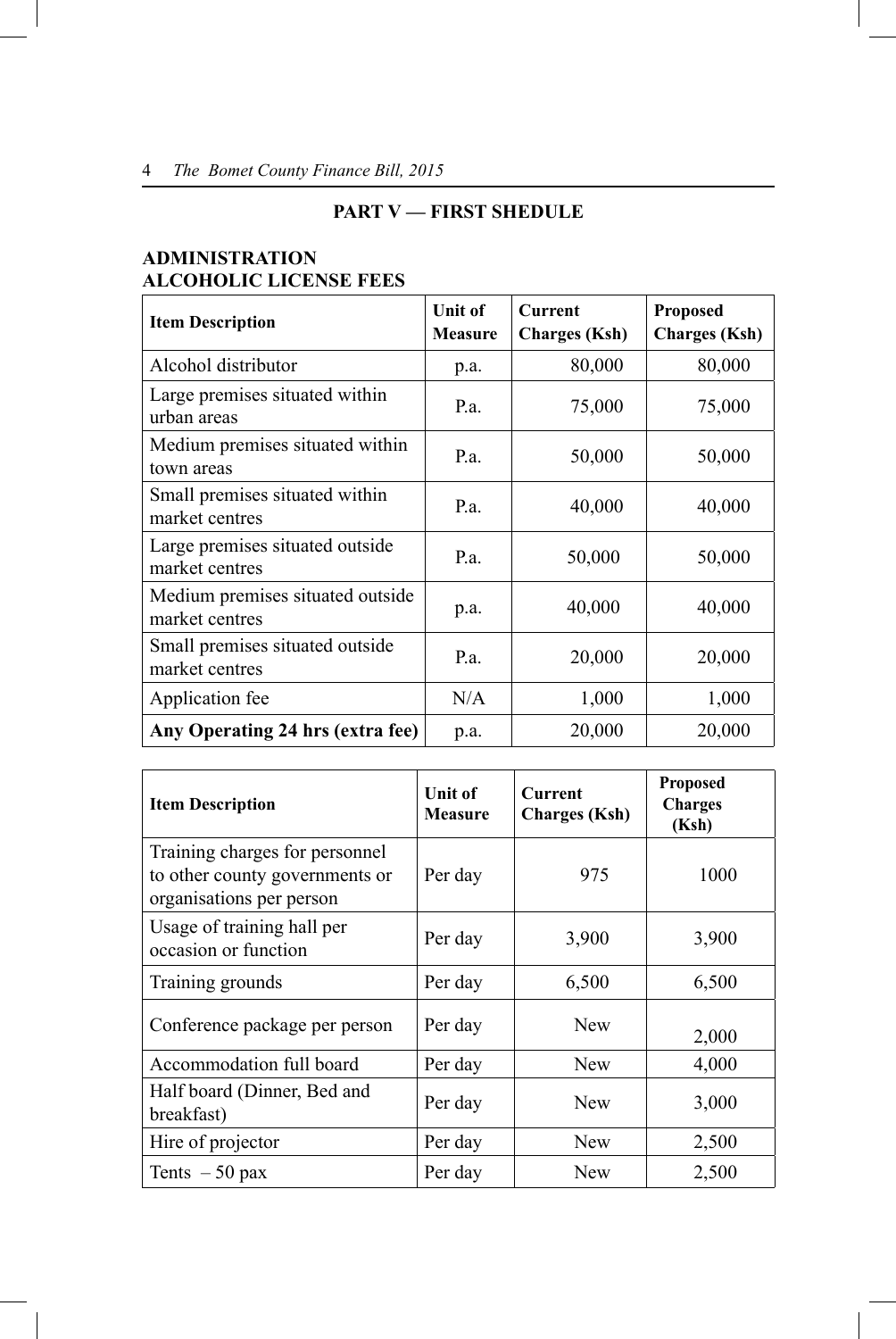| <b>Item Description</b>                 | Unit of<br><b>Measure</b>        | <b>Current</b><br><b>Charges</b> (Ksh) | <b>Proposed</b><br><b>Charges</b><br>(Ksh) |
|-----------------------------------------|----------------------------------|----------------------------------------|--------------------------------------------|
| Tents $-100$ pax                        | Per day                          | <b>New</b>                             | 5,000                                      |
| Luncheon (buffet)                       | Per day                          | <b>New</b>                             | 1,200                                      |
| Convection(shows)<br>less than 200 pax  | Per day                          | <b>New</b>                             | 8,500                                      |
| Convection (shows) 200 to 500<br>pax    | Per day                          | <b>New</b>                             | 10,000                                     |
| Convection(shows) over 500 pax          | Per day                          | <b>New</b>                             | 15,000                                     |
| Camp site                               | Per tent                         | New                                    | 500                                        |
| Park entry fee per person               | Per day                          | New                                    | 50                                         |
| Attraction site entry fee per<br>person | Per day                          | New                                    | 100                                        |
| <b>Impounded Articles</b>               | <b>Unit of</b><br><b>Measure</b> | <b>Current</b><br><b>Charges</b>       | <b>Proposed</b><br><b>Charges</b>          |
| Gas cylinder                            | Per item                         | 1,300                                  | 1,300                                      |
| Spare wheel                             | Per item                         | 650                                    | 650                                        |
| Sofa-set                                | Per item                         | 1,560                                  | 1,560                                      |
| Complete engine                         | Per item                         | 1,560                                  | 1,870                                      |
| Spraying machine                        | Per item                         | 1,300                                  | 1,300                                      |
| Sewing machine                          | Per item                         | 650                                    | 650                                        |
| Welding machine                         | Per item                         | 1,560                                  | 1,560                                      |
| Tool box                                | Per item                         | 1,040                                  | 1,040                                      |
| Grinding machine                        | Per item                         | 780                                    | 780                                        |
| Drilling machine                        | Per item                         | 780                                    | 780                                        |
| Complete gear box                       | Per item                         | 1,300                                  | 1,300                                      |
| Steel window doors                      | Per item                         | 910                                    | 910                                        |
| Carpentry tools                         | Per item                         | 520                                    | 520                                        |
| Air cleaner & drum                      | Per item                         | 520                                    | 520                                        |
| <b>Bicycles</b>                         | Per item                         | 520                                    | 520                                        |
| Handicrafts                             | Per item                         | 780                                    | 780                                        |
| Transport of impounded items            | Per item                         | 780                                    | 780                                        |
| Hamali carts                            | Per item                         | 780                                    | 780                                        |
| Motor Cycle                             | Per item                         | 1,300                                  | 1,300                                      |
| Saloon car                              | Per item                         | 3,250                                  | 3,250                                      |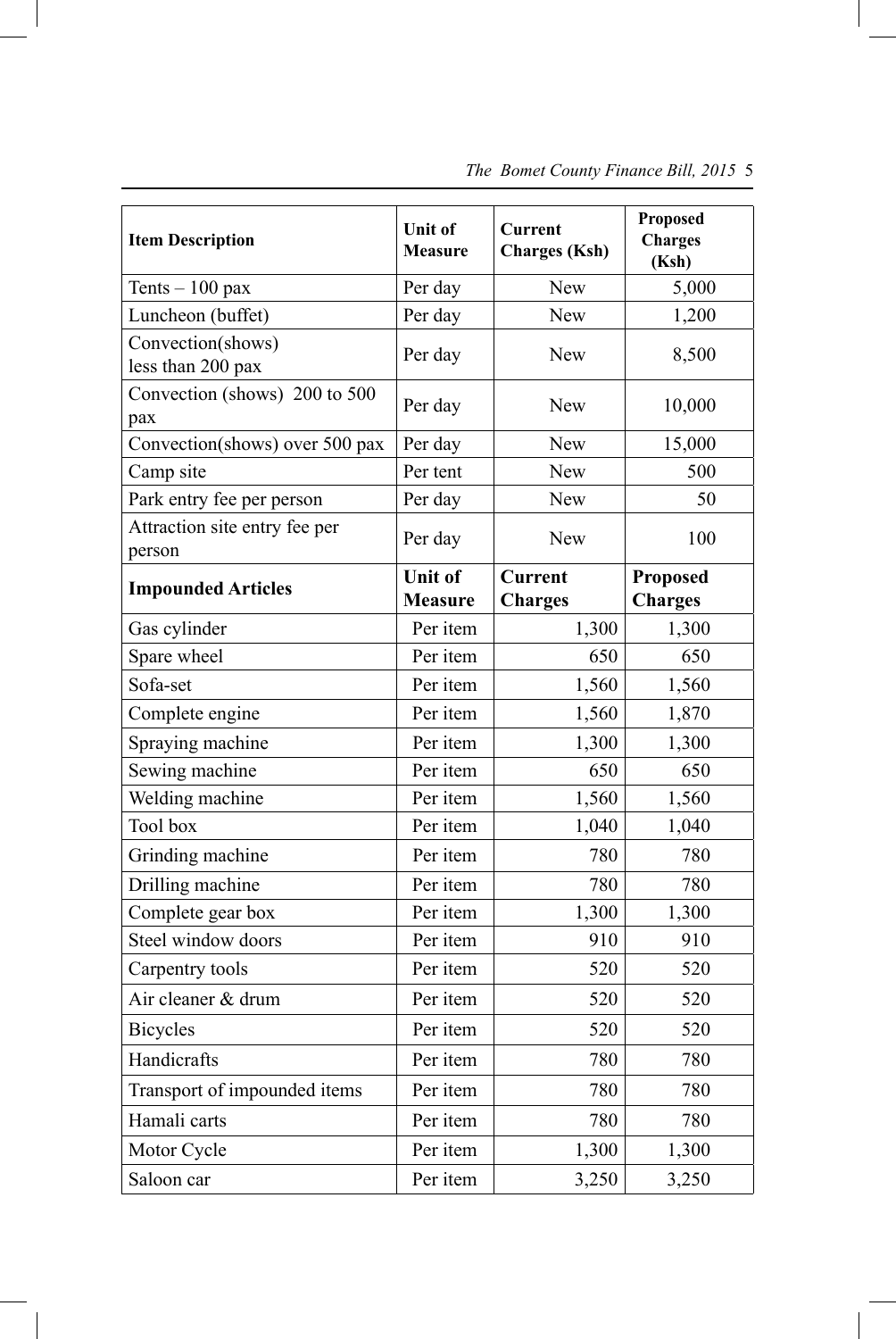| <b>Item Description</b>                                       | Unit of<br><b>Measure</b> | Current<br><b>Charges</b> (Ksh) | <b>Proposed</b><br><b>Charges</b><br>(Ksh) |
|---------------------------------------------------------------|---------------------------|---------------------------------|--------------------------------------------|
| Pick-up/Matatu                                                | Per item                  | 1,950                           | 1,950                                      |
| Trailer tankers                                               | Per item                  | 19,500                          | 19,500                                     |
| Lorries/buses                                                 | Per item                  | 6,500                           | 7,800                                      |
| Container                                                     | Per item                  | 13,000                          | 13,000                                     |
| Kiosk                                                         | Per item                  | 1,950                           | 1,950                                      |
| <b>Tuk Tuk</b>                                                | Per item                  | 2,600                           | 2,600                                      |
| Boda Boda                                                     | Per item                  | 1,300                           | 1,300                                      |
| <b>Impounded Animals</b>                                      |                           |                                 |                                            |
| Pig/cow                                                       | Per animal<br>per day     | 650                             | 650                                        |
| Goat/Sheep                                                    | Per animal<br>per day     | 260                             | 260                                        |
| Horse/donkey                                                  | Per animal<br>per day     | 650                             | 520                                        |
| Dog/Cat                                                       | Per animal<br>per day     | 130                             | 130                                        |
| Turkeys/hens (birds)                                          | Per bird per<br>day       | 30                              | 30                                         |
| <b>Service to Impounded Animals</b>                           |                           |                                 |                                            |
| Spraying for Ticks and fleas                                  | Per animal                | 650                             | 650                                        |
| Rabies injection per dog                                      | Per animal                | 1,300                           | 1,300                                      |
| Parvo injection per puppy                                     | Per animal                | 910                             | 910                                        |
| De-worming per dog/goat                                       | Per animal                | 390                             | 390                                        |
| <b>Service Charge for Sale of</b><br><b>Impounded Animals</b> |                           |                                 |                                            |
| Exotic cow                                                    | Per one                   | 390                             | 390                                        |
| Mongrel                                                       | Per one                   | 520                             | 520                                        |
| Horse/camel                                                   | Per one                   | 2,600                           | 2,600                                      |
| Dog                                                           | Per one                   | 1,300                           | 1,300                                      |
| <b>License Fee for Animal</b><br>Keeping in Peri-urban        |                           |                                 |                                            |
| Cows                                                          | Per item<br>per year      | 780                             | 780                                        |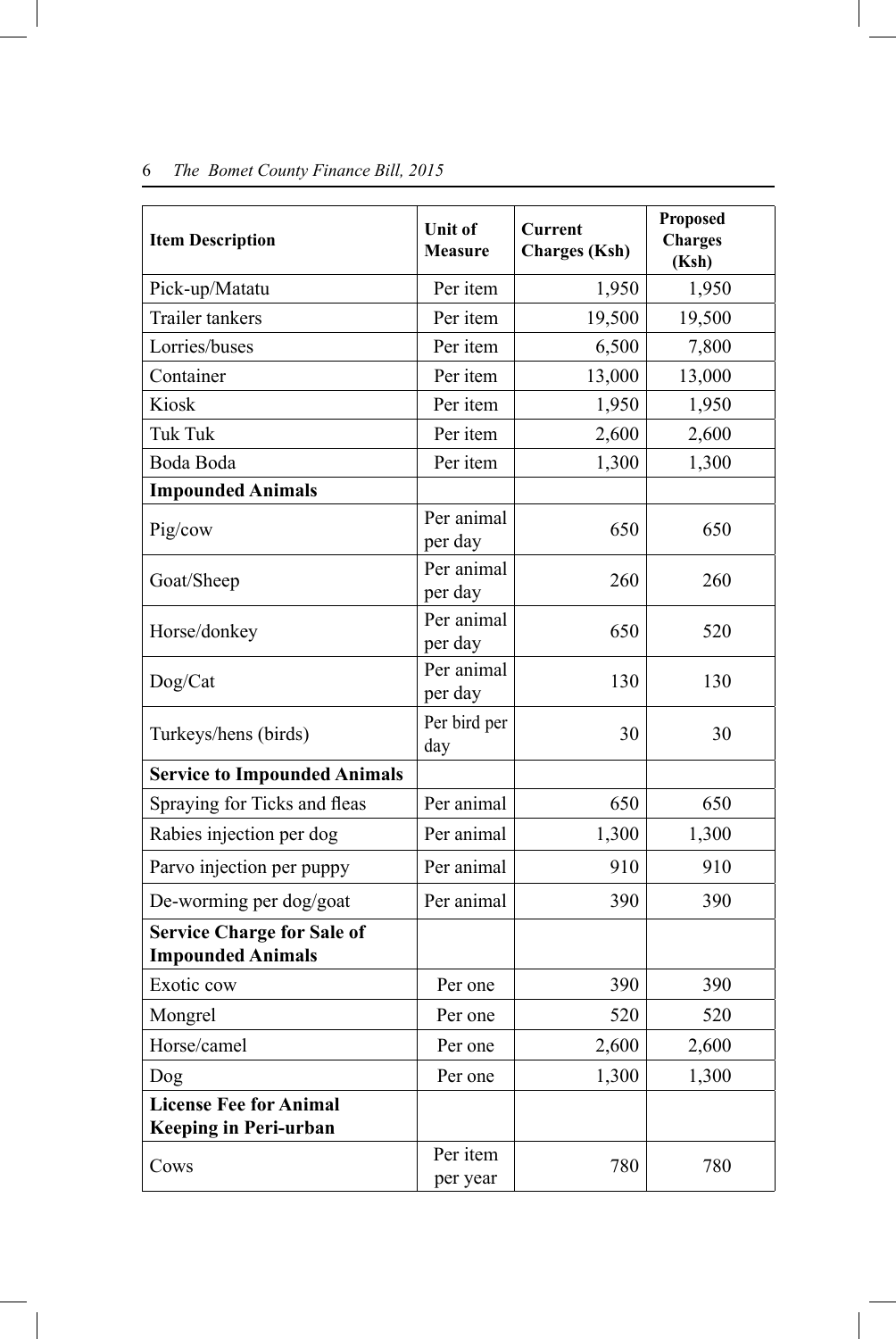| <b>Item Description</b> | Unit of<br><b>Measure</b> | Current<br><b>Charges</b> (Ksh) | <b>Proposed</b><br><b>Charges</b><br>(Ksh) |
|-------------------------|---------------------------|---------------------------------|--------------------------------------------|
| Goats/Sheep             | Per item<br>per year      | 520                             | 520                                        |
| Chicken                 | Per item<br>per year      | 100                             | 100                                        |

#### **1. FINANCE SECTOR TREASURY**

 $\overline{\phantom{a}}$ 

 $\overline{\phantom{a}}$ 

| <b>Item Description</b>                    | <b>Unit of</b><br><b>Measure</b> | <b>Current</b><br><b>Charges</b> (Ksh) | <b>Proposed</b><br><b>Charges</b> (Ksh) |
|--------------------------------------------|----------------------------------|----------------------------------------|-----------------------------------------|
| Clearance certificate                      | Per cert.                        | 3,900                                  | 3900                                    |
| Sale of tender                             | Per instance                     | 1,000                                  | 1,000                                   |
| Penalties for R/D cheques                  | Per cheque                       | 6,500                                  | 6,500                                   |
| Search fees                                | Per instance                     | 500                                    | 500                                     |
| <b>LAND RATES</b>                          |                                  |                                        |                                         |
| Private & Public<br><b>Valuation plots</b> |                                  |                                        |                                         |
| Residential plots                          | <b>USV</b>                       | 4%                                     | 1.1%                                    |
| Commercial plots                           | <b>USV</b>                       | 4%                                     | 1.1%                                    |
| Agricultural plots                         | <b>USV</b>                       | $0\%$                                  | 1.2%                                    |
| (NB: USV means<br>"Unimproved Site Value") |                                  |                                        |                                         |
| <b>Flat Rated Plots (Those</b>             |                                  |                                        |                                         |
| not yet valued)                            |                                  |                                        |                                         |
| Plots size below 0.1Ha.                    | Plot                             | 1,000                                  | 1,000                                   |
| Plots size $0.1Ha - 0.2Ha$ .               | Plot                             | 1,000                                  | 1,000                                   |
| Plots size 0.2Ha. - 0.4Ha.                 | Plot                             | 1,000                                  | 1,000                                   |
| Plots size above 0.4Ha.                    | Plot                             | 1,000                                  | 1,000                                   |
| Residential plots                          | Plot                             | 1,000                                  | 1,000                                   |
| Commercial plots                           | Plot                             | 1,000                                  | 1,000                                   |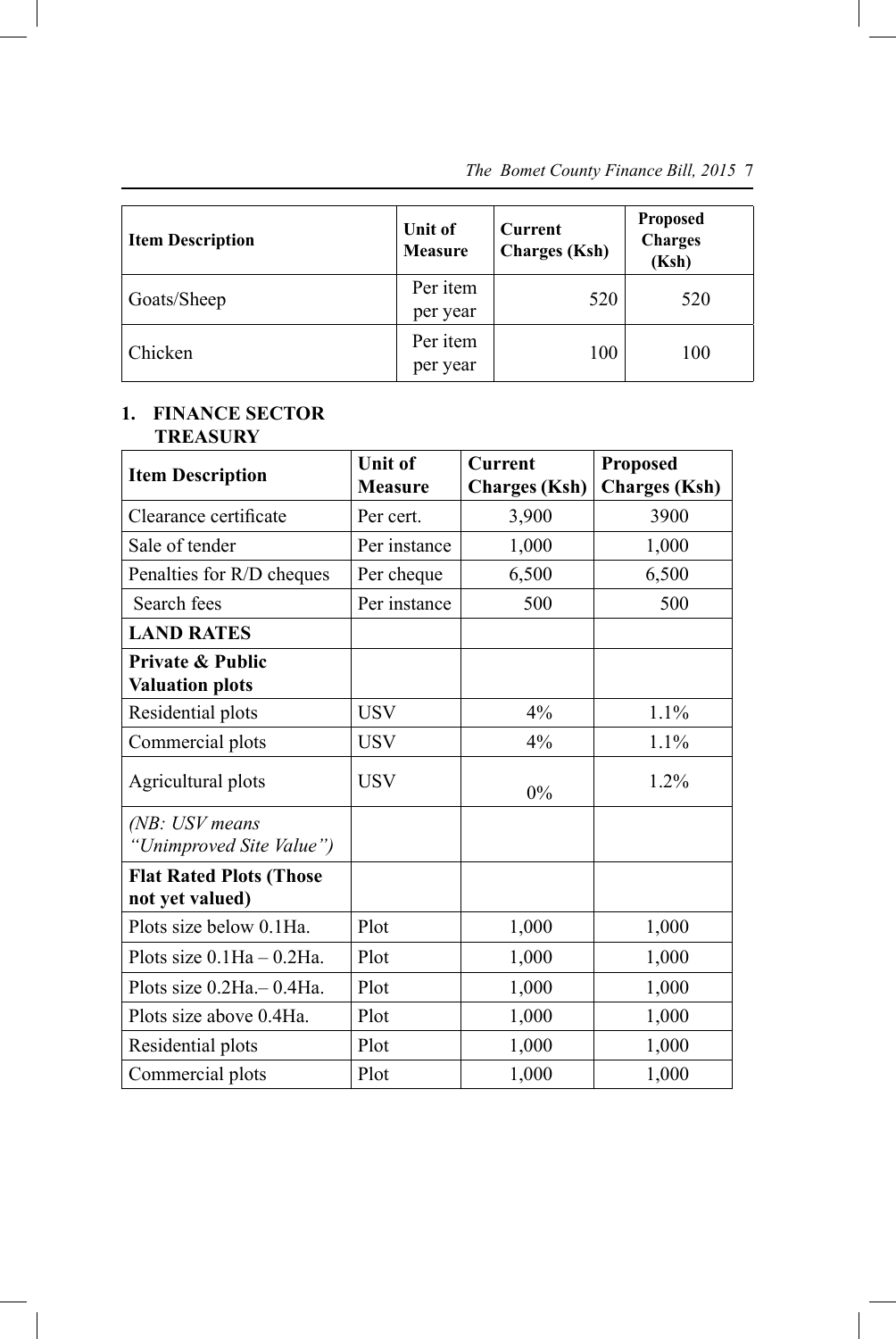| 100 | <b>GENERAL</b><br><b>TRADE</b>                                                                                                                                                                         |            | <b>CURRENT CHARGES</b><br>(Ksh) |            | <b>PROPOSED CHARGES</b><br>(Ksh) |        |        |  |
|-----|--------------------------------------------------------------------------------------------------------------------------------------------------------------------------------------------------------|------------|---------------------------------|------------|----------------------------------|--------|--------|--|
|     |                                                                                                                                                                                                        | Zone A     | Zone B                          | Zone C     | Zone A                           | Zone B | Zone C |  |
| 101 | Large supermarket,<br>hypermarket/over<br>10 employees and<br>premises from 100<br>$m2$ to 200 m <sup>2</sup> in fair<br>location                                                                      | 40,000     | 32,000                          | 20,000     | 46,000                           | 36,800 | 23,000 |  |
| 102 | Medium<br>supermarket with<br>employees between<br>5 and 10 and<br>premises from 20<br>$m2$ to 99 m <sup>2</sup> in fair<br>location                                                                   | <b>New</b> | New                             | <b>New</b> | 40,000                           | 32,000 | 20,000 |  |
| 103 | Small supermarket<br>with employees<br>below 5 and<br>premises below 20<br>$m2$ in fair location                                                                                                       | New        | New                             | <b>New</b> | 20,000                           | 15,000 | 11,000 |  |
| 105 | Large trader,<br>shop, retail store or<br>personal service,<br>large chemist, large<br>agrovet; from 5 to<br>10 employees and/<br>or premises from<br>$65$ to $200$ m <sup>2</sup> in fair<br>location | 20,000     | 15,000                          | 10,000     | 23,000                           | 17,250 | 11,500 |  |
| 110 | Medium trader,<br>shop or retail<br>service, medium<br>chemist, medium<br>agrovet: from 2 to<br>4 employees and/or<br>premises from 10<br>to $64 \text{ m}^2$                                          | 10,000     | 7,000                           | 4,000      | 11,500                           | 8,050  | 4,600  |  |

#### **SINGLE BUSINESS PERMIT (per annum)**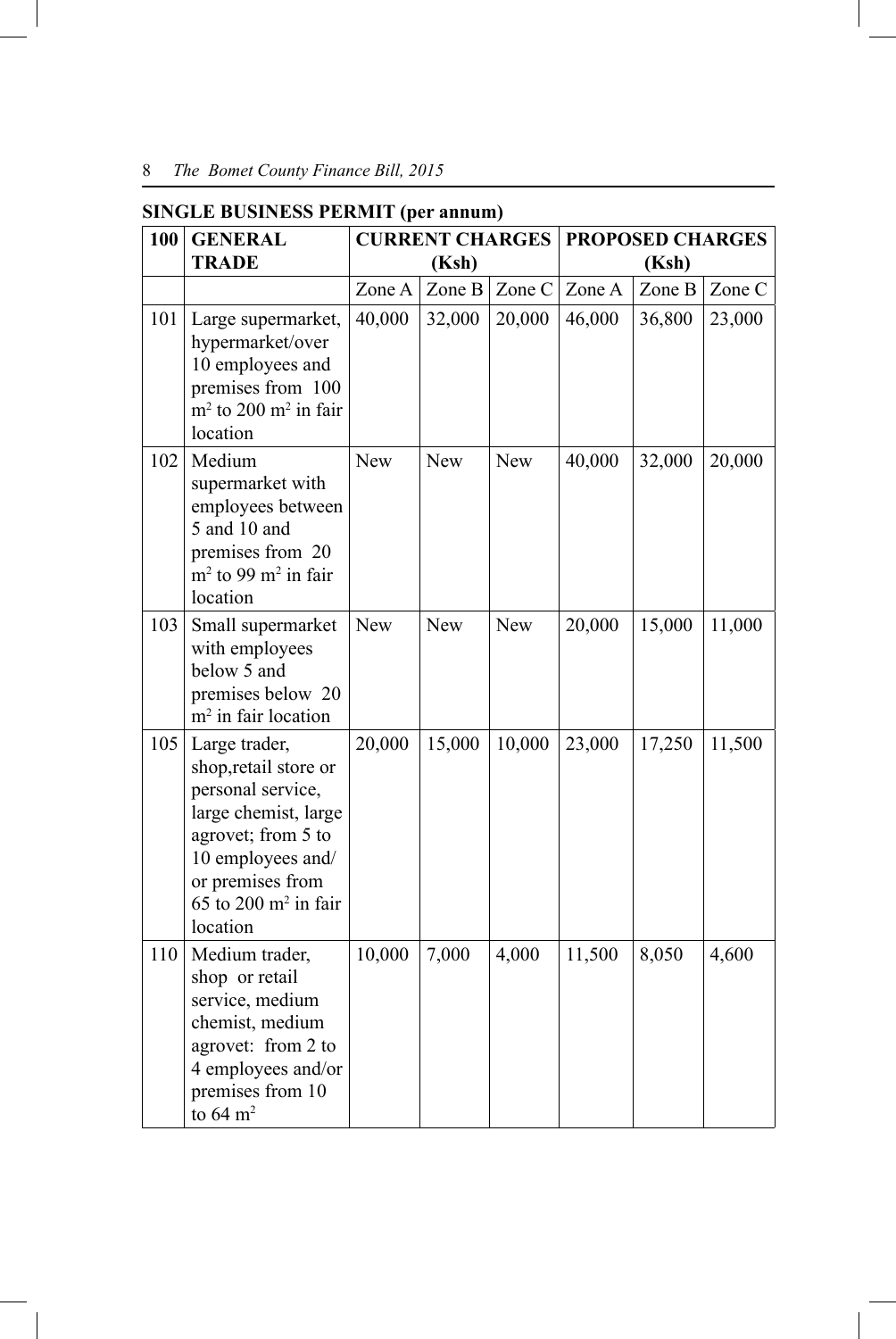| 115 | Small trader, shop<br>or retail service,<br>small chemist,<br>small agrovet: 1<br>employee/less than<br>$10 \text{ m}^2$                                | 4,000      | 3,000      | 1,500      | 4,600 | 3,450 | 1,700 |
|-----|---------------------------------------------------------------------------------------------------------------------------------------------------------|------------|------------|------------|-------|-------|-------|
| 117 | Posho mill                                                                                                                                              | 4,000      | 3,000      | 1,500      | 4,600 | 3,450 | 1,700 |
| 120 | <b>Butchery</b>                                                                                                                                         | 4,000      | 3,000      | 1,500      | 4,600 | 3,450 | 1,700 |
| 125 | Butchery with<br>kitchen                                                                                                                                | <b>New</b> | <b>New</b> | <b>New</b> | 8,000 | 5,000 | 3,000 |
| 200 | <b>INFORMAL</b>                                                                                                                                         |            |            |            |       |       |       |
|     | <b>SECTOR</b>                                                                                                                                           |            |            |            |       |       |       |
| 205 | Hawker with motor<br>vehicle.                                                                                                                           | 3,000      | 3,000      | 3,000      | 3,450 | 3,450 | 3,450 |
| 210 | Hawker with a                                                                                                                                           | 1,000      | 1,000      | 1,000      | 1,150 | 1,150 | 1,150 |
|     | hand cart/bicycle.                                                                                                                                      |            |            |            |       |       |       |
| 215 | Small informal<br>sector trader,<br>service provider;<br>shoe shine,<br>shoe repair,<br>street vendor<br>(newspapers,<br>sweets, soda) 20<br>(per day). | 2,000      | 1,000      | 600        | 2,300 | 1,150 | 690   |
| 220 | Semi-permanent<br><b>Informal Sector</b><br>Trader: up to 2<br>persons operating<br>in verandah<br>or temporary<br>building.                            | 3,000      | 2,000      | 2,000      | 3,450 | 2,300 | 2,150 |
| 295 | Other informal<br>sector operation                                                                                                                      | 2,000      | 1,000      | 600        | 2,300 | 1,150 | 690   |

 $\begin{array}{c} \hline \end{array}$ 

 *The Bomet County Finance Bill, 2015* 9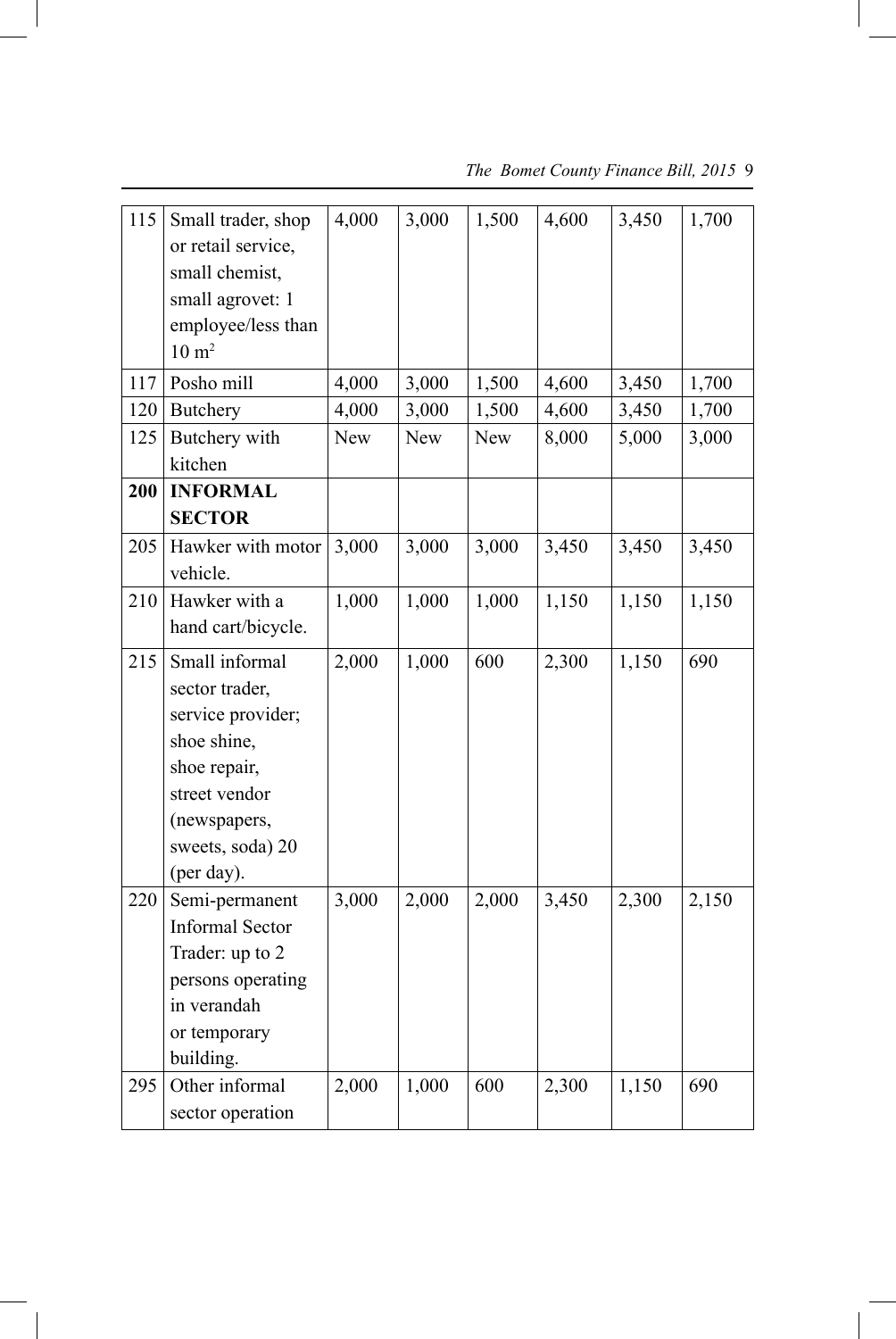| 300 | TRANSPORT,                                                                                   | <b>CURRENT CHARGES</b> |        | <b>PROPOSED CHARGES</b> |        |        |        |  |
|-----|----------------------------------------------------------------------------------------------|------------------------|--------|-------------------------|--------|--------|--------|--|
|     | STORAGE,                                                                                     |                        | (Ksh)  |                         |        | (Ksh)  |        |  |
|     | <b>SECURITY AND</b>                                                                          |                        |        |                         |        |        |        |  |
|     | <b>COMMUNICATION</b>                                                                         |                        |        |                         |        |        |        |  |
|     |                                                                                              | Zone A                 | Zone B | Zone C                  | Zone A | Zone B | Zone C |  |
| 301 | Large Transport<br>Company, Security,<br><b>Transport Sacco</b><br>over 15 vehicles          | 56,000                 | 40,000 | 24,000                  | 56,000 | 40,000 | 24,000 |  |
| 302 | Medium Transport<br>Company, Security,<br><b>Transport Sacco</b><br>From 6 to 15<br>vehicles | 21,000                 | 15,000 | 9,000                   | 21,000 | 15,000 | 9,000  |  |
| 303 | Small transport<br>company,<br>Security, Transport<br>Sacco less than 6<br>vehicles          | 10,000                 | 10,000 | 10,000                  | 10,000 | 8,000  | 6,000  |  |
| 304 | Independent<br>transport operator,<br>pick up, tractor/<br>Break down                        | 3,500                  | 3,500  | 3,500                   | 4,030  | 3,850  | 3,650  |  |
| 310 | Large driving<br>school (Over 3<br>vehicles)                                                 | 15,000                 | 10,000 | 6,000                   | 17,250 | 11,500 | 6,900  |  |
| 311 | Medium driving<br>school (2 to 3<br>vehicles)                                                | 10,000                 | 8,000  | 6,000                   | 11,500 | 9,200  | 6,900  |  |
| 313 | Small driving<br>school, 1 vehicle                                                           | <b>New</b>             | New    | New                     | 7,000  | 5,000  | 3,000  |  |
| 315 | Large Petrol Filling<br>Station: Over 4<br>pumps                                             | 28,000                 | 25,000 | 20,000                  | 32,200 | 28,750 | 23,000 |  |
| 316 | Medium Petrol<br><b>Filling Station:</b><br>From 2 to 3 pumps                                | 20,000                 | 16,000 | 14,000                  | 23,000 | 18,400 | 16,100 |  |
| 318 | <b>Small Petrol Filling</b><br>Station: 1 pump                                               | 16,000                 | 14,000 | 10,000                  | 18,400 | 16,100 | 11,500 |  |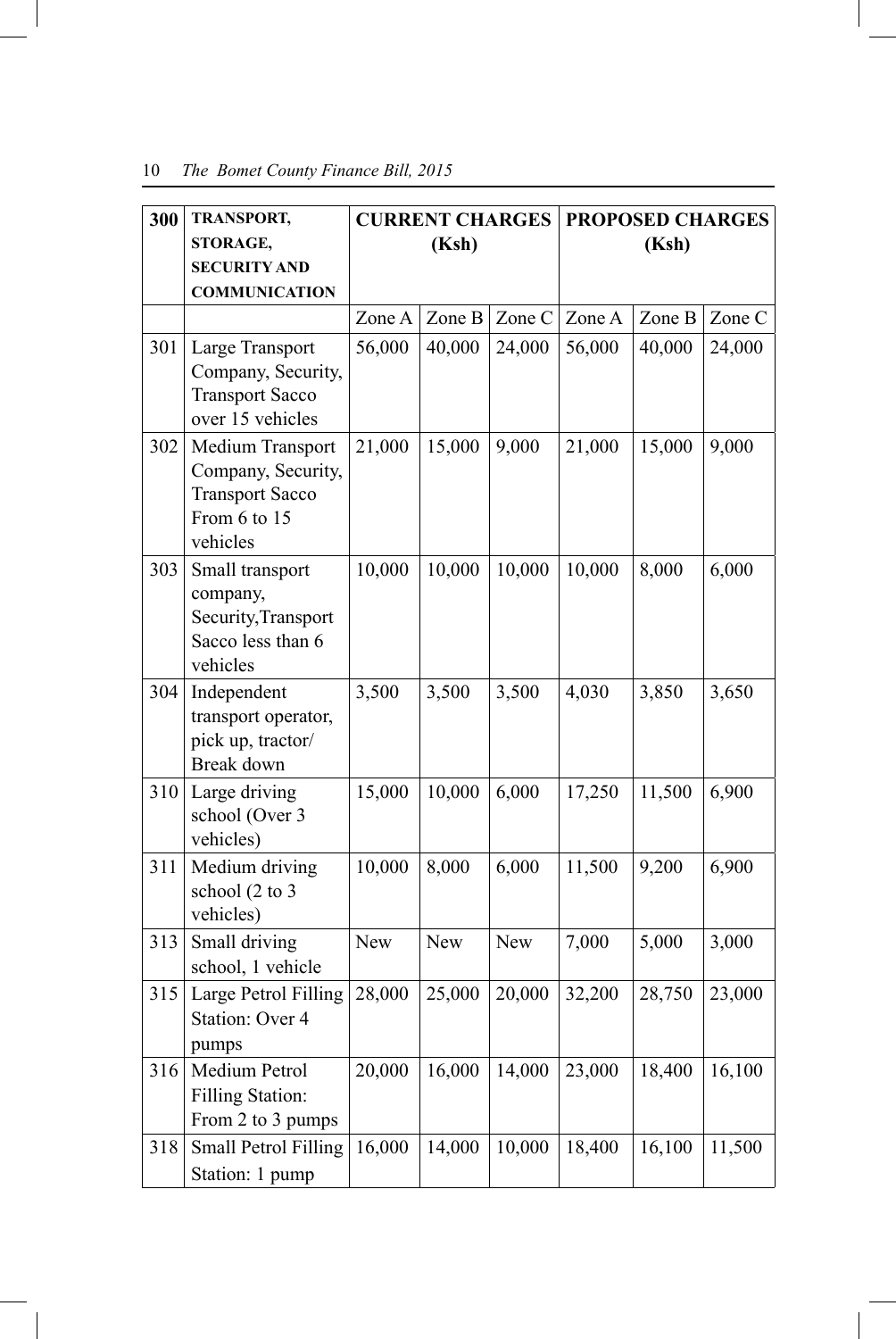| 320 | Large storage<br>Facility/<br>Warehouse:<br>Over 1000 m <sup>2</sup>                      | 40,000  | 30,000  | 20,000  | 46,000  | 34,500  | 23,000  |
|-----|-------------------------------------------------------------------------------------------|---------|---------|---------|---------|---------|---------|
| 321 | Medium storage<br>Facility/Ware<br>house: Between<br>100-1000 $m2$                        | 20,000  | 14,000  | 8,000   | 23,000  | 16,100  | 9,200   |
| 322 | Small storage<br>Facility/Ware<br>house: Up to 100 m <sup>2</sup>                         | 9,000   | 7,000   | 4,000   | 10,350  | 8,050   | 4,600   |
| 323 | Underground tanks<br>(Petrol station)<br>(Over 4 tanks)                                   | 6,000   | 6,000   | 6,000   | 6,900   | 6,900   | 6,900   |
| 324 | Underground tanks<br>(Petrol station) (2-3<br>tanks)                                      | 5,000   | 5,000   | 5,000   | 5,750   | 5,750   | 5,750   |
| 325 | Underground tanks<br>(Petrol station) (1<br>tank)                                         | 4,000   | 4,000   | 4,000   | 4,600   | 4,600   | 4,600   |
| 330 | Large<br>communication<br>mast/Facility<br>(Safaricom, Airtel<br>etc).                    | 100,000 | 100,000 | 100,000 | 115,000 | 115,000 | 115,000 |
| 335 | Postal services,<br>courier services                                                      | 24,000  | 24,000  | 24,000  | 27,600  | 24,000  | 20,400  |
| 340 | Electricity sub-<br>station                                                               | 50,000  | 50,000  | 50,000  | 57,500  | 57,500  | 57,500  |
| 341 | Electricity<br>marketing and retail<br>offices, e.g., KPLC.                               | 30,000  | 30,000  | 30,000  | 34,500  | 34,500  | 34,500  |
|     |                                                                                           | Zone A  | Zone B  | Zone C  | Zone A  | Zone B  | Zone C  |
| 360 | <b>Branding license</b><br>for each vehicle<br>whose address<br>is within Bomet<br>County | 5,000   | 5,000   | 5,000   | 5,750   | 5,750   | 5,750   |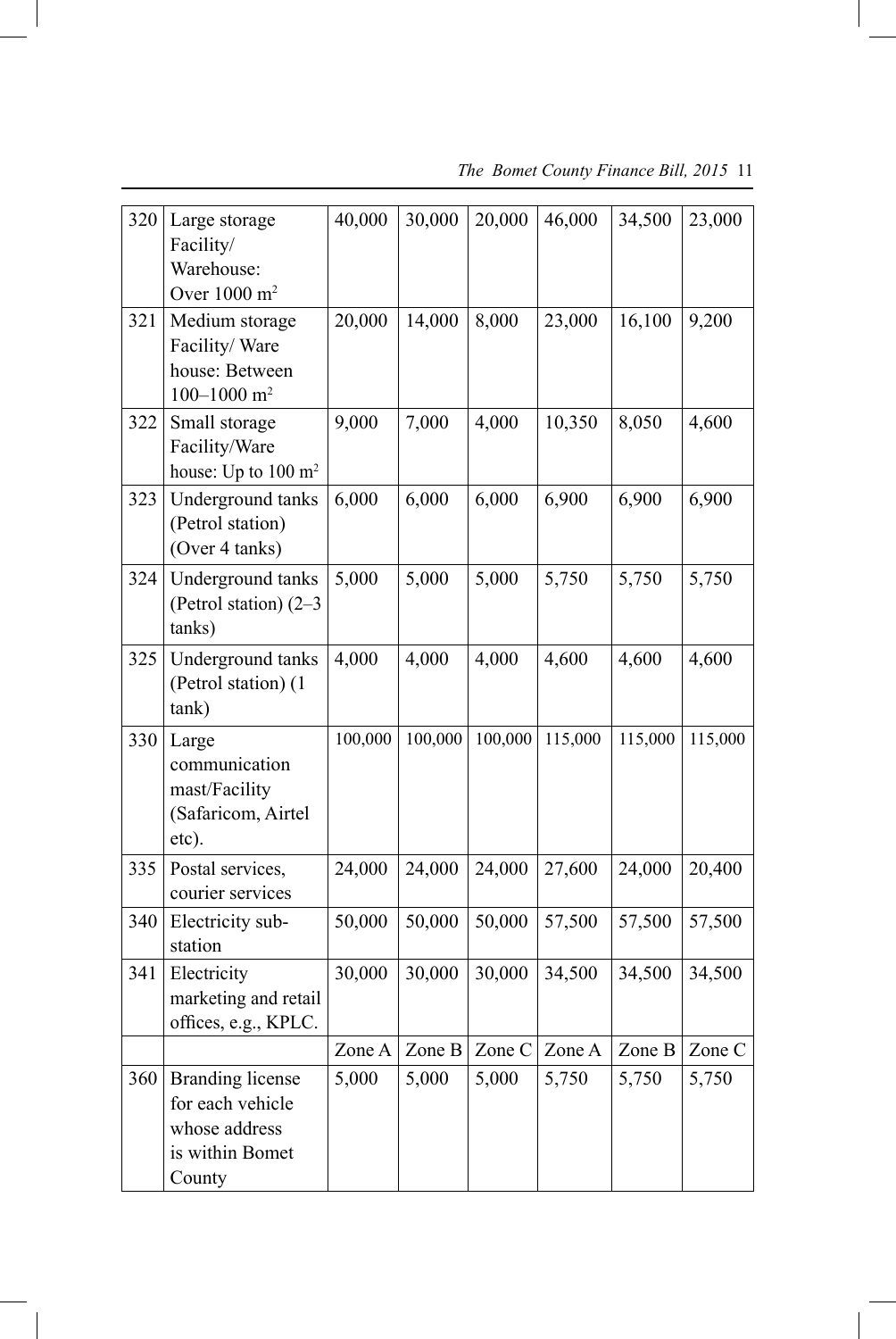| 361 | Branding/             | 7,000  | 7,000  | 7,000  | 8,050  | 8,050  | 8,050  |
|-----|-----------------------|--------|--------|--------|--------|--------|--------|
|     | Advertising on        |        |        |        |        |        |        |
|     | walls per premise     |        |        |        |        |        |        |
|     | (permanent            |        |        |        |        |        |        |
|     | buildings) - Advert   |        |        |        |        |        |        |
|     | company pay           |        |        |        |        |        |        |
| 362 | Branding/             | 3,000  | 3,000  | 3,000  | 3,450  | 3,450  | 3,450  |
|     | Advertising on        |        |        |        |        |        |        |
|     | walls per premise     |        |        |        |        |        |        |
|     | (wooden buildings)    |        |        |        |        |        |        |
|     | -Advert company       |        |        |        |        |        |        |
|     | pay                   |        |        |        |        |        |        |
|     | <b>AGRICULTURE,</b>   |        |        |        |        |        |        |
|     | <b>AND NATURAL</b>    |        |        |        |        |        |        |
|     | <b>RESOURCES</b>      |        |        |        |        |        |        |
| 400 | 405 Large             | 74,750 | 74,750 | 74,750 | 86,000 | 86,000 | 86,000 |
|     | Agricultural          |        |        |        |        |        |        |
|     | Producer/Processor/   |        |        |        |        |        |        |
|     | Dealer/Exporter: Over |        |        |        |        |        |        |
|     | 15 employees          |        |        |        |        |        |        |
| 410 | Medium                | 25,000 | 25,000 | 25,000 | 28,750 | 28,750 | 28,750 |
|     | Agricultural          |        |        |        |        |        |        |
|     | Producer/             |        |        |        |        |        |        |
|     | Processor/Dealer/     |        |        |        |        |        |        |
|     | Exporter: From 8      |        |        |        |        |        |        |
|     | to 14 employees       |        |        |        |        |        |        |
| 415 | Small Agricultural    | 8,000  | 6,000  | 5,000  | 9,200  | 6,900  | 5,750  |
|     | Producer/             |        |        |        |        |        |        |
|     | Processor/Dealer/     |        |        |        |        |        |        |
|     | Exporter: From 1      |        |        |        |        |        |        |
|     | to 7 employees        |        |        |        |        |        |        |
| 420 | Large mining or       | 56,000 | 56,000 | 56,000 | 64,400 | 64,400 | 64,400 |
|     | natural extraction    |        |        |        |        |        |        |
|     | with own heavy        |        |        |        |        |        |        |
|     | machines,             |        |        |        |        |        |        |
|     | fabricators           |        |        |        |        |        |        |
|     | of building/          |        |        |        |        |        |        |
|     | construction/         |        |        |        |        |        |        |
|     | decoration            |        |        |        |        |        |        |
|     | materials             |        |        |        |        |        |        |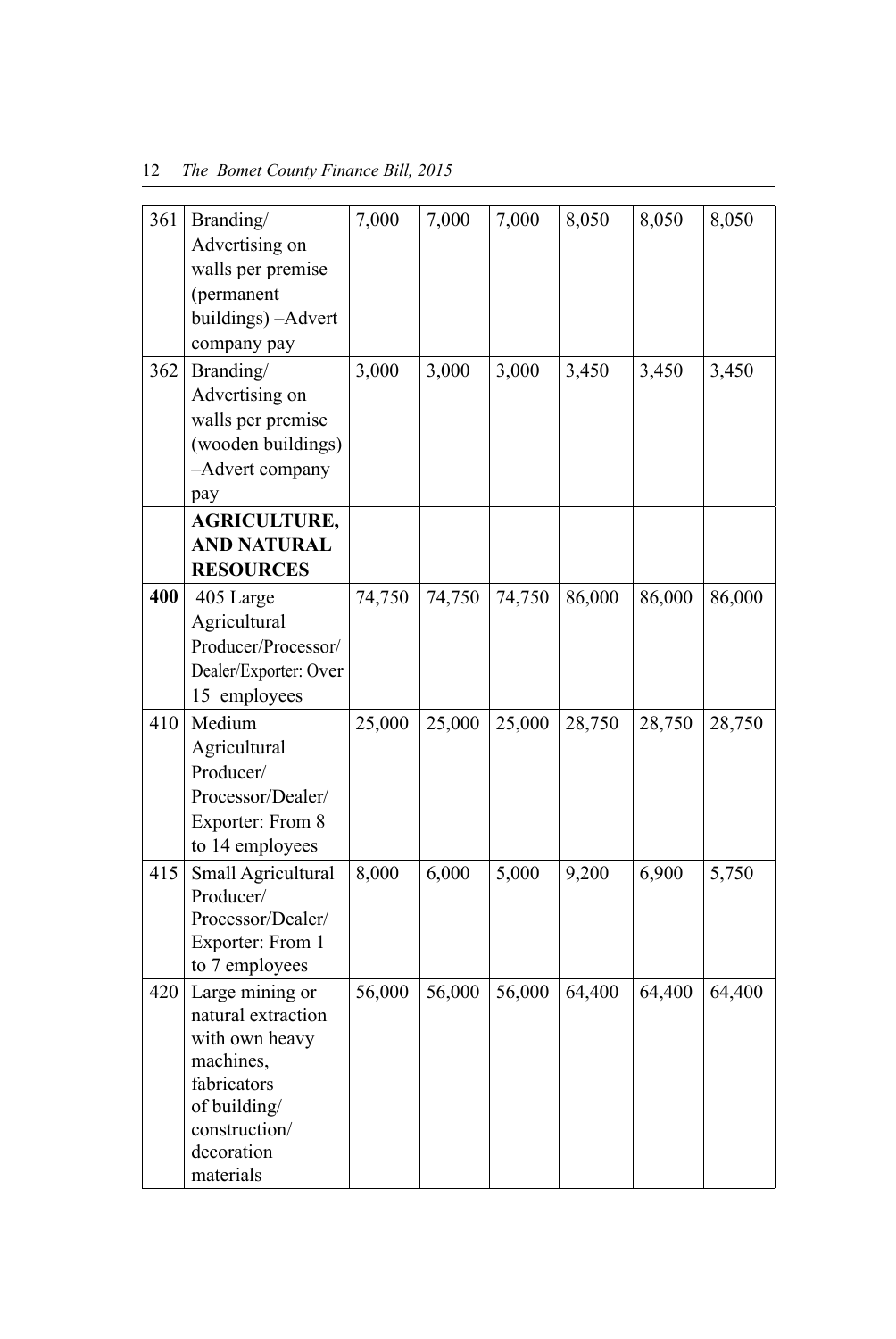| 425 | Medium mining or<br>natural extraction<br>with own small<br>machines,<br>fabricators<br>of building/<br>construction/<br>decoration materials | 40,000     | 40,000     | 40,000     | 46,000 | 46,000 | 46,000 |
|-----|-----------------------------------------------------------------------------------------------------------------------------------------------|------------|------------|------------|--------|--------|--------|
| 430 | Small mining or<br>natural extraction<br>without machines,<br>fabricators<br>of building/<br>construction/<br>decoration materials            | 15,000     | 15,000     | 15,000     | 17,250 | 17,250 | 17,250 |
| 435 | Dealers in quarry<br>materials such as<br>ballast, river sand<br>building blocks and<br>bricks etc along the<br>roads<br><b>ACCOMODATION</b>  | <b>New</b> | <b>New</b> | <b>New</b> | 10,000 | 8,500  | 7,200  |
|     | <b>AND CATERING</b>                                                                                                                           |            |            |            |        |        |        |
| 500 | 503 Large-High<br><b>Standard Lodging</b><br>House: Over 40<br>rooms                                                                          | 70,000     | 50,000     | 30,000     | 80,500 | 57,500 | 34,500 |
| 506 | Medium-High<br><b>Standard Lodging</b><br>House: From 30 to<br>40 rooms                                                                       | 35,000     | 30,000     | 20,000     | 40,250 | 34,500 | 23,000 |
| 509 | Small-high<br><b>Standard Lodging</b><br>House: Below 40<br>rooms                                                                             | 30,000     | 20,000     | 15,000     | 34,500 | 23,000 | 17,250 |
| 512 | Large Lodging<br>House with<br>Restaurant and/or<br>Bar: Basic Standard<br>over 15 rooms                                                      | 36,000     | 20,000     | 15,000     | 41,400 | 23,000 | 17,250 |

 *The Bomet County Finance Bill, 2015* 13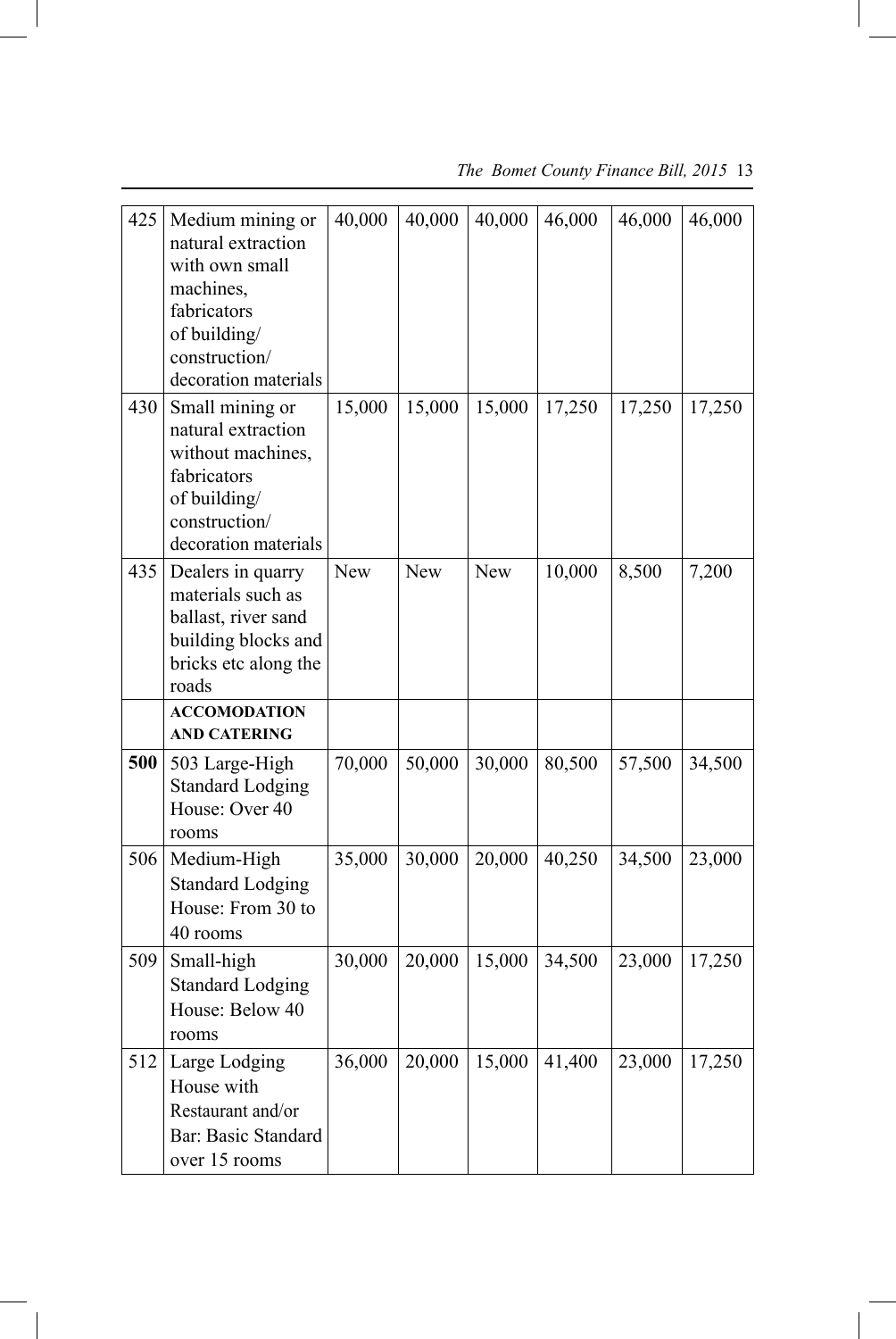| 518 | Small Lodging<br>House with<br>Restaurant and/or<br>Bar: Basic standard<br>up to 5 rooms                                                   | 20,000 | 14,000 | 8,000  | 23,000 | 16,100 | 9,200  |
|-----|--------------------------------------------------------------------------------------------------------------------------------------------|--------|--------|--------|--------|--------|--------|
| 521 | Large Lodging<br>House Class: Basic<br>Standard over 15<br>rooms                                                                           | 32,200 | 23,000 | 13,800 | 37,030 | 26,450 | 15,870 |
| 524 | Medium lodging<br>house Class: Basic<br>Standard from 6 to<br>15 rooms                                                                     | 20,125 | 14,375 | 8,625  | 23,100 | 16,500 | 9,900  |
| 527 | Small Lodging<br>House Class: Basic<br>Standard up to 5<br>rooms                                                                           | 12,075 | 8,625  | 5,175  | 13,900 | 9,900  | 5,950  |
| 540 | Large Restaurant<br>with Bar/<br>Membership Club:<br>Capacity over<br>30 Customers/<br>Members                                             | 24,150 | 17,250 | 10,350 | 27,800 | 19,800 | 11,900 |
| 543 | Medium Restaurant<br>with Bar/<br>Membership Club:<br>Capacity From 11<br>to 30 customers/<br>members                                      | 12,075 | 8,625  | 5,175  | 13,900 | 9,900  | 5,950  |
| 546 | <b>Small Restaurant</b><br>with Bar Up to 10<br>customers                                                                                  | 8,050  | 5,750  | 3,450  | 9,300  | 6,600  | 4,000  |
|     | 549 Large Eating<br>House; Snack<br>shop; Tea House<br>"Hotel": No<br>lodging & No<br>alcohol served with<br>capacity over 20<br>customers | 12,075 | 8,625  | 5,175  | 13,900 | 9,900  | 5,950  |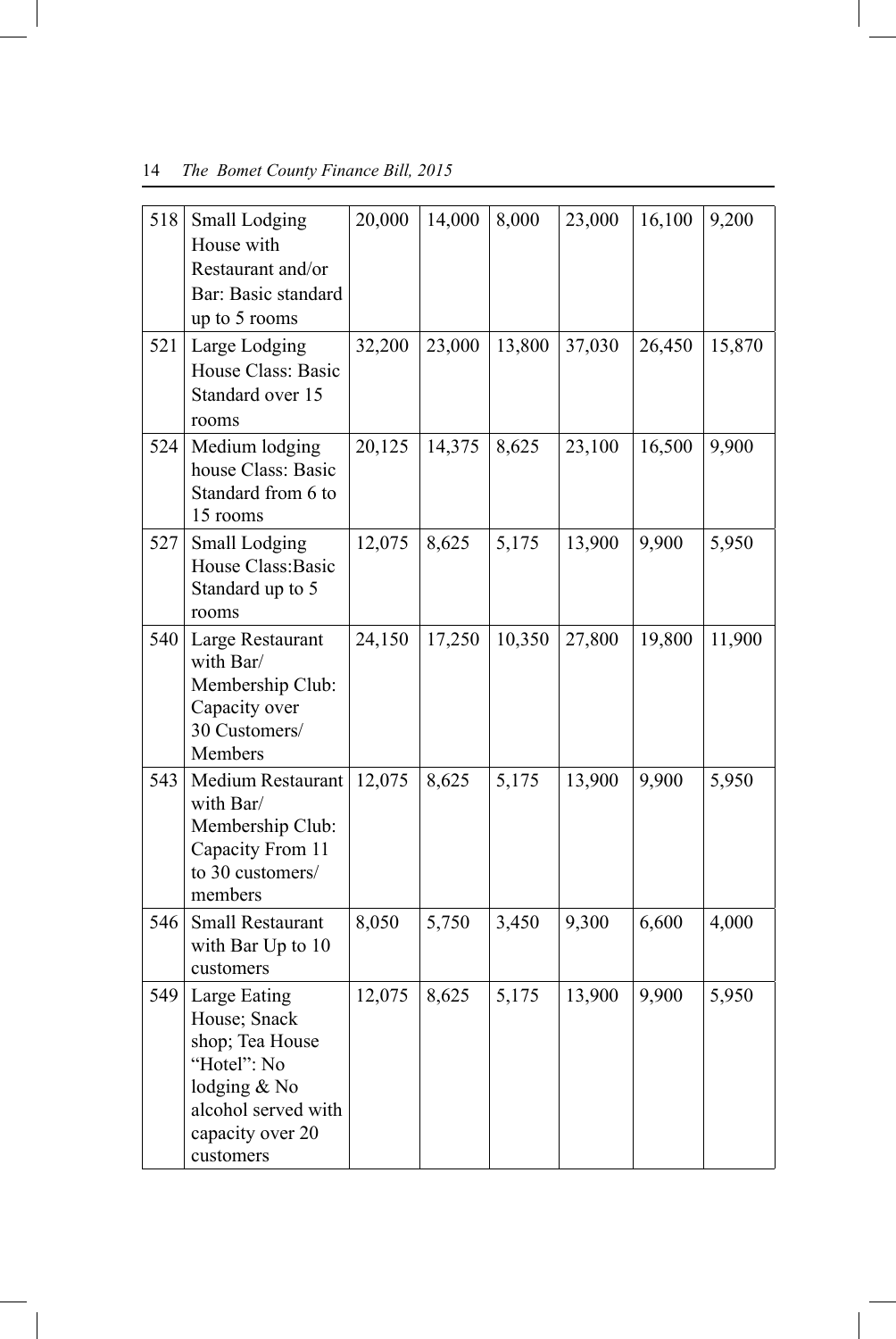| 552 | <b>Medium Eating</b><br>House; Snack<br>shop; Tea House<br>"Hotel": No<br>Lodging $&$ no<br>alcohol served with<br>capacity from 6 to<br>20 customers | 8,050  | 5,750  | 3,450  | 9,300  | 6,600  | 4,000  |
|-----|-------------------------------------------------------------------------------------------------------------------------------------------------------|--------|--------|--------|--------|--------|--------|
| 555 | <b>Small Eating</b><br>House; Snacks<br>shop; Tea House<br>"Hotel": No<br>lodging $&$ no<br>alcohol served with<br>capacity up to 5<br>customers      | 5,635  | 4,025  | 2,415  | 6,480  | 4,600  | 2,800  |
| 558 | Butchery with<br>Roasted Meat and/<br>or Soup Kitchen.<br>Any size                                                                                    | 8,050  | 5,750  | 3,450  | 9,300  | 6,600  | 4,000  |
| 561 | Large Bar/Beer<br>Seller: Capacity<br>over 50 customers                                                                                               | 12,075 | 8,625  | 5,175  | 13,900 | 9,900  | 5,950  |
| 564 | Medium Bar/ Beer<br>Seller: Capacity<br>from $16$ to $50$<br>customers                                                                                | 9,660  | 6,900  | 4,140  | 11,100 | 7,940  | 4,760  |
| 567 | Medium Bar/Beer<br>Seller: Capacity up<br>to 15 customers                                                                                             | 6,440  | 4,600  | 2,760  | 7,400  | 5,290  | 3,200  |
| 571 | Large Night Club/<br>Casino: Over<br>500m <sup>2</sup>                                                                                                | 40,250 | 28,750 | 17,250 | 46,300 | 33,000 | 19,800 |
| 574 | Medium Night<br>Club/Casino: From<br>101 to 500 $m^2$                                                                                                 | 24,150 | 17,250 | 10,350 | 27,800 | 19,800 | 11,900 |
| 577 | Small night Club/<br>Casino: Up to 100<br>m <sup>2</sup>                                                                                              | 16,100 | 11,500 | 6,900  | 18,500 | 13,200 | 7,900  |

 *The Bomet County Finance Bill, 2015* 15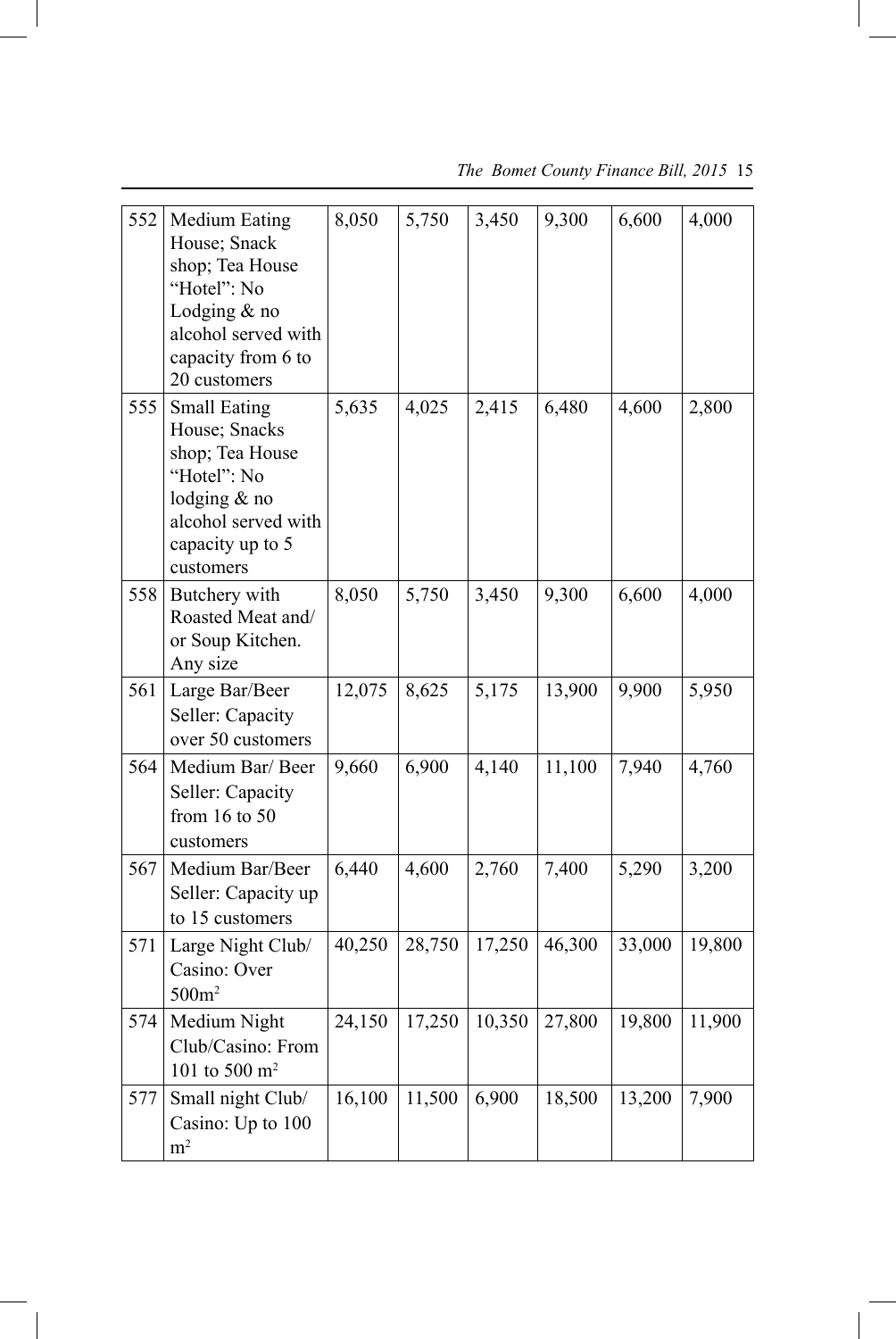| 595 | Other catering and<br>accommodation                                                                                        | 5,635  | 4,025  | 2,415  | 6,480   | 4,600  | 2,800  |
|-----|----------------------------------------------------------------------------------------------------------------------------|--------|--------|--------|---------|--------|--------|
| 600 | <b>FINANCIAL</b><br><b>SERVICES</b>                                                                                        |        |        |        |         |        |        |
|     | Large Professional<br>Services,<br>Firm: Over 10<br>practitioners and/<br>or international<br>affiliation<br>(consultancy) | 72,450 | 50,000 | 31,050 | 83,300  | 57,500 | 35,700 |
| 610 | Medium<br>Professional<br>Services, Firm:<br>5-10 practitioners<br>and/or international<br>affiliation<br>(consultancy)    | 36,200 | 25,800 | 15,500 | 41,600  | 29,670 | 17,800 |
| 605 | Small Professional<br>Services,<br>Firm:Below 5<br>practitioners and/<br>or international<br>affiliation<br>(consultancy)  | 16,000 | 10,000 | 6,000  | 18,400  | 11,500 | 6,900  |
| 620 | Independent<br>Technical<br>Operator: One<br>Person acting<br>individually (typist,<br>accountant, book-<br>keeper, etc)   | 5,600  | 4,000  | 3,000  | 6,440   | 4,600  | 3,450  |
| 625 | Large Financial<br>Services, Banks,<br>Sacco: Over 8<br>Employees                                                          | 95,000 | 80,000 | 70,000 | 109,250 | 92,000 | 80,500 |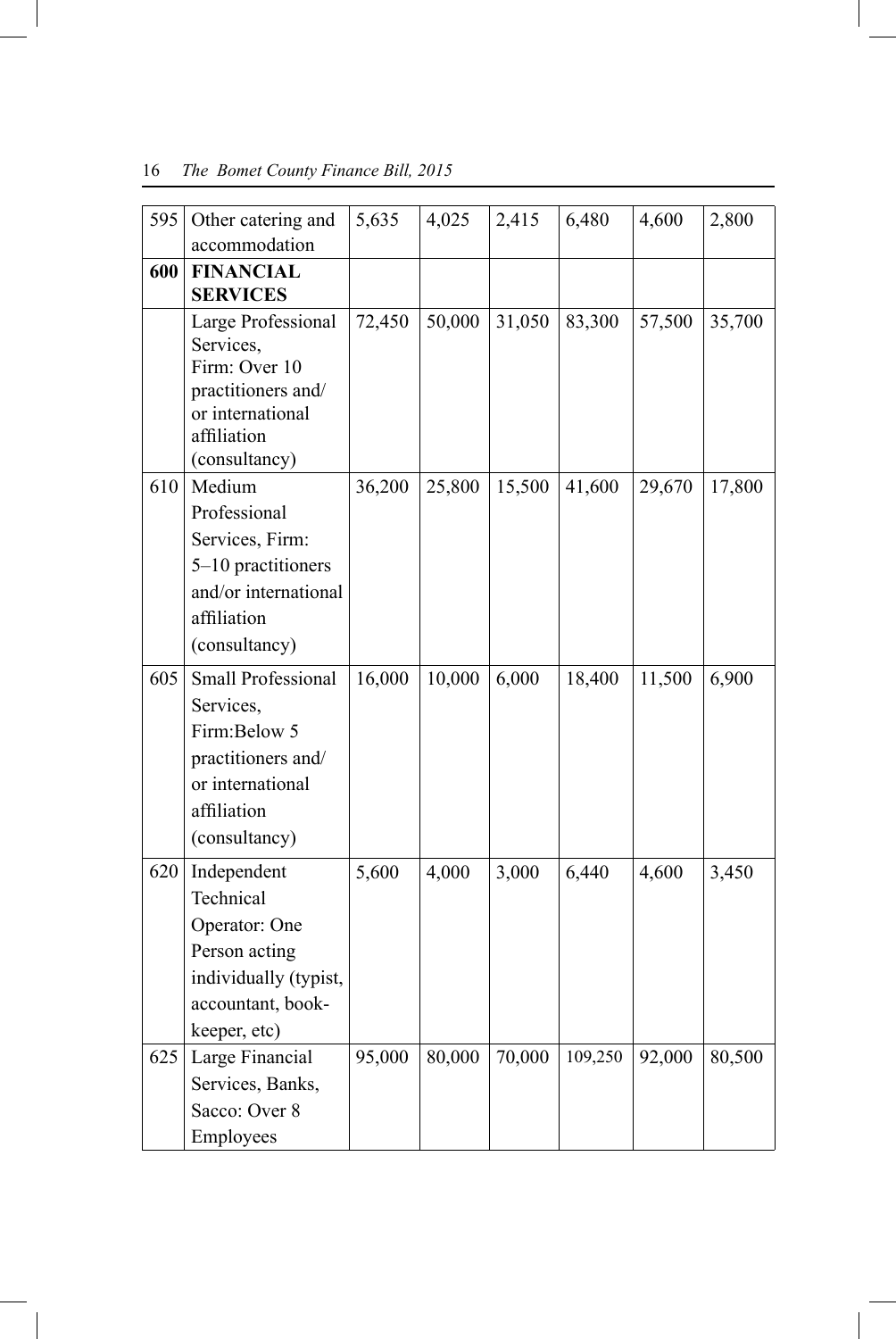| 630 | Medium Financial                   | 45,500     | 32,500     | 20,000     | 37,380 | 37,400 | 23,000 |
|-----|------------------------------------|------------|------------|------------|--------|--------|--------|
|     | Services, Banks,                   |            |            |            |        |        |        |
|     | Sacco: From 5 to 8                 |            |            |            |        |        |        |
|     | Employees                          |            |            |            |        |        |        |
| 632 | <b>Small Financial</b>             | 25,000     | 22,000     | 15,000     | 28,750 | 25,300 | 17,250 |
|     | Services, Banks,                   |            |            |            |        |        |        |
|     | Sacco: From 2 to 4                 |            |            |            |        |        |        |
|     | Employees                          |            |            |            |        |        |        |
| 634 | Bank, Sacco,                       | 10,000     | 8,000      | 6,000      | 11,500 | 9,200  | 6,900  |
|     | <b>Financial Services</b>          |            |            |            |        |        |        |
|     | (small satellite                   |            |            |            |        |        |        |
|     | office) with one                   |            |            |            |        |        |        |
|     | employee                           |            |            |            |        |        |        |
| 635 | ATM in isolation                   | 25,000     | 22,000     | 15,000     | 28,750 | 25,300 | 17,250 |
| 637 | Large M-Pesa/                      | 25,000     | 22,000     | 15,000     | 28,750 | 25,300 | 17,250 |
|     | Large Bank Agents                  |            |            |            |        |        |        |
| 640 | medium M-Pesa/                     | 10,000     | 8,000      | 6,000      | 11,500 | 9,200  | 6,900  |
|     | medium Bank                        |            |            |            |        |        |        |
|     | Agents                             |            |            |            |        |        |        |
| 645 | Small M-Pesa/<br>small Bank Agents | 4,000      | 4,000      | 3,000      | 4,600  | 4,300  | 3,450  |
|     | Large informal                     | <b>New</b> | <b>New</b> | <b>New</b> | 10,000 |        |        |
| 650 | microfinance                       |            |            |            |        | 8,000  | 6,000  |
| 655 | Medium informal                    | <b>New</b> | <b>New</b> | <b>New</b> | 8,600  | 6,400  | 4,500  |
|     | microfinance                       |            |            |            |        |        |        |
| 660 | Small informal                     | <b>New</b> | New        | <b>New</b> | 5,000  | 3,500  | 2,000  |
|     | microfinance                       |            |            |            |        |        |        |
| 695 | Other Professional                 | 4,900      | 3,500      | 2,100      | 5,600  | 4,000  | 2,400  |
|     | & Technical                        |            |            |            |        |        |        |
|     | <b>Services</b>                    |            |            |            |        |        |        |
| 700 | <b>EDUCATION/</b>                  |            |            |            |        |        |        |
|     | <b>HEALTH/</b>                     |            |            |            |        |        |        |
|     | <b>ENTERTAINMENT</b>               |            |            |            |        |        |        |
| 701 | <b>Higher Education</b>            | 80,000     | 80,000     | 80,000     | 92,000 | 92,000 | 92,000 |
|     | Institution: Any                   |            |            |            |        |        |        |
|     | university with                    |            |            |            |        |        |        |
|     | over 500 students                  |            |            |            |        |        |        |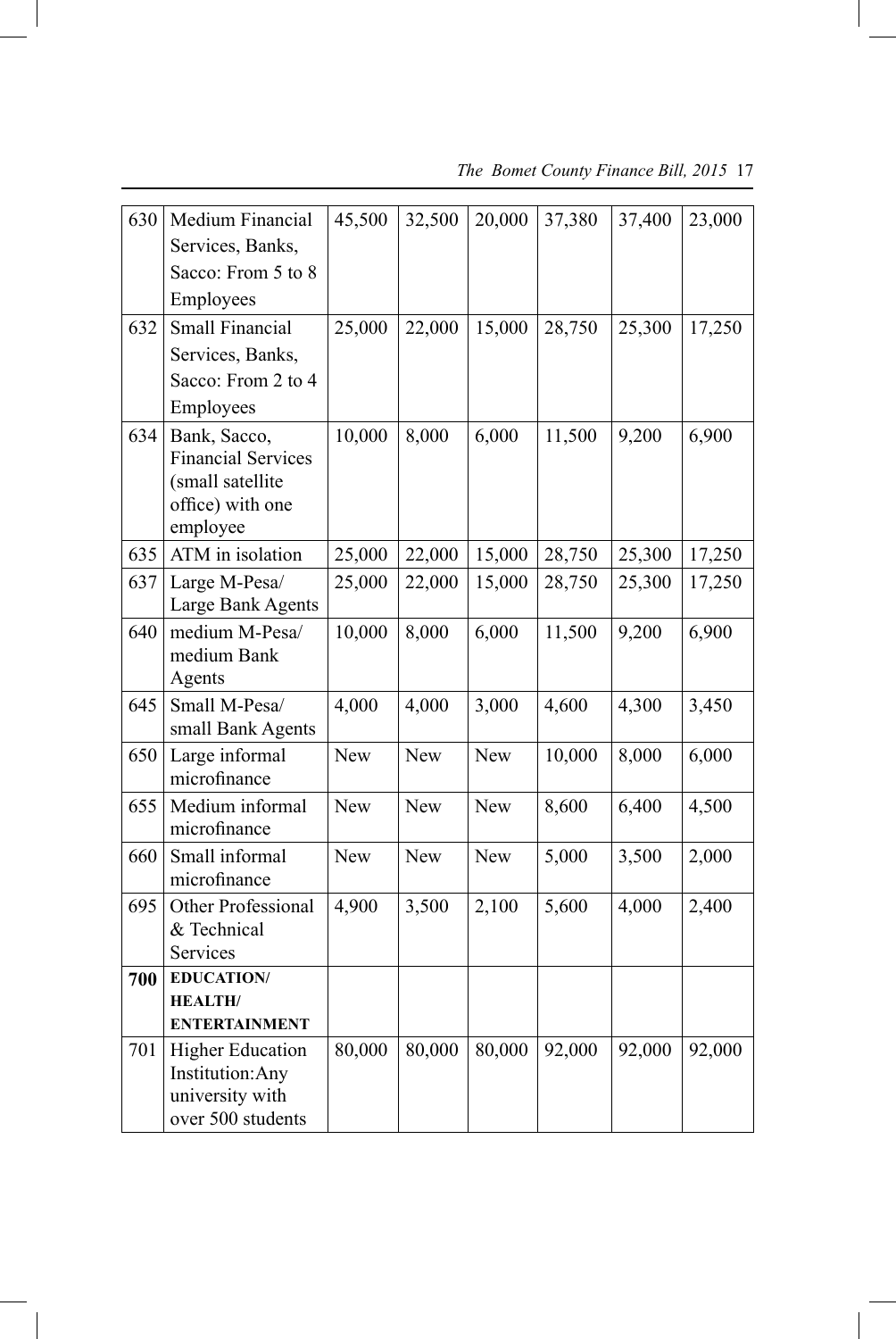| 702 | <b>Higher Education</b><br><b>Institution: Any</b><br>university with 200<br>to 499 students                                                                                            | New    | <b>New</b> | <b>New</b> | 50,000 | 45,000 | 30,000 |
|-----|-----------------------------------------------------------------------------------------------------------------------------------------------------------------------------------------|--------|------------|------------|--------|--------|--------|
| 703 | <b>Higher Education</b><br>institution university<br>with less than 200<br>students                                                                                                     | 24,150 | 17,250     | 10,350     | 28,000 | 19,800 | 11,900 |
| 704 | Middle level<br>Colleges with over<br>100 students                                                                                                                                      | 15,000 | 15,000     | 10,000     | 17,250 | 16,500 | 11,500 |
| 705 | Middle level<br>Colleges with 30 to<br>99 students                                                                                                                                      | 8,000  | 6,000      | 4,000      | 9,200  | 6,900  | 4,600  |
| 706 | Middle level<br>Colleges with less<br>than 30 students                                                                                                                                  | New    | New        | New        | 6,000  | 4,500  | 3,000  |
| 707 | Private primary/<br>secondary with over<br>300 pupils/students                                                                                                                          | 45,000 | 35,000     | 20,000     | 46,000 | 36,000 | 21,000 |
| 708 | Private primary/<br>sec with 100-299<br>pupils/students                                                                                                                                 | 31,500 | 22,500     | 13,500     | 36,200 | 25,900 | 15,500 |
| 709 | Private primary/<br>secondary with less<br>than 100 pupils/<br>students                                                                                                                 | 15,000 | 7,000      | 7,000      | 17,250 | 10,000 | 8,050  |
| 710 | Large Private<br>Health Clinic/<br>Doctors Surgery/:<br>Doctors-Dentist<br>-Physiotherapist,<br>etc. Consult office<br>with no overnight<br>Accommodation<br>available, over 30<br>beds | 75,000 | 50,000     | 35,000     | 86,250 | 57,500 | 40,250 |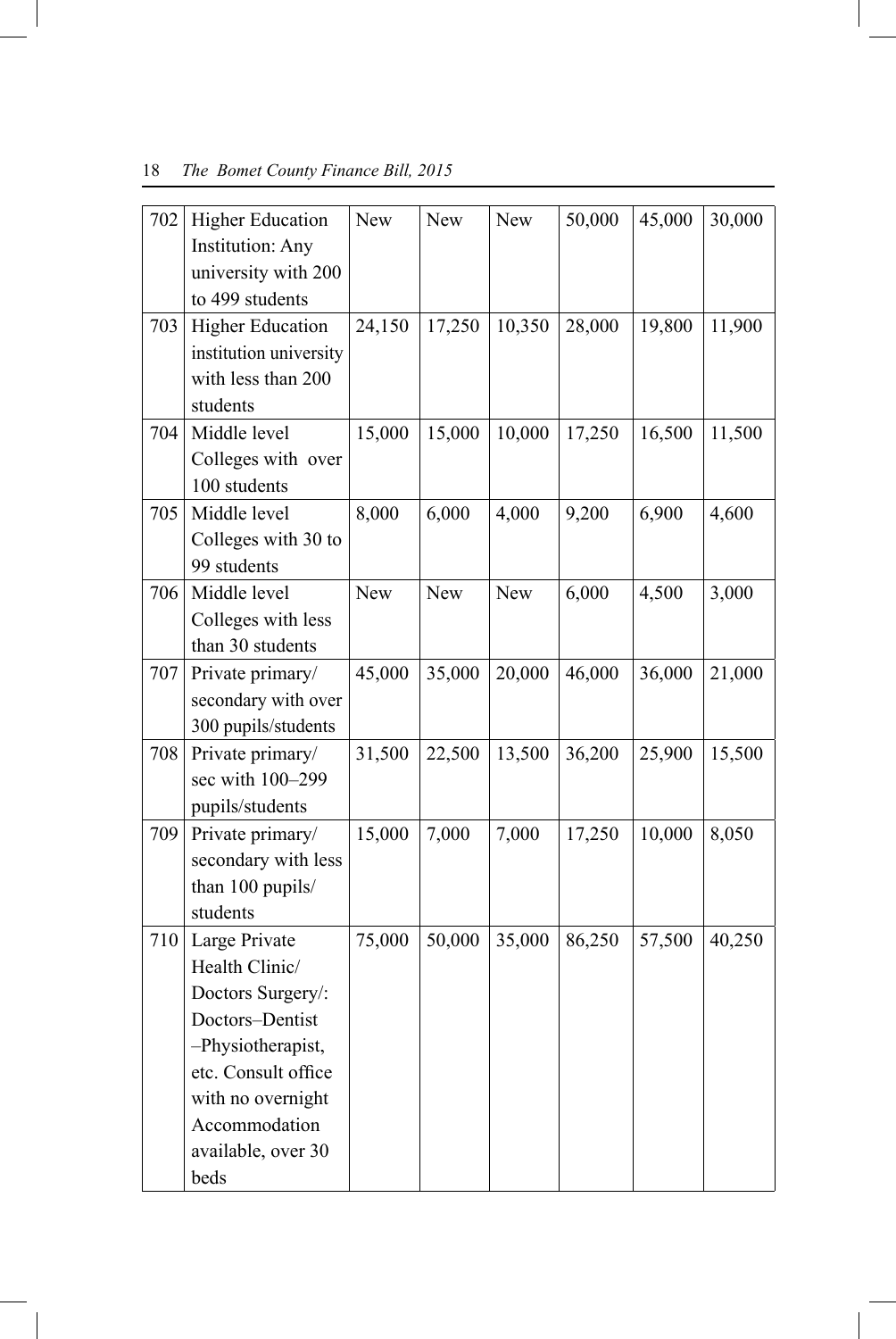| 711 | Medium Private<br>Health Clinic/<br>Doctors Surgery/<br>Less than 30 beds                                           | 40,000     | 30,000     | 20,000     | 46,000 | 34,500 | 23,000 |
|-----|---------------------------------------------------------------------------------------------------------------------|------------|------------|------------|--------|--------|--------|
| 712 | <b>Small Private</b><br>Health Clinic/<br><b>Doctors Surgery</b><br>without beds                                    | 25,000     | 20,000     | 15,000     | 28,750 | 23,000 | 17,250 |
| 713 | Health clinic/<br>Herbalist without<br>overnight<br>accomodation                                                    | 10,000     | 7,000      | 5,000      | 11,500 | 8,050  | 5,750  |
| 750 | Large<br>Entertainment<br>Facility:Cinema-<br>Theatre                                                               | 31,500     | 22,500     | 13,500     | 36,200 | 25,900 | 15,500 |
| 755 | Medium<br>Entertainment<br>Facility: From 50<br>to 100 seats; from<br>4 to 10 machines;<br>from 16 to 50<br>members | 20,125     | 14,375     | 8,625      | 23,100 | 16,500 | 9,900  |
| 760 | Small<br>Entertainment<br>Facility: Up to<br>50 seats; up to 15<br>members                                          | 12,075     | 8,625      | 5,175      | 13,900 | 9,900  | 5,950  |
| 770 | Videos, Pool game                                                                                                   | <b>New</b> | <b>New</b> | <b>New</b> | 10,000 | 7,000  | 4,000  |
| 800 | <b>CONSTRUCTION</b><br>(FACTORIES,<br><b>CONTRACTORS,</b><br><b>INDUSTRIAL</b><br>PLANT,<br><b>WORKSHOP</b>         |            |            |            |        |        |        |
| 805 | large contractor/<br>Over 5 vehicles                                                                                | 70,000     | 70,000     | 70,000     | 80,500 | 80,500 | 80,500 |
| 810 | Medium<br>contractor; 2-5<br>vehicles                                                                               | 50,000     | 50,000     | 50,000     | 57,500 | 55,000 | 52,500 |

 *The Bomet County Finance Bill, 2015* 19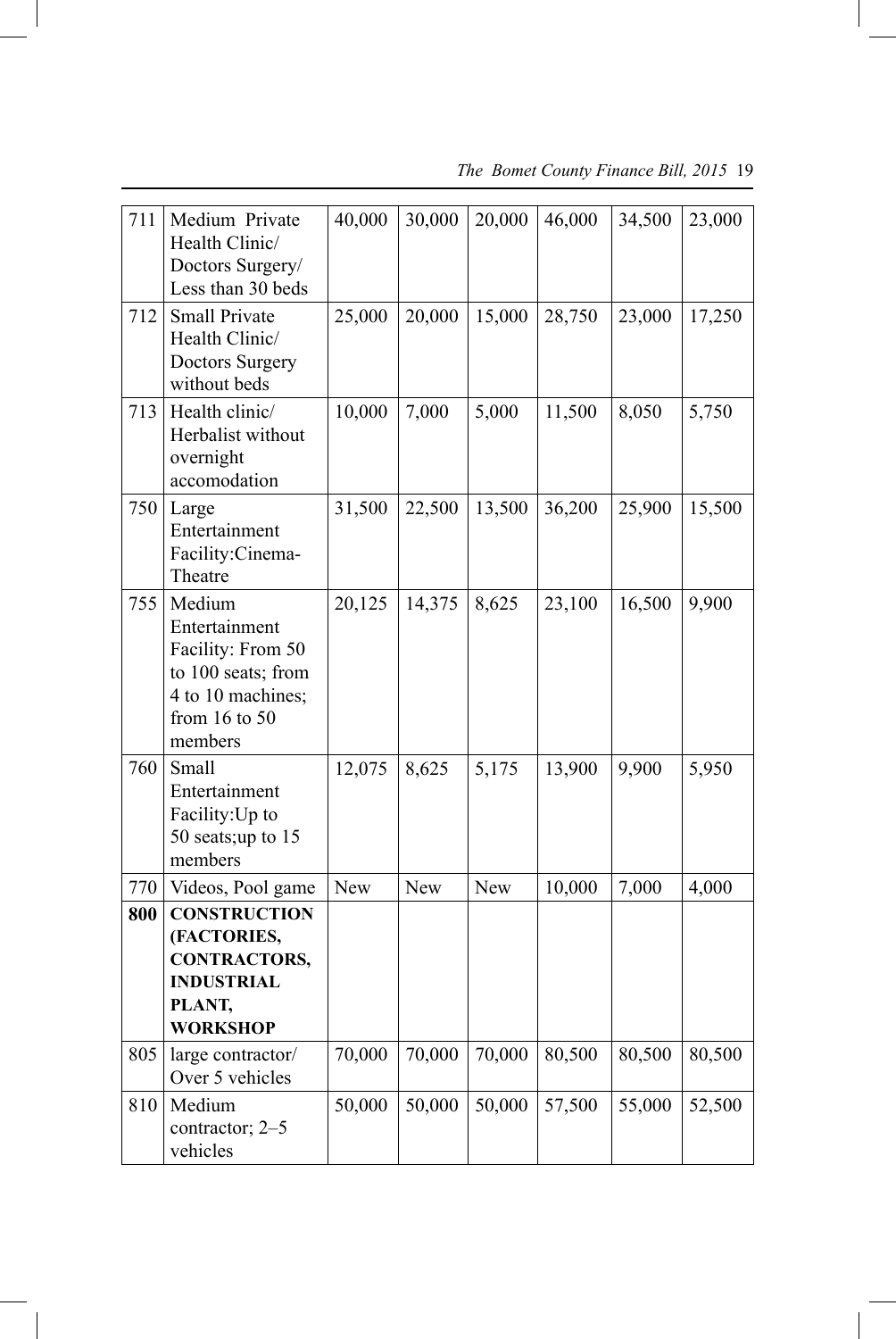| 815    | Small contractor:<br>Less than 2<br>vehicles                                            | 30,000 | 30,000 | 30,000 | 34,500 | 33,000 | 31,500 |
|--------|-----------------------------------------------------------------------------------------|--------|--------|--------|--------|--------|--------|
| 820    | Large Workshop/<br>Welding: Over 200<br>m <sup>2</sup>                                  | 28,000 | 25,000 | 20,000 | 32,200 | 28,750 | 23,000 |
| 825    | Medium<br>Workshop/Welding:<br>100-200 $m2$                                             | 14,000 | 14,000 | 14,000 | 16,100 | 15,400 | 14,700 |
| 830    | Small Workshop,<br>bicycle/motorbike<br>spares/Welding:<br>less than 100 m <sup>2</sup> | 5,000  | 4,000  | 3,000  | 5,750  | 4,600  | 3,450  |
| 835    | Large hardware:<br>over 200 m <sup>2</sup>                                              | 28,000 | 25,000 | 20,000 | 32,200 | 28,750 | 23,000 |
| 840    | Medium hardware<br>$(100-200 \text{ m}^2)$                                              | 14,000 | 14,000 | 14,000 | 16,100 | 15,400 | 14,700 |
| 845    | Small Hard ware:<br>less than 100 m <sup>2</sup>                                        | 5,000  | 4,000  | 3,000  | 5,750  | 4,600  | 3,450  |
| 895    | Other<br>Manufacturer,<br>workshop, Factory,<br>contractor                              | 5,000  | 4,000  | 3,000  | 5,750  | 4,600  | 3,450  |
|        | Note: Application<br>fee for all<br>single business<br>permits                          | 300    | 300    | 300    | 300    | 300    | 300    |
|        | Penalties on SBP<br>per month from 1st<br>April                                         | 3%     | 3%     | 3%     | 3%     | 3%     | 3%     |
|        | Zone A - BOMET TOWN                                                                     |        |        |        |        |        |        |
| Zone B |                                                                                         |        |        |        |        |        |        |
|        | SOTIK, SILIBWET, MULOT, KAPLONG, MOGOGOSIEK, NDANAI,                                    |        |        |        |        |        |        |
|        | CHEBILAT IN SOTIK, KAPSET, LONGISA, KAPKWEN,                                            |        |        |        |        |        |        |
|        | KAPTEBENGWET, KAPKOROS, YOUTH FARMERS, SIGOR, SIONGIROI,                                |        |        |        |        |        |        |
|        | CHEBOLE, KOIWA, NDARAWETA, TENWEK, KEMBU                                                |        |        |        |        |        |        |
|        | Zone C                                                                                  |        |        |        |        |        |        |

OTHER AREAS

 $\overline{\phantom{a}}$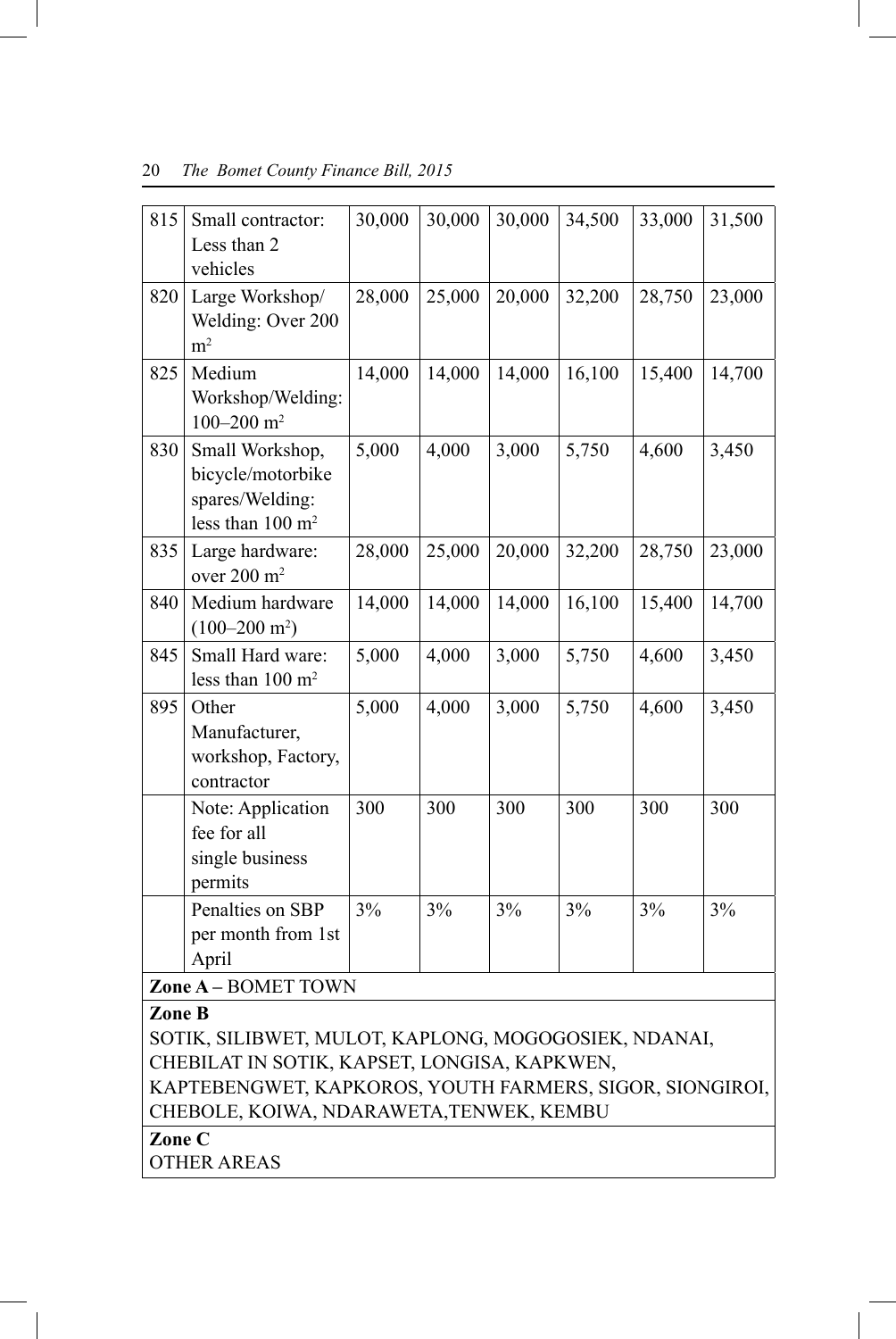| <b>VETERINARY CHARGES</b> |                                                                          |                                 |                                  |  |  |
|---------------------------|--------------------------------------------------------------------------|---------------------------------|----------------------------------|--|--|
| <b>Activity/Item</b>      |                                                                          | <b>Present charges</b><br>(Ksh) | <b>Proposed</b><br>charges (Ksh) |  |  |
| 900                       | <b>Meat Inspection</b>                                                   |                                 |                                  |  |  |
| 905                       | Bovine (cattle) carcass                                                  | 100                             | 100                              |  |  |
| 910                       | Sheep/Goat carcass                                                       | 50                              | 50                               |  |  |
| 920                       | Pigs                                                                     | 50                              | 50                               |  |  |
| 920                       | Poultry                                                                  | <b>New</b>                      | 10                               |  |  |
| 1000                      | <b>Slaughter fee for County slabs</b>                                    |                                 |                                  |  |  |
| 1005                      | Bovine (cattle) carcass                                                  | 100                             | 100                              |  |  |
| 1010                      | Sheep/goats carcass                                                      | 50                              | 50                               |  |  |
| 1015                      | Poultry                                                                  | <b>New</b>                      | 10                               |  |  |
|                           | <b>VETERINARY SERVICES</b><br>(Licences per annum)                       |                                 |                                  |  |  |
| 1111                      | Slaughter house license (More<br>than 10 carcasses per week) per<br>year | 10,000                          | 10,000                           |  |  |
| 1112                      | Slaughter house license $(4-10)$<br>carcasses per week) per year         | 8,000                           | 8,000                            |  |  |
| 1113                      | Slaughter house license (Less than<br>4 carcasses per week) per year     | 5,000                           | 5,000                            |  |  |
| 1114                      | Mini lorry/pickup/canter meat<br>carrier/Container license per year      | 3,000                           | 3,000                            |  |  |
| 1115                      | Motor bike meat carrier                                                  | 1,000                           | 1,000                            |  |  |
| 1116                      | Bicycle/Hand cart meat carrier                                           | 500                             | 500                              |  |  |
| 1200                      | Certificate of transport (COT)<br>(per consignment)                      | 50                              | 50                               |  |  |
| 1300                      | <b>Movement Permit</b>                                                   |                                 |                                  |  |  |
| 1305                      | Cattle (per consignment)                                                 | 200                             | 200                              |  |  |
| 1310                      | Artificial Insemination (AI) per<br>head                                 | <b>New</b>                      | 200                              |  |  |
| 1320                      | Sheep/goats/pigs (per<br>consignment)                                    | 200                             | 200                              |  |  |
| 1322                      | Pets (dogs, cats)                                                        | <b>New</b>                      | 50                               |  |  |
| 1325                      | Fish per consignment                                                     | 300                             | 200                              |  |  |
| 1330                      | Poultry per consignment                                                  | 300                             | 200                              |  |  |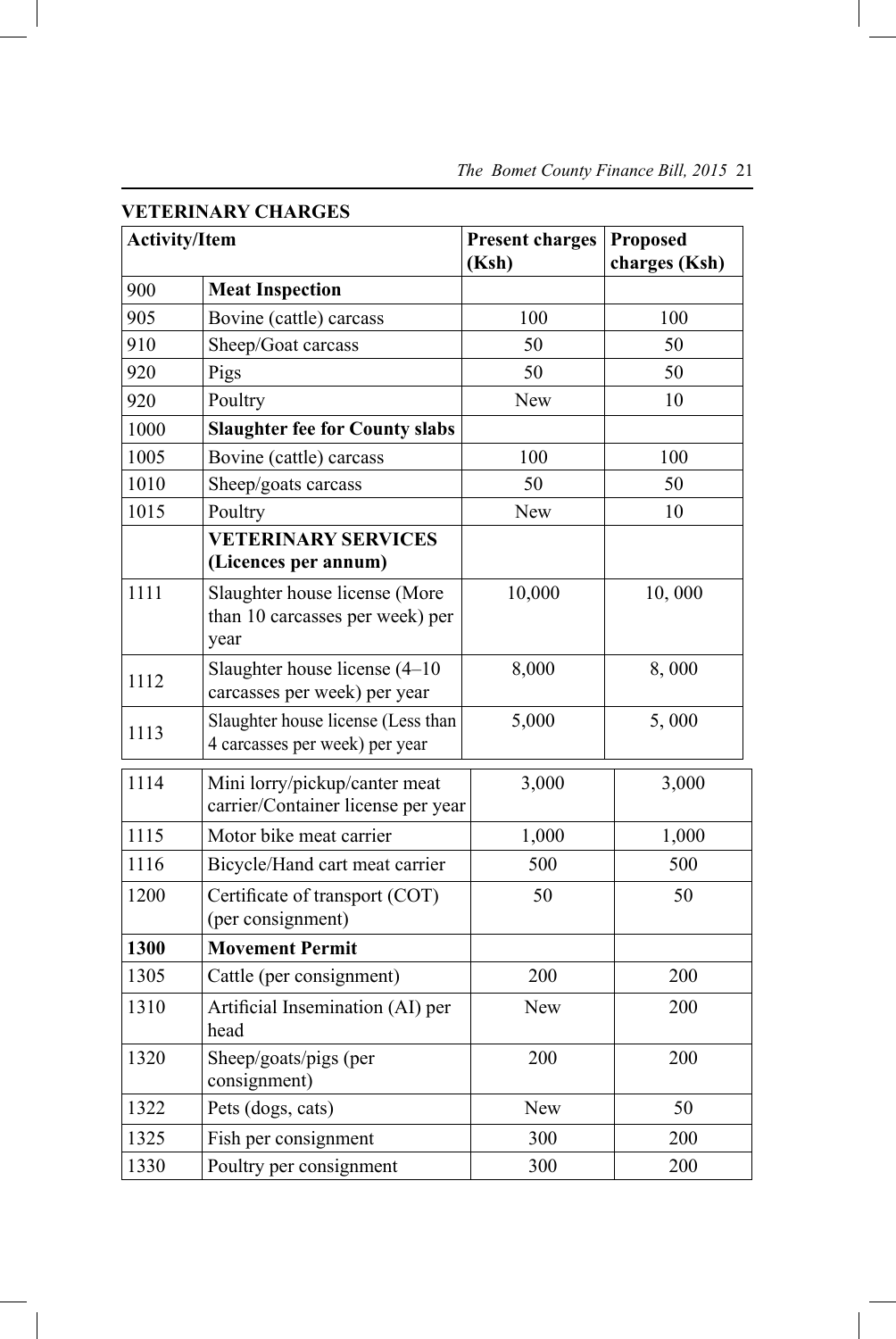| 1335 | Slaughterman's License                                   | 1,000                  | 1,000                 |
|------|----------------------------------------------------------|------------------------|-----------------------|
| 1340 | Inspection of premises for hides<br>and skins            | <b>New</b>             | 1,000                 |
| 1345 | Dispatch note for hides and skins<br>per consignment     | <b>New</b>             | 200                   |
| 1350 | <b>Inseminators License</b>                              | 3,000                  | 2,000                 |
| 1355 | License to distribute semen/<br>liquid nitrogen          | 3,000                  | 3,000                 |
| 1360 | License to keep pigs                                     | <b>New</b>             | 1,000                 |
| 1365 | Vaccination fee per head                                 | 10                     | 10                    |
| 1370 | Veterinary services license<br>Animal health technicians | New                    | 1,500                 |
|      | <b>1380 VETERINARY SERVICES LICENSE</b>                  |                        |                       |
| 1381 | Animal health technologists                              |                        | 1,500                 |
| 1382 | Veterinary surgeons                                      |                        | 2,000                 |
| 1383 | Foot and mouth disease vaccine<br>(per dose)             |                        | 2,500                 |
|      | <b>1390 VETERINARY VACCINES</b>                          |                        |                       |
| 1391 | Anthrax/Black quarter                                    |                        | 10                    |
| 1392 | Lumpy skin disease                                       | Free                   | 10                    |
| 1393 | Rabies                                                   |                        | 5                     |
| 1394 | Parvovirus                                               |                        | 100                   |
| 1395 | Canine distemper                                         |                        | 1,000                 |
| 1396 | Newcastle                                                |                        | 500                   |
| 1397 | Fowl typhoid                                             |                        | 1                     |
| 1398 | Gumboro                                                  |                        | $\overline{2}$        |
| 1399 | Fowl pox                                                 |                        | 5                     |
| 1700 | <b>LIVESTOCK SALES</b>                                   | <b>Current (Ksh)</b>   | <b>Proposed (Ksh)</b> |
| 1705 | <b>Cattle Sales</b>                                      | 100 (Per head)         | 100 (Per head)        |
| 1710 | Goats/Sheep                                              | 50 (Per head)          | 50 (Per head)         |
| 1715 | Donkey                                                   | 50 (Per head)          | 50 (Per head)         |
|      | <b>1800 PUBLIC HEALTH</b>                                |                        |                       |
|      | PUBLIC HEALTH LICENCES                                   | <b>Current Charges</b> | <b>New</b>            |
| 1801 | (FOOD HYGIENE LICENCE)                                   | (Ksh)                  | <b>Charges</b> (Ksh)  |
|      | Retail Shop                                              | 400                    | 400                   |
|      | <b>Eating Houses</b>                                     | 700                    | 700                   |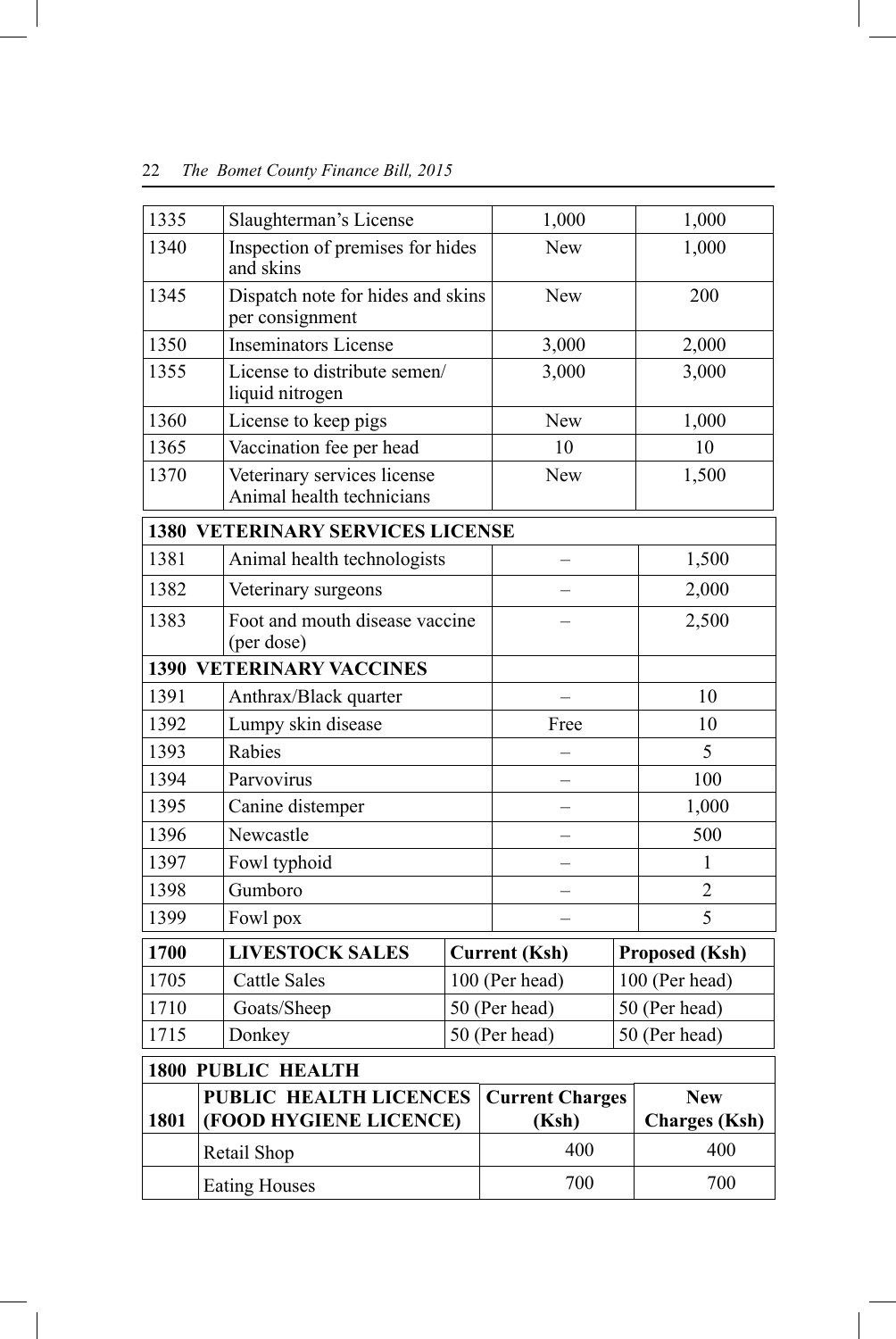|      | <b>Butcheries</b>                                                        | 700   | 700   |
|------|--------------------------------------------------------------------------|-------|-------|
|      | <b>Bars</b>                                                              | 700   | 700   |
|      | Restaurants                                                              | 700   | 700   |
|      | Wholesale                                                                | 1,200 | 1,200 |
|      | Posho mill                                                               | 400   | 400   |
|      | Dairies                                                                  | 400   | 400   |
|      | Clubs                                                                    | 1,200 | 1,200 |
|      | <b>Bakeries</b>                                                          | 1,200 | 1,200 |
|      | Supermarkets                                                             | 1,200 | 1,200 |
|      | Chemists                                                                 | 700   | 700   |
|      | Soda Depots                                                              | 700   | 700   |
|      | Factories                                                                | 2,300 | 2,300 |
|      | Hotels                                                                   | 1,200 | 1,200 |
| 1802 | PUBLIC HEALTH (INSPECTIONS)                                              |       |       |
|      | School inspection for registration                                       | 3,000 | 3,000 |
|      | Lodging annual inspection                                                | 2,300 | 2,300 |
|      | Alcoholic drinks inspection for<br>licencing                             | 1,000 | 1,000 |
|      | Own request inspection                                                   | 3,450 | 3,450 |
|      | Health clearance certificate for<br>export                               | 3,000 | 3,000 |
|      | Private clinic inspection for<br>licencing                               | 2,000 | 2,000 |
|      | Food handlers medical certificate                                        | 500   | 500   |
| 1803 | PUBLIC HEALTH LICENCES<br>(Typhim VI Vaccination)                        | 500   | 500   |
|      | International vaccination<br>certificate                                 | 1,000 | 1,000 |
|      | <b>1804 OCCUPATIONAL</b><br><b>CERTIFICATE</b>                           | 2,000 | 2,000 |
|      | <b>1805 PUBLIC HEALTH</b><br><b>LICENCES</b> (Building plan<br>approval) |       |       |
|      | Domestic/individual single storey                                        | 2,000 | 2,000 |
|      | Residential/rental single storey                                         | 3,000 | 3,000 |
|      | Domestic/individual multi storey                                         | 3,000 | 3,000 |

 $\overline{\phantom{a}}$ 

 *The Bomet County Finance Bill, 2015* 23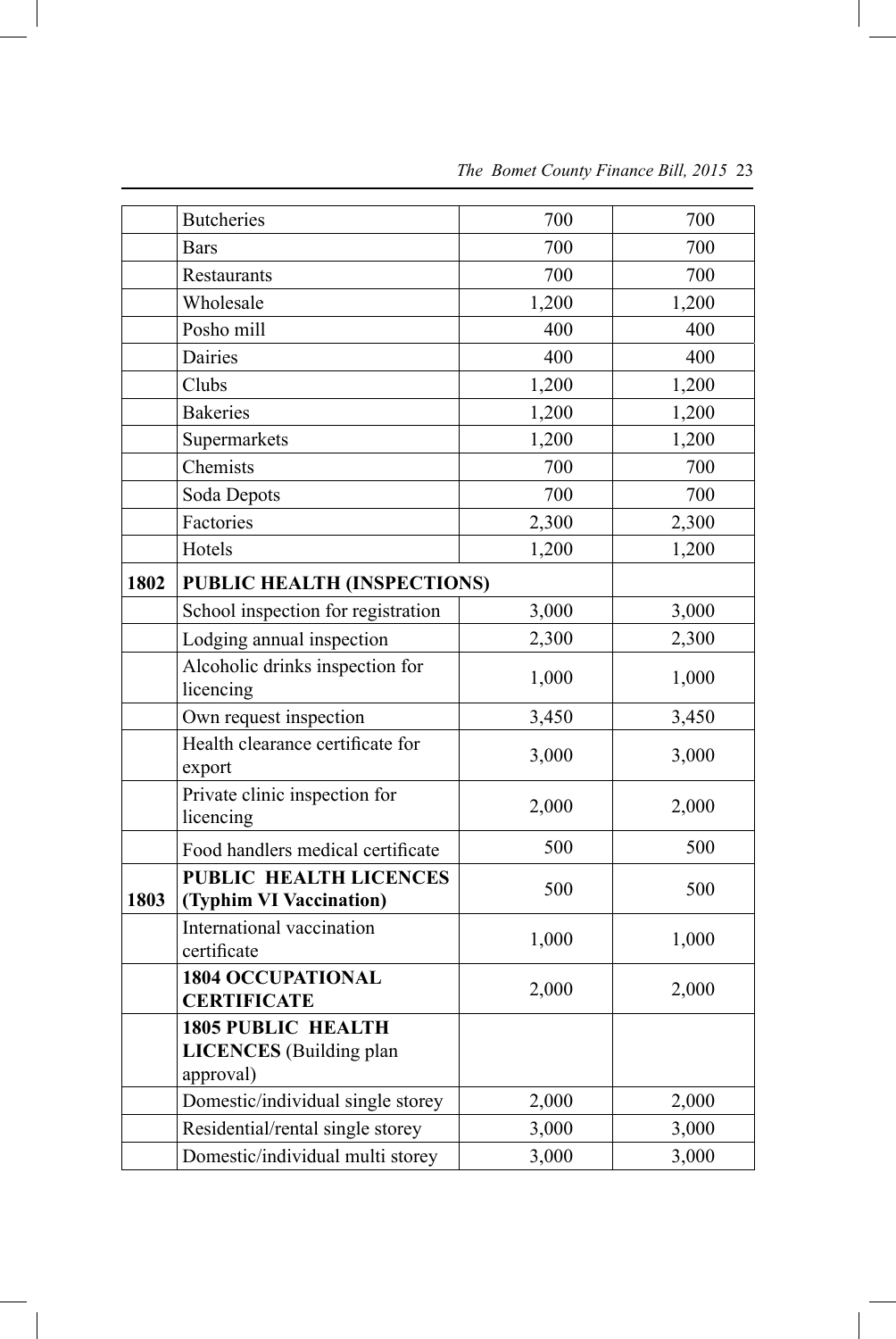|      | Residential/rental multi storey                                                                   | 5,000           | 5,000           |
|------|---------------------------------------------------------------------------------------------------|-----------------|-----------------|
|      | Commercial single storey                                                                          | 5,000           | 5,000           |
|      | Institutions per project                                                                          | 2,000           | 2,000           |
| 1810 | <b>QUARRY CESS</b>                                                                                |                 |                 |
|      | Tractor, pickup up to 3 tonnes (per<br>trip)                                                      | 150             | 150             |
|      | Canter (per trip)                                                                                 | 300             | 300             |
|      | Lorry $7-10$ tonnes (per trip)                                                                    | 500             | 500             |
|      | Tipper (per trip)                                                                                 | 700             | 700             |
|      | $Lorry - over 10 tonnes$<br>(per trip)                                                            | <b>New</b>      | 1,000           |
| 1815 | <b>AGRICULTURAL PRODUCE CESS</b>                                                                  |                 |                 |
|      | Maize/potatoes/beans/tea leaves/<br>cabbages (per bag)                                            | 20 per bag      | 20 per bag      |
|      | <b>Tea Transportation Permit</b><br>(Green tea retailers)<br>transporting outside Bomet<br>county |                 |                 |
|      | Pick up (per annum)                                                                               | new             | 2000            |
|      | Canter (per annum)                                                                                | new             | 3000            |
|      | Lorry/Trailer (per annum)                                                                         | new             | 4000            |
|      | Hire of tractor (baling services)                                                                 | 40 per bale     | 40 per bale     |
|      | Raw electricity pole                                                                              | 50 per pole     | 50 per pole     |
| 1825 | <b>BUS PARK PER ENTRY</b>                                                                         |                 |                 |
|      | Salon cars $(1-7 \text{ seats})$                                                                  | 40              | 40              |
|      | Nissan $(8-15 \text{ seats})$                                                                     | 60              | 60              |
|      | Minibus $(16-29 \text{ seats})$                                                                   | 150             | 150             |
|      | Bus (over 30 seats)                                                                               | 200             | 200             |
|      | Enforcement per vehicle                                                                           | 3,000           | 3,000           |
|      | Storage of vehicle per day                                                                        | 500             | 500             |
|      | Seasonal parking less than 3 tons                                                                 | 2,000 per month | 2,000 per month |
|      | Seasonal parking over 3 tons                                                                      | <b>New</b>      | 3,000           |
|      | Enforcement per boda boda/motor<br>cycle                                                          | 500             | 500             |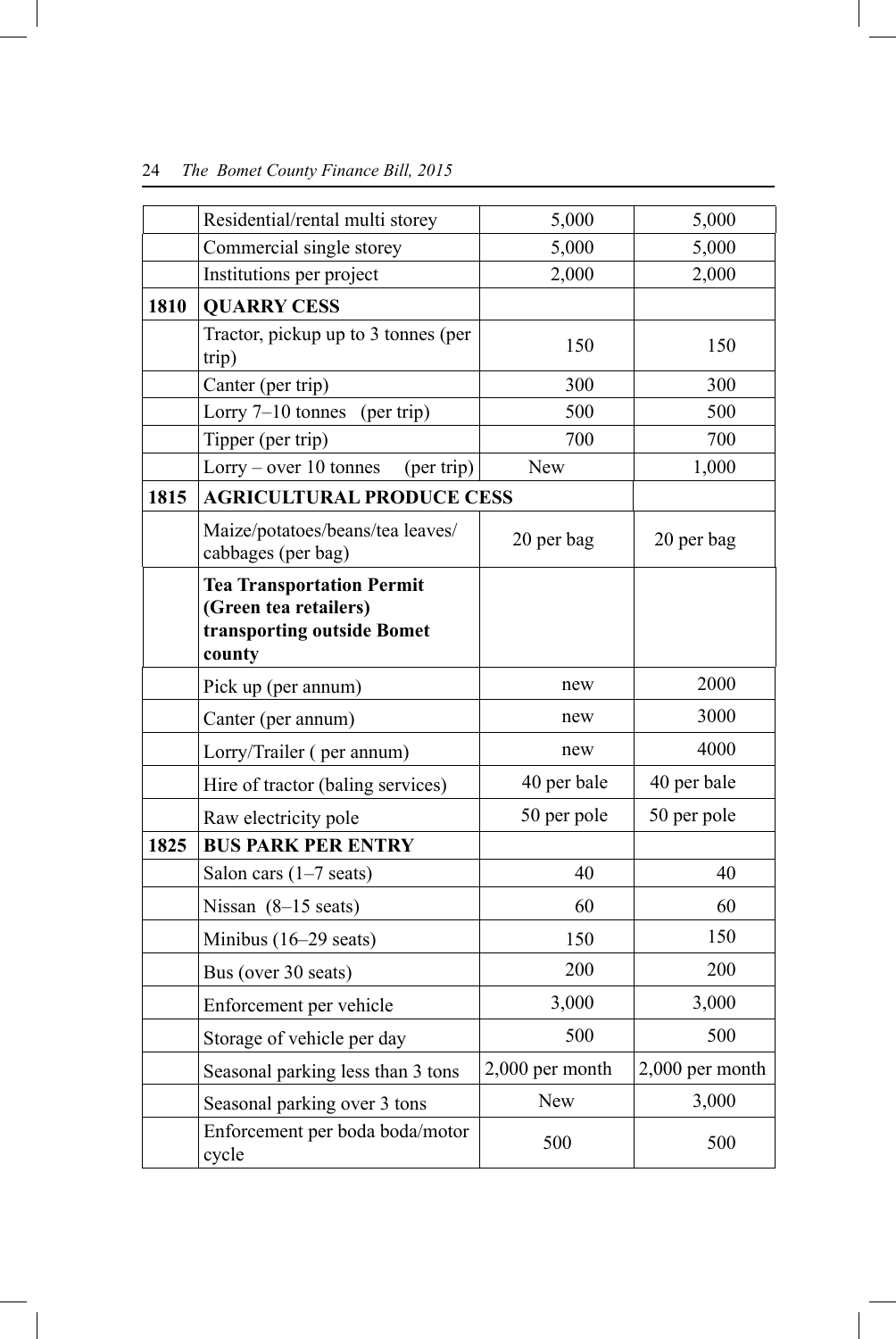|                                       | Unit of        | <b>Current</b>      | <b>Proposed</b>     |  |
|---------------------------------------|----------------|---------------------|---------------------|--|
| <b>Item</b>                           | <b>Measure</b> | <b>Charge (Ksh)</b> | <b>Charge</b> (Ksh) |  |
| <b>ENVIRONMENT</b>                    |                |                     |                     |  |
| Training fee (parks) for              |                |                     |                     |  |
| big organisation and                  |                |                     |                     |  |
| outsiders(Recreational                |                |                     |                     |  |
| activities)                           | Per day        | 9,000               | 9,000               |  |
| Permit to prune tree                  | Per tree       | 1,300               | 300                 |  |
| Hire of lawn mower                    | Per hour       | 1,300               | 1,300               |  |
| Sale of aquatic fish 6-10             |                |                     |                     |  |
| cm long                               | Per fish       | 130                 | 130                 |  |
| Sale of aquatic fish 11-15            |                |                     |                     |  |
| cm long                               | Per fish       | 130                 | 150                 |  |
| Sale of aquatic fish 16-              |                |                     |                     |  |
| above                                 | Per fish       | 130                 | 180                 |  |
| Sale of grass (90 kg)                 | Per bag        | 60                  | 60                  |  |
| Licence to operate plant              |                |                     |                     |  |
| nursery                               | Per annum      | 1,000               | 1,000               |  |
| Supervision fee of plant              |                |                     |                     |  |
| nurseries                             | Per visit      | 1,000               | 1,000               |  |
| Supervision fee on                    |                |                     |                     |  |
| sponsored landscape                   | Per visit      | 1,300               | 1,300               |  |
| Landscape permit                      | Per annum      | 3,900               | 3,900               |  |
| Fuel wood                             | Per ton        | <b>New</b>          | 100                 |  |
| Timber/posts less than 3              |                |                     |                     |  |
| tonnes                                | Per ton        | New                 | 5,000               |  |
| Timber/posts over 3 tonnes   Per ton  |                | <b>New</b>          | 8,000               |  |
|                                       |                |                     |                     |  |
| <b>SOLID WASTE MANAGEMENT SECTION</b> |                |                     |                     |  |
| Solid Waste management                |                |                     |                     |  |
| Charges (sewer)                       | Per Collection | 500                 | 500                 |  |
| <b>Collection of dead</b>             |                |                     |                     |  |
| animals within premises               |                |                     |                     |  |
| Small carcass(hen, cat,               |                |                     |                     |  |
| pig etc)                              | Per load       | 50                  | 50                  |  |
| Large carcass (cows,                  |                |                     |                     |  |
| Donkey, Horse, camel etc)             | Per load       | 100                 | 100                 |  |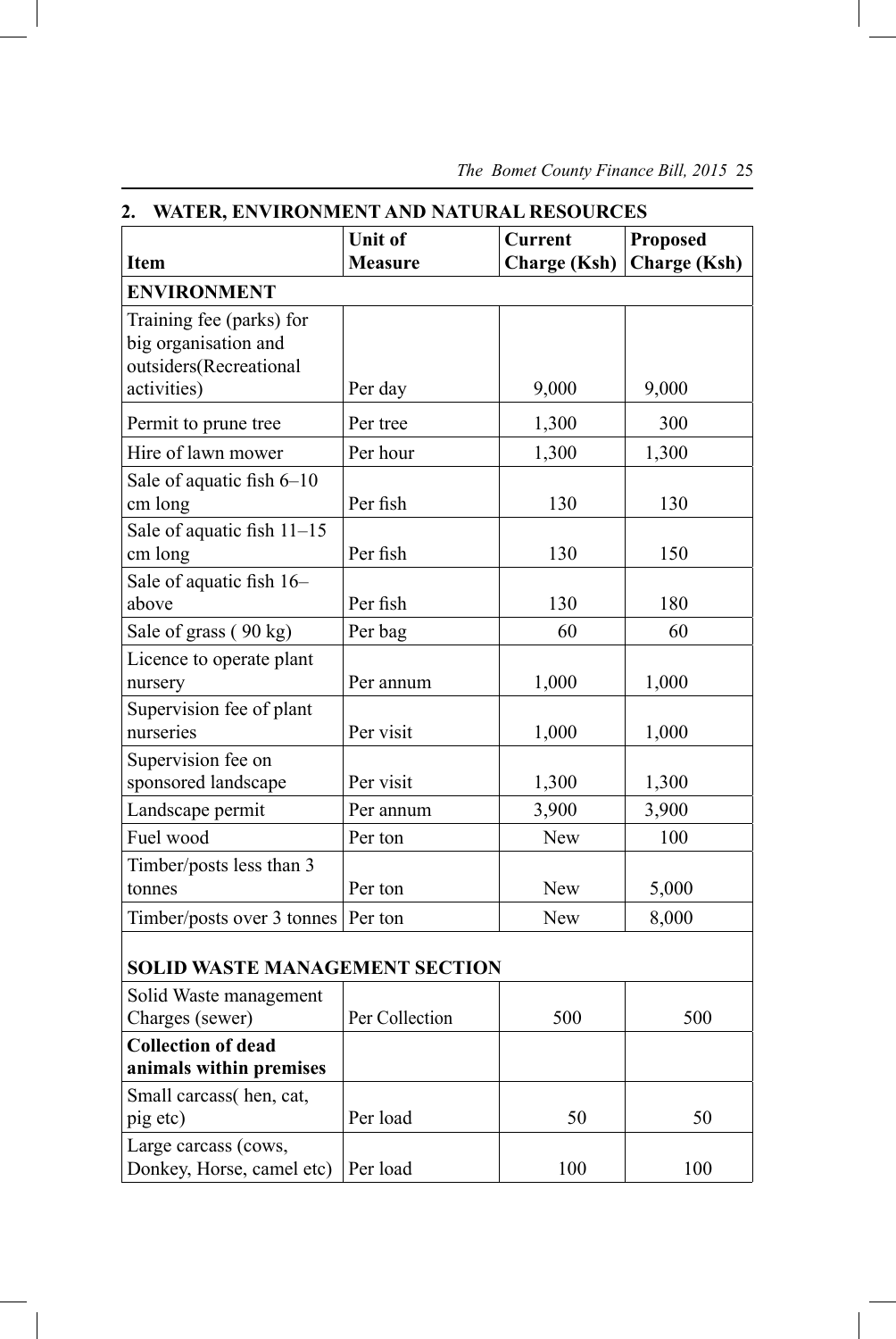| <b>Item</b>                               | Unit of<br><b>Measure</b> | <b>Current</b><br><b>Charge (Ksh)</b> | <b>Proposed</b><br><b>Charge (Ksh)</b> |
|-------------------------------------------|---------------------------|---------------------------------------|----------------------------------------|
| Domestic waste                            | Per Ton                   | 400                                   | 400                                    |
| Industrial waste                          | Per Ton                   | 1,000                                 | 1,000                                  |
| Commercial/institutional<br>(waste)       | Per ton                   | 600                                   | 600                                    |
| Collection & tipping of<br>construction   | Per ton                   | 2,000                                 | 2,000                                  |
| Construction and<br>demolition waste      | Per ton                   | 2,000                                 | 2,000                                  |
| Dry hire rate                             |                           |                                       |                                        |
| <b>Bulldozer D3</b>                       | Per hour                  | 2,500                                 | 3,000                                  |
| <b>Bulldozer D4</b>                       | Per hour                  | 4,000                                 | 4,000                                  |
| <b>Bulldozer D5</b>                       | Per hour                  | 4,000                                 | 5,000                                  |
| <b>Bulldozer D6</b>                       | Per hour                  | 6,000                                 | 6,000                                  |
| <b>Bulldozer D8</b>                       | Per hour                  | 7,000                                 | 7,000                                  |
| Tractor shovel 70 hp                      | Per hour                  | 2,000                                 | 2,000                                  |
| Wheel loader 100 hp                       | Per hour                  | 2,000                                 | 2,000                                  |
| Solid waste collection and Transportation |                           |                                       |                                        |
| Hotels (Commercial                        |                           |                                       |                                        |
| waste)                                    | Per year                  | 1,200                                 | 1,200                                  |
| Institutions                              | Per year                  | 1,200                                 | 1,200                                  |
| Banks/institutions                        | Per year                  | 1,200                                 | 1,200                                  |
| Courts/institutions                       | Per year                  | 1,200                                 | 1,200                                  |
| Post Office                               | Per year                  | 1,200                                 | 1,200                                  |
| Supermarket                               | Per year                  | 1,200                                 | 1,200                                  |
| Lodges                                    | Per year                  | 1,200                                 | 1,200                                  |
| Petrol station                            | Per year                  | 1,200                                 | 1,200                                  |
| Industries/factories                      | Per year                  | 1,500                                 | 1,500                                  |
| Engineering (garage)                      | Per year                  | 1,200                                 | 1,200                                  |
| Office block                              | Per year                  | 1,200                                 | 1,200                                  |
| Restaurant                                | Per year                  | 1,200                                 | 1,200                                  |
| Car dealer                                | Per year                  | 1,200                                 | 1,200                                  |
| Flour mills                               | Per year                  | 1,200                                 | 1,200                                  |
| Tyre dealers                              | Per year                  | 1,200                                 | 1,200                                  |
| Communication bureau                      | Per year                  | 1,200                                 | 1,200                                  |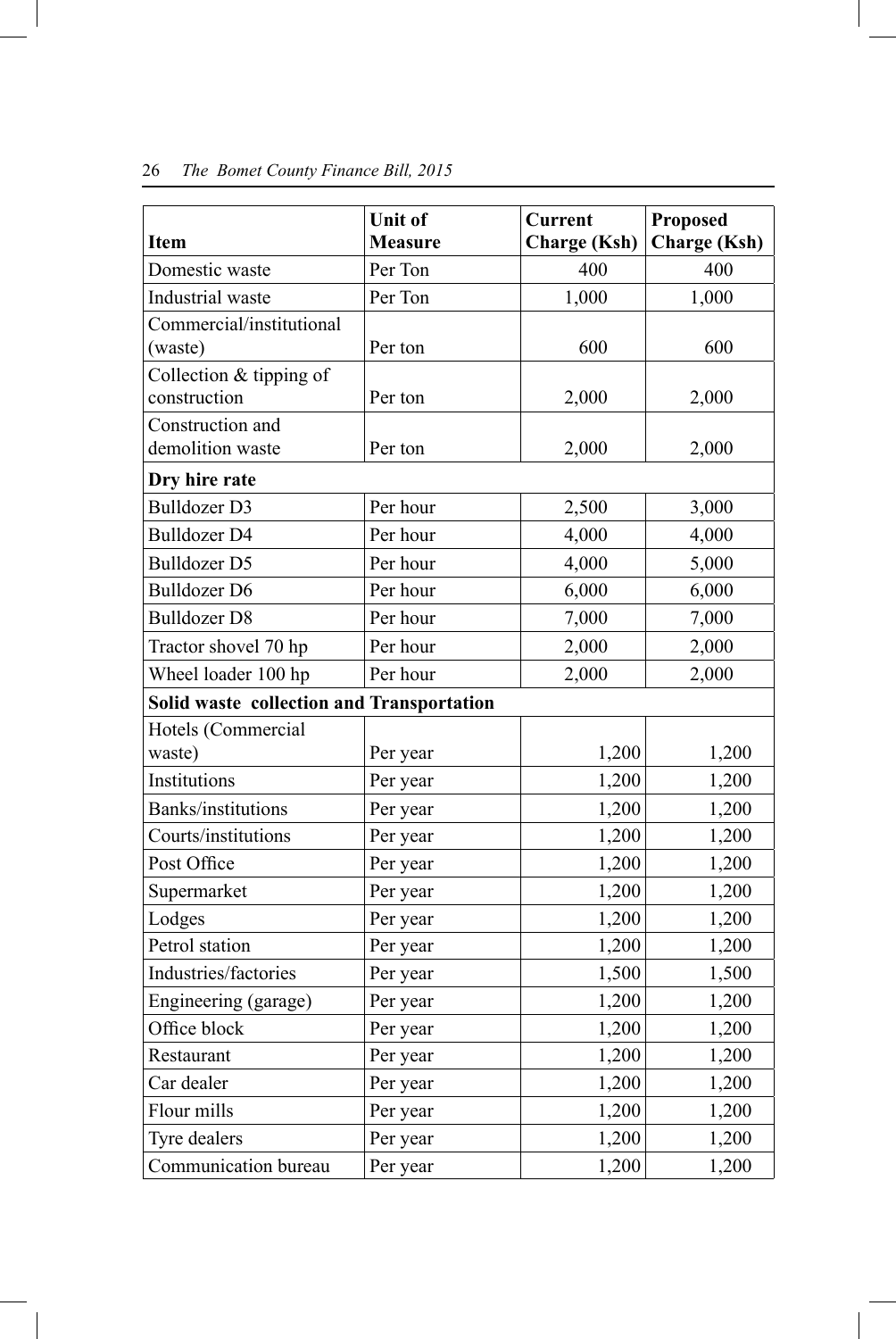|                             | <b>Unit of</b> | <b>Current</b>      | <b>Proposed</b>     |
|-----------------------------|----------------|---------------------|---------------------|
| <b>Item</b>                 | <b>Measure</b> | <b>Charge (Ksh)</b> | <b>Charge</b> (Ksh) |
| Chemists                    | Per year       | 1,200               | 1,200               |
| Stationery (shops)          | Per year       | 1,200               | 1,200               |
| Laboratories                | Per year       | 1,200               | 1,200               |
| Wholesalers                 | Per year       | 1,200               | 1,200               |
| Clinics                     | Per year       | 1,500               | 1,500               |
| Temples/church/mosque       | Per year       | Free                | 1,000               |
| Dry cleaners                | Per year       | 1,000               | 1,000               |
| Book shops                  | Per year       | 1,000               | 1,000               |
| <b>Bakeries</b>             | Per year       | 1,500               | 1,500               |
| Booking offices - transport | Per year       | 1,500               | 1,500               |
| Soda distributors           | Per year       | 1,000               | 1,000               |
| Warehouses                  | Per year       | 1,500               | 1,500               |
| Libraries                   | Per year       | 1,200               | 1,200               |
| Cereal stores               | Per year       | 1,200               | 1,200               |
| Radio repairs               | Per year       | 1,000               | 1,000               |
| Photo studios               | Per year       | 1,000               | 1,000               |
| Polythene products          | Per year       | 1,000               | 1,000               |
| Tobacco dealer              | Per year       | 1,000               | 1,000               |
| Wine and spirits shops      | Per year       | 1,000               | 1,000               |
| Refrigerator dealer         | Per year       | 1,000               | 1,000               |
| Eggs dealers                | Per year       | 1,000               | 1,000               |
| Mattress dealers            | Per year       | 1,000               | 1,000               |
| Beer distributor depots     | Per year       | 1,000               | 1,000               |
| Milk depot                  | Per year       | 1,000               | 1,000               |
| Gas suppliers               | Per year       | 1,000               | 1,000               |
| Veterinary clinics          | Per year       | 1,000               | 1,000               |
| Groceries                   | Per year       | 1,000               | 1,000               |
| Video libraries             | Per year       | 1,000               | 1,000               |
| Carpet dealers              | Per year       | 1,000               | 1,000               |
| Meat suppliers              | Per year       | 1,000               | 1,000               |
| Cafes                       | Per year       | 1,000               | 1,000               |
| <b>Butcheries</b>           | Per year       | 1,000               | 1,000               |
| Snack bars                  | Per year       | 1,000               | 1,000               |
| Hardware shops              | Per year       | 1,000               | 1,000               |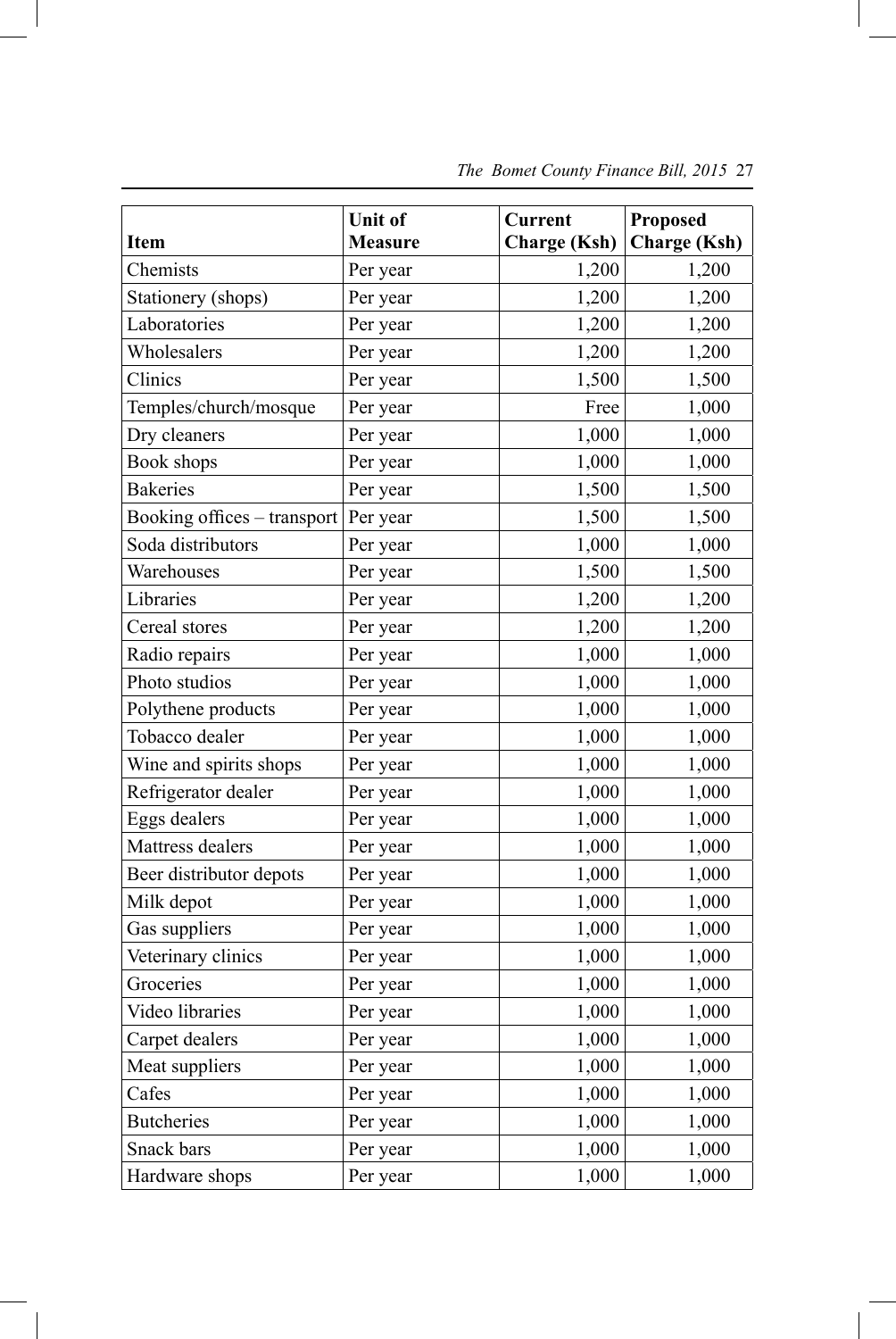|                          | Unit of        | <b>Current</b>      | <b>Proposed</b>     |
|--------------------------|----------------|---------------------|---------------------|
| <b>Item</b>              | <b>Measure</b> | <b>Charge (Ksh)</b> | <b>Charge (Ksh)</b> |
| Sewing machine shop      | Per year       | 1,000               | 1,000               |
| Cloths wear shop         | Per year       | 1,000               | 1,000               |
| Auto spares shops        | Per year       | 1,000               | 1,000               |
| <b>Electrical</b> shops  | Per year       | 1,000               | 1,000               |
| Casino                   | Per year       | 1,000               | 1,000               |
| <b>Batteries</b> dealers | Per year       | 1,000               | 1,000               |
| Salon and barber shop    | Per year       | 1,000               | 1,000               |
| Lab Equipment shop       | Per year       | 1,000               | 1,000               |
| Opticians                | Per year       | 1,000               | 1,000               |
| Sports equipment shop    | Per year       | 1,000               | 1,000               |
| Cinema hall              | Per year       | 1,000               | 1,000               |
| Plumbers                 | Per year       | 1,000               | 1,000               |
| Cycle marts              | Per year       | 1,000               | 1,000               |
| Printers                 | Per year       | 1,000               | 1,000               |
| Fire extinguishers shops | Per year       | 1,000               | 1,000               |
| Hire purchase shops      | Per year       | 1,000               | 1,000               |
| Seed shops               | Per year       | 1,000               | 1,000               |
| National heritage shops  | Per year       | 1,000               | 1,000               |
| Electronic shop          | Per year       | 1,000               | 1,000               |
| Rubber stamp designer    |                |                     |                     |
| shops                    | Per year       | 1,000               | 1,000               |
| Hatchery shops           | Per year       | 1,000               | 1,000               |
| Beauty shops             | Per year       | 1,000               | 1,000               |
| Bars (beer)              | Per year       | 1,000               | 1,000               |
| Toy shops                | Per year       | 1,000               | 1,000               |
| Clubs                    | Per year       | 1,000               | 1,000               |
| Blacksmith/workshop      | Per year       | 1,000               | 1,000               |
| Garage/workshop          | Per year       | 1,000               | 1,000               |
| Leather dealers          | Per year       | 1,000               | 1,000               |
| Shoe dealers             | Per year       | 1,000               | 1,000               |
| Curio shops              | Per year       | 1,000               | 1,000               |
| <b>Exhibition</b> stalls | Per year       | 1,000               | 1,000               |
| Music shop               | Per year       | 1,000               | 1,000               |
| Open air garage          | Per year       | 1,000               | 1,000               |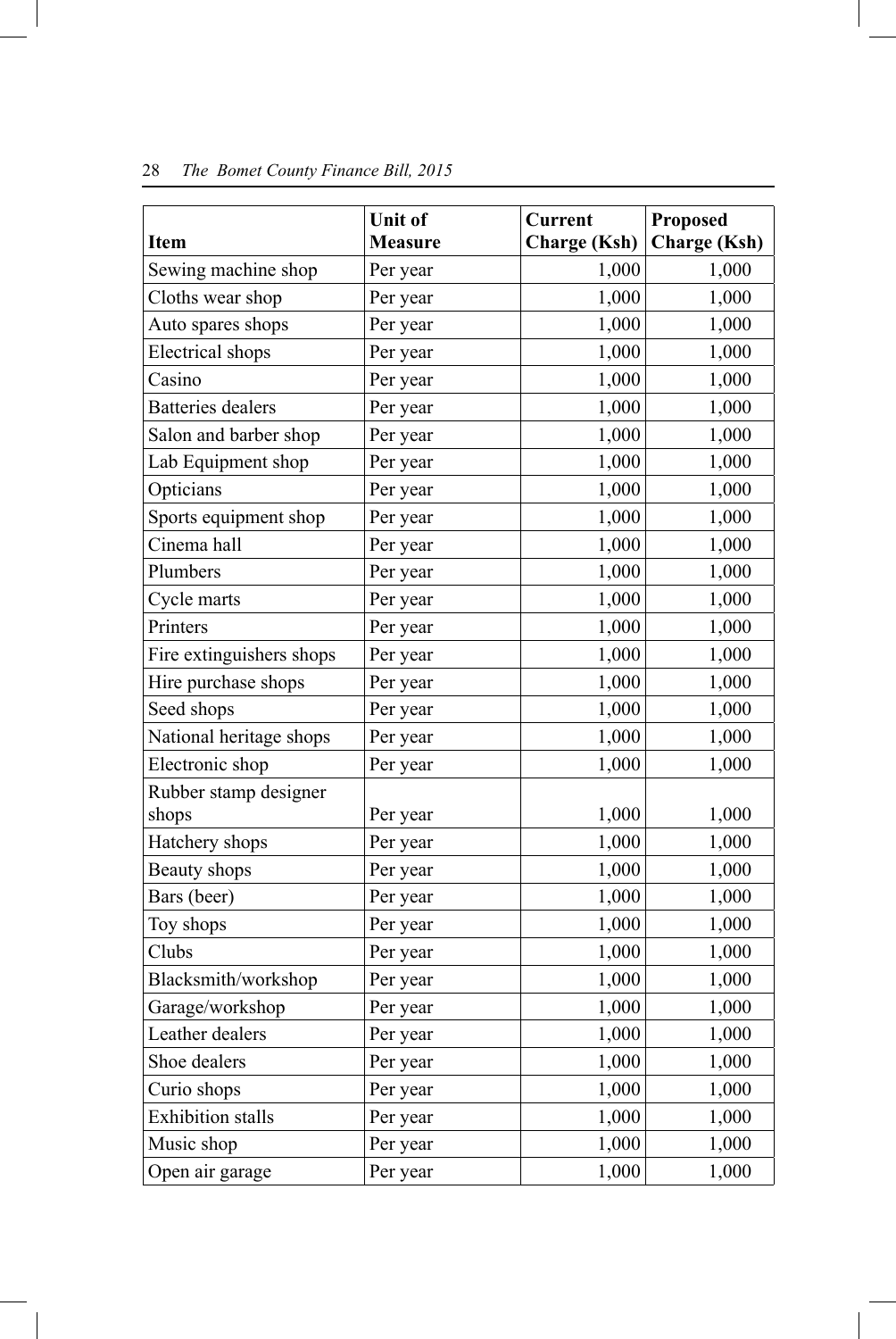| <b>Item</b>                                                                           | Unit of<br><b>Measure</b> | <b>Current</b><br><b>Charge (Ksh)</b> | <b>Proposed</b><br><b>Charge</b> (Ksh) |
|---------------------------------------------------------------------------------------|---------------------------|---------------------------------------|----------------------------------------|
| Individual residential                                                                | Per year                  | <b>New</b>                            | 300                                    |
| Commercial/Rental<br>residential                                                      | Per year                  | <b>New</b>                            | 1,000                                  |
| Rent for Public Toilets (up<br>market areas)                                          | Per toilet/month          | 2,000                                 | 2,000                                  |
| Rent for Public Toilets<br>(low market areas)                                         | Per toilet/month          | 1,000                                 | 1,000                                  |
| Permit for Mobile Toilet                                                              | Per unit/annum            | 2,000                                 | 2,000                                  |
| EIA/EA Experts Licence                                                                | Per annum                 | 2,000                                 | 2,000                                  |
| Incinerator permit                                                                    | Per unit/annum            | 2,000                                 | 2,000                                  |
| Recycling Permit                                                                      | Per facility              | 2,000                                 | 2,000                                  |
| Registration of<br><b>Environmental CBO's</b>                                         | Per CBO/annum             | 1,000                                 | 1,000                                  |
| Sale of environmental<br>policy document                                              | Per document              | 500                                   | 500                                    |
| Collection and<br>transportation of solid<br>waste (youth and women<br>groups) permit | Per permit/annum          | 5,000                                 | 5,000                                  |
| Collection and<br>transportation of solid<br>waste (CBO's) permit                     | Per permit/annum          | 10,000                                | 10,000                                 |
| Collection and<br>transportation of solid<br>waste (Private companies)<br>permit      | Per permit/annum          | 20,000                                | 20,000                                 |
| Quarrying permit                                                                      | Per permit/annum          | 2,000                                 | 2,000                                  |
| <b>Transportation of Soil</b><br>from Construction sites                              | Per permit/annum          | 1,000                                 | 1,000                                  |
| Transportation of building<br>stones permit                                           | Per permit                | 1,000                                 | 1,000                                  |
| Transportation of hard<br>core permit                                                 | Per permit/annum          | 1,000                                 | 1,000                                  |
| Transportation of sand and<br>ballast permit                                          | Per permit/annum          | 1,000                                 | 1,000                                  |
| Transportation of general<br>construction material                                    | Per permit/annum          | New                                   | 3,000                                  |

 *The Bomet County Finance Bill, 2015* 29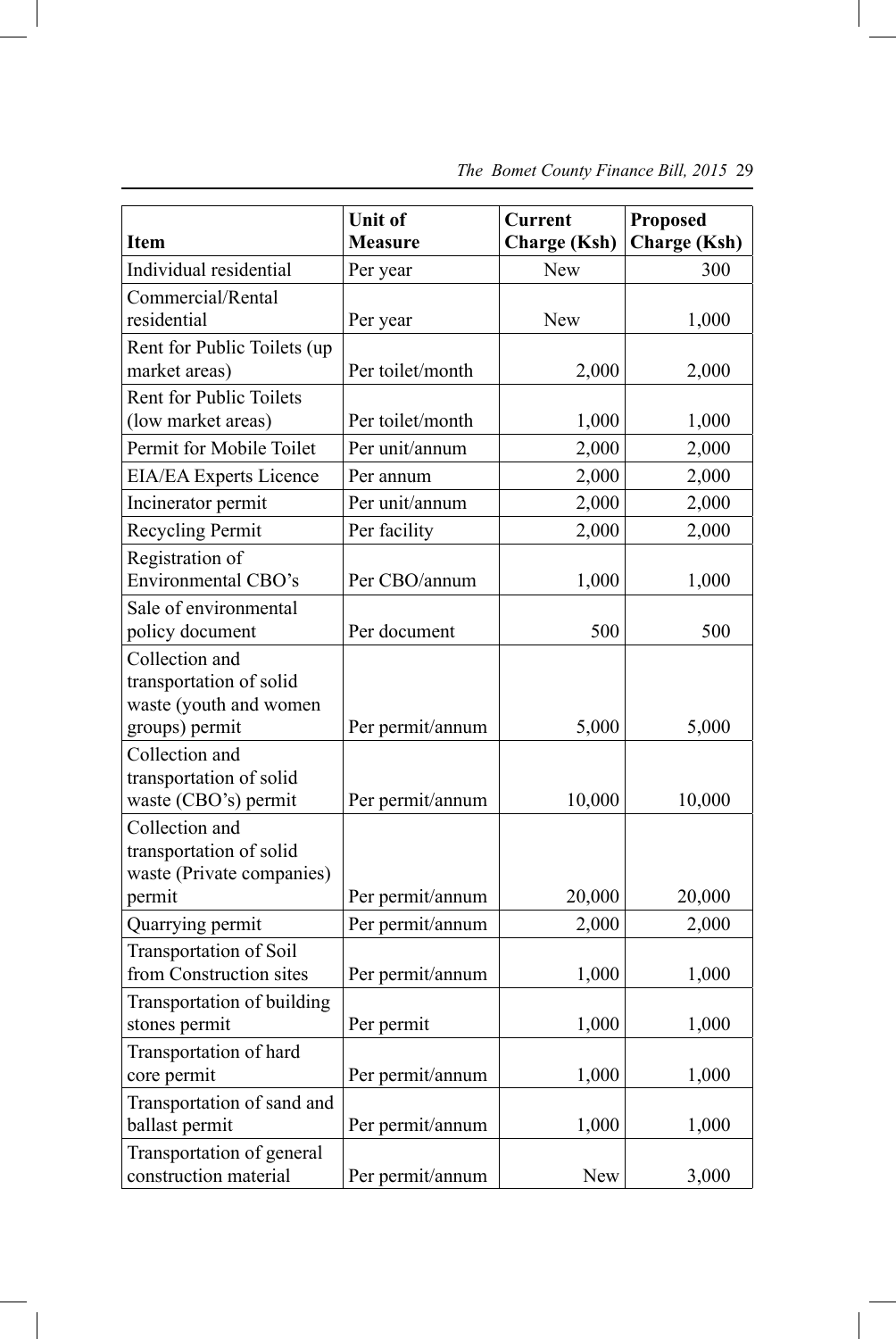| <b>Item</b>                                        | Unit of<br><b>Measure</b> | <b>Current</b><br>Charge $(Ksh)$ | <b>Proposed</b><br><b>Charge (Ksh)</b> |
|----------------------------------------------------|---------------------------|----------------------------------|----------------------------------------|
| Search fee for duplicate<br>receipt                | Per receipt               | <b>New</b>                       | 100                                    |
| Search fee for duplicate<br>single business permit | Per permit                | <b>New</b>                       | 200                                    |
| Noise Emission permit                              | Per instance              | 2,200                            | 2,200                                  |

#### **3. SOCIAL SERVICES**

|                                     |                        | Current Proposed |        |
|-------------------------------------|------------------------|------------------|--------|
|                                     |                        | $Ch$ arge        | Charge |
| <b>Item</b>                         | <b>Unit of Measure</b> | (Ksh)            | (Ksh)  |
| Flagging-off ceremonies from the    |                        |                  |        |
| dais, not exceeding 2 hours         | Per hour               | 650              | 1,000  |
| Political Rallies using pavilion    |                        |                  |        |
| (Town and urban)                    | Per day                | 26,000           | 26,000 |
| Political Rallies (outside Town and |                        |                  |        |
| Urban)                              | per day                | 6,500            | 6,500  |
| Rallies by charitable and other     |                        |                  |        |
| organisations                       | Per day                | 6,500            | 6,500  |
| Camel/Horse                         | Per animal/day         | 260              | 260    |
| Manual Miniature car                | Per car/day            | 260              | 260    |
| Motorised miniature/motor bike      | Per unit/day           | 260              | 260    |
| Fixed swing                         | Per unit/day           | 260              | 260    |
| Mobile/manual swing                 | Per unit/day           | 260              | 260    |
| Bouncing castle                     | Per unit/day           | 650              | 650    |
| Political Rallies using lawns       | Per day                | 3,900            | 3,900  |
| Religious Rallies using lawns       | Per day                | 1,300            | 1,500  |
| Lunch time preaching on lawns       | Per hour               | Free             | Free   |
| Clearance certificate of vendors    | Per annum              | 1,300            | 1,300  |
| Trading licence of vendors          | Per annum              | 1,300            | 1,300  |
| Pitching of Tent in open ground/    | Per day (for the       |                  |        |
| public lawn                         | first 7 days)          | 1,300            | 2,000  |
| Pitching of Tent in open ground/    | Per day (for any       |                  |        |
| public lawn                         | additional days)       | New              | 500    |
| <b>STADIUM(County)</b>              |                        |                  |        |
| <b>Sports-Premier Leagues</b>       | Per Day                | New              | 10,000 |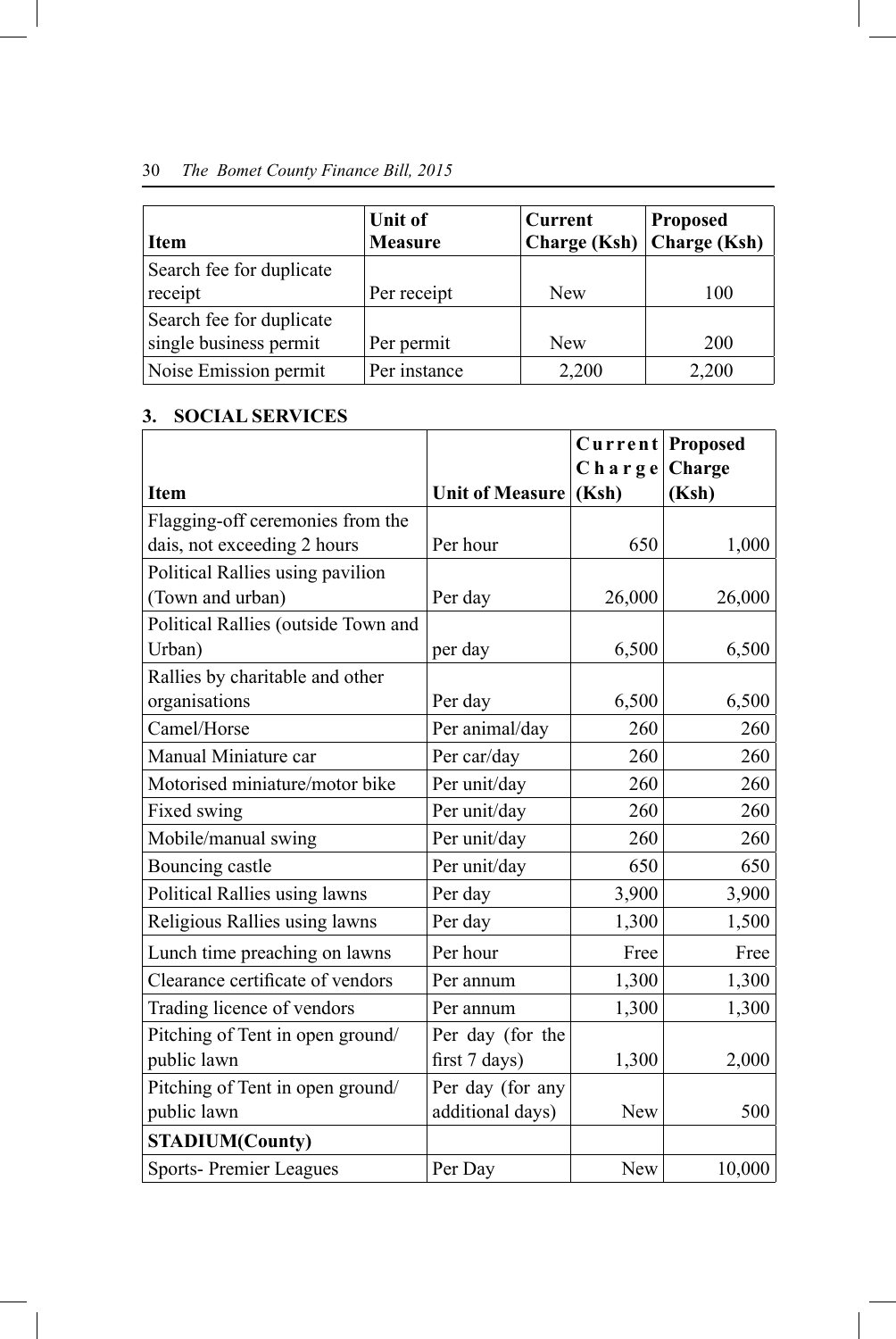| Super leagues                   | Per Day   | New        | 3,000  |
|---------------------------------|-----------|------------|--------|
| Other Leagues                   | Per Day   | <b>New</b> | 2,000  |
| Netball & Volleyball            | Per Day   | <b>New</b> | 2,000  |
| Rugby                           | Per Day   | New        | 5,000  |
| Athletics                       | Per Day   | <b>New</b> | 1,000  |
| Road races                      | Per day   | <b>New</b> | 5,000  |
| Individual entry fee(Adult)     | Per day   | New        | 50     |
| Individual entry fee(children/  |           |            |        |
| students)                       | Per day   | New        | 30     |
| Political rally                 | Per day   | <b>New</b> | 15,000 |
| Religious-Local(Bomet county)   | Per day   | <b>New</b> | 3,000  |
| Religious other counties        | Per day   | New        | 15,000 |
| Religious international         | Per day   | <b>New</b> | 20,000 |
| Social activities               | per day   | New        | 10,000 |
| Commercial/Corporate activities | Per day   | New        | 20,000 |
| Fund raising by individual      | Per day   | New        | 1,000  |
| Fund raising by social group    | Per day   | New        | 4,000  |
| Facility Membership fee         | Per year  | New        | 1,000  |
| Monthly subscription per member | Per month | New        | 1,000  |
| Monthly subscription non-member |           |            |        |
| per month                       | Per month | New        | 1,500  |
| Helicopter Landing fee          | Per day   | New        | 10,000 |
| <b>OPEN GROUNDS</b>             |           |            |        |
| Football League                 | Per day   | New        | 500    |
| Netball & Volleyball            | Per day   | <b>New</b> | 500    |
| Athletics                       | Per day   | New        | 500    |
| <b>HIRE OF PREMISES</b>         |           |            |        |
| Social/Conference hall hire     |           |            |        |
| Political rally                 | Per day   | New        | 10,000 |
| Religious-local                 | Per day   | New        | 2,000  |
| Religious other counties        | Per day   | <b>New</b> | 5,000  |
| Religious international         | Per day   | <b>New</b> | 15,000 |
| Social activities               | per day   | 6,500      | 4,000  |
| Commercial activities/Corporate |           |            |        |
| activities                      | Per day   | 9,100      | 9,100  |

 $\overline{\phantom{a}}$ 

 *The Bomet County Finance Bill, 2015* 31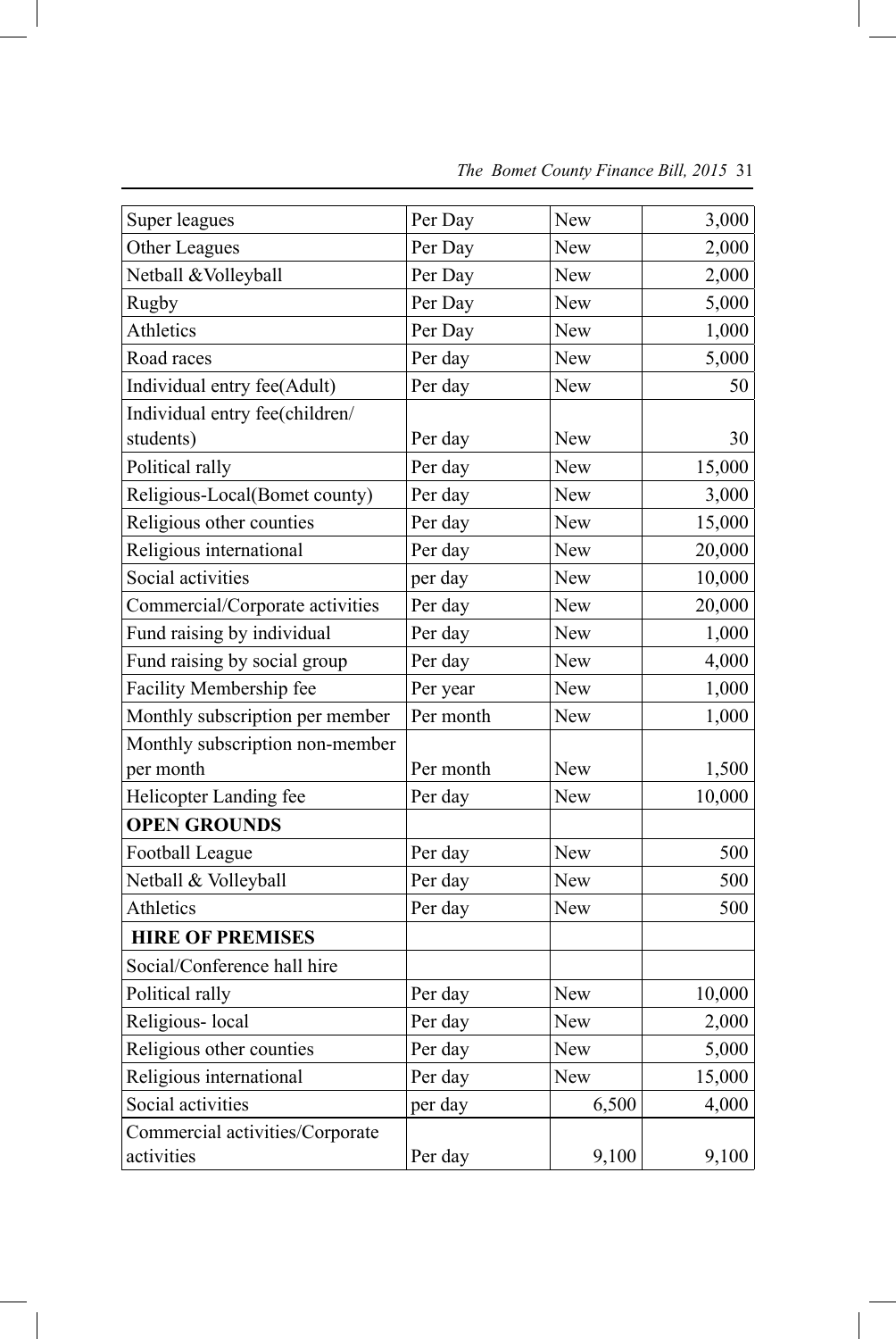| Fund raising by individual        | Per day      | <b>New</b> | 500   |
|-----------------------------------|--------------|------------|-------|
|                                   |              |            |       |
| Fund raising by social group      | Per day      | <b>New</b> | 1,000 |
| Registration of groups            | Per instance | 500        | 500   |
| Renewal of registration of groups | Per instance | 300        | 300   |

## **4. LANDS, HOUSING AND URBAN PLANNING**

|                                                                                       | <b>Current</b>          | <b>Proposed</b>         |
|---------------------------------------------------------------------------------------|-------------------------|-------------------------|
| <b>Item Description</b>                                                               | <b>Charges</b><br>(Ksh) | <b>Charges</b><br>(Ksh) |
| Search fee                                                                            | 500                     | 500                     |
| Application fee for subdivision                                                       | 2,600                   | 2,600                   |
|                                                                                       |                         |                         |
| Survey fees (plot)                                                                    | 6,500                   | 6,500                   |
| Beacon certificate per plot (entails confirmation<br>of site location and dimensions) | 5,200                   | 5,200                   |
| Beacon relocation re-establishment per beacon                                         | 2,600                   | 2,600                   |
| Boundary/ownership dispute resolution per plot                                        | 3,900                   | 3,900                   |
| Plot location confirmation/Site location                                              | 6,500                   | 6,500                   |
| Survey plan procurement per plan                                                      | 1,300                   | 1,300                   |
| Application form for any of the services                                              | 300                     | 300                     |
| Application for change of trade                                                       | <b>New</b>              | 1,000                   |
| Application for transfer of business permit from                                      |                         |                         |
| one premises to the other                                                             | <b>New</b>              | 1,000                   |
| Plot ownership transfer fees                                                          | 3,500                   | 3,500                   |
| Penalties on land rates on the value per month                                        |                         |                         |
| from 1 <sup>st</sup> April                                                            | 1.5%                    | 1.5%                    |
|                                                                                       | <b>Current</b>          | <b>Proposed</b>         |
|                                                                                       | <b>Charges</b>          | <b>Charges</b>          |
| <b>Outdoor Advertisements and Signages</b>                                            | (Ksh)                   | (Ksh)                   |
| <b>Town clock</b>                                                                     |                         |                         |
| Application fee                                                                       | 300                     | 300                     |
| Four-sided clock per year                                                             | 13,000                  | 13,000                  |
| Three sided clock per year                                                            | 9,100                   | 9,100                   |
| Two sided per year                                                                    | 6,500                   | 6,500                   |
| <b>Billboards/Wall wraps/Signboard</b>                                                |                         |                         |
| Application fee                                                                       | 300                     | 300                     |
| Each square feet per side                                                             | 300                     | 300                     |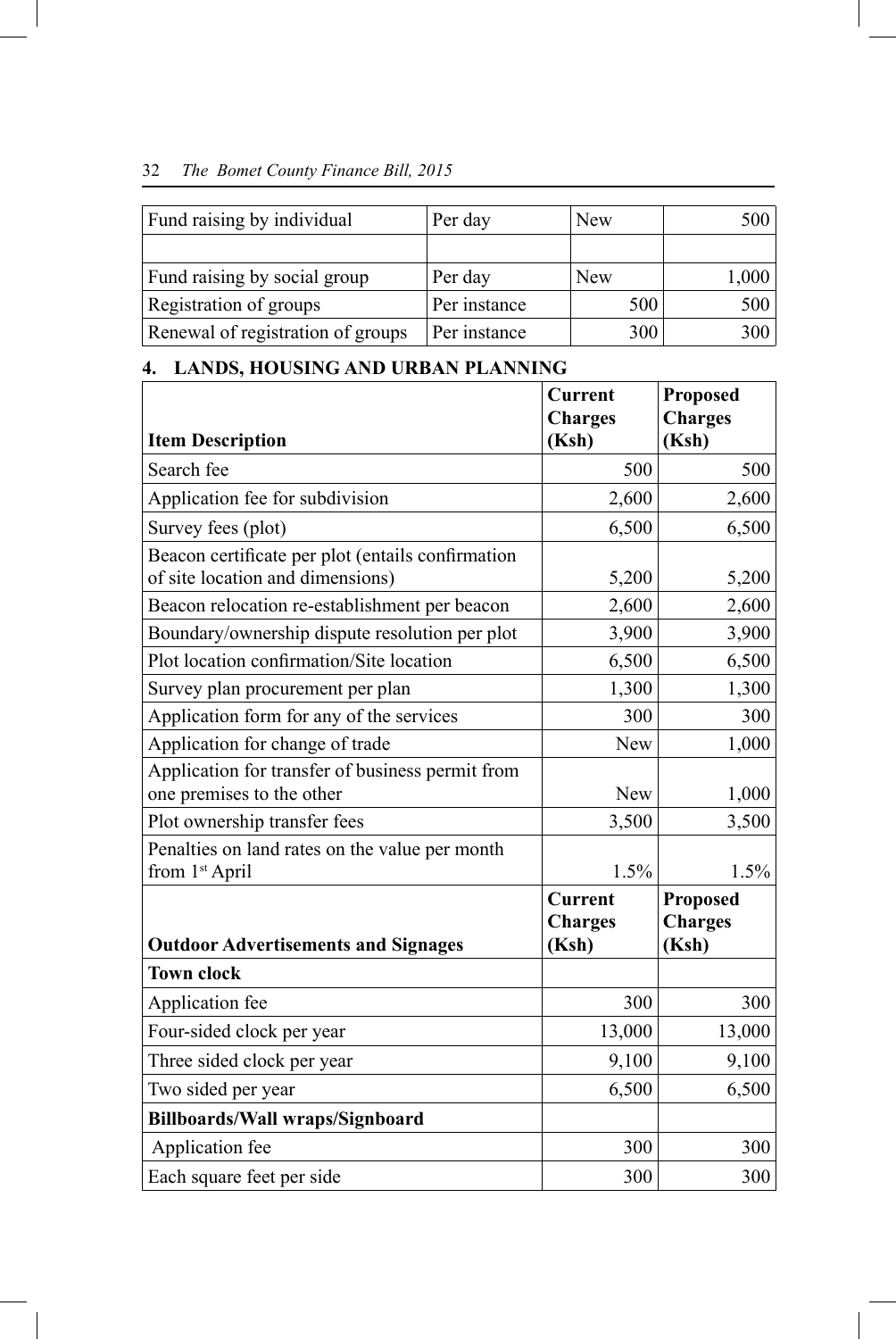| <b>Display of flags</b>                                        |        |                  |
|----------------------------------------------------------------|--------|------------------|
| Promotion flags/tear-drops per fortnight per each              | 1,690  | 1,700            |
| Corporate flags per year per each                              | 8,450  | 8,450            |
| <b>Construction site Boards</b>                                |        |                  |
| Application fee                                                | 300    | 300              |
| Annual license fee                                             | 19,500 | $3,000 - 19,500$ |
| <b>Wall/window branding</b>                                    |        |                  |
| Application fee                                                | 300    | 300              |
| For the first 10 m sq. per year                                | 10,000 | 10,000           |
| Additional area per m, sq. part thereof                        | 850    | 850              |
| <b>Advertisement on canvas canopy</b>                          |        |                  |
| Application fees                                               | 300    | 300              |
| Annual fee per sq.m (branded)                                  | 1,300  | 1,300            |
| <b>Festive decoration on Walls, Windows,</b>                   |        |                  |
| canopies etc per fortnight                                     |        |                  |
| Sale stickers per fortnight                                    | 10,000 | 10,000           |
| Festive Decorations, i.e., Christmas/Diwali per                |        |                  |
| fortnight                                                      | 10,000 | 10,000           |
| Fixed on wall/canopy face or hanging under                     |        |                  |
| canopy                                                         |        |                  |
| Application fee                                                | 300    | 300              |
| 1.0 square metre or less per year                              | 2,500  | 2,500            |
| Additional sq. m or part thereof                               | 1,350  | 1,300            |
| Directional sign (inside plot)/freestanding                    |        |                  |
| Application fee                                                | 300    | 300              |
| Maximum size $600$ mm $\times$ 1200 mm excluding               |        |                  |
| residential signs-Annual Licence fee                           | 8,450  | 8,450            |
| Multidirectional sign (per slot). Size 150 mm ×<br>150mm       |        |                  |
| Application fee                                                | 300    | 300              |
| Annual Licence fee                                             | 8,450  | 8,450            |
| Signs above/sitting on canopy(illuminated/non-<br>illuminated) |        |                  |
| <b>Application fees</b>                                        | 300    | 300              |
| Illuminated 1 sq. m or less per year                           | 3,400  | 3,400            |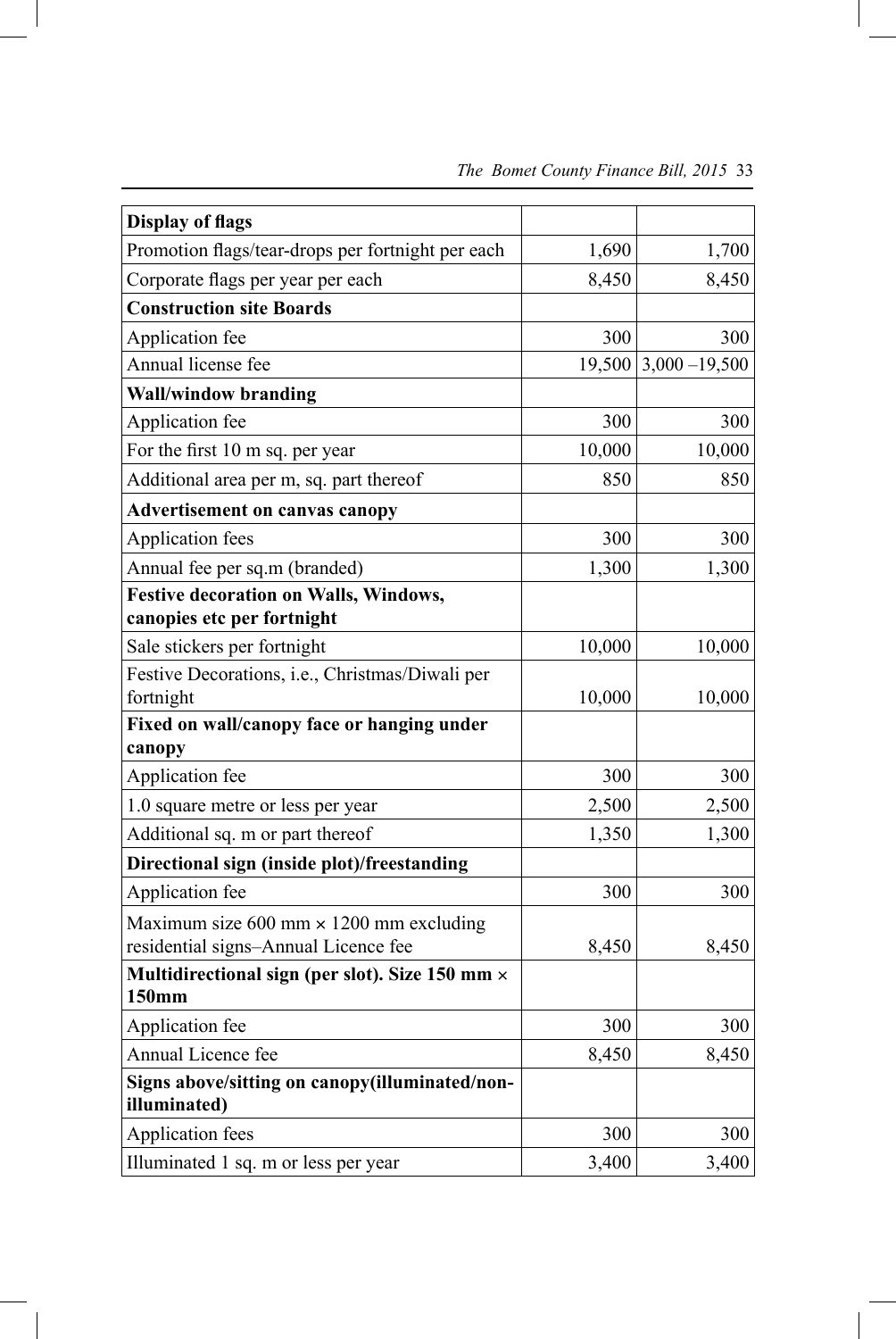| Non illuminated 1sq. m or less per year                                                           | 1,300      | 1,300  |
|---------------------------------------------------------------------------------------------------|------------|--------|
| Additional sq. m or part thereof per year                                                         | 1,700      | 1,700  |
| Sky signs above 20 ft from ground and over                                                        |            |        |
| properties                                                                                        |            |        |
| Application fees                                                                                  | 300        | 300    |
| First 3 sq. m or part thereof                                                                     | 13,000     | 13,000 |
| Additional sq. m or part thereof                                                                  | 2,600      | 2,600  |
| <b>Banners</b>                                                                                    |            |        |
| Banner on private property per fortnight per<br>banner                                            | 6,500      | 6,500  |
| Banner per week per banner                                                                        | <b>New</b> | 3,000  |
| <b>Posters</b>                                                                                    |            |        |
| First 1,000 posters                                                                               | 3,000      | 3,000  |
| Posters above 1,000 (each poster)                                                                 | 10         | 10     |
| Fees for removal of posters by Bomet County                                                       |            |        |
| Government                                                                                        | 3,900      | 3,900  |
| <b>ABS</b>                                                                                        |            |        |
| Application fee                                                                                   | 300        | 300    |
| Annual fee                                                                                        | 1,300      | 1,300  |
| <b>Handbills/fliers</b>                                                                           |            |        |
| First 500 handbills per fortnight                                                                 | 1,300      | 1,300  |
| Handbills above 500 (per hand bill)                                                               | 10         | 10     |
| <b>Advertisement by public address system</b>                                                     |            |        |
| Advertisement by loud speaker (P.A.) per day<br>(commercial)/sales promotion for the first 7 days | 2,000      | 2,000  |
| Each extra day (after the first 7 days)                                                           | 500        | 500    |
| Religious                                                                                         | <b>New</b> | 2,000  |
| Political                                                                                         | New        | 3,000  |
| Social                                                                                            | New        | 1,500  |
| Road shows(per vehicle)                                                                           |            |        |
| <b>Saloon/Pickup/Station wagon</b>                                                                |            |        |
| Religious                                                                                         | New        | 1,000  |
| Political                                                                                         | New        | 5,000  |
| Social                                                                                            | New        | 2,000  |
| Commercial                                                                                        | New        | 4,000  |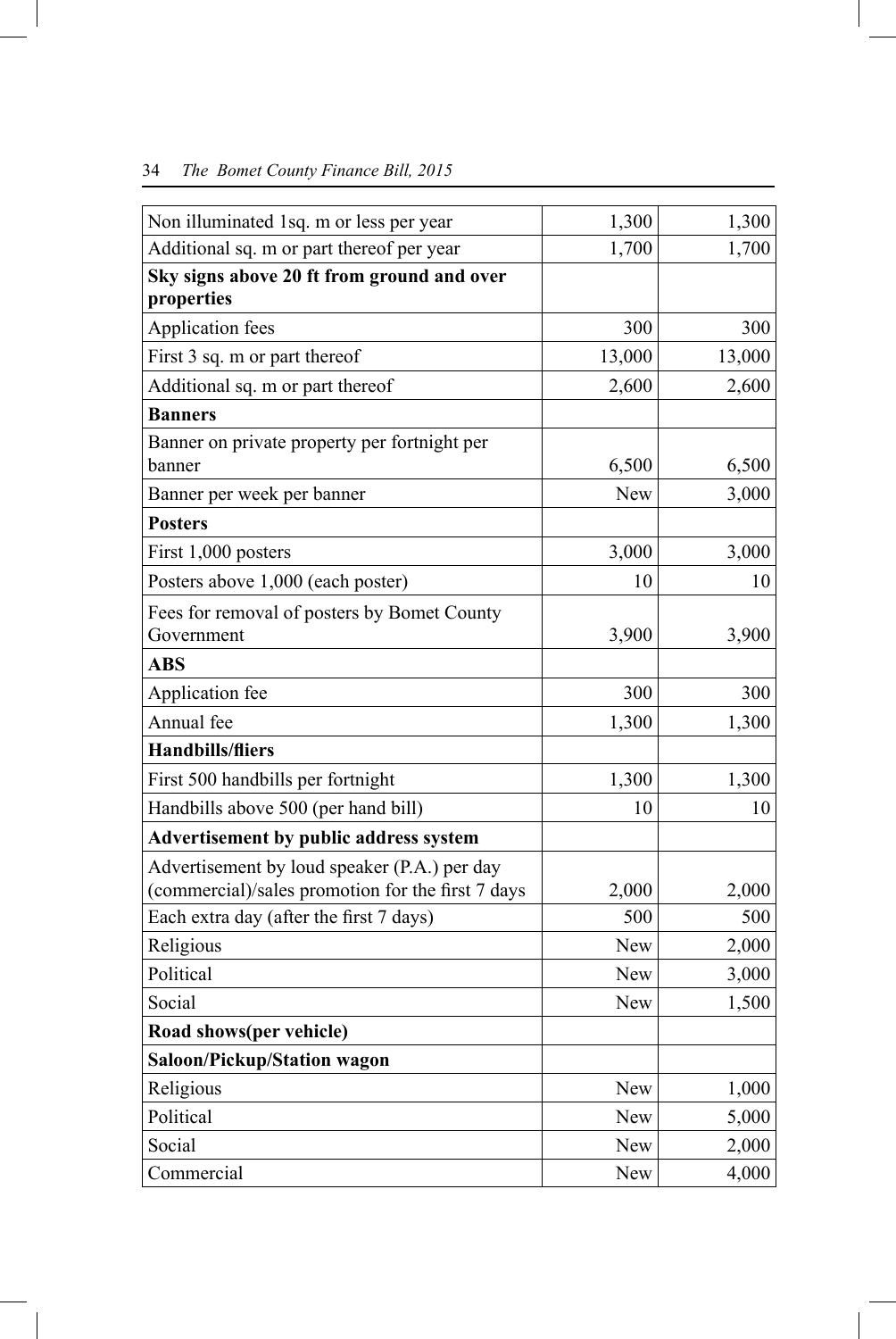| <b>Bus/Lorries/Canters</b>                                                     |        |        |
|--------------------------------------------------------------------------------|--------|--------|
| Religious                                                                      | New    | 2,000  |
| Political                                                                      | New    | 10,000 |
| Social                                                                         | New    | 3,000  |
| Commercial                                                                     | New    | 6,000  |
| <b>Trailers</b>                                                                |        |        |
| Religious                                                                      | New    | 3,000  |
| Political                                                                      | New    | 15,000 |
| Social                                                                         | New    | 5,000  |
| Commercial                                                                     | New    | 10,000 |
| <b>Airborne Adverts</b>                                                        |        |        |
| Blimps/balloons per fortnight                                                  | 13,000 | 13,000 |
| Decorative balloons per fortnight                                              | 2,600  | 2,600  |
| <b>Branded Umbrella/Parasols</b>                                               |        |        |
| Monthly charge per one                                                         | 650    | 650    |
| <b>Branded Containers Annual Charge</b>                                        | 13,000 | 13,000 |
| Fees per area approved                                                         | 2,600  | 2,600  |
| <b>Street Displays</b>                                                         |        |        |
| Mobile stage (truck etc) per event                                             | 6,500  | 6,500  |
| Sandwich men advertisement per day                                             | 650    | 650    |
| Fixed stage (platform/table) per fortnight                                     | 6,500  | 6,500  |
| <b>Tent Pitching</b>                                                           |        |        |
| On street/pavement/road reserve per day                                        | New    | 2,000  |
| On recreational parks per day                                                  | New    | 3,000  |
| Temporary street pavement display signboard/                                   |        |        |
| roll-up banner per fortnight                                                   | 6,500  | 6,500  |
| Funfair/fete/Acrobats per Fortnight per site                                   | 6,500  | 6,500  |
| <b>Wall Painting Adverts on Temporary Premises</b><br>e.g., kiosk, litter-bins |        |        |
| Application fee                                                                | 30     | 300    |
| Annual fee per advertisement                                                   | 2,600  | 2,600  |
| <b>Advertisement on Hoarding</b>                                               |        |        |
| Application fees                                                               | 300    | 300    |
| Charge per year per site                                                       | 2,600  | 2,600  |

 $\overline{\phantom{a}}$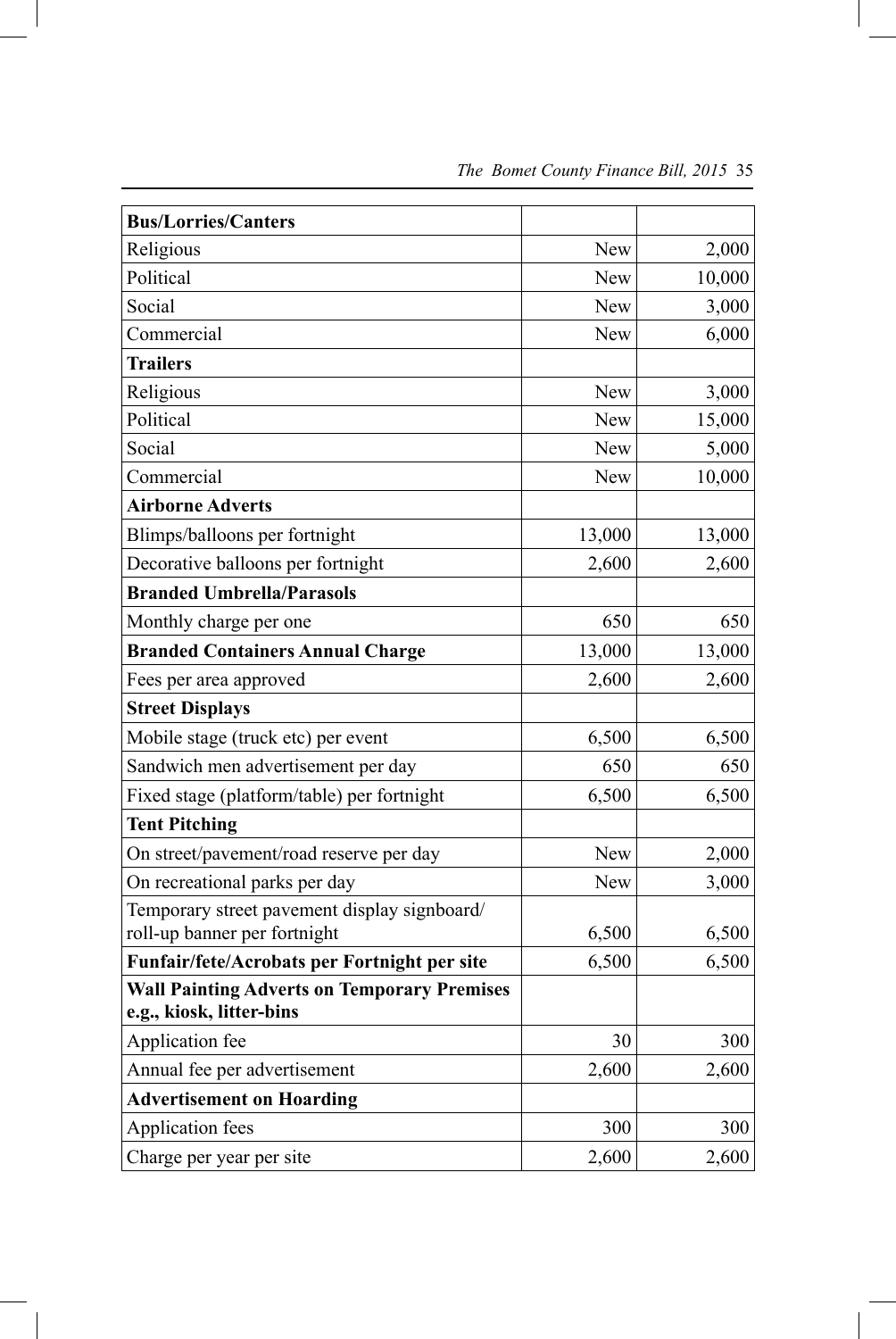| <b>Change of User Boards per Fortnight (size</b>   |            |        |
|----------------------------------------------------|------------|--------|
| $1200$ mm $\times$ 600 mm)                         | 2,600      | 2,600  |
| <b>Street Light Pole Advertisement</b>             |            |        |
| Application fee                                    | 300        | 300    |
| Advertisement per pole per fortnight               | <b>New</b> | 500    |
| Advertisement per pole per month                   | <b>New</b> | 2,000  |
| Advertisement per pole per year                    | 13,000     | 13,000 |
| <b>Decorations/Branding of Motor Vehicles/</b>     |            |        |
| <b>Containers</b>                                  |            |        |
| External Vehicle per year                          | 13,000     | 13,000 |
| Container Branding per year                        | 13,000     | 13,000 |
| <b>Internal Adverts in PSV (LCD Electronic</b>     |            |        |
| Devices etc)                                       |            |        |
| Application fee                                    | 300        | 300    |
| Less than 40 passengers per year                   | 2,600      | 2,600  |
| Over 40 passengers per year                        | 5,200      | 5,200  |
| Call-in/Advert board at bus stops/Taxi Roof-       |            |        |
| Racks per Board/Block per year                     |            |        |
| Application fee                                    | 300        | 300    |
| License fee                                        | 2,600      | 2,600  |
| Branded Sun-Visors in P.S.V. per Vehicle per       |            |        |
| year                                               |            |        |
| Application fee                                    | 300        | 300    |
| License fee                                        | 2,600      | 2,600  |
| <b>Tri-face Sky Signs</b>                          |            |        |
| Application fee                                    | 300        | 300    |
| First sq. metre or part thereof each face per year | 9,100      | 9,100  |
| Additional area per sq. metre or part thereof per  |            |        |
| year                                               | 1,300      | 1,300  |
| Temporary Town/Urban areas planning consent        |            |        |
| per day                                            | 1,300      | 1,300  |
| <b>Multi Motion Neon Sign</b>                      |            |        |
| Application fees                                   | 300        | 300    |
| Neon Sign First sq.m per year                      | New        | 500    |
| Neon Sign Additional sq.m or part thereof          | <b>New</b> | 300    |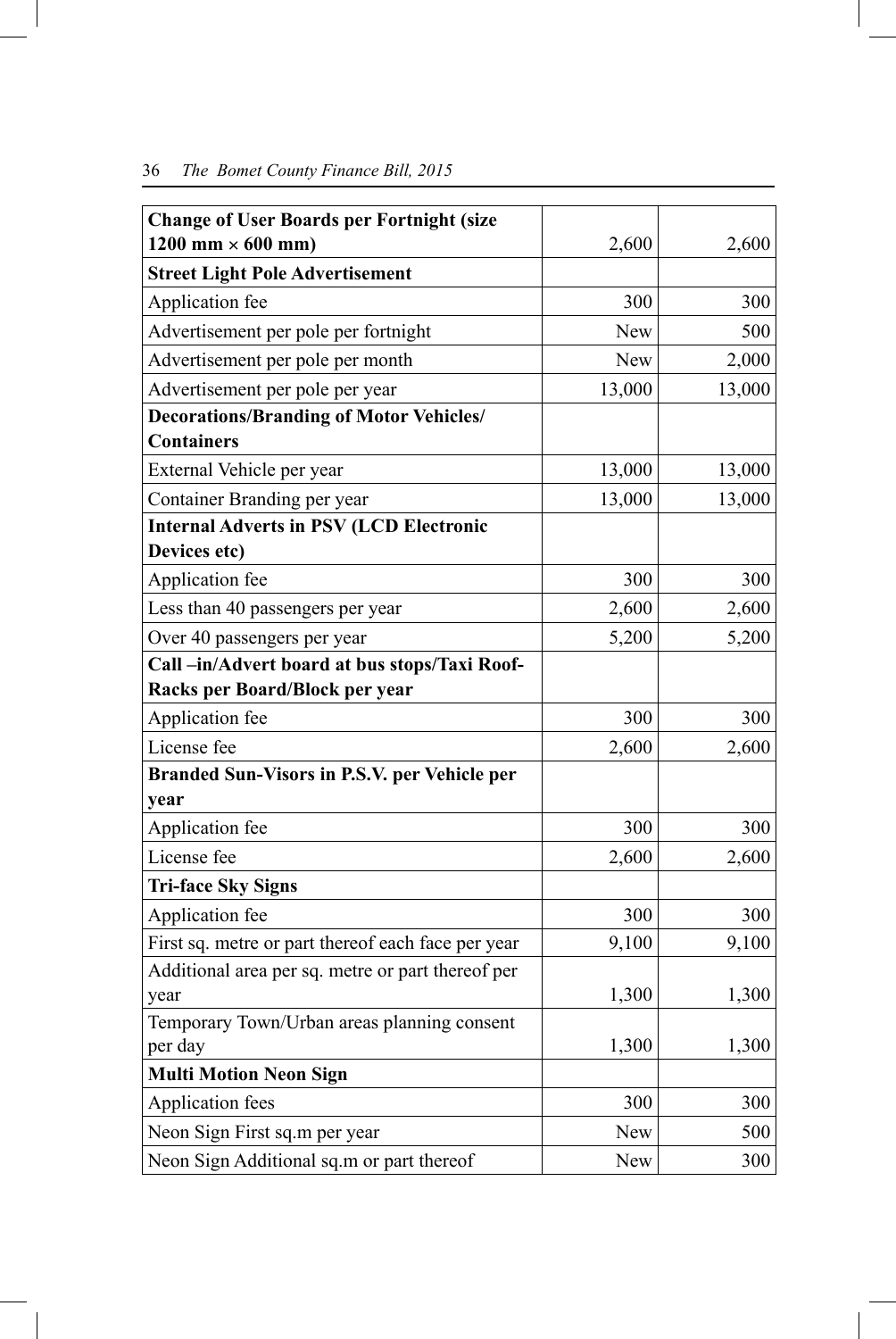| <b>Film Video Shooting per Day</b>                  | 2,600                   | 2,600                      |
|-----------------------------------------------------|-------------------------|----------------------------|
| Charge for collection of illegal signboards and     |                         |                            |
| other display per item                              | 3,250                   | 3,250                      |
|                                                     | Addition                | Addition                   |
| Penalty for non-payment of advertisement fees       | of 50% of<br>unpaid fee | of $50\%$ of<br>unpaid fee |
| <b>Safety Screen Hoarding Advertisement</b>         |                         |                            |
| (Ground/Elevated)                                   |                         |                            |
| <b>Application Fee</b>                              | 300                     | 300                        |
| First Sq. m. per year                               | 13,000                  | 13,000                     |
| Additional area per sq. m. per year                 | 3,900                   | 3,900                      |
| <b>LED Screen Advertisement</b>                     |                         |                            |
| <b>Application Fee</b>                              | 300                     | 300                        |
| First Sq. m. per month                              | 13,000                  | 13,000                     |
| Additional area per sq. m. per shot or part thereof |                         |                            |
| per month                                           | 3,900                   | 3,900                      |
| <b>Guard Rail Advertisement</b>                     |                         |                            |
| Application Fee per panel                           | 300                     | 300                        |
| First Sq. m. per month or part thereof per year     | 13,000                  | 13,000                     |
| Additional area per sq. m. per shot or part thereof |                         |                            |
| per month                                           | 1,300                   | 1,300                      |
| <b>Tourist Orientation Advert</b>                   |                         |                            |
| Application fee                                     | 300                     | 300                        |
| Four Sided Advert per Year                          | 39,000                  | 39,000                     |
| Three sided Advert- per year                        | 32,500                  | 32,500                     |
| Two sided Advert-per year                           | 26,000                  | 26,000                     |
| <b>Approval of Change of User</b>                   |                         |                            |
| Zone A                                              |                         |                            |
| <b>BOMET</b>                                        |                         | 52,000   5,000 - 15,000    |
| Zone B                                              |                         |                            |
| <b>SOTIK, SILIBWET</b>                              | 39,000                  | $5,000 - 15,000$           |
| Zone C                                              |                         |                            |
| <b>OTHER MARKETS</b>                                | 26,000                  | $2,000 - 15,000$           |
| <b>Approval of Extension of use</b>                 |                         |                            |
| Zone A                                              |                         |                            |
| <b>BOMET</b>                                        | 26,000                  | 5,000                      |

 *The Bomet County Finance Bill, 2015* 37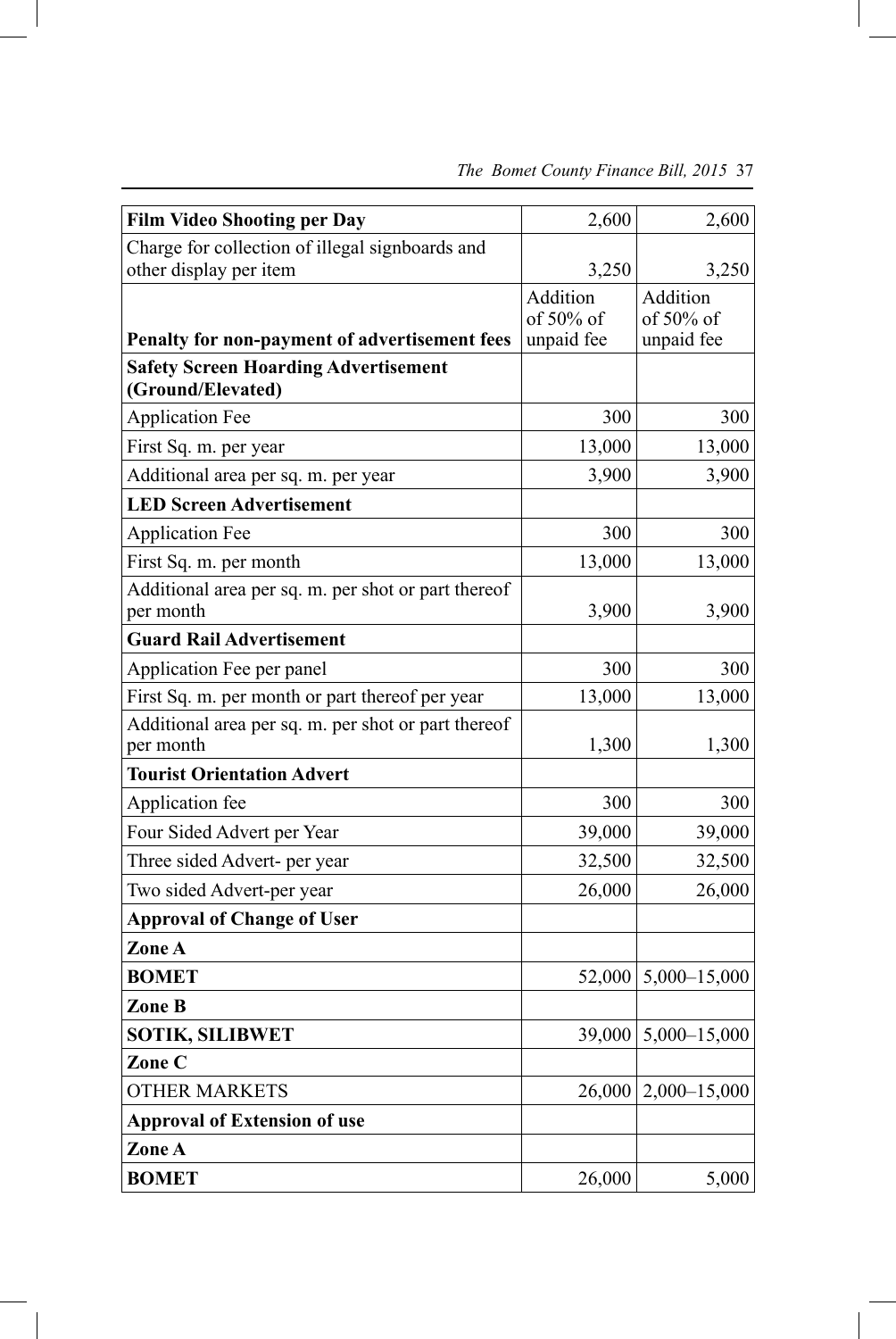| Zone B                                          |              |                              |
|-------------------------------------------------|--------------|------------------------------|
| <b>SOTIK, SILIBWET</b>                          | 19,500       | 3,000                        |
| Zone C                                          |              |                              |
| <b>OTHER CENTRES</b>                            | 13,000       | 3,000                        |
| Renewal of approval for change of user          |              |                              |
| Zone A                                          |              |                              |
| <b>BOMET</b>                                    |              | $52,000$   5,000-15,000      |
| Zone B                                          |              |                              |
| <b>SOTIK, SILIBWET</b>                          | 39,000       | $5,000 - 15,000$             |
| Zone C                                          |              |                              |
| <b>OTHER MARKETS</b>                            | 26,000       | $2,000 - 15,000$             |
| Renewal of approval for Extension of user       | 13,000       | 13,000                       |
| Regularisation of change of use                 | 156,000      | 13,000                       |
| <b>Regularisation of Extension of use</b>       | 65,000       | 5,000                        |
| <b>Building plan approval</b>                   | 1,500-15,000 | 2,500-25,000                 |
|                                                 |              | 2,500                        |
|                                                 |              | (Township)<br>200 (freehold) |
| <b>Land Subdivision per Sub-plot (Township)</b> | New          | 1,000                        |
|                                                 |              | (Township)                   |
| <b>Physical Planning Compliance Certificate</b> | New          | 500 (freehold)               |
| <b>Land Subdivision Per Sub-plot</b>            |              |                              |
| <b>Category A</b>                               | 13,000       | 13,000                       |
| <b>BOMET</b>                                    |              |                              |
| <b>Category B</b>                               |              |                              |
| SOTIK, SILIBWET, MULOT                          | 6,500        | 6,500                        |
| <b>Category C</b>                               |              |                              |
| <b>OTHER TOWNS</b>                              | 3,900        | 3,900                        |
| $1 - 100$ Subplots                              | 3,900        | 3,900                        |
| $101 - 300$ Subplots                            | 2,600        | 2,600                        |
| 301 - above Subplots                            | 1,300        | 1,300                        |
| <b>REGISTRATION UNDER SECTIONAL</b>             |              |                              |
| PROPERTIES ACT                                  | 3,900        | 3,900                        |
| <b>AMALGAMATION PER PLOT</b>                    |              |                              |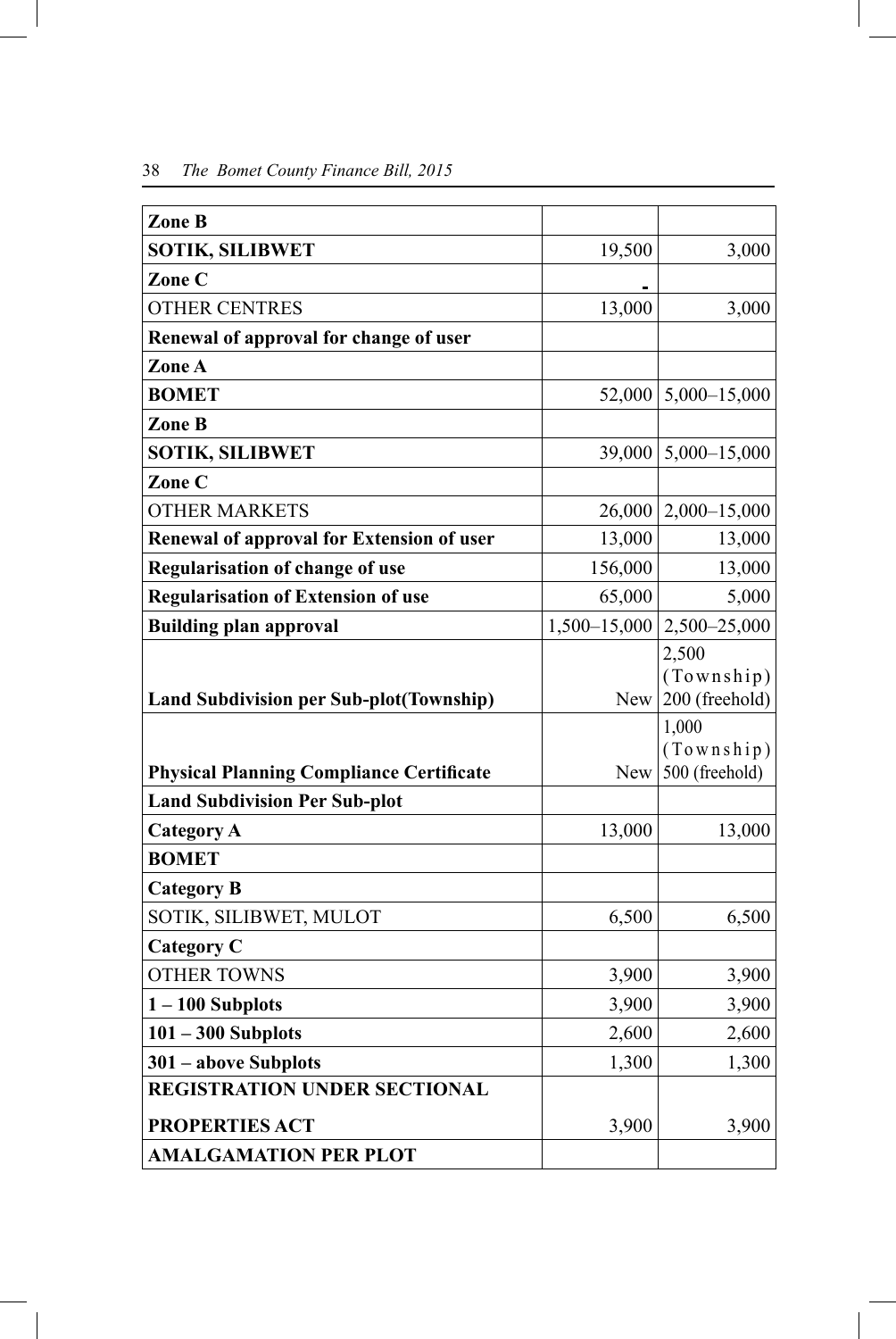| <b>BOMET</b>                                               | 6,500  | 6,500  |
|------------------------------------------------------------|--------|--------|
| <b>SOTIK, SILIBWET</b>                                     | 3,900  | 3,900  |
| <b>OTHER AREAS</b>                                         | 2,600  | 2,600  |
| <b>AMMEDMENTS TO (SUB-DIVISION) lump</b>                   |        |        |
| sum fees                                                   |        |        |
| <b>BOMET</b>                                               | 6,500  | 6,500  |
| <b>SOTIK, SILIBWET</b>                                     | 6,500  | 6,500  |
| <b>OTHER TOWNS</b>                                         | 6,500  | 6,500  |
| <b>REGULARISATION OF SUBDIVISION PER</b><br><b>SUBPLOT</b> |        |        |
| <b>BOMET</b>                                               | 26,000 | 26,000 |
| <b>SOTIK, SILIBWET</b>                                     | 13,000 | 13,000 |
| <b>OTHER TOWNS</b>                                         | 7,800  | 7,800  |
| <b>Subdivision certificates (subplot)</b>                  |        |        |
| $01$ -Oct                                                  | 2,600  | 2,600  |
| $Nov-20$                                                   | 1,950  | 1,950  |
| 21 & above subplot                                         | 1,300  | 1,300  |
| Certified copies of subdivision certificate                | 6,500  | 6,500  |
| Certified copies of original subdivision plans             |        |        |
| (per set)                                                  | 6,500  | 6,500  |
| <b>Re-inspection Fees</b>                                  | 6,500  | 6,500  |
| <b>Extension of land lease</b>                             |        |        |
| <b>Category A</b>                                          |        |        |
| Commercial Users in the CBD PER 0.1 Ha.                    | 52,000 | 52,000 |
| <b>Category B</b>                                          |        |        |
| Residential Users in the CBD PER 0.1 Ha.                   | 39,000 | 39,000 |
| <b>OTHER TOWNS</b>                                         | 26,000 | 26,000 |
| <b>Certified Copies of PPA2</b>                            | 3,900  | 3,900  |
| <b>PPA 1 Forms</b>                                         | 650    | 650    |
| DEVELOPMENT MASTER PLAN                                    |        |        |
| <b>BOMET</b>                                               | 26,000 | 26,000 |
| <b>SOTIK, SILIBWET</b>                                     | 13,000 | 13,000 |
| <b>OTHER TOWNS</b>                                         | 6,500  | 6,500  |
| <b>ADMINISTRATIVE CHANGE</b><br><b>USE(MAXIMUM)</b>        |        |        |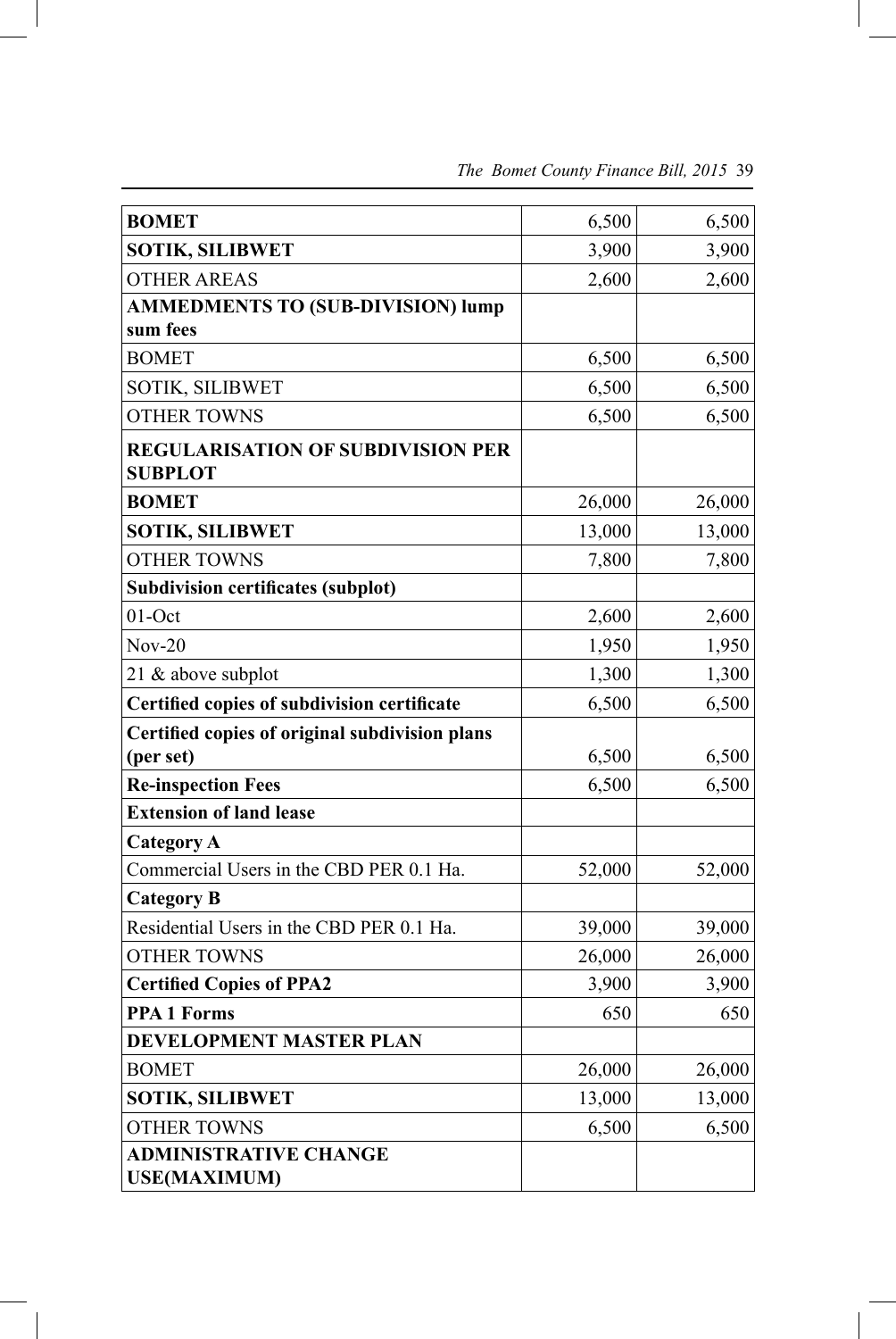| <b>Category A</b>                                               |        |        |
|-----------------------------------------------------------------|--------|--------|
| <b>BOMET</b>                                                    | 13,000 | 13,000 |
| <b>Category B</b>                                               |        |        |
| <b>SOTIK/SILIBWET</b>                                           | 10,400 | 10,400 |
| <b>Category C</b>                                               |        |        |
| <b>OTHER TOWNS</b>                                              | 6,500  | 6,500  |
| RENEWAL FOR ADMINISTRATIVE<br><b>CHANGE USE</b>                 |        |        |
| <b>Category A</b>                                               |        |        |
| <b>BOMET</b>                                                    | 9,100  | 9,100  |
| <b>Category B</b>                                               |        |        |
| <b>SOTIK/SILIBWET</b>                                           | 6,500  | 6,500  |
| <b>Category C</b>                                               |        |        |
| <b>OTHER TOWNS</b>                                              | 3,900  | 3,900  |
| Site Board on-site advertisement                                | 3,900  | 3,900  |
| Extra copies for subdivision and Amalgamation                   |        |        |
| (per 6 and above copies)                                        | 2,600  | 2,600  |
| Amendments of PPA 2                                             | 2,600  | 2,600  |
| <b>Street Naming</b>                                            | 2,600  | 2,600  |
| Property numbering per plate                                    | 2,600  | 2,600  |
| Preparation and processing of Part Development<br>Plans per PDP | 2,600  | 2,600  |
| Selling of Master Plan per Copy                                 | 2,600  | 2,600  |
| Acquisition of data (Base maps, PDP's) per copy                 | 2,600  | 2,600  |
| Review of NEMA Reports                                          | 2,600  | 2,600  |
| (A) RESIDENTIAL Building Plan Range in sq.m                     |        |        |
| 0-46 sq.m                                                       | 1,500  | 1,500  |
| 46-93 sq.m                                                      | 1,800  | 1,800  |
| 93-140 sq.m                                                     | 2,900  | 2,900  |
| 140-186 sq.m                                                    | 3,200  | 3,200  |
| 186-240 sq.m                                                    | 4,300  | 4,300  |
| 240-294 sq.m                                                    | 4,900  | 4,900  |

294–350 sq.m 5,400 5,400 350–400 sq.m 6,300 6,300

 $\bigg|$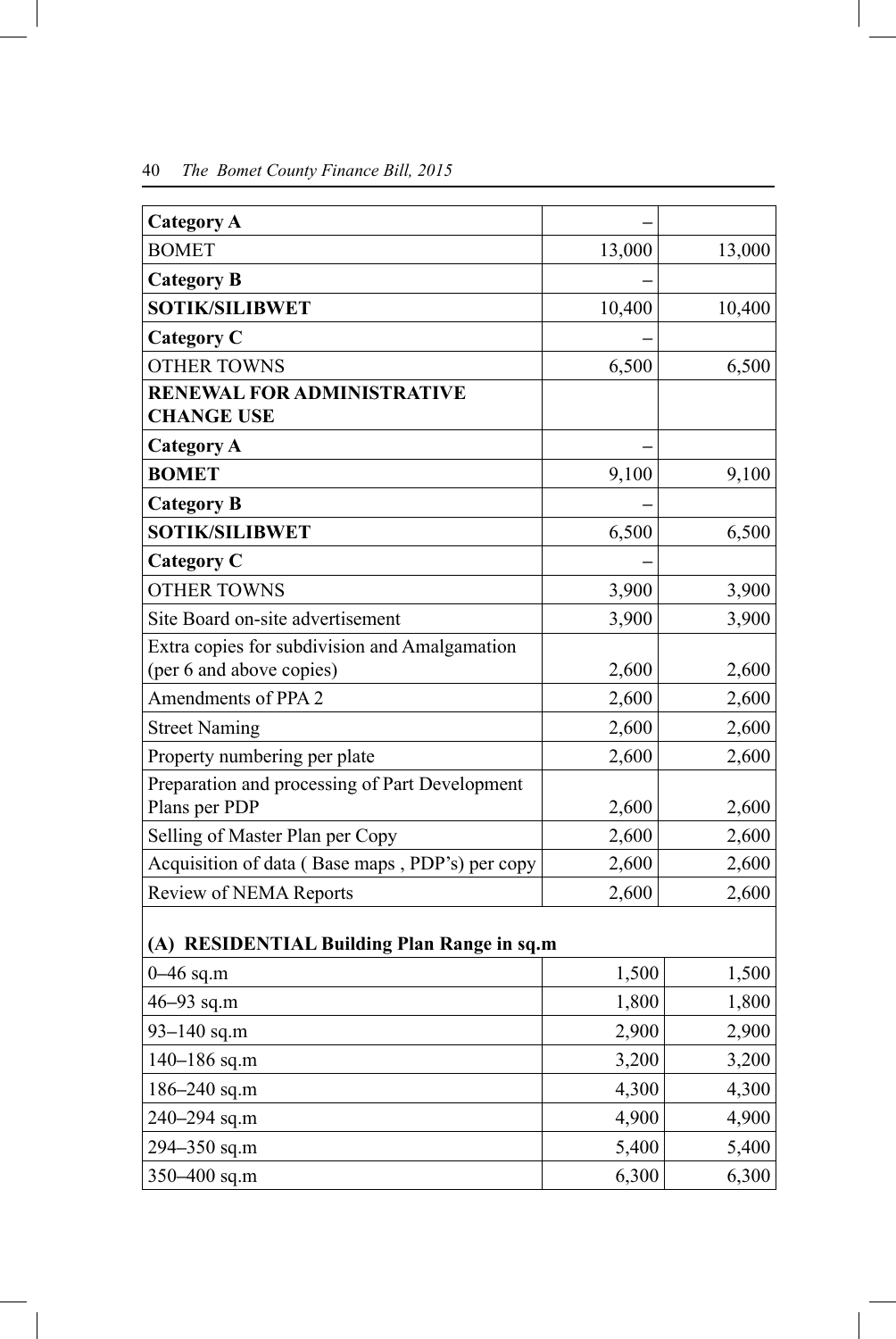| 400-465 sq.m                                                    | 6,700  | 6,700  |
|-----------------------------------------------------------------|--------|--------|
| 465-530 sq.m                                                    | 7,300  | 7,300  |
| 530-595 sq.m                                                    | 8,200  | 8,200  |
| 595-660 sq.m                                                    | 9,300  | 9,300  |
| $725 - 790$ sq.m                                                | 11,000 | 11,000 |
| 790-855 sq.m                                                    | 12,300 | 12,300 |
| 855-930 sq.m                                                    | 12,900 | 12,900 |
| For every additional 93 sq.m or part thereof of                 |        |        |
| over 930 sqm                                                    | 1,500  | 1,500  |
| (B) STRUCTURAL PLAN                                             |        |        |
| $0 - 46$ sq.m                                                   | 500    | 500    |
| 46 $-93$ sq.m                                                   | 800    | 800    |
| $93 - 140$ sq.m                                                 | 1,000  | 1,000  |
| $140 - 186$ sq.m                                                | 1,300  | 1,300  |
| 186-240 sq.m                                                    | 1,500  | 1,500  |
| 240-294 sq.m                                                    | 1,800  | 1,800  |
| 294-350 sq.m                                                    | 2,000  | 2,000  |
| 350-400 sq.m                                                    | 2,300  | 2,300  |
| 400-465 sq.m                                                    | 2,600  | 2,600  |
| $465 - 530$ sq.m                                                | 2,800  | 2,800  |
| 530-595 sq.m                                                    | 3,100  | 3,100  |
| 595-660 sq.m                                                    | 3,400  | 3,400  |
| 660-725 sq.m                                                    | 3,600  | 3,600  |
| $725 - 790$ sq.m                                                | 3,900  | 3,900  |
| 790-855 sq.m                                                    | 4,100  | 4,100  |
| 855-930 sq.m                                                    | 4,400  | 4,400  |
| For every additional 93 sq.m or part thereof of<br>over 930 sqm | 100    | 100    |
| (C) PUBLIC Building Plan Range in sq.m                          |        |        |
| $0 - 46$ sq.m                                                   | 2,900  | 2,900  |
| 46-93 sq.m                                                      | 3,300  | 3,300  |
| $93 - 140$ sq.m                                                 | 4,300  | 4,300  |
| 140-186 sq.m                                                    | 4,900  | 4,900  |
| 186-240 sq.m                                                    | 5,400  | 5,400  |

 $\overline{\phantom{a}}$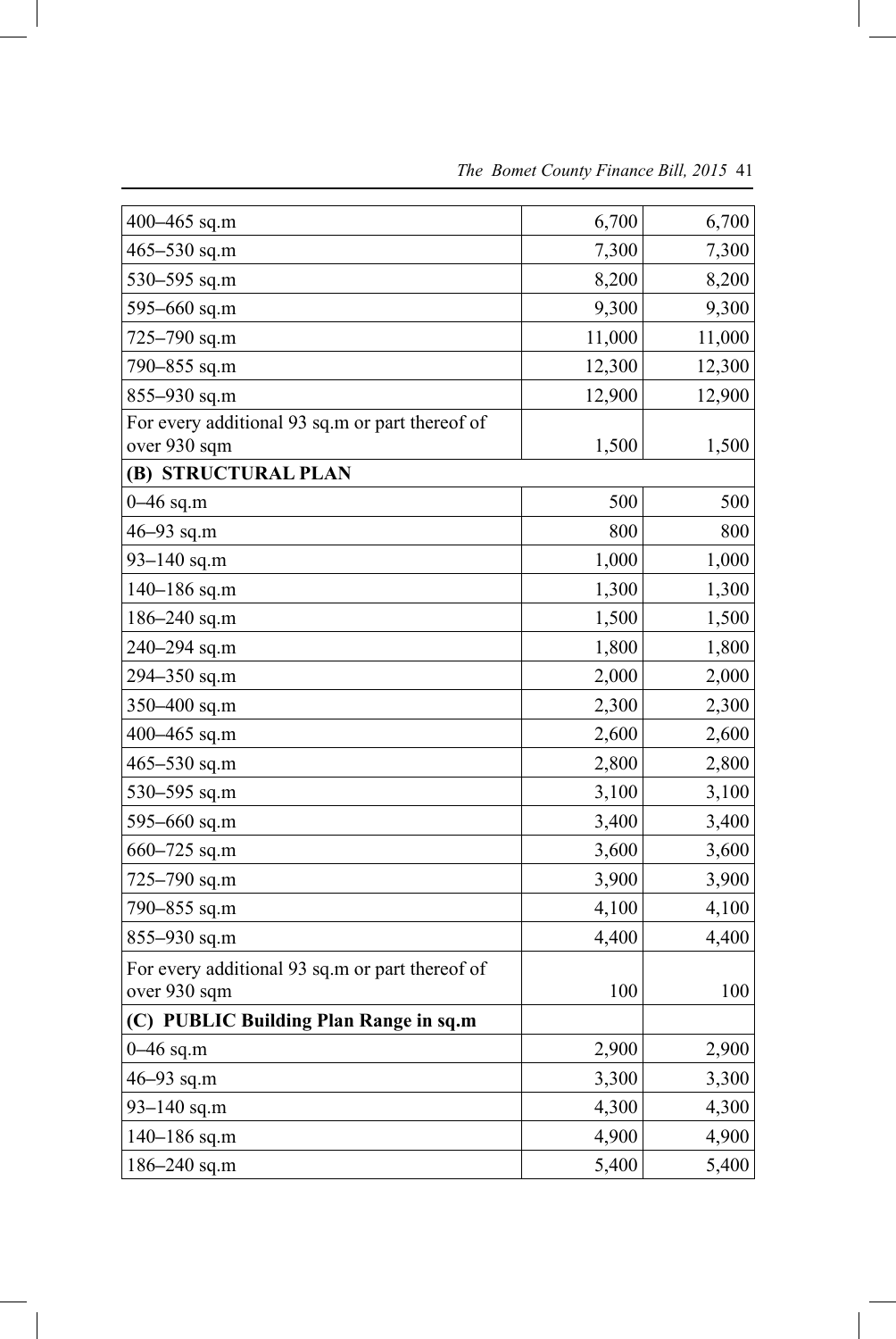| 240-294 sq.m                                    | 6,300  | 6,300  |
|-------------------------------------------------|--------|--------|
| 294-350 sq.m                                    | 6,700  | 6,700  |
| 350-400 sq.m                                    | 7,300  | 7,300  |
| 400-465 sq.m                                    | 8,100  | 8,100  |
| $465 - 530$ sq.m                                | 9,200  | 9,200  |
| 530–595 sq.m                                    | 10,200 | 10,200 |
| 595-660 sq.m                                    | 11,100 | 11,100 |
| 660-725 sq.m                                    | 12,200 | 12,200 |
| 725-790 sq.m                                    | 12,900 | 12,900 |
| 790-855 sq.m                                    | 14,800 | 14,800 |
| 855-930 sq.m                                    | 15,500 | 15,500 |
| For every additional 93 sq.m or part thereof of |        |        |
| over 930 sqm                                    | 1,950  | 1,950  |
| Inter amendments                                | 1,300  | 1,300  |
| Inter alterations                               | 1,300  | 1,300  |
| Conversions                                     | 6,500  | 6,500  |
| (D) RENEWAL PUBLIC Building Plan Range          |        |        |
| in sq.m                                         |        |        |
| $0 - 46$ sq.m                                   | 1,000  | 1,000  |
| 46-93 sq.m                                      | 1,500  | 1,500  |
| $93 - 140$ sq.m                                 | 1,500  | 1,500  |
| 140-186 sq.m                                    | 1,800  | 1,800  |
| $186 - 240$ sq.m                                | 2000   | 2,000  |
| 240-294 sq.m                                    | 2300   | 2,300  |
| 294-350 sq.m                                    | 2,600  | 2,600  |
| 350-400 sq.m                                    | 2,800  | 2,800  |
| 400-465 sq.m                                    | 3,100  | 3,100  |
| 465-530 sq.m                                    | 3,300  | 3,300  |
| 530-595 sq.m                                    | 3,600  | 3,600  |
| 595-660 sq.m                                    | 3,900  | 3,900  |
| $660 - 725$ sq.m                                | 4,100  | 4,100  |
| 725–790 sq.m                                    | 4,400  | 4,400  |
| 790-855 sq.m                                    | 4,600  | 4,600  |
| 855-930 sq.m                                    | 4,900  | 4,900  |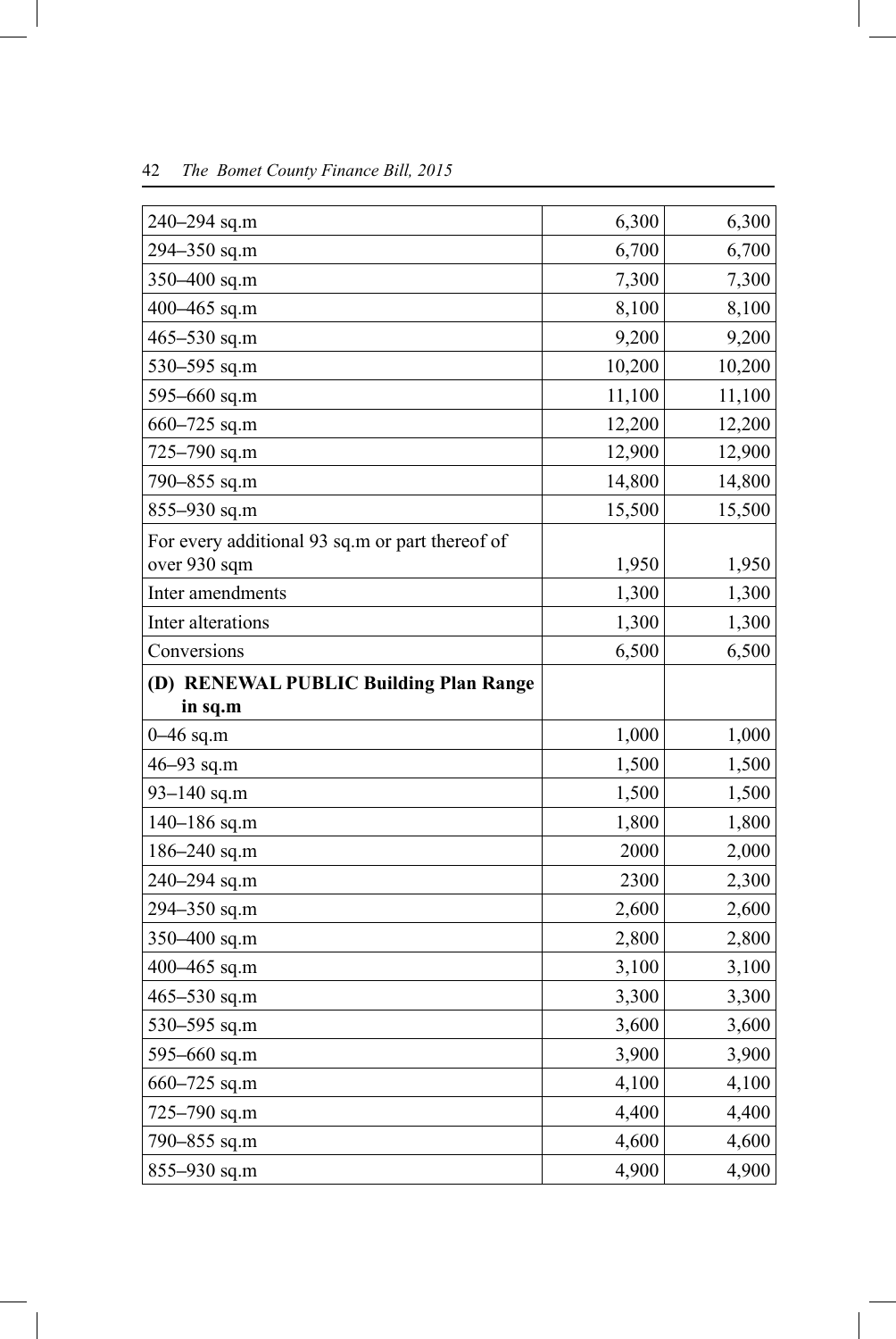| For every additional 93 sq.m or part thereof of                     |        |        |
|---------------------------------------------------------------------|--------|--------|
| over 930 sqm                                                        | 150    | 150    |
| (E) OFFICES, WAREHOUS/SHOPS Building Plan Range in sq.m             |        |        |
| $46 - 93$ sq.m                                                      | 4,300  | 4,300  |
| $93 - 140$ sq.m                                                     | 4,900  | 4,900  |
| $140 - 186$ sq.m                                                    | 5,400  | 5,400  |
| 186-240 sq.m                                                        | 6,700  | 6,700  |
| 240-294 sq.m                                                        | 7,300  | 7,300  |
| 294-350 sq.m                                                        | 8,100  | 8,100  |
| 350-400 sq.m                                                        | 9,200  | 9,200  |
| 400-465 sq.m                                                        | 10,200 | 10,200 |
| $465 - 530$ sq.m                                                    | 11,100 | 11,100 |
| 530-595 sq.m                                                        | 12,200 | 12,200 |
| 595-660 sq.m                                                        | 12,900 | 12,900 |
| 660-725 sq.m                                                        | 13,800 | 13,800 |
| 725-790 sq.m                                                        | 15,500 | 15,500 |
| 790-855 sq.m                                                        | 15,700 | 15,700 |
| 855-930 sq.m                                                        | 16,700 | 16,700 |
| For every additional 93 sq.m or part thereof of<br>over 930 sqm     | 1,950  | 1,950  |
|                                                                     |        |        |
| (F) RENEWAL OFFICES, WAREHOUSE/SHOPS Building Plan Range in<br>sq.m |        |        |
| $0 - 46$ sq.m                                                       | 1,950  | 1,950  |
| 46-93 sq.m                                                          | 2,300  | 2,300  |
| 93-140 sq.m                                                         | 2,600  | 2,600  |
| 140-186 sq.m                                                        | 3,200  | 3,200  |
| 186-240 sq.m                                                        | 3,900  | 3,900  |
| 240-294 sq.m                                                        | 5,200  | 5,200  |
| 294-350 sq.m                                                        | 6,500  | 6,500  |
| 350-400 sq.m                                                        | 7,800  | 7,800  |
| 400-465 sq.m                                                        | 9,100  | 9,100  |
| $465 - 530$ sq.m                                                    | 10,400 | 10,400 |
| 530-595 sq.m                                                        | 11,700 | 11,700 |
| 595-660 sq.m                                                        | 13,000 | 13,000 |

 $\overline{\phantom{a}}$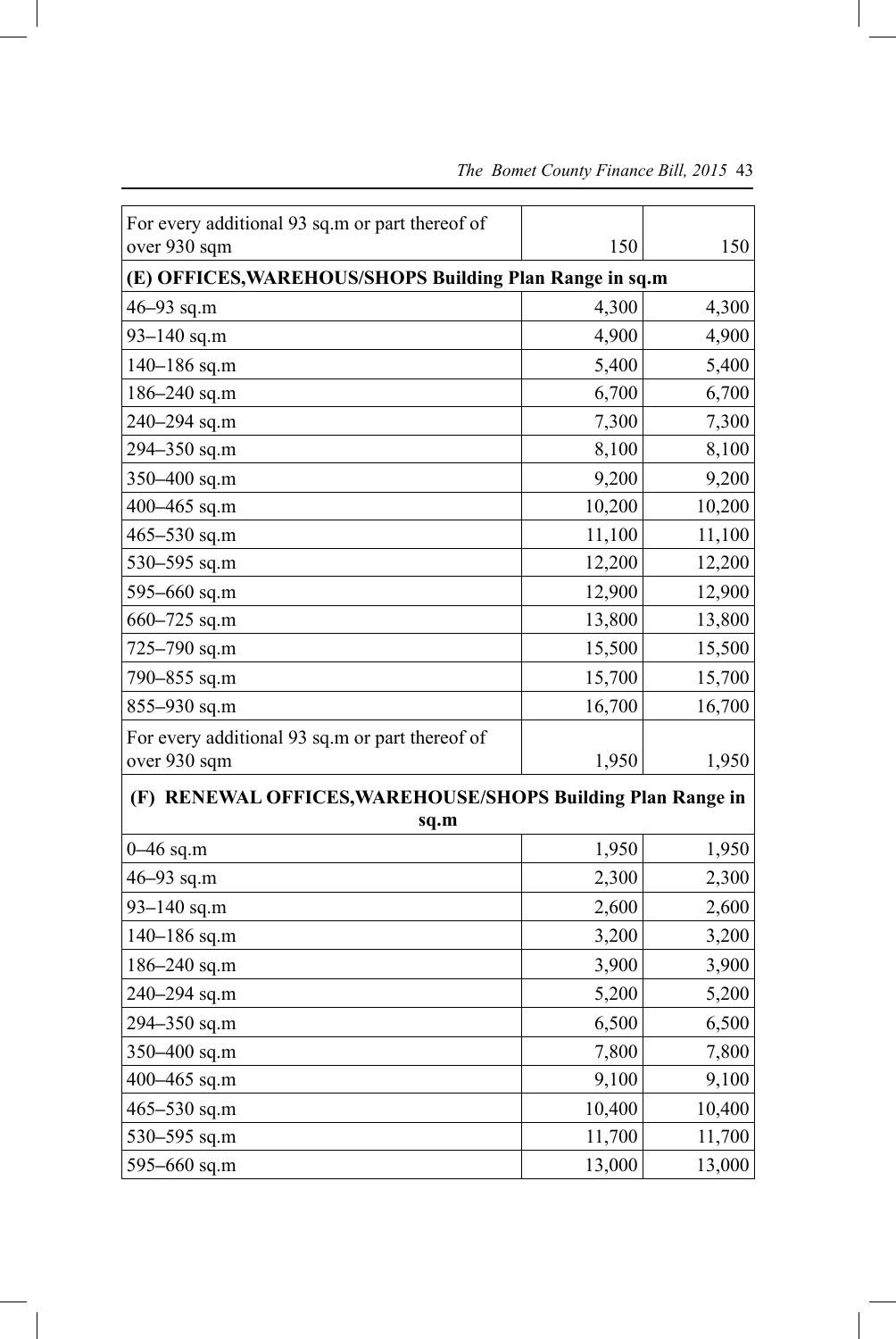| $660 - 725$ sq.m                                                  | 14,300 | 14,300 |
|-------------------------------------------------------------------|--------|--------|
| 725-790 sq.m                                                      | 15,600 | 15,600 |
| 790-855 sq.m                                                      | 16,900 | 16,900 |
| 855-930 sq.m                                                      | 18,200 | 18,200 |
| For every additional 93 sq.m or part thereof of                   |        |        |
| over 930 sqm                                                      | 150    | 150    |
| (G) SPECIAL DENSITY AREAS-RESIDENTIAL Building Plan Range in sq.m |        |        |
| $0 - 46$ sq.m                                                     | 800    | 800    |
| 46 $-93$ sq.m                                                     | 900    | 900    |
| 93-140 sq.m                                                       | 1,400  | 1,400  |
| $140 - 186$ sq.m                                                  | 1,600  | 1,600  |
| $186 - 240$ sq.m                                                  | 2,100  | 2,100  |
| 240-294 sq.m                                                      | 2,400  | 2,400  |
| 294-350 sq.m                                                      | 2,700  | 2,700  |
| 350-400 sq.m                                                      | 3,600  | 3,600  |
| 400-465 sq.m                                                      | 3,300  | 3,300  |
| $465 - 530$ sq.m                                                  | 3,600  | 3,600  |
| 530-595 sq.m                                                      | 4,000  | 4,000  |
| 595-660 sq.m                                                      | 4,600  | 4,600  |
| 660-725 sq.m                                                      | 5,100  | 5,100  |
| 725-790 sq.m                                                      | 5,500  | 5,500  |
| 790-855 sq.m                                                      | 6,100  | 6,100  |
| 855-930 sq.m                                                      | 6,400  | 6,400  |
| For every additional 93 sq.m or part thereof of                   |        |        |
| over 930 sqm                                                      | 800    | 800    |
| (H) AREAS - PUBLIC Structural Plan Range in sq.m                  |        |        |
| $0 - 46$ sq.m                                                     | 1,100  | 1,100  |
| 46-93 sq.m                                                        | 1,600  | 1,600  |
| 93-140 sq.m                                                       | 2,100  | 2,100  |
| $140 - 186$ sq.m                                                  | 2,400  | 2,400  |
| 186-240 sq.m                                                      | 2,700  | 2,700  |
| 240-294 sq.m                                                      | 3,100  | 3,100  |
| 294-350 sq.m                                                      | 3,400  | 3,400  |
| 350-400 sq.m                                                      | 3,600  | 3,600  |
| 400-465 sq.m                                                      | 4,000  | 4,000  |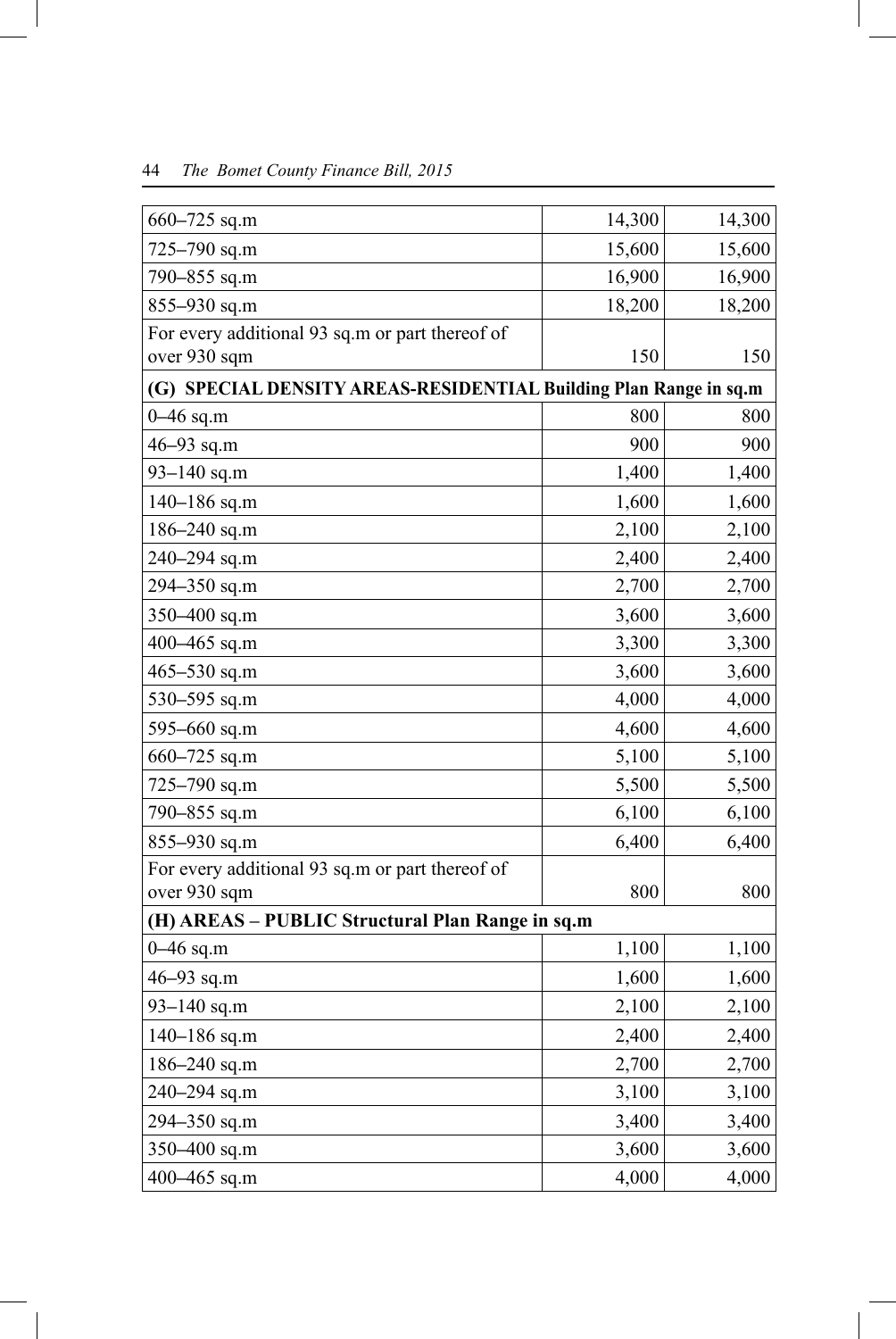| 465-530 sq.m                                             | 4,600          | 4,600       |
|----------------------------------------------------------|----------------|-------------|
| 530-595 sq.m                                             | 5,100          | 5,100       |
| 595-660 sq.m                                             | 5,500          | 5,500       |
| $660 - 725$ sq.m                                         | 6,100          | 6,100       |
| 725-790 sq.m                                             | 6,400          | 6,400       |
| 790-855 sq.m                                             | 6,900          | 6,900       |
| 855-930 sq.m                                             | 7,700          | 7,700       |
| For every additional 93 sq.m or part thereof of          |                |             |
| over 930 sqm                                             | 800            | 800         |
| (I) OFFICES, WAREHOUSE/SHOPS                             |                |             |
| <b>Structural Plan Range in sq.m</b>                     |                |             |
| $0 - 46$ sq.m                                            | 2,100          | 2,100       |
| 46-93 sq.m                                               | 2,400          | 2,400       |
| 93-140 sq.m                                              | 2,700          | 2,700       |
| $140 - 186$ sq.m                                         | 3,100          | 3,100       |
| 186-240 sq.m                                             | 3,300          | 3,300       |
| 240-294 sq.m                                             | 3,600          | 3,600       |
| $294 - 350$ sq.m                                         | 4,000          | 4,000       |
| 350-400 sq.m                                             | 4,600          | 4,600       |
| 400-465 sq.m                                             | 5,100          | 5,100       |
| $465 - 530$ sq.m                                         | 5,500          | 5,500       |
| 530-595 sq.m                                             | 6,100          | 6,100       |
| 595-660 sq.m                                             | 6,400          | 6,400       |
| $660 - 725$ sq.m                                         | 6,900          | 6,900       |
| 725-790 sq.m                                             | 7,700          | 7,700       |
| 790-855 sq.m                                             | 7,800          | 7,800       |
| 855-930 sq.m                                             | 8,300          | 8,300       |
| For every additional 93 sq.m or part thereof of          |                |             |
| over 930 sqm                                             | 800            | 800         |
|                                                          | $0.05\%$ of    | $0.08\%$ of |
|                                                          | estimated cost | estimated   |
|                                                          | of building    | cost of     |
| Infrastructure development levy                          |                | building    |
| (J) OCCUPATIONAL CERTIFICATE Building Plan Range in sq.m |                |             |
| $0 - 46$ sq.m                                            | 1,950          | 1,950       |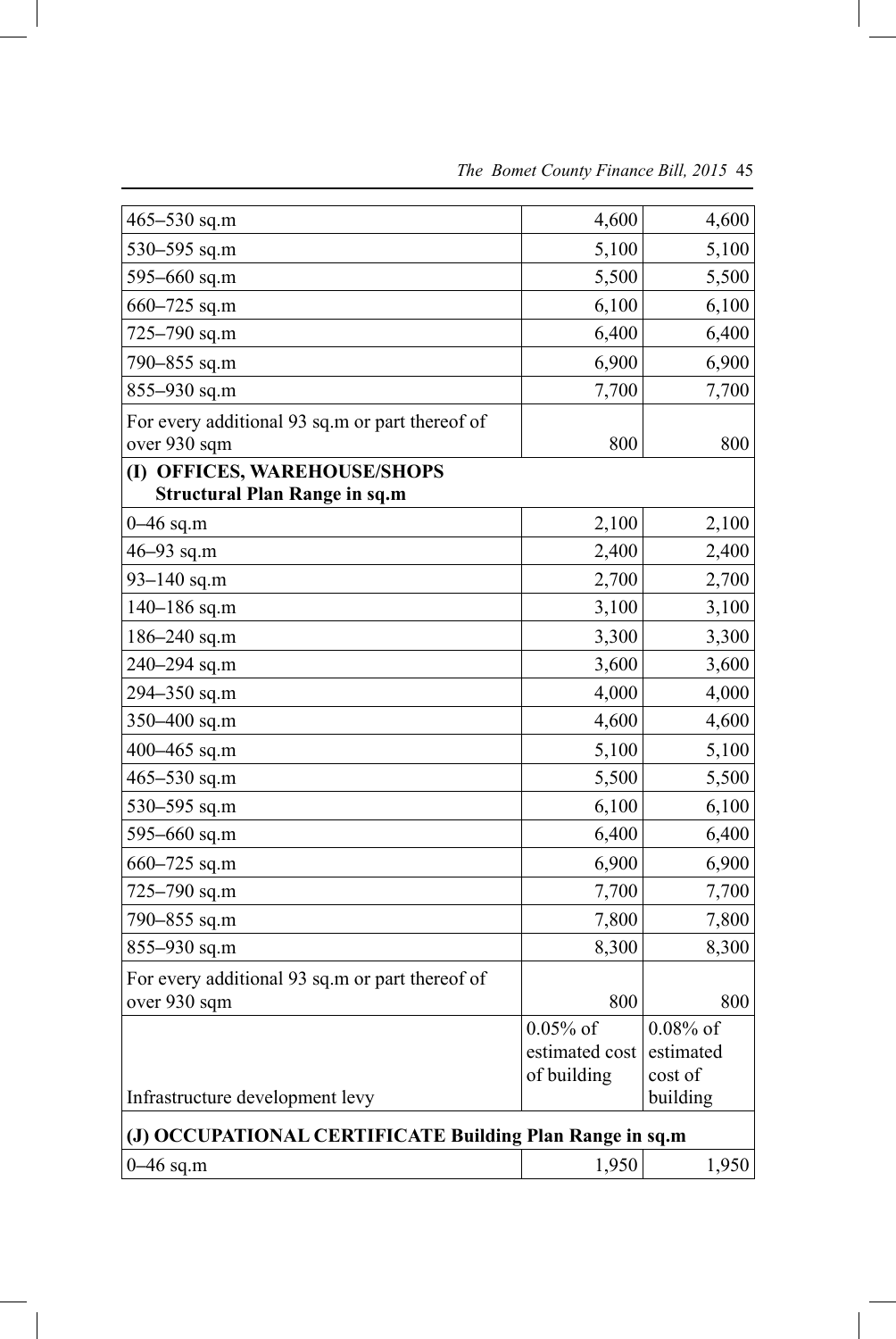| 46-93 sq.m                                                          | 2,300  | 2,300  |
|---------------------------------------------------------------------|--------|--------|
| 93-140 sq.m                                                         | 2,600  | 2,600  |
| $140 - 186$ sq.m                                                    | 3,200  | 3,200  |
| $186 - 240$ sq.m                                                    | 3,900  | 3,900  |
| 240-294 sq.m                                                        | 5,200  | 5,200  |
| 294-350 sq.m                                                        | 6,500  | 6,500  |
| 350-400 sq.m                                                        | 7,800  | 7,800  |
| 400-465 sq.m                                                        | 9,100  | 9,100  |
| $465 - 530$ sq.m                                                    | 10,400 | 10,400 |
| 530-595 sq.m                                                        | 11,700 | 11,700 |
| 595 $-660$ sq.m                                                     | 13,000 | 13,000 |
| 660-725 sq.m                                                        | 14,300 | 14,300 |
| 725-790 sq.m                                                        | 15,600 | 15,600 |
| 790–855 sq.m                                                        | 16,900 | 16,900 |
| $855 - 930$ sq.m                                                    | 18,200 | 18,200 |
| For every additional 93 sq.m or part thereof of                     |        |        |
| over 930 sq. m                                                      | 260    | 260    |
| Inspection of building file                                         | 1,300  | 1,300  |
| Supply of certified occupation certificate                          | 1,300  | 1,300  |
| Supply of list of approved plans                                    | 3,900  | 3,900  |
| Commencement and completion certificate                             | 1,300  | 1,300  |
| Ordinary Schemes (and thereafter)                                   | 6,500  | 6,500  |
| Comprehensive (500 per re-submission)                               | 10,900 | 10,900 |
| Fee payable for single dwelling                                     | 390    | 390    |
| For each additional dwelling                                        | 260    | 260    |
| Fee payable for testing of plumbers and drainage                    |        |        |
| layers                                                              | 2,600  | 2,600  |
| Central Business District (per month)                               | 2,600  | 2,600  |
| Other areas (per annum)                                             | 1,300  | 1,300  |
| Preliminary Submission                                              | 3,900  | 3,900  |
| Printing of online plans on $2nd$ and subsequent<br>request per A 1 | 1,300  | 1,300  |
| Certification of Printed plans (new)                                | 1,300  | 1,300  |
| Printed copy of approval list in pdf per page (new)                 | 1,300  | 1,300  |
|                                                                     |        |        |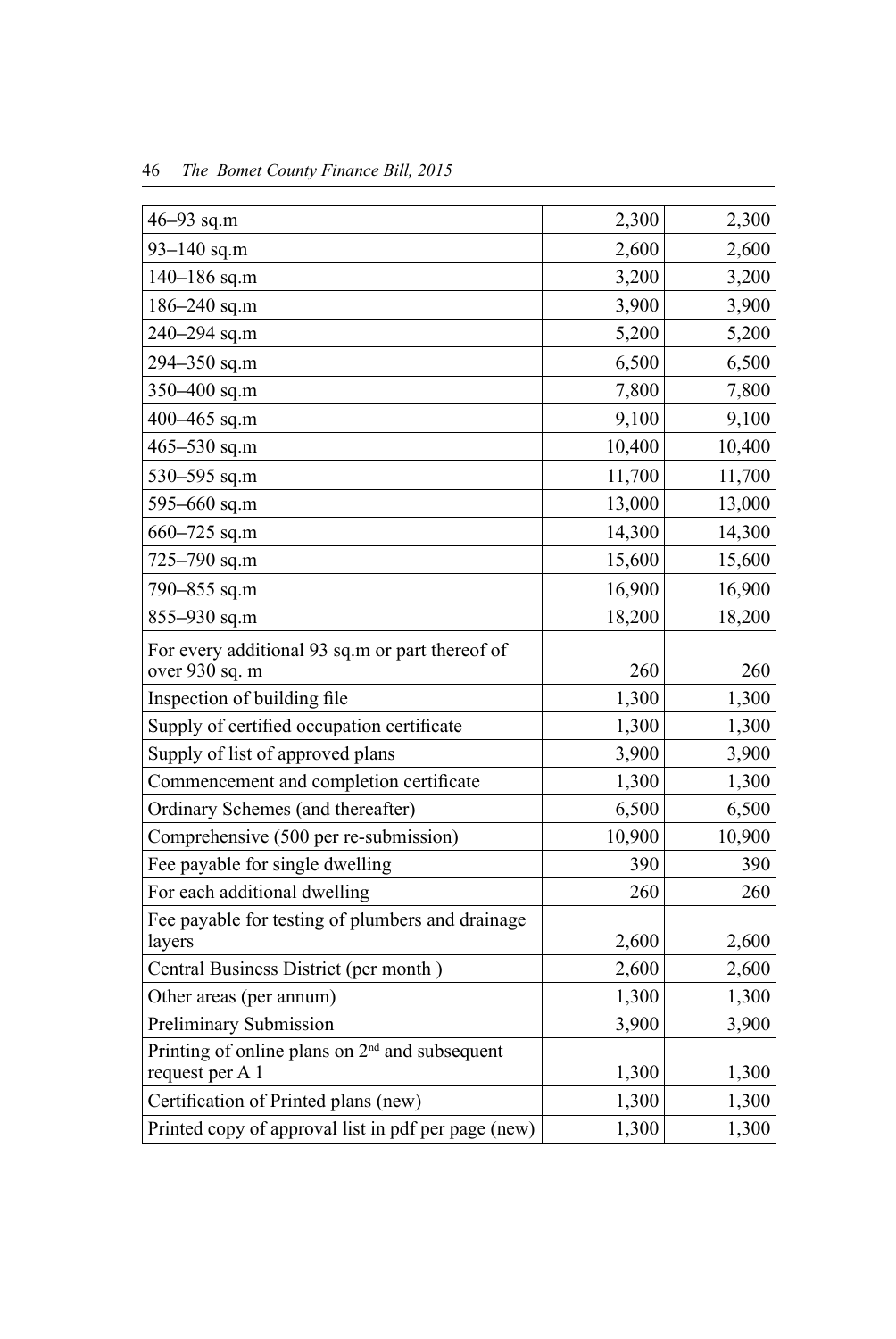|                                                                      | $1.5\%$ of   | $1.8\%$ of   |
|----------------------------------------------------------------------|--------------|--------------|
|                                                                      | cost of      | cost of      |
| Evaluation-plinth area                                               | Construction | construction |
|                                                                      | $1.5\%$ of   | $1.8\%$ of   |
|                                                                      | cost of      | cost of      |
| Renewal-plinth area                                                  | construction | construction |
| Deed plan registration fee                                           | 13,000       | 13,000       |
| Topographical surveys-per Acre                                       | 2,600        | 2,600        |
| levelling-per Km                                                     | 65,000       | 65,000       |
| Regularization                                                       |              |              |
| Penalty charged on regularisation on all illegal developments within |              |              |
| required densities                                                   |              |              |
| Town                                                                 | 65,000       | 65,000       |
| <b>Other Areas</b>                                                   | 13,000       | 13,000       |
| Penalty charged on regularisation on all illegal developments within |              |              |
| exceeded densities                                                   |              |              |
| Town                                                                 | 39,000       | 39,000       |
| Other areas                                                          | 26,000       | 26,000       |
| <b>LAND SURVEY SECTION</b>                                           |              |              |
| <b>Application Fee</b>                                               | 300          | 300          |
| Survey fees                                                          | 500          | 500          |
| <b>Beacon Certificate</b>                                            | 13,000       | 13,000       |
| Beacon Relocation per beacon                                         | 3,900        | 3,900        |
| Boundary dispute resolution per plot                                 | 19,500       | 19,500       |
| Survey plan procurement per plan                                     | 1,300        | 1,300        |
| Plot location (site) confirmation                                    | 19,500       | 19,500       |
| <b>ADMINISTRATION SECTION</b>                                        |              |              |
| Search Fee                                                           | 500          | 500          |
| <b>Application Fee</b>                                               | 300          | 300          |

|                                     | Unit of        | <b>Current</b> | <b>Proposed</b> |
|-------------------------------------|----------------|----------------|-----------------|
| <b>Valuation Section</b>            | <b>Measure</b> | Cost (Ksh)     | Charges (Ksh)   |
| Provisional valuation               | Per division   | 3,900          | 3,900           |
|                                     | Per Standard   |                |                 |
| <b>Temporary Occupation License</b> | Area           | 6,500          | 6,500           |
| <b>Exemption Inspection fee</b>     | Per Visit      | 6,500          | 6,500           |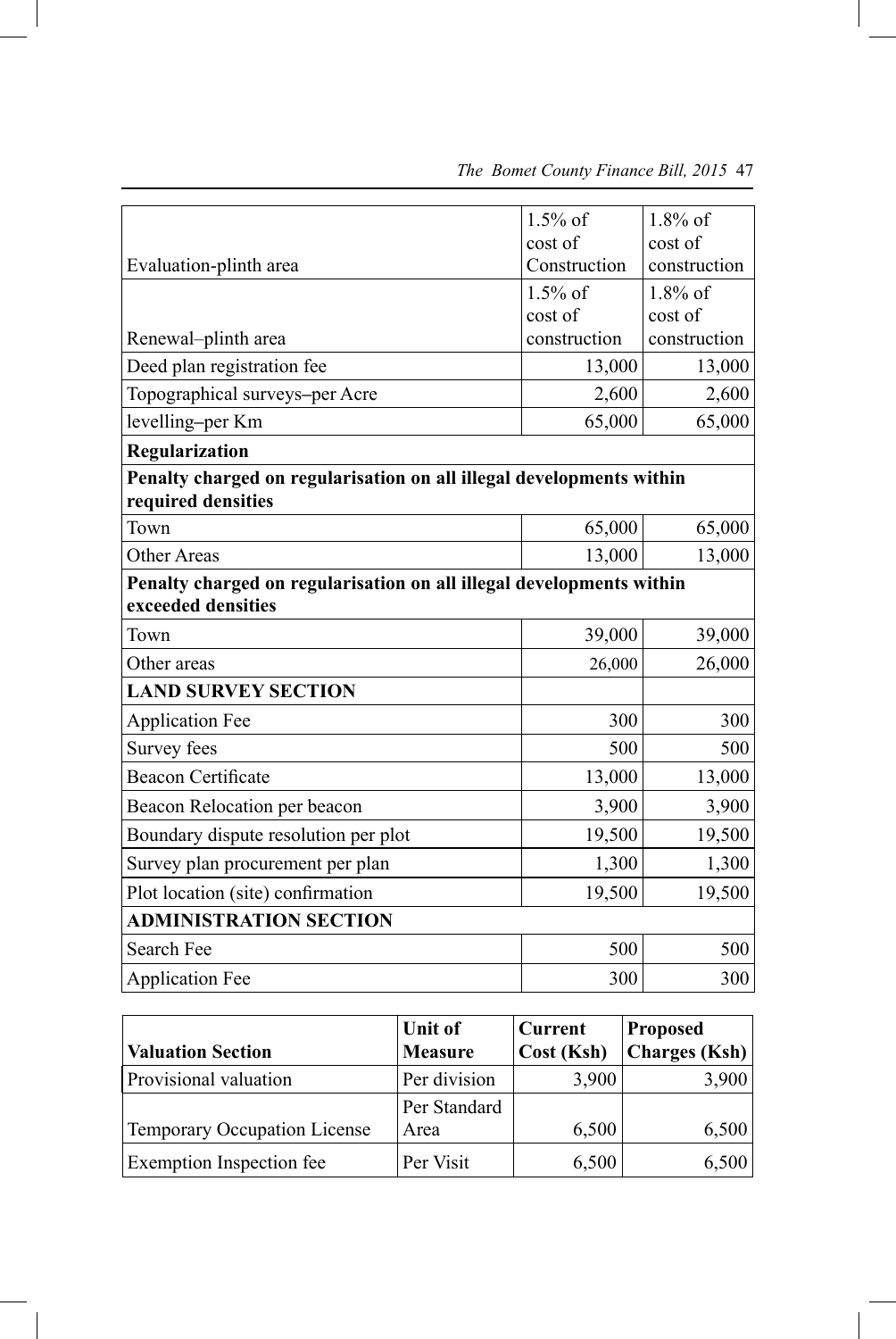| Copy of Building Plan           | Per instance | 3,900 | 3,900    |
|---------------------------------|--------------|-------|----------|
| Valuation maps and plans        | Per copy     | 3,250 | 3,250    |
| Omission of a Rateable Property | Per property | 650   | 650      |
| Transfer of a Rateable Property | Per property | 650   | 650      |
| File Rating Records information | Per instance | 260   | 260      |
|                                 | Per standard |       |          |
| Ground rent                     | Area         | 3,250 | 3,250    |
| <b>Extension</b> lease          |              |       | $Nil$ NA |
| Search fees                     | Per search   | 500   | 500      |

| <b>HOUSING DEVELOPMENT</b>                     |                                 |                                         |
|------------------------------------------------|---------------------------------|-----------------------------------------|
| <b>Item Description</b>                        | <b>Current Charges</b><br>(Ksh) | <b>Proposed</b><br><b>Charges</b> (Ksh) |
| Survey fee                                     | 20,000                          | 20,000                                  |
| Re-establishment of beacons                    | 3,000                           | 3,000                                   |
| Beacon certificate                             | 5,500                           | 5,500                                   |
| Boundary dispute resolution                    | 6,500                           | 6,500                                   |
| Duplicate card                                 | 1,300                           | 1,300                                   |
| Search Fee                                     | 2,000                           | 2,000                                   |
| <b>Building Plans(Type plans)</b>              |                                 |                                         |
| Ground Floor                                   | 6,500                           | 6,000                                   |
| Single storey                                  | 15,600                          | 10,000                                  |
| Double storey                                  | 26,000                          | 15,600                                  |
| Triple storey                                  | 39,000                          | 20,000                                  |
| Forth storey and above                         | 52,000                          | 25,000                                  |
| Workshop cluster                               | 3,900                           | 3,900                                   |
| PENALTY ON CONSTRUCTION WITHOUT APPROVED PLANS |                                 |                                         |
| <b>Ground Floor</b>                            | New                             | 20,000                                  |
| Single storey                                  | New                             | 25,000                                  |
| Double storey                                  | New                             | 30,000                                  |
| Triple storey                                  | New                             | 35,000                                  |
| Fourth storey and above                        | New                             | 40,000                                  |
| Workshop cluster                               | <b>New</b>                      | 5,000                                   |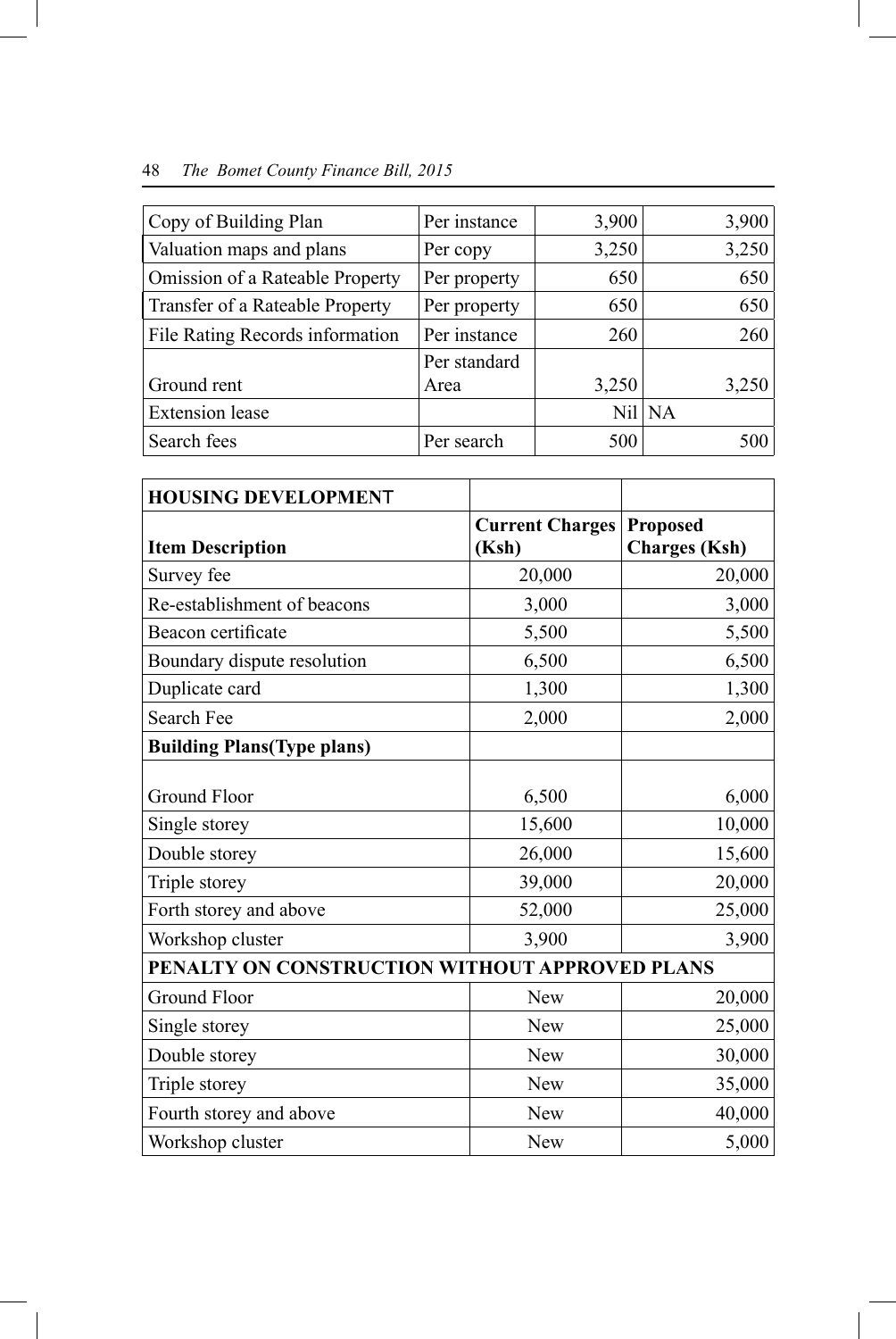| RENEWAL OF BUILDING PLANS AND OTHER CHARGES                |                      |                      |  |  |  |
|------------------------------------------------------------|----------------------|----------------------|--|--|--|
| Hoarding fee                                               | Nil                  |                      |  |  |  |
| Single storey                                              | 7,800                | 7,800                |  |  |  |
| Double storey                                              | 52,000               | 52,000               |  |  |  |
| Triple storey                                              | 78,000               | 78,000               |  |  |  |
| Fourth storey and above                                    | 117,000              | 117,000              |  |  |  |
| Amalgamation of land                                       | 6,500                | 6,500                |  |  |  |
| Extension of use                                           | 13,000               | 13,000               |  |  |  |
| Change of user                                             | 52,000               | 52,000               |  |  |  |
| Demolition fee                                             | 39,000               | 39,000               |  |  |  |
| Occupation fee                                             | 13,000               | 13,000               |  |  |  |
| <b>RATES, GROUND RENT AND</b>                              | <b>Current</b>       | <b>Proposed</b>      |  |  |  |
| <b>OTHER CHARGES</b>                                       | <b>Charges</b> (Ksh) | <b>Charges</b> (Ksh) |  |  |  |
| Ground Rent (per year)                                     | 1,300                | 1,300                |  |  |  |
| Rates                                                      | 800                  | 800                  |  |  |  |
| Rates(plots above 240 m <sup>2</sup> ) /per m <sup>2</sup> | 1,300                | 1,300                |  |  |  |
| Rates commercial plots                                     | 1,300                | 1,300                |  |  |  |
| Interest agreement                                         | 6,500                | 6,500                |  |  |  |
| Assignment                                                 | 6,500                | 6,500                |  |  |  |
| Consent                                                    | 6,500                | 6,500                |  |  |  |
| Clearance certificate(plot)                                | 6,500                | 2,000                |  |  |  |
| Confirmation of ownership                                  | 1,300                | 1,300                |  |  |  |
| Certified copies                                           | 1,950                | 1,950                |  |  |  |
| Plot pegging fee per peg                                   | 1,000                | 1,000                |  |  |  |
| Demarcation fee                                            | 2,000                | 2,000                |  |  |  |
| Change of user fee                                         | 3,000                | 3,000                |  |  |  |
| Transfer of ownership                                      | 1,500                | 3,000                |  |  |  |
| Temporary kiosk fee per month(Urban/                       |                      |                      |  |  |  |
| Towns)                                                     | 450                  | 450                  |  |  |  |
| Temporary kiosk fee per market day                         | 40                   | 50                   |  |  |  |
| County hotel rent per month Bomet                          |                      |                      |  |  |  |
| Town                                                       | 4,000                | 3,000                |  |  |  |
| County hotel rent per month in other                       |                      |                      |  |  |  |
| Towns                                                      | New                  | 2,000                |  |  |  |
| County stall rent per month Bomet Town                     | 1,000                | 1,000                |  |  |  |

 *The Bomet County Finance Bill, 2015* 49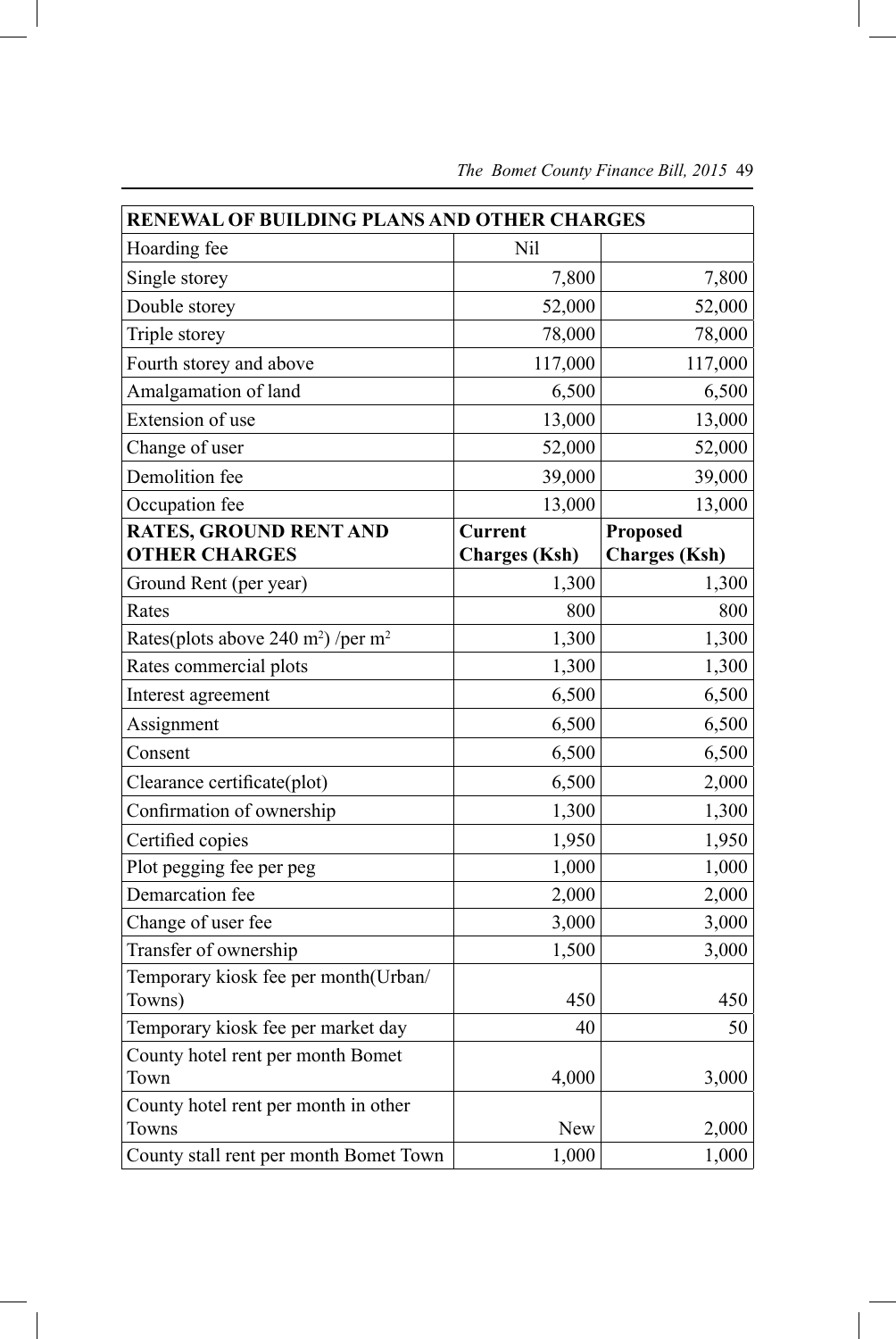| County stall rent per month in Other    |       |       |
|-----------------------------------------|-------|-------|
| Towns                                   | New   | 500   |
| County public toilet per month Bomet    |       |       |
| Town                                    | 5,000 | 5,000 |
| Sale of building plans                  | 3,000 | 3,000 |
| Official search of records              | 200   | 200   |
| Land Rate on multinational              |       |       |
| companies (on value of land)            | 2.5%  | 2.5%  |
| Search for beacons                      | 200   | 200   |
| Disco per night/live band               | 750   | 1,500 |
| Sign Boards per square feet             | 300   | 300   |
| Bill board/neon sign per square feet    | 400   | 400   |
| Construction sign board per square feet | 500   | 500   |

| <b>HOUSING</b>                             |                      |                      |  |  |  |
|--------------------------------------------|----------------------|----------------------|--|--|--|
|                                            | <b>Current</b>       | <b>Proposed</b>      |  |  |  |
| <b>Item Description</b>                    | <b>Charges</b> (Ksh) | <b>Charges</b> (Ksh) |  |  |  |
| One bedroom flat                           | 650                  | 4,000                |  |  |  |
| Two bedroom house                          | 13,000               | 13,000               |  |  |  |
| Three bedroom house                        | 15,600               | 15,600               |  |  |  |
| Flatlet                                    | 3,900                | 3,900                |  |  |  |
| Maisonette 3 bedroom with servants quarter | 19,500               | 19,500               |  |  |  |
| Maisonette 3 bedroom                       | 14,000               | 14,000               |  |  |  |
| Flat 2 bedroom                             | 6,500                | 6,500                |  |  |  |
| Flat 3 bedroom                             | 9,100                | 9,100                |  |  |  |

| <b>TRANSPORT</b><br><b>DEPARTMENT</b>                             |                                 |         |                                        |
|-------------------------------------------------------------------|---------------------------------|---------|----------------------------------------|
| <b>Item Description</b>                                           | Unit of Measure   Charges (Ksh) | Current | <b>Proposed</b><br><b>Charge</b> (Ksh) |
| License for each<br>organised bus<br>company per<br>organisation. | Per annum                       | 130,000 | 130,000                                |
| License for pickups or<br>vans for hire                           | Per annum                       | 13,000  | 13,000                                 |
| 3 tons and more                                                   | Per annum                       | 13,000  | 13,000                                 |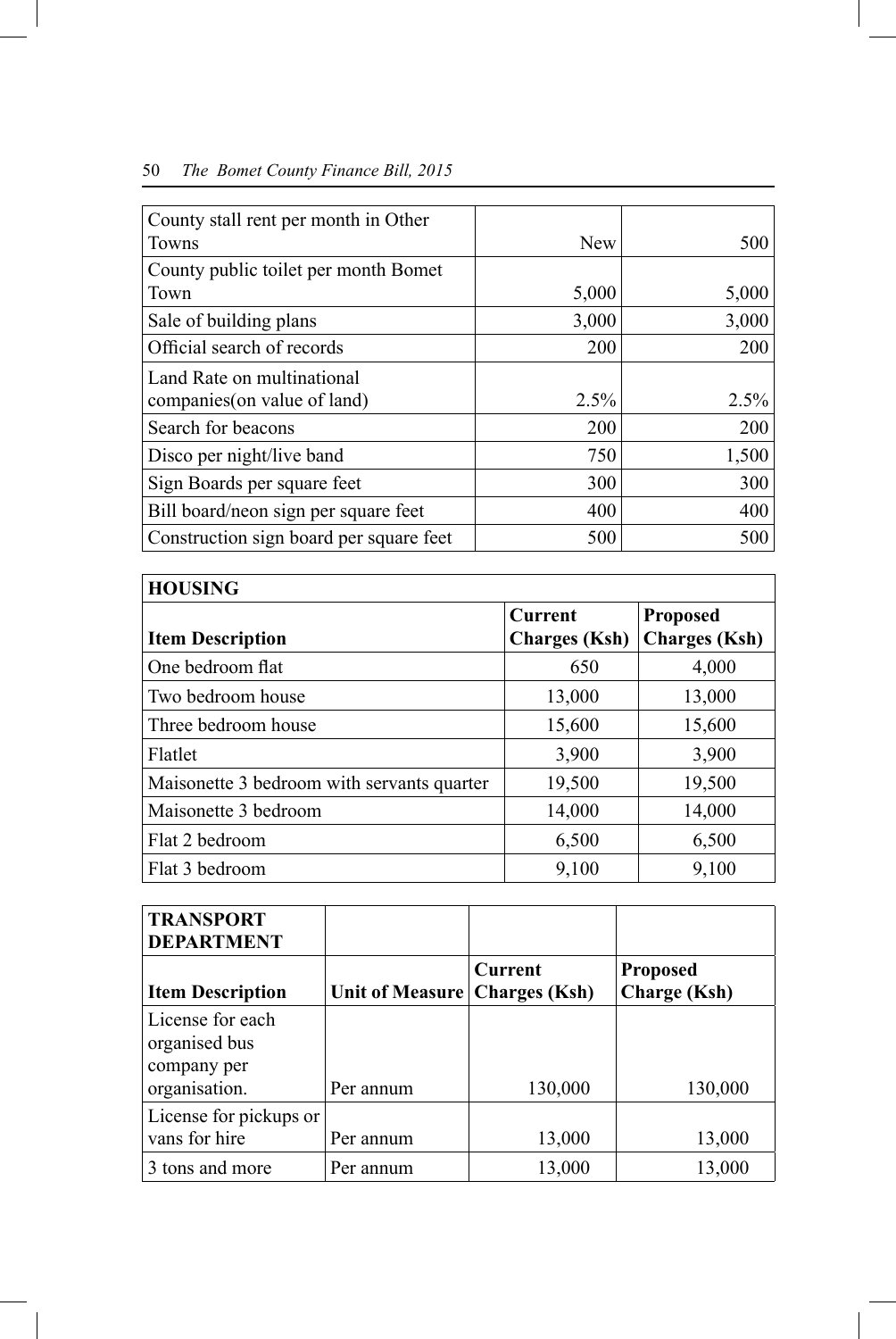| License for lorries for<br>hire                                                              | Per annum | 26,000  | 26,000  |
|----------------------------------------------------------------------------------------------|-----------|---------|---------|
| License<br>for<br>bus                                                                        |           |         |         |
| booking office                                                                               | Per annum | 26,000  | 26,000  |
| Road side activities<br>per day (e.g., auctions) Per day                                     |           | 13,000  | 13,000  |
| License for<br>breakdown Vehicle                                                             | Per annum | 13,000  | 13,000  |
| Standard size $(2.5 \times$<br>5.0) loading zone in<br>designated<br>parking<br>areas (town) | Per annum | 156,000 | 156,000 |
| Parking Reservation per bay ( $2.5 \times 5.0$ )                                             |           |         |         |
| <b>Taxis</b>                                                                                 | Per week  | 650     | 650     |
| <b>Trailers</b>                                                                              | Per week  | 1,300   | 1,300   |
| Matatu                                                                                       | Per week  | 650     | 650     |
| <b>Seasonal Tickets</b>                                                                      |           |         |         |
| Motor Bikes/                                                                                 |           |         |         |
| Scooters/boda boda                                                                           | Monthly   | 100     | 150     |
| <b>Motor Bikes</b><br>Scooters/boda boda                                                     | Quarterly | 300     | 450     |
| Motor Bikes/                                                                                 |           |         |         |
| Scooters/boda boda                                                                           | Yearly    | 1,200   | 1,800   |
| <b>Tuk Tuk</b>                                                                               | Quarterly | 300     | 300     |
| Hand cart                                                                                    | Per year  | 600     | 600     |
| Private vehicle-1<br>month                                                                   | Per month | 650     | 650     |
| Private vehicle $-3$                                                                         |           |         |         |
| months                                                                                       | Quarterly | 1550    | 1,550   |
| <b>Taxis</b>                                                                                 | Quarterly | 1950    | 1,950   |
| Matatu $(1 - 14 \text{ scatter})$                                                            | 3 months  | 6,500   | 6,500   |
| Minibus $(14 – 42)$<br>seater)                                                               | Per month | 3,900   | 3,900   |
| Minibus $(14 – 42)$<br>seater)                                                               | 3 months  | 9,700   | 9,750   |
| Buses $(43 – 62 \text{ scatter})$                                                            | Per month | 5,200   | 5,200   |
| Buses $(43 – 62 \text{ scatter})$                                                            | 3 months  | 13,650  | 13,650  |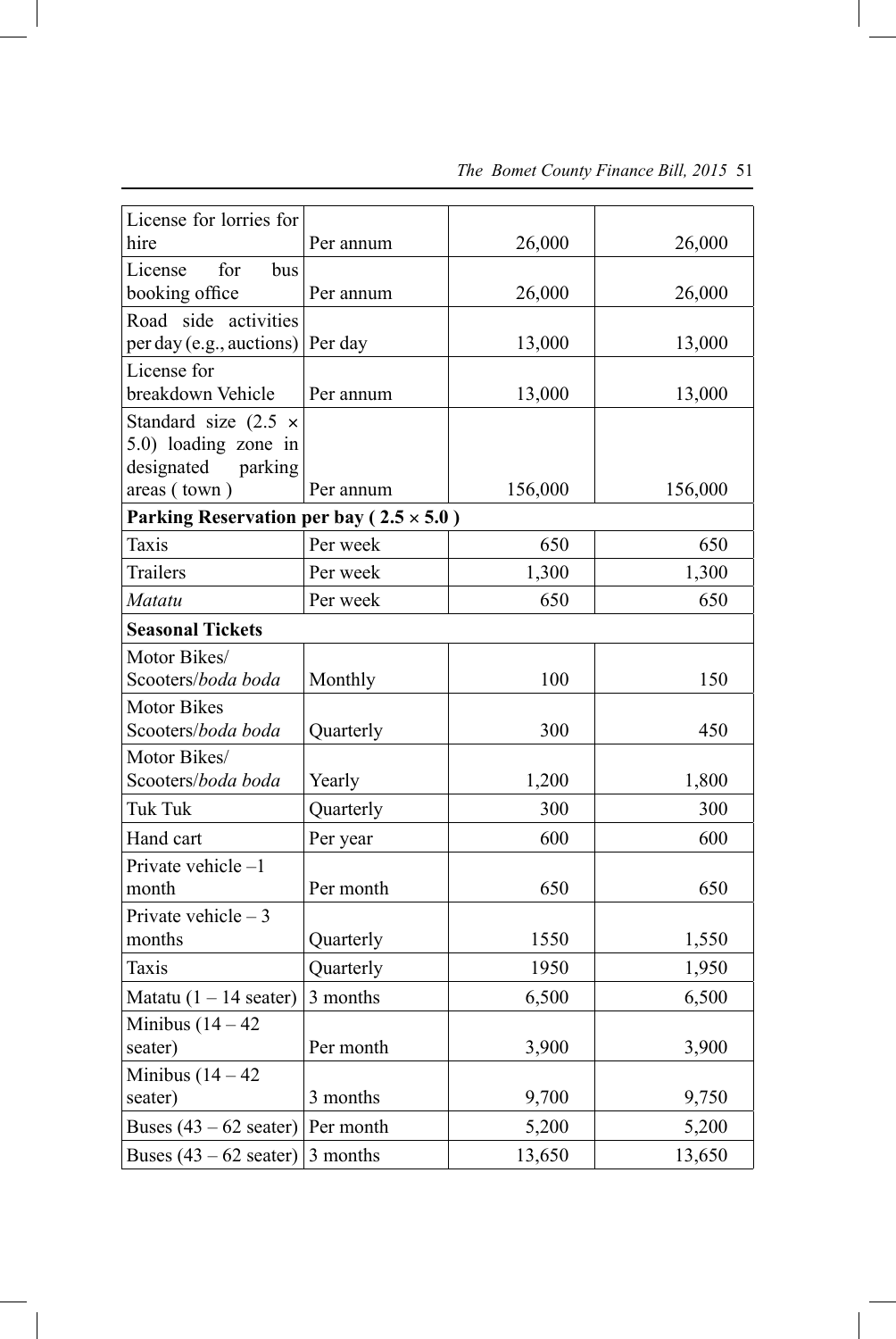| <b>Breakdown Vehicles</b>                                       | Per month                                            | 3,900        |       | 3900   |
|-----------------------------------------------------------------|------------------------------------------------------|--------------|-------|--------|
| <b>Breakdown Vehicles</b>                                       | 3 months                                             | 7,800        |       | 7,800  |
| Pick-ups                                                        | Per month                                            | 3,900        |       | 3,900  |
| Lorries(3-7 Tons)                                               | Per month                                            | 5,200        |       | 5,200  |
| Trailer                                                         | Monthly                                              | 10,400       |       | 10,400 |
| Clamping charges                                                | Per instance                                         | 1,300        |       | 1,300  |
| <b>Off-street parking</b>                                       |                                                      |              |       |        |
| <b>Bomet Town And All Other Towns Outside Bomet Town</b>        |                                                      |              |       |        |
| Saloon car                                                      | Per day                                              | 50           |       | 50     |
| Nissan                                                          | Per day                                              | 60           |       | 60     |
| Lorries $(3-7 \text{ tons})$                                    |                                                      |              |       |        |
| canter                                                          | Per day                                              | 100          |       | 100    |
| Lorries over 7 tons                                             | Per day                                              | 200          |       | 200    |
| <b>Trailers</b>                                                 | Per day                                              | 300          |       | 300    |
| <b>Illegal Signs</b>                                            |                                                      |              |       |        |
| Removal charges                                                 | Once                                                 | 2,600        |       | 2,600  |
| Storage per day                                                 | Per day                                              | 650          |       | 650    |
| <b>Advertisements</b>                                           |                                                      |              |       |        |
| On the street name                                              |                                                      |              |       |        |
| posts and estate names                                          | Per annum                                            | 6,500        |       | 6,500  |
| On bus shelters                                                 | per annum                                            | 2,600        |       | 2,600  |
| <b>Bill Boards on road</b>                                      |                                                      |              |       |        |
| <b>Reserve</b>                                                  |                                                      |              |       |        |
| Application fee                                                 | Once                                                 | 300          |       | 300    |
| Fee per sq. metre                                               | per annum                                            | 300          |       | 300    |
| Matatu parking points<br>applications on<br>designated terminus |                                                      |              |       |        |
| per office                                                      | per annum                                            | 13,000       |       | 13,000 |
| <b>Street Light Pole</b>                                        |                                                      |              |       |        |
| Damage of pole                                                  |                                                      | Per instance | 6,500 | 6,500  |
| Penalty non-payment of advertisement                            |                                                      | Once         | 6,500 | 6,500  |
| materials                                                       | Storage of impounded advertisement<br>Per day<br>650 |              | 650   |        |
| <b>ESTATE AND DEVELOPMENT SECTION</b>                           |                                                      |              |       |        |
| Storm water drainage                                            |                                                      | Once         | 6,500 | 6,500  |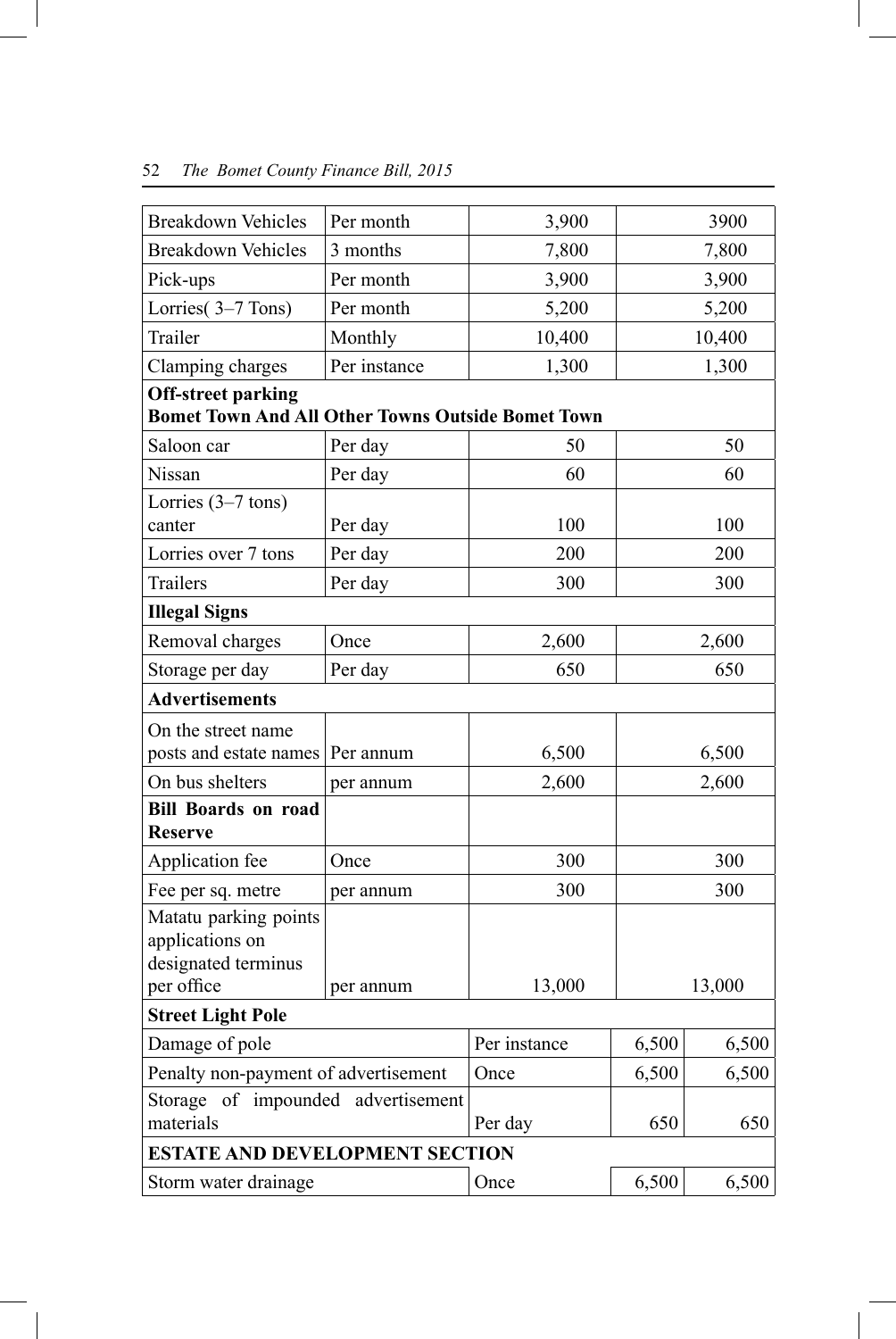| Connection fee                                   |                                       |  |               |        |        |
|--------------------------------------------------|---------------------------------------|--|---------------|--------|--------|
|                                                  | Plot access (including inspection fee |  |               |        |        |
| Not exceeding 20 plots                           |                                       |  | once          | 5,200  | 5,200  |
| $21 - 50$ plots                                  |                                       |  | 6,500<br>Once |        | 6,500  |
| Over 51 plots                                    |                                       |  | 7,800<br>Once |        | 7,800  |
| Road Works and storm water drainage              |                                       |  |               |        |        |
| Not exceeding 300meters                          |                                       |  | Once          | 10,400 | 10,400 |
| $301 - 1,000$ metres                             |                                       |  | Once          | 16250  | 16,250 |
| $1,001-2,000$ metres                             |                                       |  | Once          | 16250  | 16,250 |
| 200-5,000 metres                                 |                                       |  | Once          | 19,500 | 19,500 |
| Over 5,000 metres for every extra metre.         |                                       |  | Once          | 39,000 | 39,000 |
| <b>Approvals</b>                                 |                                       |  |               |        |        |
| Renewal of civil engineering plans               |                                       |  | Per plans     | 13,000 | 13,000 |
| Issue of certified copies of plans               |                                       |  |               |        |        |
| Issue of certified copies of letters             |                                       |  | Per letters   | 6,500  | 6,500  |
| <b>FIRE SECTION</b>                              |                                       |  |               |        |        |
| Opening door lock for tenant defaulters          |                                       |  | Per instance  | 2,600  | 2,600  |
| <b>Standby against fire risk</b>                 |                                       |  |               |        |        |
| Sale & Service of Fire                           |                                       |  |               |        |        |
| Equipment                                        | Per item                              |  | 19,500        |        | 19,500 |
| Inspection and hydraulic test                    |                                       |  |               |        |        |
| of dry and wet Riser                             | Per instance                          |  | 9,750         |        | 9,750  |
| A.S.K. show per person (adult)                   | Per day                               |  | 60            |        | 60     |
| A.S.K. show entry per child/<br>students         | Per day                               |  | 40            |        | 40     |
| A.S.K. show fire engine                          | Whole event                           |  | 26,000        |        | 26,000 |
| Use of turn-able ladder or                       |                                       |  |               |        |        |
| hydraulic platform                               | Per service                           |  | 3,900         |        | 3,900  |
| Removal of fallen trees                          | Per service                           |  | 2,600         |        | 2,600  |
| Removal of bees                                  | Per service                           |  | 3,250         |        | 3,250  |
| Pumping out flooding                             | Per service                           |  | 2,600         |        | 2,600  |
| Scrutinisation of Building                       |                                       |  |               |        |        |
| plans                                            | Per plan                              |  | 13,000        |        | 3,000  |
| Inspection of new premises<br>before issuance of |                                       |  |               |        |        |
| occupation certificate                           | Per visit                             |  | 3,900         |        | 3,900  |

 $\begin{array}{c} \hline \end{array}$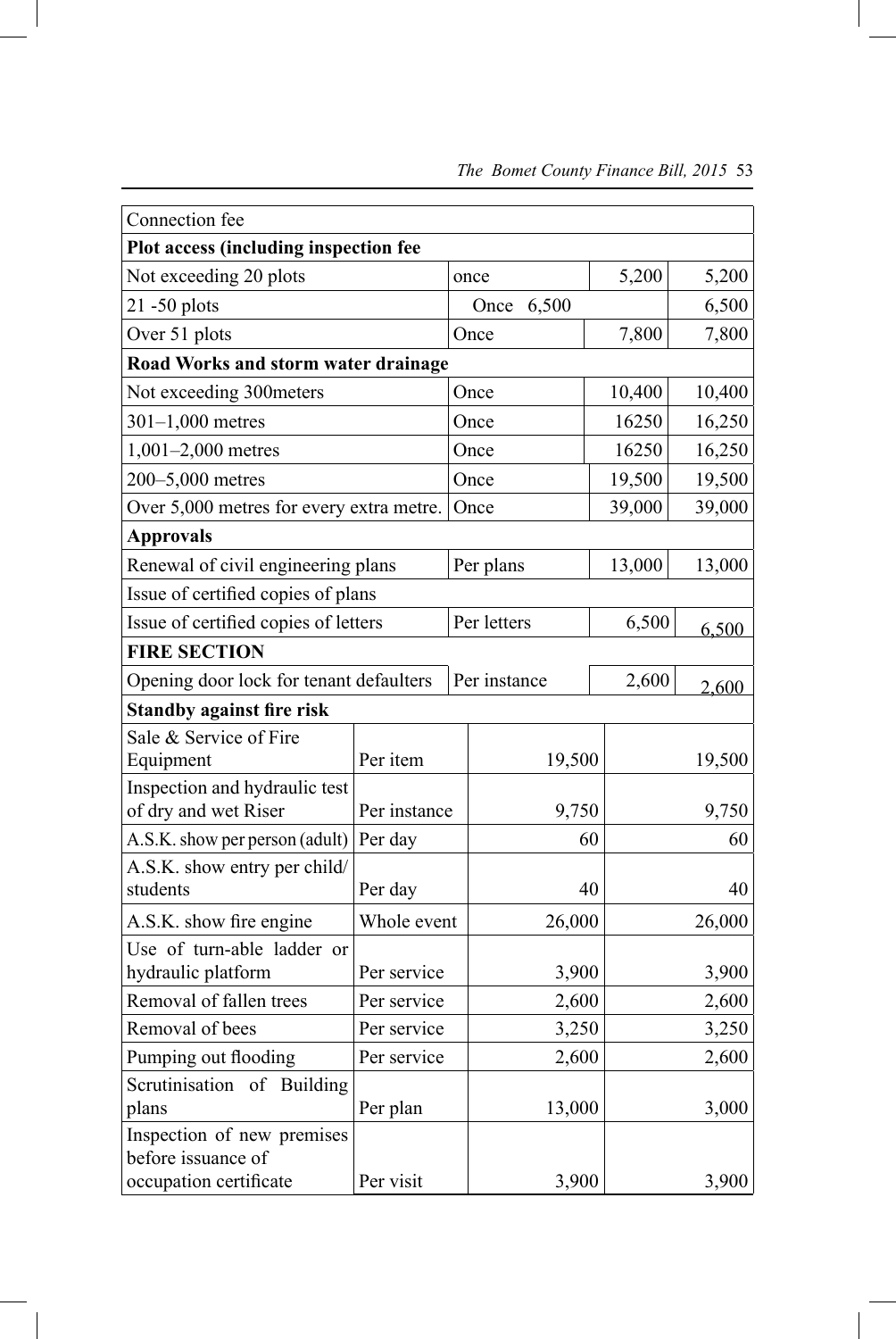| Fire maintenance technicians<br>(hydrant inspectors)        | Per premises | 3,900      | 3,900  |
|-------------------------------------------------------------|--------------|------------|--------|
| Repair of delivery hose per<br>patch                        | Labour       | 1,300      | 1300   |
|                                                             |              |            |        |
| Repair of delivery hose per<br>patch                        | Material     | 2,600      | 2600   |
| Opening of lifts                                            | Per instance | 13,000     | 13,000 |
| Binding delivery hose<br>coupling                           | Labour       | 1,300      | 1,300  |
| Binding delivery hose<br>coupling                           | Material     | 2,600      | 2,600  |
| Hire of one hose length or<br>part thereof                  | Per unit     | 1,300      | 1,300  |
| Inspection of fire<br>extinguisher (excluding               |              |            |        |
| refill per extinguisher)                                    | Per unit     | 1,300      | 1,300  |
| Hire of ladder                                              | Per day      | 1,300      | 1,300  |
| Hire of van for requested<br>inspections                    | Per instance | 3,900      | 3,900  |
| Refill of BA cylinder (any                                  |              |            |        |
| capacity)                                                   | Per unit     | 2,600      | 2,600  |
| Hire of special purposes rope                               | Per day      | 650        | 650    |
| Hire of standible                                           | Per unit     | 2,600      | 2,600  |
| Inspection<br>of<br>petroleum<br>tanker                     | Annual       | 5,850      | 5,850  |
| Use of portable fire<br>xtinguisher                         | Per unit     | 2,600      | 2,600  |
| Penalty for sale of petroleum<br>products in non-designated |              |            |        |
| areas                                                       | Per instance | <b>New</b> | 5,000  |
| <b>Fire Vehicles &amp; services</b>                         |              |            |        |
| Turn out fee                                                | Per instance | 6,500      | nil    |
| Use of foam compound per<br>one imp. Gallon                 | Per litre    | 6,500      | nil    |
| For each proceeding hour                                    | Per hour     | 13,000     | nil    |
| Turn out fee including                                      |              |            |        |
| transport                                                   | Per instance | 5,200      | nil    |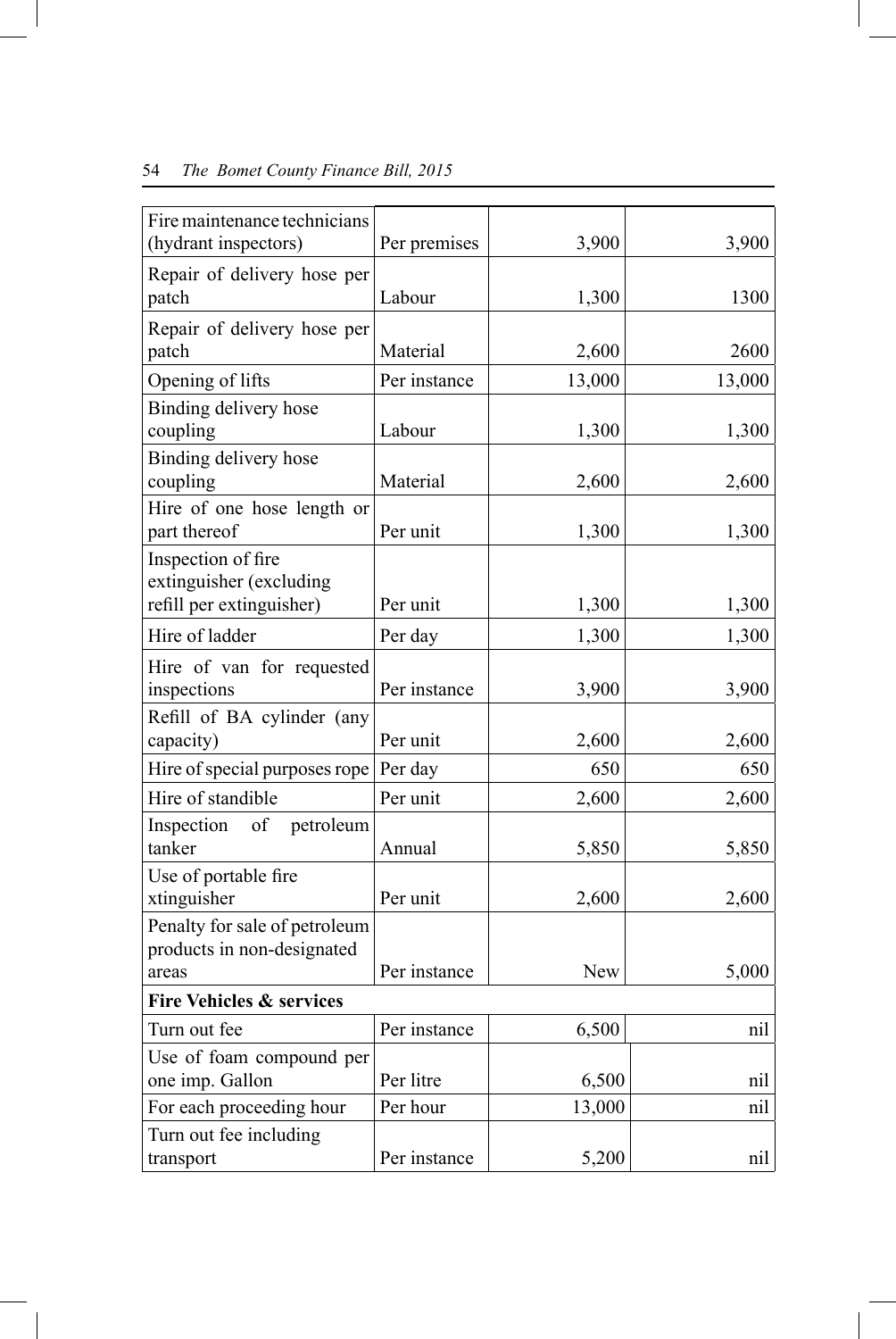| For each proceeding hour    | Per hour     | 3,900 | nil   |
|-----------------------------|--------------|-------|-------|
| Hire of flags with post     | Per unit     | 3,900 | 3,900 |
| Hire of flags without post  | Per unit     | 2,600 | 2,600 |
| Hire of bunting             | Per unit     | 2,600 | 2,600 |
| Hire of banners (30 ft)     | Per unit     | 2,600 | 2,600 |
| Erection of banner          | Per instance | 6,500 | 6,500 |
| Sale of broken slabs (7 ton |              |       |       |
| lorry)                      | Per ton      | 650   | 650   |
| Deposit for flag pole       | Per unit     | 2,600 | 2,600 |
| Hoisting fee for banners    | Per instance | 3,900 | 3,900 |

| <b>HIGHWAY SECTION</b>                                           |              |              |        |        |
|------------------------------------------------------------------|--------------|--------------|--------|--------|
| Illegal signs removal charges                                    | Per instance |              | 3,900  | 3,900  |
| Illegal signs storage charges                                    | Per day      |              | 1,300  | 1,300  |
| Illegal barriers removal charges                                 |              | Per instance | 3,900  | 3,900  |
| Illegal barriers storage charges                                 | Per day      |              | 3,900  | 3,900  |
| Illegal gates removal charges                                    |              | Per instance | 13,000 | 13,000 |
| Illegal gates storage charges                                    | Per day      |              | 3,900  | 3,900  |
| Illegal bollard storage charges                                  | Per day      |              | 1,300  | 1,300  |
| Illegal banners removal charges                                  |              | Per instance | 6,500  | 6,500  |
| Illegal banners storage charges                                  | Per day      |              | 1,300  | 1,300  |
| <b>Building Works Section</b>                                    |              |              |        |        |
| Clearing blocked basins                                          | Per instance |              | 1,300  | 1,300  |
| Clearing blocked toilets                                         | Per instance |              | 2,600  | 2,600  |
| Erection of dais for private                                     |              |              |        |        |
| institutions                                                     |              | Per instance | 13,000 | 13,000 |
| Sale of Empty drums                                              |              | Per Drum     | 390    | 390    |
| <b>Examination and Approval of Street Lighting Layout Design</b> |              |              |        |        |
| 0-10 Columns                                                     |              | Per instance | 3,900  | 3,900  |
| 11-20 columns                                                    |              | Per instance | 5,200  | 5,200  |
| 21-50 columns                                                    | Per instance |              | 9,750  | 9,750  |
| $51-100$ columns                                                 | Per instance |              | 13,000 | 13,000 |
| $101 - 200$ columns                                              |              | Per instance | 17,550 | 17,550 |
| 201-400 columns                                                  |              | Per instance | 22,100 | 22,100 |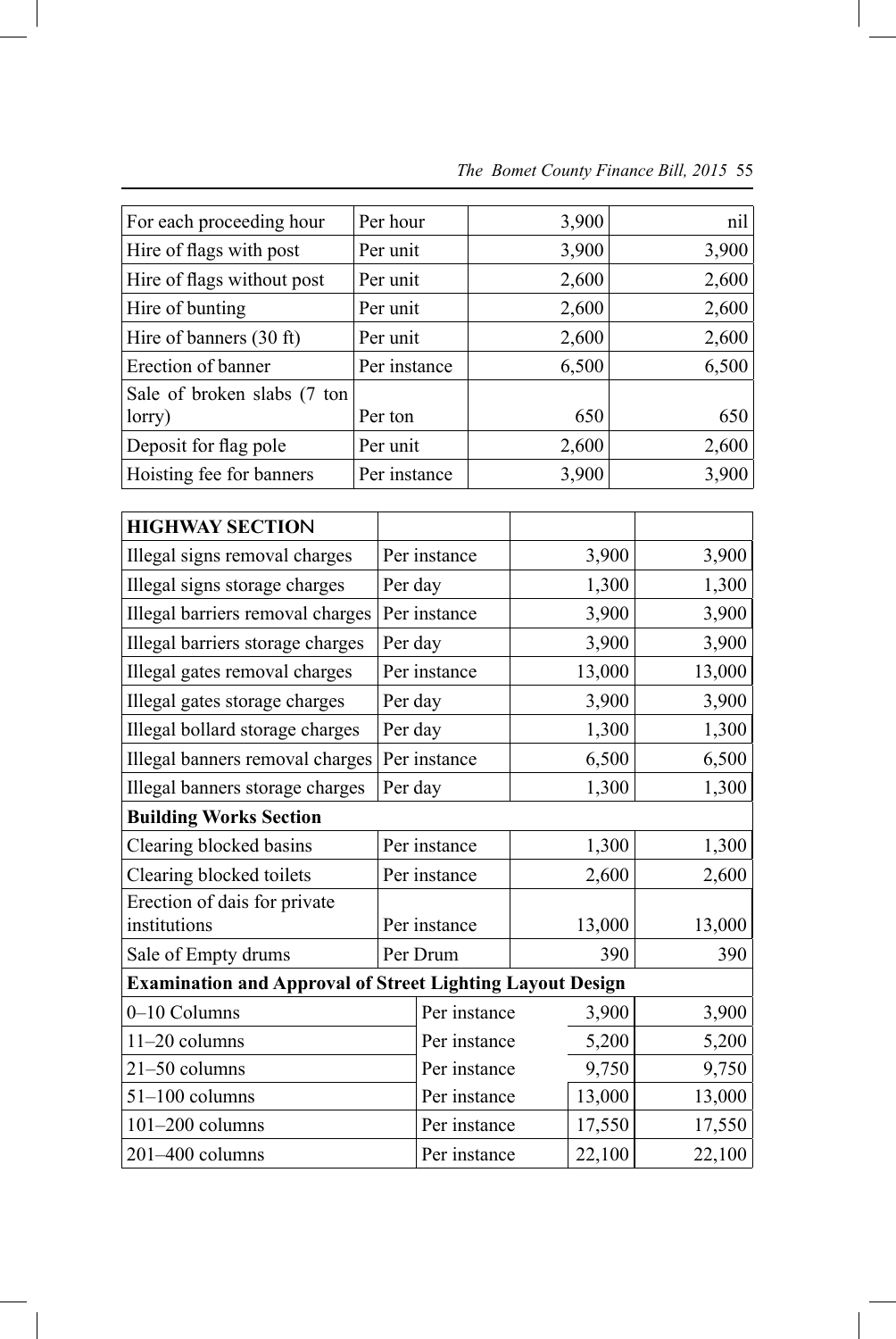| Over 400 columns                                 | Per instance    |                       | 32,500 |       | 32,500 |
|--------------------------------------------------|-----------------|-----------------------|--------|-------|--------|
| Turn out                                         | Per instance    |                       | 3,900  |       | 3,900  |
| For each proceeding hour                         | Per instance    |                       | 3,250  |       | 3,250  |
| Issue of K.P. & L. Co completion                 |                 |                       |        |       |        |
| certificate                                      | Per certificate |                       | 5,200  |       | 5,200  |
| <b>Engineering Survey</b>                        |                 |                       |        |       |        |
| Road encroachment in road reserves               | Per instance    |                       | 3,900  |       | 3,900  |
| Confirmation of Beacon for                       |                 |                       |        |       |        |
| development of properties                        | Per instance    |                       | 7,800  |       | 7,800  |
| <b>Confirmation of General Boundaries</b>        | Per instance    |                       | 19,500 |       | 19,500 |
| Inspection ff boundaries walls                   | Per instance    |                       | 5,200  |       | 5,200  |
| Site inspection                                  | Per instance    |                       | 6,500  |       | 6,500  |
| Survey plan procurement                          | Per instance    |                       | 1,950  |       | 1,950  |
| Drainage inspection                              | Per instance    |                       | 6,500  |       | 6,500  |
| Confirmation & Inspection of                     |                 |                       |        |       |        |
| subdivision plans                                | Per instance    |                       | 7,800  |       | 7,800  |
| <b>ROAD SECTION</b>                              |                 |                       |        |       |        |
| <b>Road Opening Permits</b>                      |                 |                       |        |       |        |
| Inspection fees for road opening: - 9 metres     |                 |                       |        |       |        |
| per permit (all categories not exceeding 10      |                 |                       |        |       |        |
| metres)                                          |                 | Per instance          |        | 5,200 | 5,200  |
| Over 10 meters for opening carriage way          |                 |                       |        |       |        |
| per metre<br>Over 10 metres for opening on paved |                 | Per instance          |        | 1,000 | 1,000  |
| footpath per metre                               |                 | Per instance          |        | 100   | 100    |
| Over 10 meters for opening on verges per metre   |                 | Per instance          |        | 30    | 30     |
| Renewal of road opening permits and              |                 |                       |        |       |        |
| roadworks after expiry                           |                 | Per instance          |        | 2,600 | 2,600  |
| Authority to open manholes and lay cables        |                 |                       |        |       |        |
| for service providers charged per road           |                 | Per instance          |        | 3,200 | 3,200  |
| <b>Directional Signs</b>                         |                 |                       |        |       |        |
| <b>Application Fee</b>                           |                 | Per instance          |        | 300   | 300    |
| Size max. $600$ mm $\times$ 1,200 mm             |                 | Per instance          |        | 6,500 | 6,500  |
| <b>Way Leave Licences Application Fees</b>       |                 |                       |        |       |        |
| $1-2$ km long                                    |                 | Per instance          |        | 5,200 | 5,200  |
| $2-5$ km long                                    |                 | 6,500<br>Per instance |        | 6,500 |        |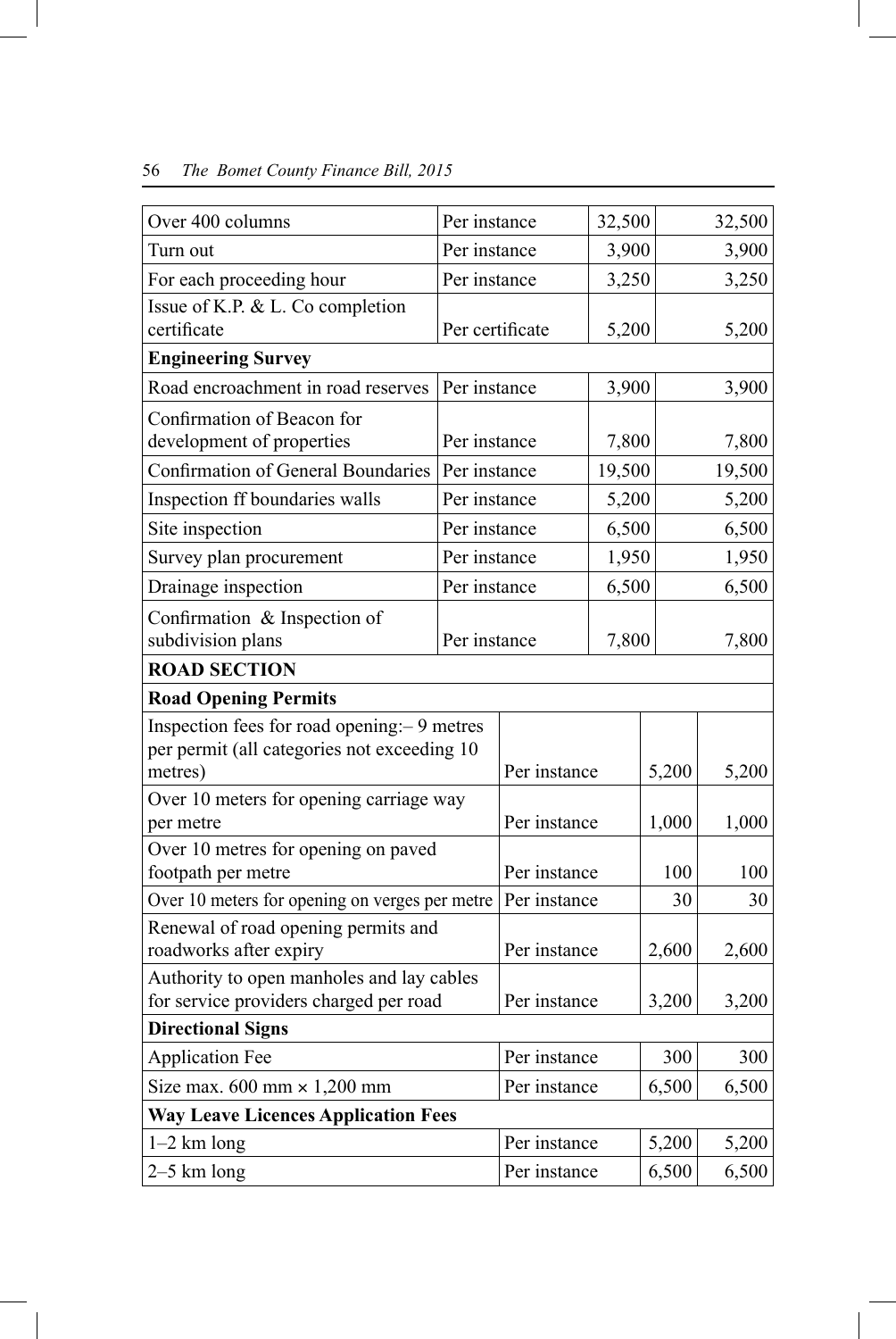| Over 5 km for every km                        |  | Per instance | 6,500   | 6,500            |  |
|-----------------------------------------------|--|--------------|---------|------------------|--|
| <b>Annual Way Leave space on road reserve</b> |  |              |         |                  |  |
| Length of Wayleave on carriage-way per        |  |              |         |                  |  |
| metre                                         |  | Per annum    | 200     | 200              |  |
| Length of Wayleave on footpath per metre      |  | Per annum    | 100     | 100              |  |
| Verges per metre length at 1.5 metres         |  |              |         |                  |  |
| from plot boundary                            |  | Per annum    | 50      | 50               |  |
| Verges per metre length outside 1.5           |  |              |         |                  |  |
| metres from plot boundary                     |  | Per annum    | 100     | 100              |  |
| <b>Booth &amp; Stands</b>                     |  |              |         |                  |  |
| Telephone booths on road reserves             |  | Per annum    | 2,600   | 2,600            |  |
| KPLC boxes (turrets) on road reserves         |  | Per annum    | 2,600   | 2,600            |  |
| Sweepstake stands                             |  | Per annum    | 1,300   | 1,300            |  |
| <b>Power sub-stations</b>                     |  |              |         |                  |  |
| Hoarded area (0-20sq.m)                       |  | Per instance | 5,200   | 5,200            |  |
| Hoarded area (21–50 sq.m)                     |  | Per instance | 7,800   | 7,800            |  |
| Hoarded area $(51-100 \text{ sq.m})$          |  | Per instance | 11,700  | 11,700           |  |
| Hoarded area (101-150 sq.m)                   |  | Per instance | 15,600  | 15,600           |  |
| Hoarded area (above 150 sq.m) per sq.m        |  | Per instance | 130     | 18,000           |  |
| On carriage-ways per sq.m                     |  | Per month    | 330     | 330              |  |
| On car parks per bay                          |  | Per annum    | 13,000  | 13,000           |  |
| On paved footpaths per sq.m                   |  | Per month    | 400     | 400              |  |
| On verges/drains per sq.m                     |  | Per month    | 200     | 200              |  |
| Renewal of Hoarding Licence upon              |  |              |         |                  |  |
| expiry                                        |  | Per instance |         | $\boldsymbol{0}$ |  |
| (Rent of Road Reserve must be paid as         |  |              |         |                  |  |
| appropriate)                                  |  |              | 5,200   | 5,200            |  |
|                                               |  |              | 20%     | 60%              |  |
|                                               |  |              | of the  | of the           |  |
| Sundry debts/income (Deposit for              |  |              | deposit | deposit          |  |
| reinstatement)                                |  | once         | paid    | paid             |  |
| Annual rent for road/footpaths for            |  |              |         |                  |  |
| exclusive use per sq. m                       |  | Per annum    | 19,500  | 19,500           |  |
| Sale of data/information on drawings          |  | Per print    | 780     | 780              |  |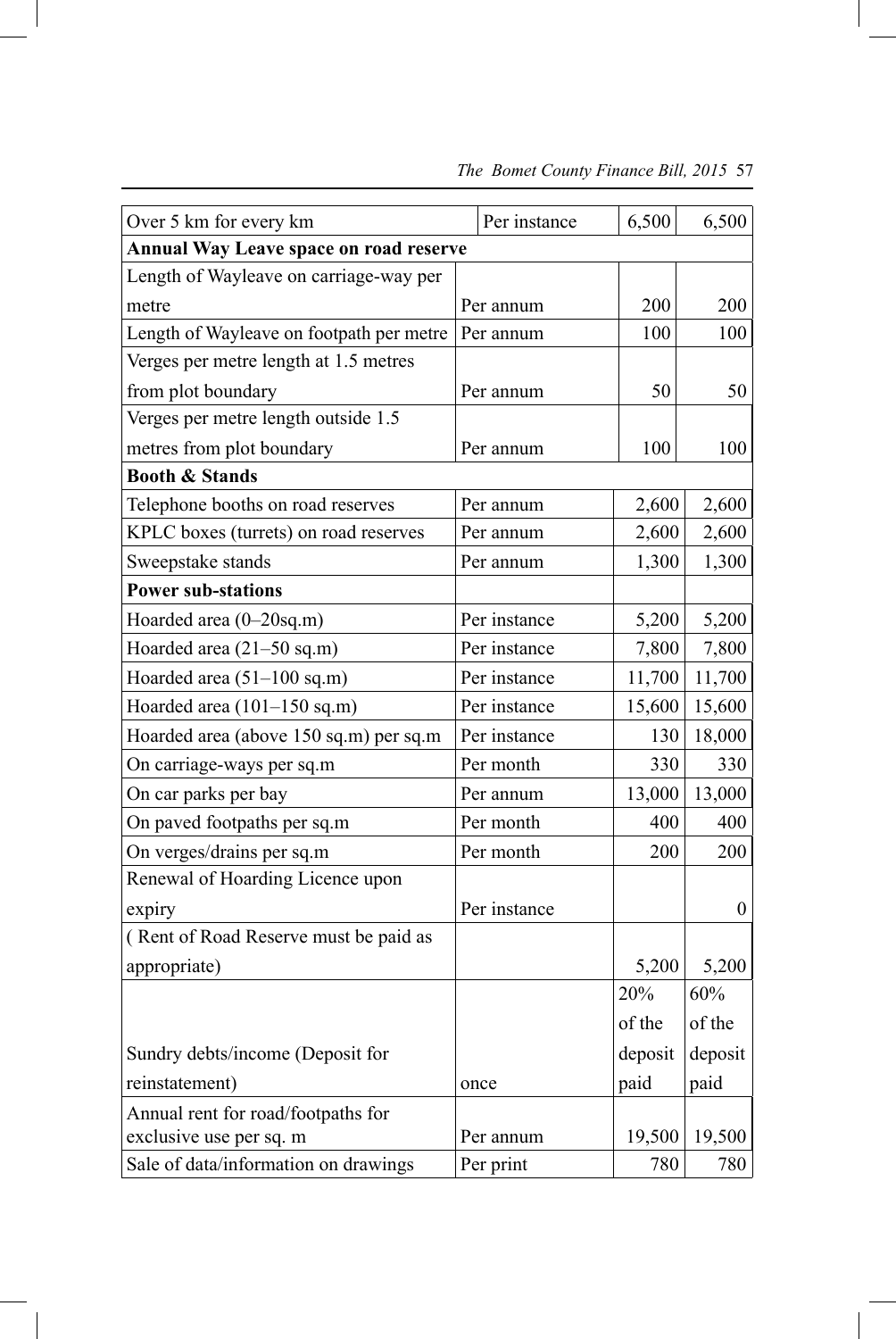| <b>STRUCTURAL SECTIONS</b>                                 |             |       |       |  |  |  |
|------------------------------------------------------------|-------------|-------|-------|--|--|--|
| <b>Minimum Charge for Building Structural Plans</b>        |             |       |       |  |  |  |
| $0 - 45$ sq.m                                              | Per plan    | 900   | 900   |  |  |  |
| $46 - 93$ sq.m                                             | Per plan    | 970   | 970   |  |  |  |
| $94 - 140$ sq.m                                            | Per plan    | 1,300 | 1,300 |  |  |  |
| $141 - 186$ sq.m                                           | Per plan    | 1,630 | 1,630 |  |  |  |
| $187 - 279$ sq.m                                           | Per plan    | 1,950 | 1,950 |  |  |  |
| 280-372 sq.m                                               | Per plan    | 2,270 | 2,270 |  |  |  |
| 373-485 sq.m                                               | Per plan    | 2,600 | 2,600 |  |  |  |
| 486-558 sq.m                                               | Per plan    | 2,930 | 2,930 |  |  |  |
| 559-651 sq.m                                               | Per plan    | 3,250 | 3,250 |  |  |  |
| $652 - 744$ sq.m                                           | Per plan    | 3,570 | 3,570 |  |  |  |
| 745-837 sq.m                                               | Per plan    | 3,900 | 3,900 |  |  |  |
| 838-930 sq.m                                               | Per plan    | 4,230 | 4,230 |  |  |  |
| For every additional 93 sq.m or part                       |             |       |       |  |  |  |
| thereof of over 930 sq.m                                   | Per plan    | 1,300 | 1,300 |  |  |  |
| <b>Bridges</b>                                             |             |       |       |  |  |  |
| Total span of up to 5 m                                    | Per length  | 1,300 | 1,300 |  |  |  |
| More than 5 m but less than 10 m                           | Per length  | 2,600 | 2,600 |  |  |  |
| More than 10 m but less than 20 m                          | Per length  | 3,900 | 3,900 |  |  |  |
| Engineering reports                                        | Per report  | 6,500 | 6,500 |  |  |  |
| Site visits by engineers to assess damages<br>on buildings | Per visit   | 9,750 | 9,750 |  |  |  |
| Attending court to give evidence between                   |             |       |       |  |  |  |
| two warring parties                                        | Per case    | 9,750 | 9,750 |  |  |  |
| <b>Transport Department</b>                                |             |       |       |  |  |  |
| <b>Taxi Cab</b>                                            |             |       |       |  |  |  |
| Annual mechanical inspection of taxis                      | Per vehicle | 1,300 | 1,300 |  |  |  |
| Taxi-cab permit                                            | Per item    | 650   | 650   |  |  |  |
| Taxi-cab driver's permit                                   | Per item    | 650   | 650   |  |  |  |
| Transfer of permit                                         | Per item    | 780   | 780   |  |  |  |
| Issuance of duplicate permit                               | Per item    | 900   | 900   |  |  |  |
| <b>Quality Survey Section</b>                              |             |       |       |  |  |  |
| Inspection of site                                         | Per visit   | 6,500 | 6,500 |  |  |  |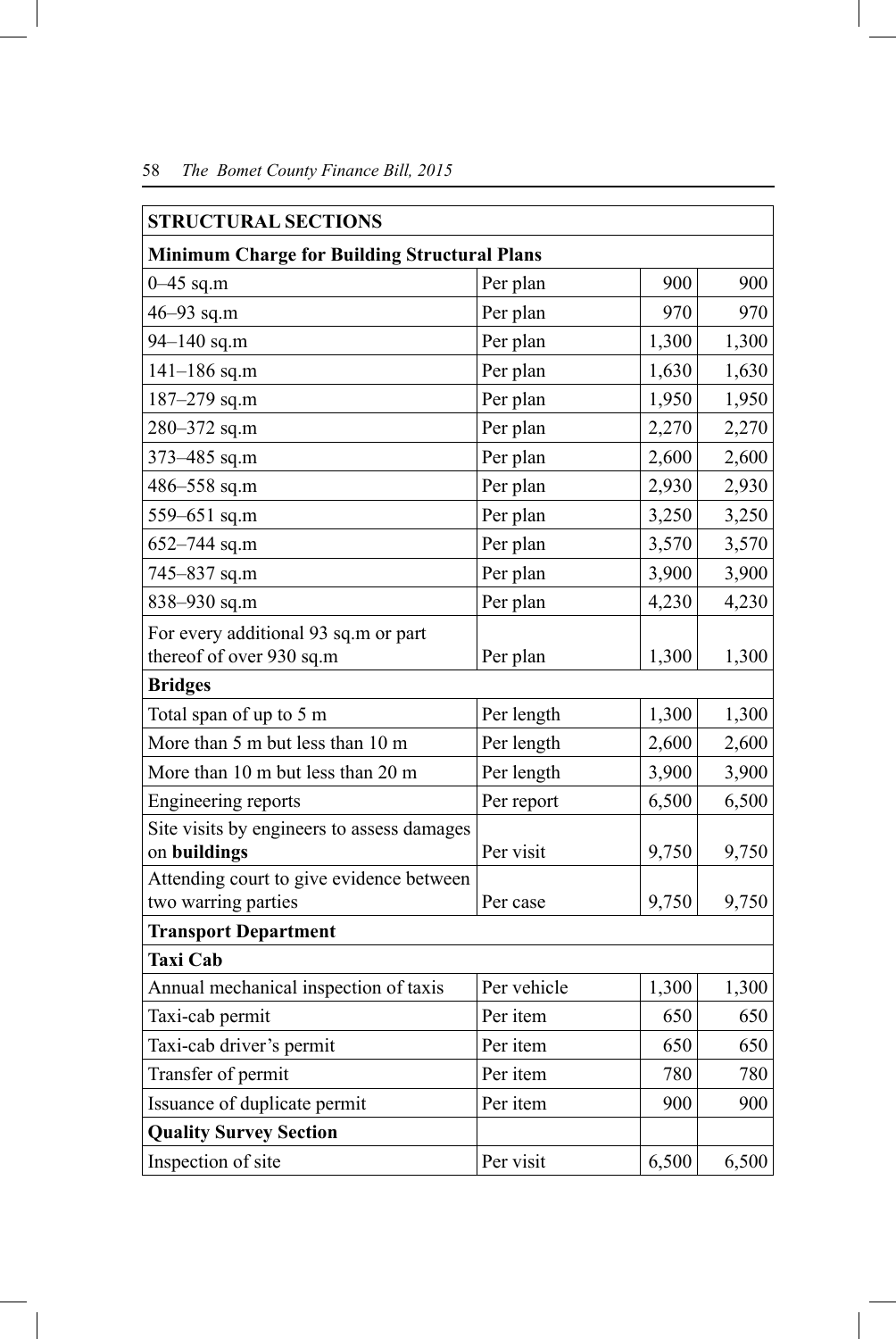| <b>Item Description</b>                              | <b>Current</b><br><b>Charges</b> (Ksh) | <b>Proposed</b><br><b>Charges</b> (Ksh) |
|------------------------------------------------------|----------------------------------------|-----------------------------------------|
|                                                      |                                        |                                         |
| Site & service, TPS market administrative<br>charges | 1,300                                  | 1,300                                   |
| Shooting films in County markets per                 |                                        |                                         |
| instance                                             | 13,000                                 | 5,000                                   |
| Transfer fees for market                             | 6,500                                  | 6,500                                   |
| Eviction fee for market stalls                       | 6,500                                  | 6,500                                   |
| <b>Market Gate Fees and open markets</b>             |                                        |                                         |
| Fish (basket) – small size (per day)                 | 130                                    | 130                                     |
| Fish (basket) – medium size (per day)                | 260                                    | 200                                     |
| Fish (basket) – large size (per day)                 | 260                                    | 260                                     |
| Fish (basket) – extra large size (per day)           | 260                                    | 300                                     |
| Flowers (bundle)                                     | 40                                     | 50                                      |
| Eggs per tray                                        | 10                                     | 10                                      |
| Guavas per box                                       | 60                                     | 60                                      |
| Lemons per bag                                       | 40                                     | 40                                      |
| Lemons per extended bag                              | 80                                     | 80                                      |
| Oranges per bag                                      | 60                                     | 60                                      |
| Oranges per extended bag                             | 90                                     | 90                                      |
| Beetroot per bag                                     | 60                                     | 60                                      |
| Beetroot per small box                               | 90                                     | 90                                      |
| Brinjals per small box                               | 30                                     | 30                                      |
| Brinjals per large box                               | 60                                     | 60                                      |
| Cabbages per bag                                     | 60                                     | 60                                      |
| Cabbages per extended bag                            | 90                                     | 90                                      |
| Cabbages per ton                                     | 650                                    | 650                                     |
| Carrots per bag                                      | $70\,$                                 | 60                                      |
| Carrots per extended bag                             | 90                                     | 90                                      |
| Cucumber small box                                   | 30                                     | 30                                      |
| Cucumber large box                                   | 40                                     | 40                                      |
| Dhania per basket                                    | 50                                     | 50                                      |
| Lettuce per basket                                   | 50                                     | 50                                      |
| Lettuce per bundle                                   | 50                                     | 50                                      |

**7. TRADE AND ENTERPRISE DEVELOPMENT SECTOR**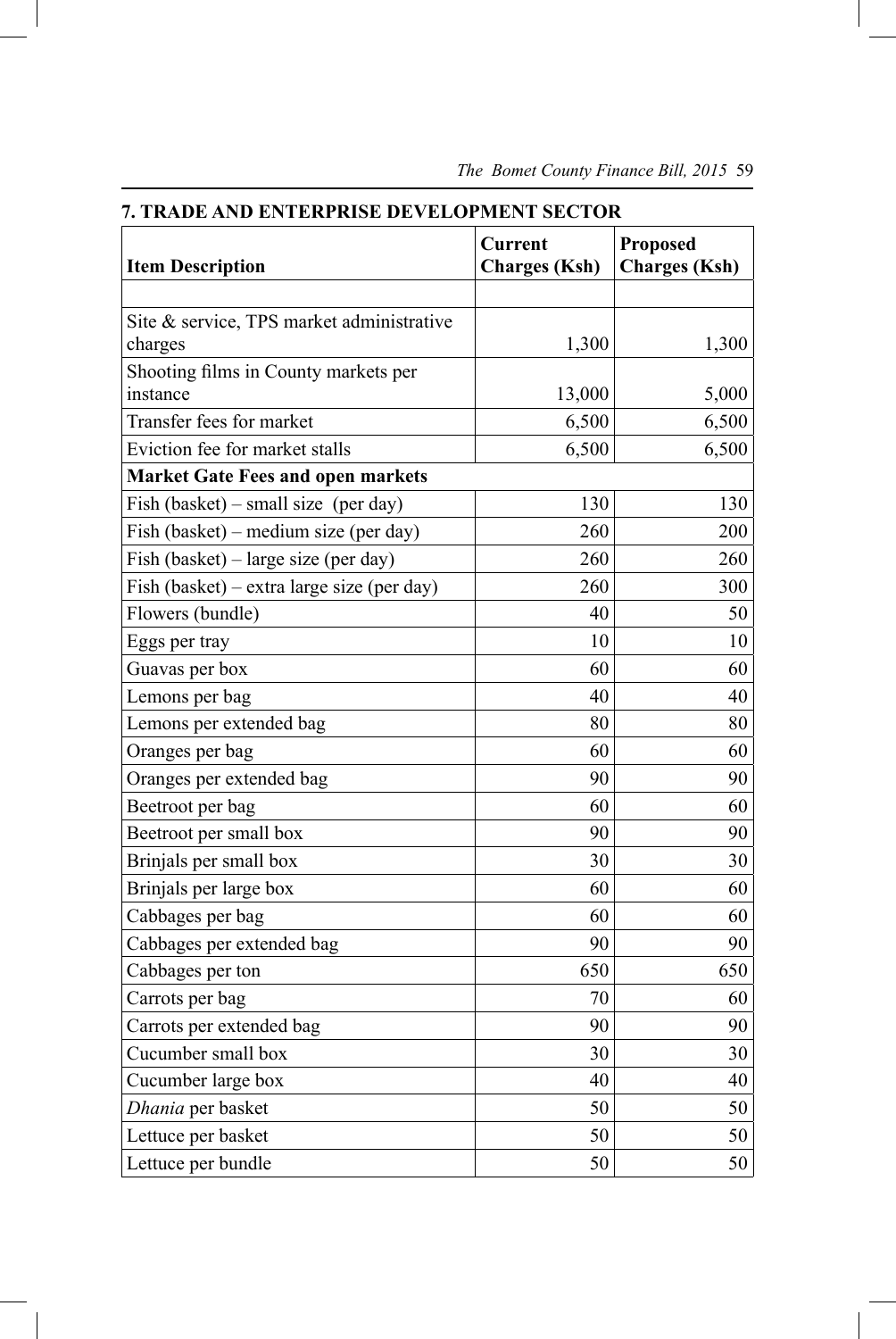|                                        | <b>Current</b>       | Proposed             |
|----------------------------------------|----------------------|----------------------|
| <b>Item Description</b>                | <b>Charges</b> (Ksh) | <b>Charges (Ksh)</b> |
| Melon per box                          | 50                   | 50                   |
| Melon per ton                          | 650                  | 650                  |
| Onions per net                         | 80                   | 80                   |
| Red onions per bag (7 nets)            | 550                  | 550                  |
| Spring Onions (green) per bag          | 60                   | 60                   |
| Spring Onions (green) per extended bag | 90                   | 90                   |
| Pumpkin per baq                        | 60                   | 60                   |
| Pumpkin per extended bag               | 90                   | 90                   |
| Pumpkin per ton                        | 650                  | 650                  |
| Rhubard                                | 60                   | 60                   |
| Spinach one bag                        | 50                   | 50                   |
| Spinach one extended bag               | 90                   | 90                   |
| Sukuma wiki (kales) per bag            | 60                   | 60                   |
| Sukuma wiki per extended bag           | 90                   | 90                   |
| Sukuma wiki (kales) per ton            | 650                  | 650                  |
| Tomatoes per crate                     | 60                   | 60                   |
| Tomatoes medium box                    | 80                   | 80                   |
| Tomatoes small box                     | 60                   | 60                   |
| English potatoes per bag               | 60                   | 60                   |
| English potatoes per extended bag      | 90                   | 90                   |
| Turnips                                | 60                   | 60                   |
| Pineapples per dozen                   | 60                   | 60                   |
| Sugarcane bundle of 20                 | 40                   | 40                   |
| Sugarcane per tone                     | 1,300                | 1,300                |
| Sweet potatoes per bag                 | 50                   | 50                   |
| Sweet potatoes per extended bag        | 90                   | 90                   |
| Coconut per bag                        | 60                   | 60                   |
| Arrow roots per bag                    | 90                   | 90                   |
| Sukari nguru per ton                   | 1,170                | 1,170                |
| Curios (cartons) large size            | 780                  | 780                  |
| Curios (cartons) medium size           | 520                  | 520                  |
| Curios (cartons) small size            | 260                  | 260                  |
| Curios (retail traders) fee per day    | 200                  | 200                  |
| Arrow roots per extended bag           | 60                   | 60                   |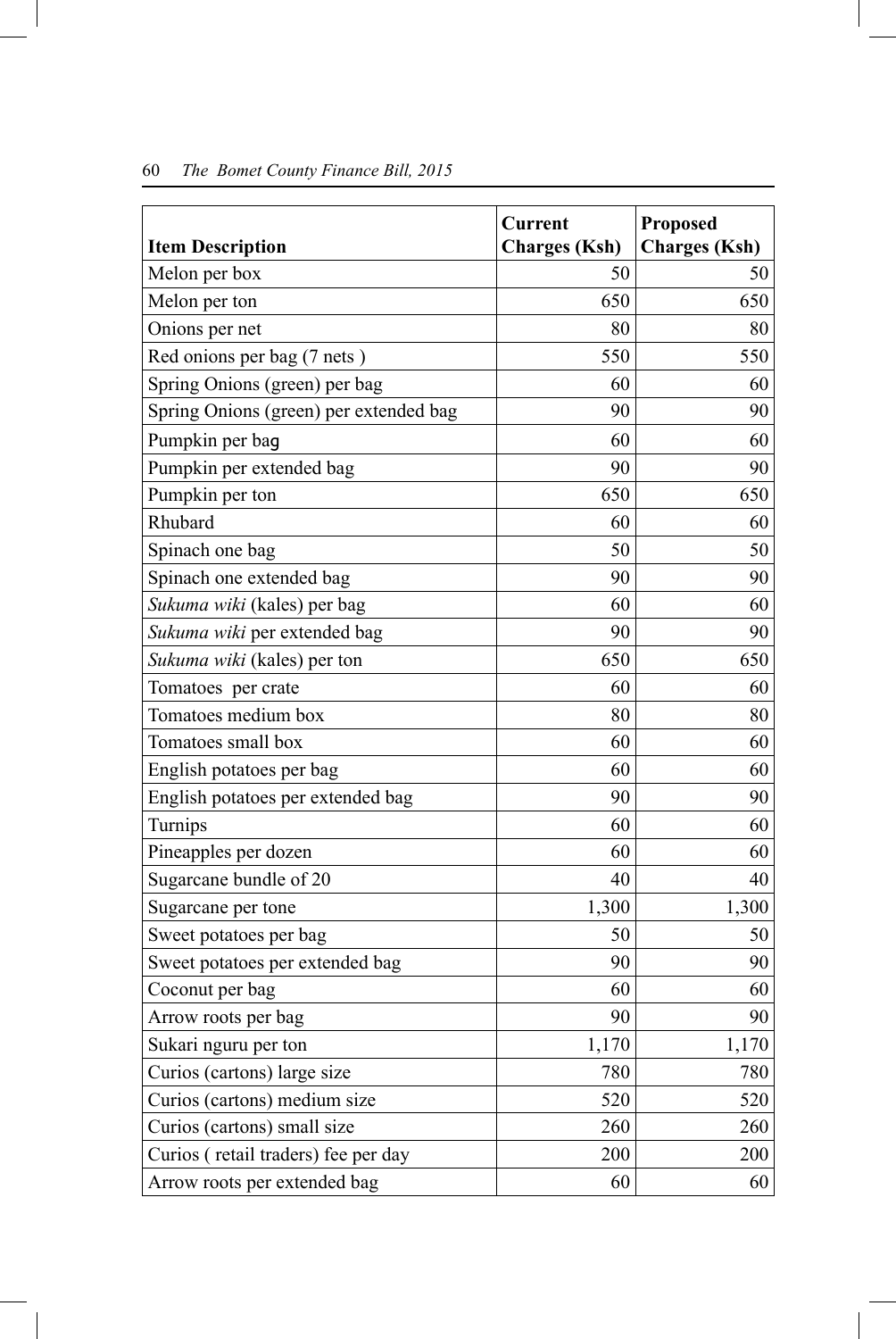| <b>Item Description</b>       | <b>Current</b><br><b>Charges</b> (Ksh) | <b>Proposed</b><br><b>Charges</b> (Ksh) |
|-------------------------------|----------------------------------------|-----------------------------------------|
| Lady finger (pinder)          | 90                                     | 90                                      |
| <b>Traditional basket</b>     | 40                                     | 40                                      |
| Live Chicken                  | 10                                     | 10                                      |
| Dressed chicken               | 30                                     | 30                                      |
| Plant seedlings per box       | 30                                     | 30                                      |
| Banana per bunch              | 40                                     | 40                                      |
| Mangoes large box             | 50                                     | 50                                      |
| Mangoes small box             | 50                                     | 50                                      |
| Mangoes per bag               | 70                                     | 70                                      |
| Mangoes per extended bag      | 130                                    | 130                                     |
| Mangoes per pakacha           | 40                                     | 40                                      |
| Pawpaw per crate              | 60                                     | 60                                      |
| Green maize per bag           | 60                                     | 60                                      |
| Green maize per extended bag  | 90                                     | 90                                      |
| Plums per carton              | 60                                     | 60                                      |
| Tangerine per box             | 40                                     | 40                                      |
| Tangerine per ton             | 1,170                                  | 1,170                                   |
| French beans per crate        | 30                                     | 30                                      |
| French beans per bag          | 60                                     | 60                                      |
| French beans per extended bag | 90                                     | 90                                      |
| Caspun (hoho) per bag         | 60                                     | 60                                      |
| Leeks per bundle              | 90                                     | 90                                      |
| Marrow/courgette per carton   | 40                                     | 40                                      |
| Peas per bag                  | 60                                     | 60                                      |
| Avocado per bag               | 60                                     | 60                                      |
| Avocado per extended bag      | 90                                     | 90                                      |
| Madafu                        | 40                                     | 40                                      |
| Strawberry small box          | 40                                     | 40                                      |
| Radishes per basket           | 40                                     | 40                                      |
| Parsleymints per basket       | 40                                     | 40                                      |
| Kunde per bag                 | 50                                     | 50                                      |
| Binda per small carton        | 20                                     | 20                                      |
| Binda per large carton        | 40                                     | 40                                      |
| Yams per bag                  | 60                                     | 60                                      |

I

 *The Bomet County Finance Bill, 2015* 61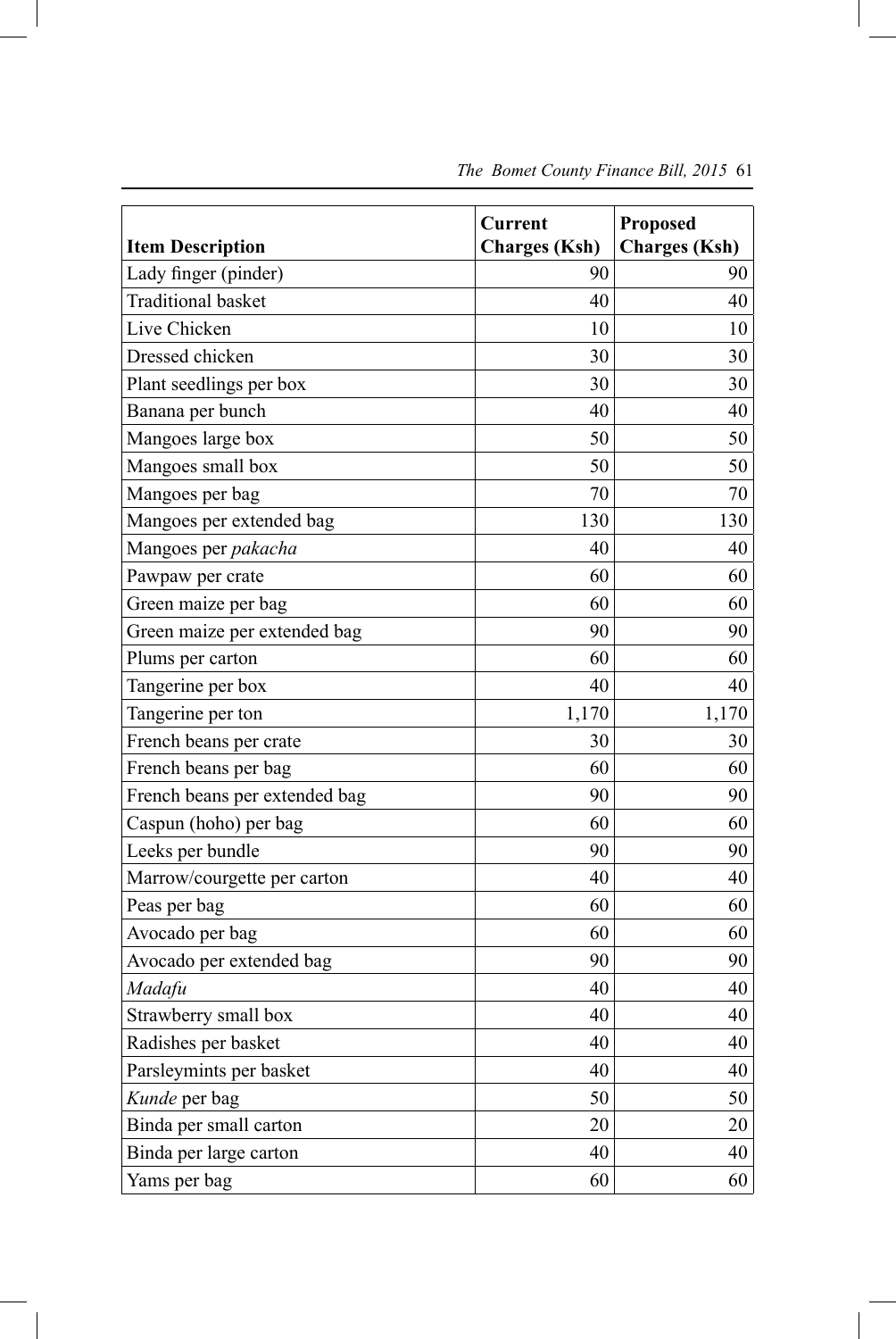| <b>Item Description</b>                                               | <b>Current</b><br><b>Charges</b> (Ksh) | <b>Proposed</b><br><b>Charges</b> (Ksh) |
|-----------------------------------------------------------------------|----------------------------------------|-----------------------------------------|
| Cassava per bag                                                       | 60                                     | 60                                      |
| Passion per bag                                                       | 90                                     | 90                                      |
| Red cabbage per bag                                                   | 60                                     | 60                                      |
| Crew fruits per bag                                                   | 60                                     | 60                                      |
| Kalela carton                                                         | 60                                     | 60                                      |
| Custard apple per bag                                                 | 60                                     | 60                                      |
| Sokisoki per basket                                                   | 60                                     | 60                                      |
| White onion per net                                                   | 90                                     | 90                                      |
| White onion per bag (7 nets)                                          | 640                                    | 640                                     |
| Honey                                                                 | 60                                     | 60                                      |
| Ginger BCT bag                                                        | 90                                     | 90                                      |
| Garlic per net                                                        | 60                                     | 60                                      |
| Garlic per bag (7 nets)                                               | 450                                    | 450                                     |
| Garlic per ton                                                        | 1,170                                  | 1,170                                   |
| Apples per box                                                        | 60                                     | 60                                      |
| Groundnuts per bag                                                    | 130                                    | 130                                     |
| Omena per bag                                                         | 60                                     | 60                                      |
| Dry cereals - ndengu, njahe, maize, rice                              | 60                                     | 60                                      |
| etc. per bag                                                          | 60                                     | 60                                      |
| Unga per bag                                                          | New                                    | 1,500                                   |
| Lorry admission(above 10 tonnes)<br>Lorry admission( $7 - 10$ tonnes) | 900                                    | 900                                     |
| Canter admission(3–6 tonnes)                                          | New                                    | 700                                     |
| Car/pickup admission                                                  | 650                                    | 400                                     |
| Handcart admission                                                    | 60                                     | 60                                      |
| Handcart parking admission                                            | 60                                     | 60                                      |
| Personal cars parking                                                 | 60                                     | 60                                      |
| Lorry parking                                                         | 200                                    | 200                                     |
| Handcrafts                                                            | 30                                     | 30                                      |
| Per Cow                                                               | 130                                    | 100                                     |
| Per goat/sheep                                                        | 60                                     | 50                                      |
| Per pig                                                               | 130                                    | 70                                      |
| Charcoal Per Pick-up (1 ton)                                          | 650                                    | 650                                     |
| Charcoal per bag                                                      | 60                                     | 60                                      |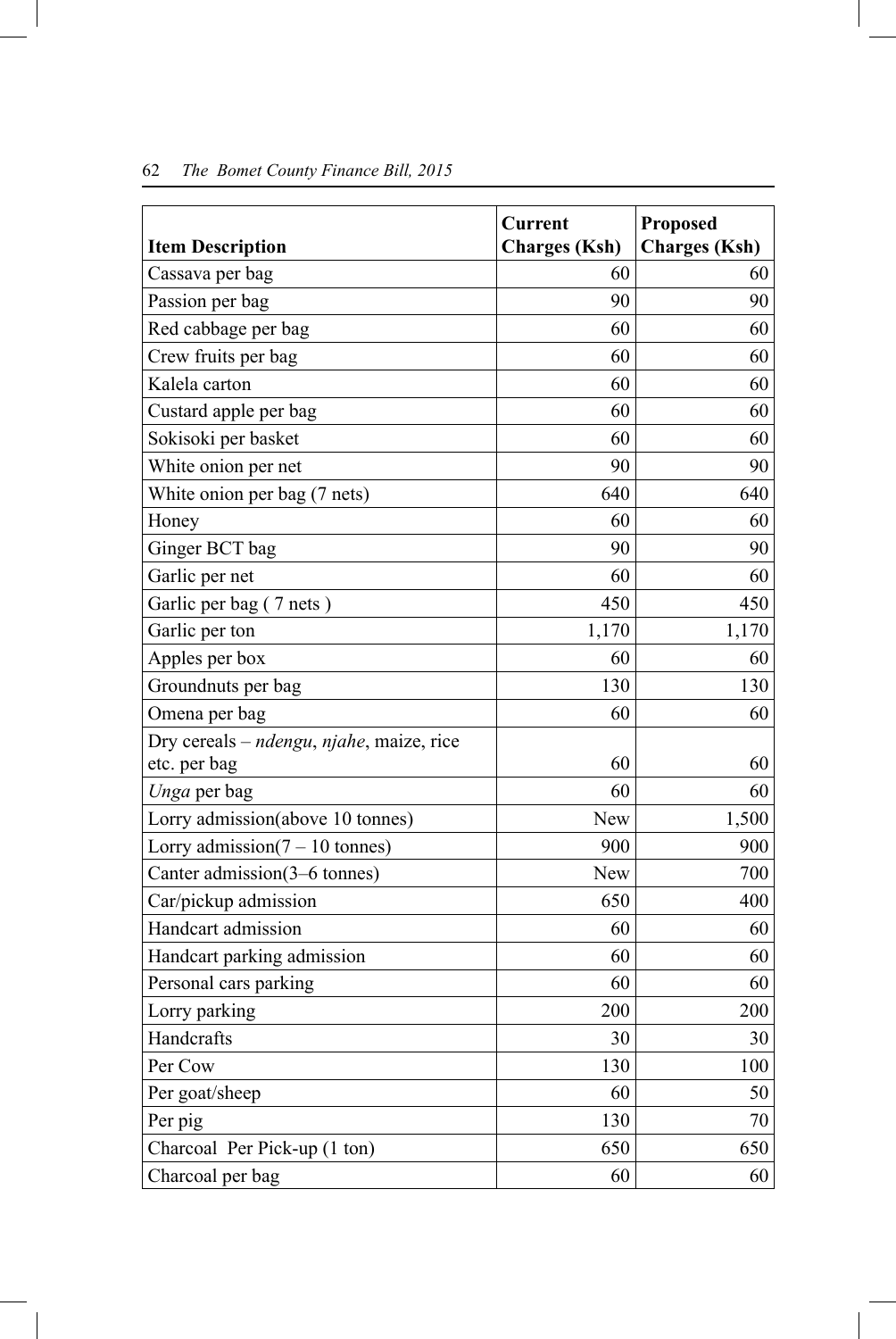| <b>Item Description</b>                                           | Current<br><b>Charges</b> (Ksh) | <b>Proposed</b><br><b>Charges</b> (Ksh) |
|-------------------------------------------------------------------|---------------------------------|-----------------------------------------|
| Interfries <i>(matumbo)</i> per bag                               | 60                              | 60                                      |
| Mushrooms per carton                                              | 40                              | 40                                      |
| Market fee                                                        | 40                              | 50                                      |
| Assorted goods/Clothes/shoes(per 2 metre<br>Square (Market fee)   | 40                              | 50                                      |
| Assorted goods/Clothes/shoes(per 4 metre<br>Square (Market fee)   | <b>New</b>                      | 80                                      |
| Assorted goods/Clothes/shoes(above 4<br>metre Square (Market fee) | <b>New</b>                      | 100                                     |
| Fashion clothes (market) below 4 metre<br>square                  | <b>New</b>                      | 100                                     |
| Fashion clothes (market) $4 - 6$ metre square                     | <b>New</b>                      | 150                                     |
| Fashion clothes (market) $6 - 10$ metre<br>square                 | <b>New</b>                      | 200                                     |
| Fashion clothes (market) above 10 metre<br>square                 | <b>New</b>                      | 300                                     |

### **8. HEALTH SECTOR**

 $\overline{\phantom{a}}$ 

|                                                                              | <b>Unit of</b>       | <b>Current</b>      | <b>Proposed</b>     |
|------------------------------------------------------------------------------|----------------------|---------------------|---------------------|
| <b>Item Description</b>                                                      | <b>Measure (Ksh)</b> | <b>Charge (Ksh)</b> | <b>Charge</b> (Ksh) |
| ward bed charge                                                              | Per day              | 300                 | 300                 |
| Delivery fee                                                                 | Per instance         | free                | free                |
| <b>Theatre Caesarian</b>                                                     | Per instance         | Free                | Free                |
| Where admitted a few days<br>before delivery                                 | Per day              | 300                 | 300                 |
| Macdonald stitch (theatre,<br>repairs, per meal, cervix,<br>manual removals/ | Per instance         |                     |                     |
| evacuation)                                                                  |                      | 2,500               | 2,500               |
| Re-admission/C.B.B.A.                                                        | Per instance         | 300                 | 300                 |
| B.T.A.                                                                       | Per instance         | 150                 | 150                 |
| Oral drugs                                                                   | Per instance         | 30                  | 30                  |
| I.V. drugs                                                                   | Per instance         | 150                 | 150                 |
| I.V. fluids                                                                  | Per instance         | 150                 | 150                 |
| <b>Blood</b> transfusion                                                     | Per instance         | 500                 | 500                 |
| X-ray                                                                        | Per instance         | 300                 | 300                 |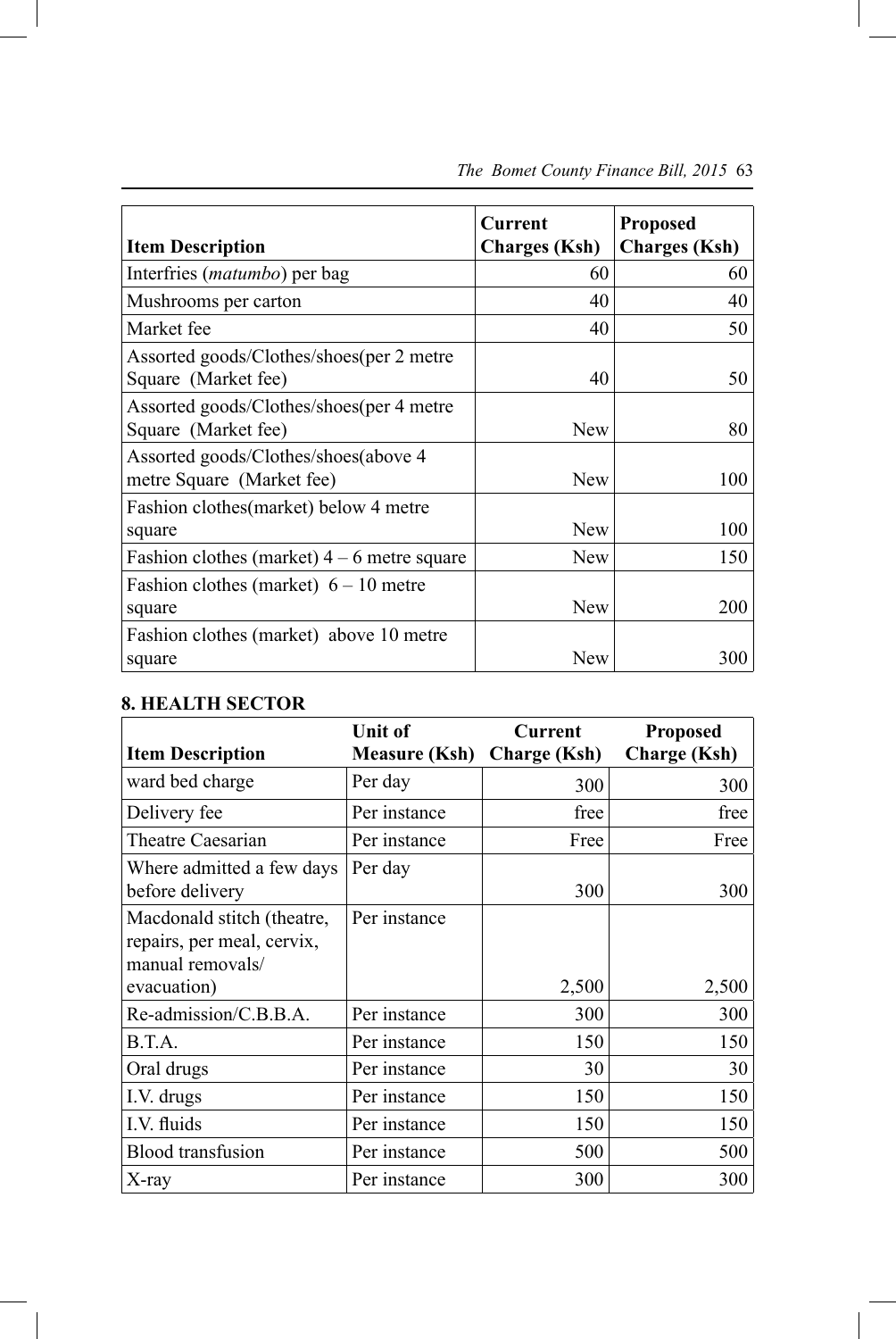| <b>Item Description</b>                     | <b>Unit of</b><br><b>Measure (Ksh)</b> | <b>Current</b><br><b>Charge (Ksh)</b> | <b>Proposed</b><br><b>Charge (Ksh)</b> |
|---------------------------------------------|----------------------------------------|---------------------------------------|----------------------------------------|
| Ultra sound                                 | Per instance                           | 600                                   | 600                                    |
| Provisions/sanitary                         | Per instance                           |                                       |                                        |
| package                                     |                                        | free                                  | free                                   |
| Laboratory                                  | Per test                               | 100                                   | 100                                    |
| Antibody screening                          | Per test                               | 50                                    | 50                                     |
| Total blood count complete<br>hierograms    | Per test                               | 200                                   | 200                                    |
| Total blood count & ESR                     | Per test                               | 300                                   | 300                                    |
| Red or white blood count<br>only            | Per test                               |                                       |                                        |
| Red cell count HB                           | Per test                               |                                       |                                        |
| White cell count and<br>differential        | Per test                               | 200                                   | 200                                    |
| Rheumatoid arthritis fector<br>(RAF)        | Per test                               | 150                                   | 150                                    |
| Eosinophil count                            | Per test                               | 50                                    | 50                                     |
| Reticulocycle count                         | Per test                               |                                       |                                        |
| Hepatitis B surface antigen<br>(HAB)        | Per test                               | 150                                   | 150                                    |
| Sickle cell test                            | Per test                               |                                       |                                        |
| <b>Blood</b> sugar                          | Per test                               | 150                                   | 150                                    |
| Glucose tolerance test 2.5<br>hour          | Per test                               |                                       |                                        |
| Occult blood in stool                       | Per test                               | 200                                   | 200                                    |
| Serum bilirubin                             | Per test                               | 150                                   | 150                                    |
| Serum electrolytes (urea &<br>electrolytes) | Per test                               | 150                                   | 150                                    |
| Creatinine                                  | Per test                               | 150                                   | 150                                    |
| Creatinine clearance                        | Per test                               |                                       |                                        |
| Uric acid                                   | Per test                               |                                       |                                        |
| Blood urea                                  | Per test                               | 150                                   | 150                                    |
| Blood chloride                              | Per test                               |                                       |                                        |
| <b>Blood</b> cholesterol                    | Per test                               |                                       |                                        |
| Liver function test                         | Per test                               | 200                                   | 200                                    |
| Lipid profiles                              | Per test                               |                                       |                                        |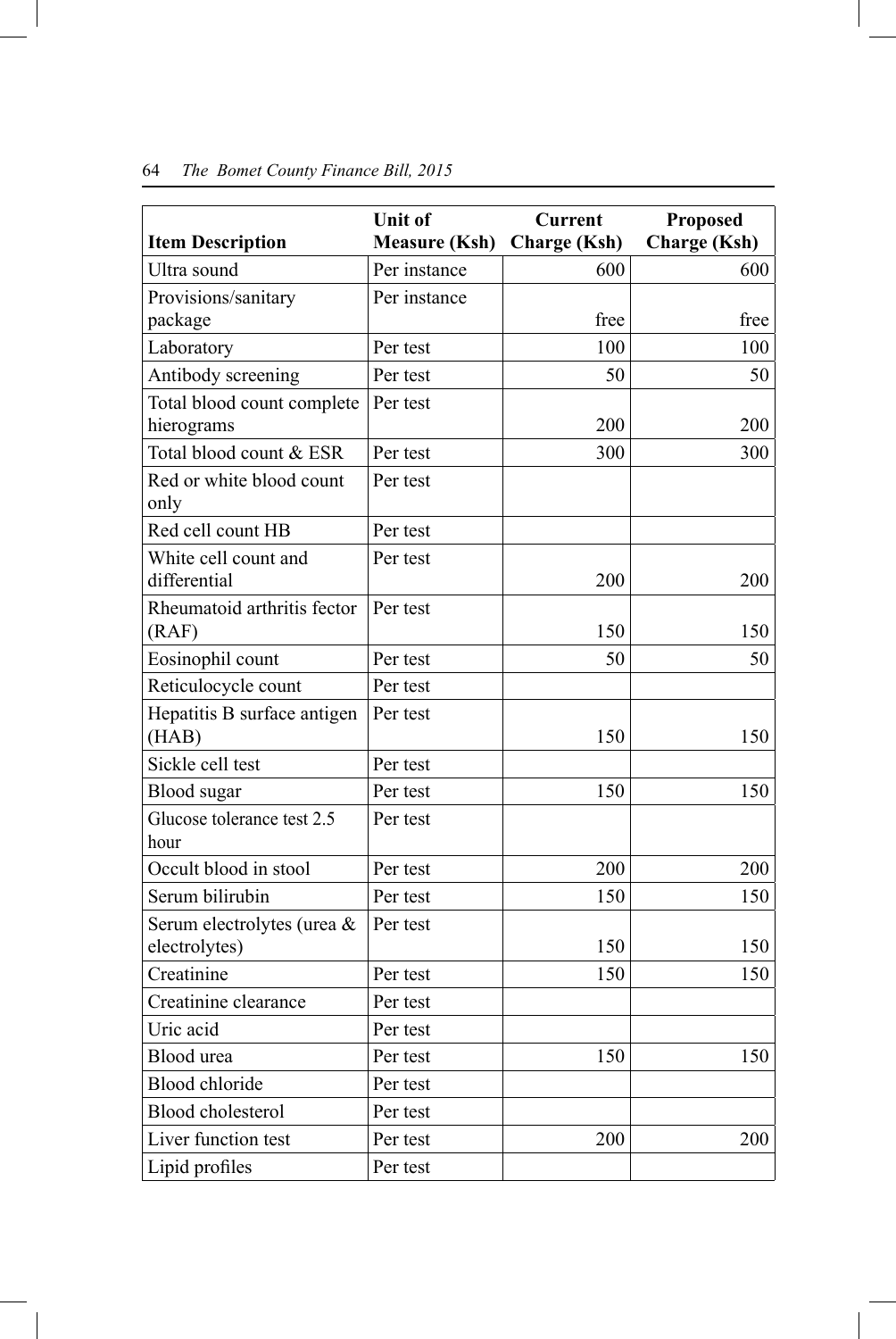|                                                | <b>Unit of</b>       | <b>Current</b>      | <b>Proposed</b>     |
|------------------------------------------------|----------------------|---------------------|---------------------|
| <b>Item Description</b>                        | <b>Measure (Ksh)</b> | <b>Charge (Ksh)</b> | <b>Charge (Ksh)</b> |
| <b>Bleeding time</b>                           | Per test             |                     |                     |
| Prothrombin lime                               | Per test             |                     |                     |
| Clotting time                                  | Per test             |                     |                     |
| Platelet count                                 | Per test             |                     |                     |
| Direct coombs                                  | Per test             | 150                 | 150                 |
| Indirect coombs                                | Per test             | 150                 | 150                 |
| L.E. cell preparation $&$<br>examination       | Per test             |                     |                     |
| Monospot                                       | Per test             |                     |                     |
| Stypren test                                   | Per test             |                     |                     |
| <b>Blood parasites</b>                         | Per test             | 50                  | 50                  |
| Blood cross matching $\&$<br>compatibility     | Per test             | 500                 | 500                 |
| VDRL, USR & RPR                                | Per test             | 150                 | 150                 |
| <b>TPHA</b>                                    | Per test             |                     |                     |
| Urine routine microscopy<br>& biochemistry     | Per test             | 50                  | 50                  |
| Culture & sensitivity                          | Per test             | 300                 | 300                 |
| Routine culture &<br>sensitivity               | Per test             | 300                 | 300                 |
| Specify gravity                                |                      | 50                  | 50                  |
| Sputum microscopy/AFB<br>culture & sensitivity | Per test             |                     |                     |
| Culture only                                   | Per test             |                     |                     |
| Faeces routine microscopy                      | Per test             | 50                  | 50                  |
| Serum proteins                                 | Per test             | 150                 | 150                 |
| Serum proteins<br>electroprensis               | Per test             |                     |                     |
| Urea clearance                                 | Per test             |                     |                     |
| CSF microscopy<br>biochemistry                 | Per test             | 150                 | 150                 |
| Microscopy &<br>concentration                  | Per test             | 200                 | 200                 |
| Routine microscopy culture<br>sensitivity      | Per test             | 300                 | 300                 |

 $\overline{\phantom{a}}$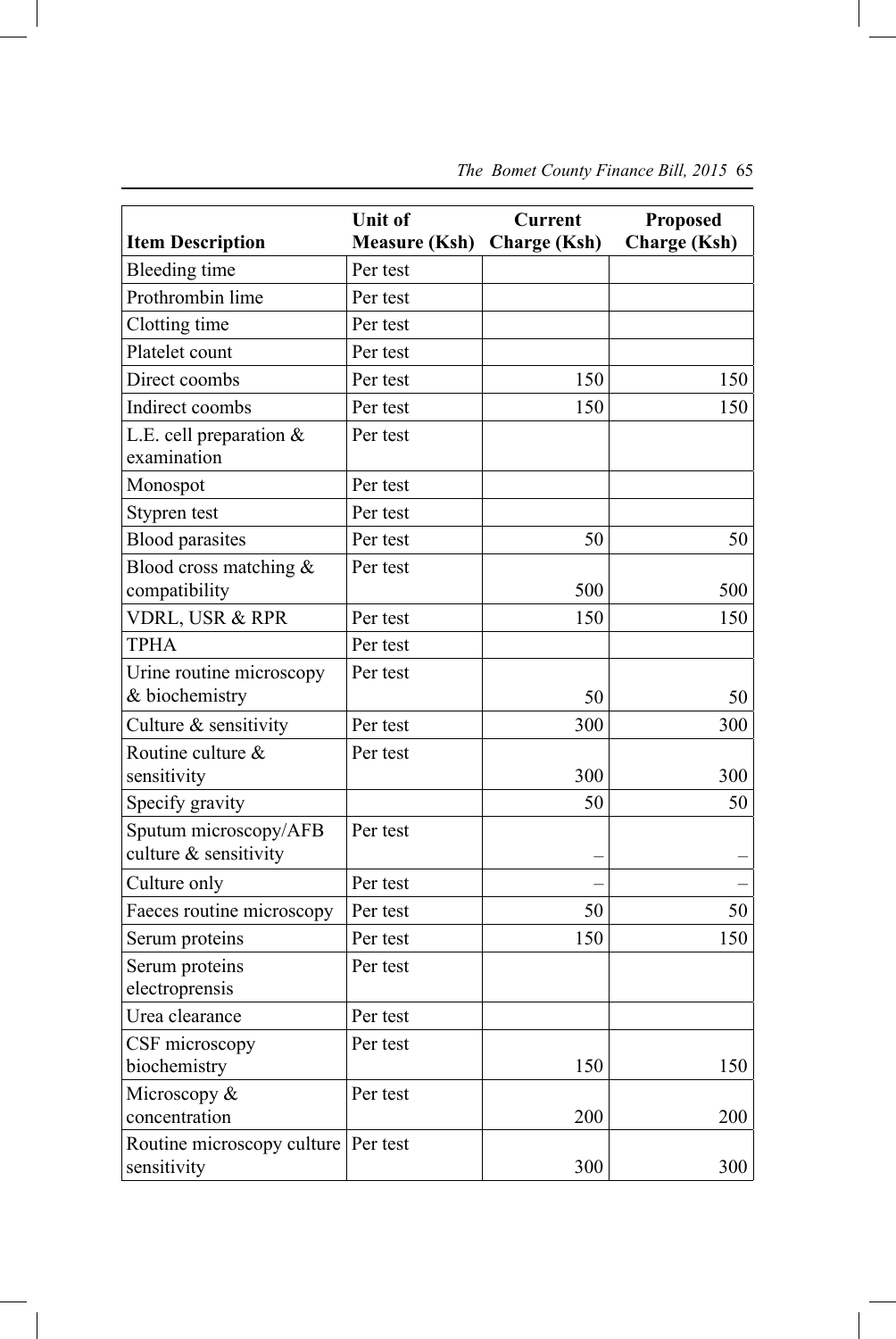|                                          | <b>Unit of</b>       | <b>Current</b>      | <b>Proposed</b>     |
|------------------------------------------|----------------------|---------------------|---------------------|
| <b>Item Description</b>                  | <b>Measure (Ksh)</b> | <b>Charge (Ksh)</b> | <b>Charge (Ksh)</b> |
| Microscopy &<br>biochemistry (analysis)  | Per test             | 150                 | 150                 |
| Swabs microscopy culture                 | Per test             |                     |                     |
| $&$ sensitivity                          |                      | 300                 | 300                 |
| Staining and microscopy                  | Per test             | 50                  | 50                  |
| Microscopy culture                       | Per test             |                     |                     |
| Agglutination/<br>haemoaglutination test | Per test             |                     |                     |
| Blood culture and<br>sensitivity         | Per test             |                     |                     |
| RPR (VDRL), TPHA                         | Per test             | 150                 | 150                 |
| Haemogram                                | Per test             | 200                 | 200                 |
| RBC count                                | Per test             |                     |                     |
| WBC count                                | Per test             |                     |                     |
| Platelet                                 | Per test             |                     |                     |
| Packed cell volume                       | Per test             | 50                  | 50                  |
| <b>ESR</b>                               | Per test             | 100                 | 100                 |
| <b>Bleeding time</b>                     | Per test             |                     |                     |
| Clotting time                            | Per test             |                     |                     |
| Blood smear malaria                      | Per test             |                     |                     |
| parasites                                |                      | 50                  | 50                  |
| Hemoglobin                               | Per test             | 50                  | 50                  |
| <b>APTT</b>                              | Per test             |                     |                     |
| Reticulocyte count                       | Per test             |                     |                     |
| Blood group                              | Per test             | 100                 | 100                 |
| Cross match                              | Per test             | 500                 | 500                 |
| Direct coombs test                       | Per test             | 100                 | 100                 |
| Indirect coombs test                     | Per test             | 100                 | 100                 |
| Le preparation                           | Per test             | 150                 | 150                 |
| Serum albumin                            | Per test             |                     |                     |
| Cardiac enzymes                          | Per test             |                     |                     |
| Lipid profile                            | Per test             |                     |                     |
| Thyroid function test                    | Per test             |                     |                     |
| Gamma GT                                 | Per test             |                     |                     |
| Serum iron                               | Per test             |                     |                     |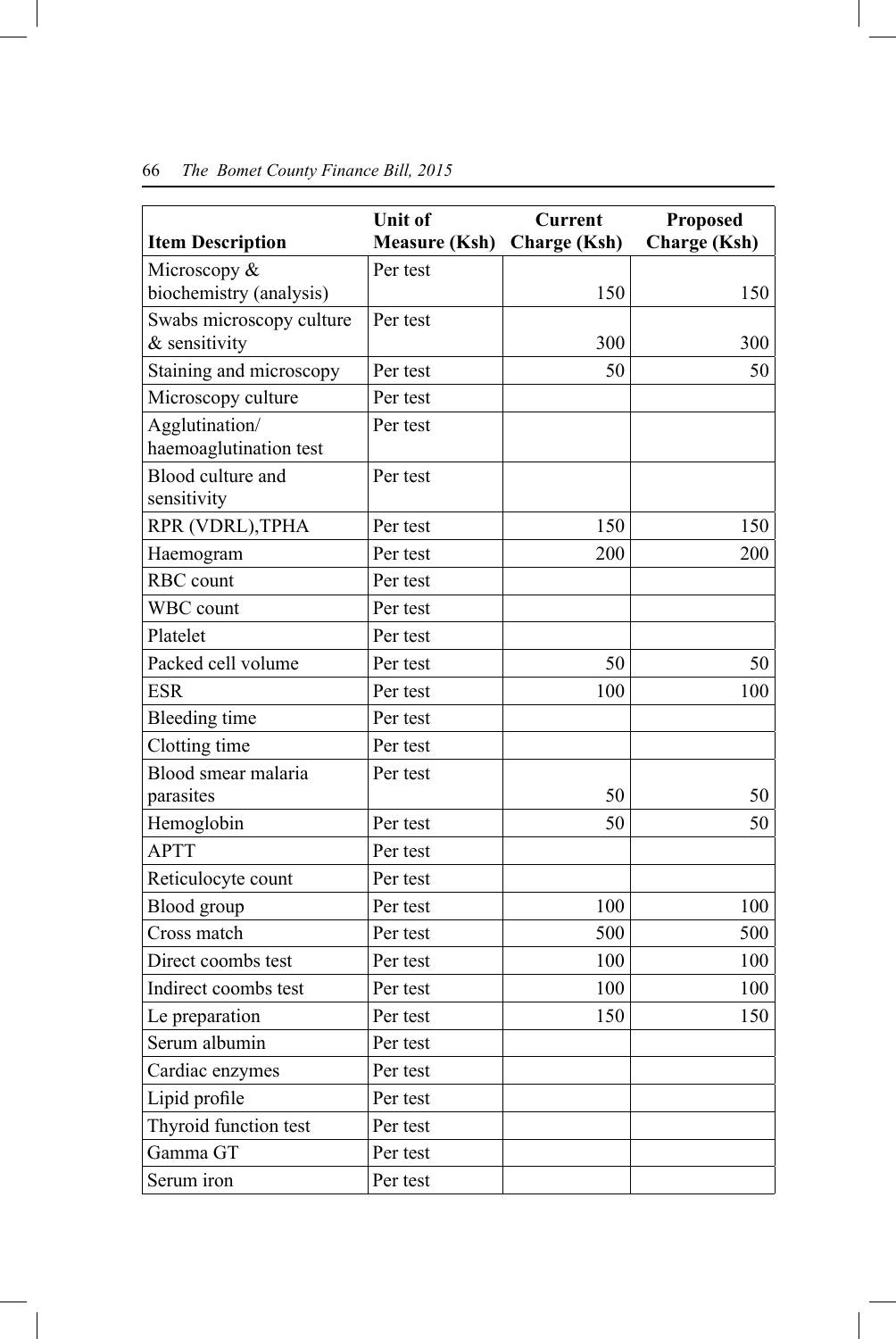|                                   | <b>Unit of</b>       | <b>Current</b>      | <b>Proposed</b>     |
|-----------------------------------|----------------------|---------------------|---------------------|
| <b>Item Description</b>           | <b>Measure (Ksh)</b> | <b>Charge (Ksh)</b> | <b>Charge</b> (Ksh) |
| <b>Serum TIBC</b>                 | Per test             |                     |                     |
| Serum phosphorus                  | Per test             |                     |                     |
| C.P.K.                            | Per test             |                     |                     |
| CK-MB                             | Per test             |                     |                     |
| Magnesium levels                  | Per test             |                     |                     |
| Prolactin                         | Per test             |                     |                     |
| Folic acid                        | Per test             |                     |                     |
| Serum lactate                     | Per test             |                     |                     |
| Vitamin B 12                      | Per test             |                     |                     |
|                                   |                      |                     |                     |
| <b>MICROBIOLOGY PARASITOLOGY</b>  |                      |                     |                     |
| Stool O/C                         | Per test             | 50                  | 50                  |
| Urine urinalysis                  | Per test             | 50                  | 50                  |
| Occult blood in stool             | Per test             | 200                 | 200                 |
| Urine/stool culture               | Per test             | 300                 | 300                 |
| Cultures                          | Per test             | 300                 | 300                 |
| Gram stain                        | Per test             | 100                 | 100                 |
| <b>Blood</b> culture              | Per test             |                     |                     |
| Skin scrapings culture            | Per test             |                     |                     |
| KOH preparation                   | Per test             |                     |                     |
| Indian ink prep                   | Per test             | 100                 | 100                 |
| CSF protein CL                    | Per test             |                     |                     |
| CSF culture                       | Per test             |                     |                     |
| Complete semen analysis           | Per test             |                     |                     |
| Semen analysis + $C/S$            | Per test             |                     |                     |
| Elisa blood screening for<br>Aids | Per test             |                     |                     |
| Pregnancy test                    | Per test             | 150                 | 150                 |
| HIV screening                     | Per test             |                     |                     |
| <b>TYHA</b>                       | Per test             |                     |                     |
| <b>Bucella Antibodies</b>         | Per test             |                     |                     |
| Widal Test                        | Per test             |                     |                     |
| Helicobacter pylori               | Per test             |                     |                     |
| TB serology                       | Per test             |                     |                     |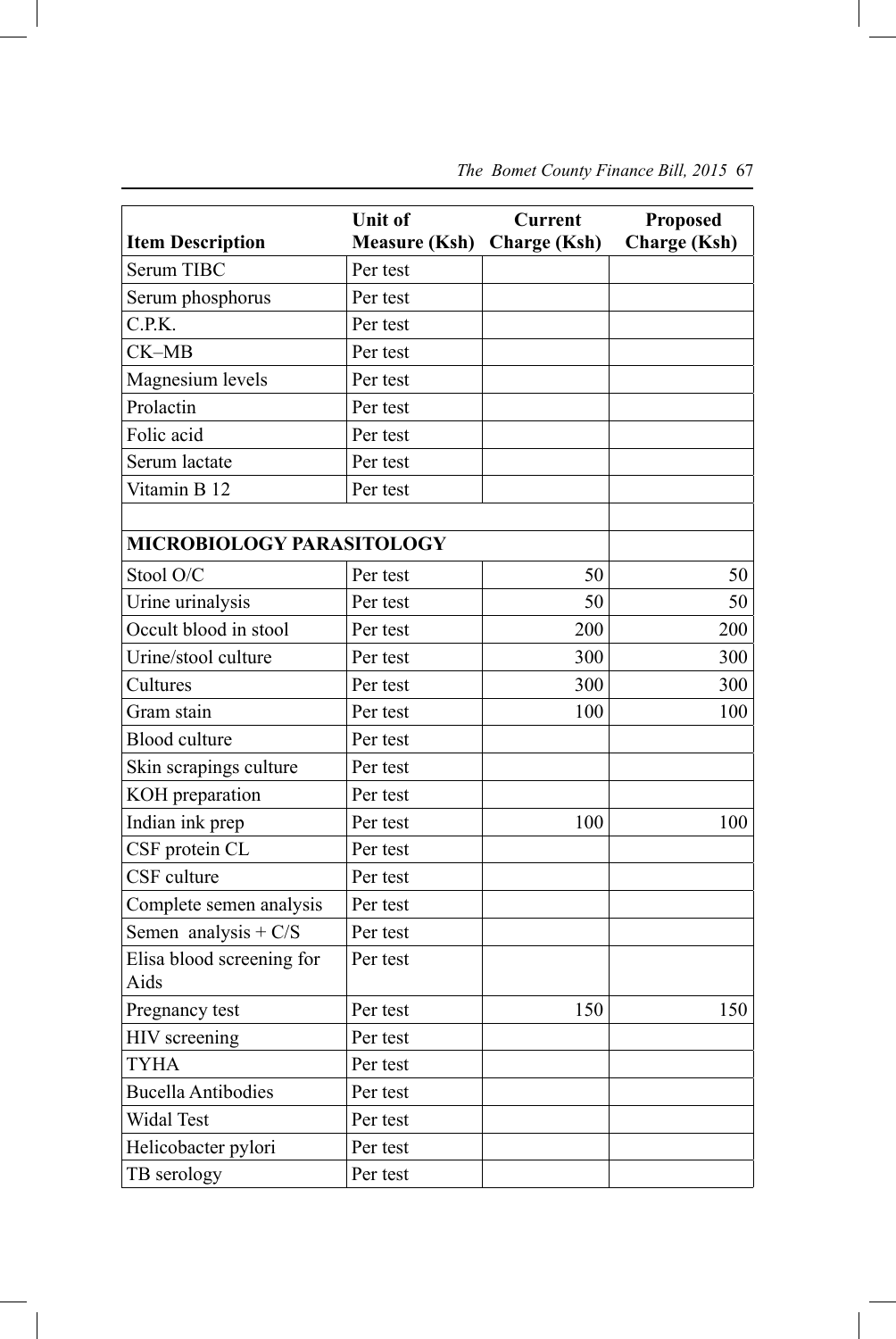|                                                | Unit of              | <b>Current</b>      | <b>Proposed</b>     |
|------------------------------------------------|----------------------|---------------------|---------------------|
| <b>Item Description</b>                        | <b>Measure (Ksh)</b> | <b>Charge (Ksh)</b> | <b>Charge (Ksh)</b> |
| Antinuclear factor                             | Per test             |                     |                     |
| <b>Basic Training Midwifery</b>                | Per annum            |                     |                     |
| <b>Post Basic Training</b><br><b>Midwifery</b> | Per annum            |                     |                     |
| X-ray                                          |                      |                     |                     |
| Abdominal ultra sound                          | Per Instance         | 600                 | 600                 |
| All plain x-rays                               | Per Instance         | 300                 | 300                 |
| Skull x-ray                                    | Per Instance         | 400                 | 400                 |
| Spinal x-rays                                  | Per Instance         | 400                 | 400                 |
| <b>Barium Meal</b>                             | Per Instance         | 2,000               | 2,000               |
| <b>Theatre</b>                                 |                      |                     |                     |
| Major cases                                    | Per Instance         | 6,500               | 6,500               |
| Minor cases                                    | Per Instance         | 3,500               | 3,500               |
| <b>BTL</b>                                     | Per Instance         | 2,500               | 2,500               |
| Eye clinic                                     |                      |                     |                     |
| <b>Drugs</b>                                   |                      |                     |                     |
| Eye (acyclovir eye<br>ointment)                | Per Instance         | 650                 | 650                 |
| Eye (ciprofloxacin<br>ointment)                | Per Instance         | 350                 | 350                 |
| Eye diamox tabs 250 g                          | Per Instance         | 50                  | 50                  |
| Eye Flurbiprofen eye drop<br>5 mls             | Per Instance         | 250                 | 250                 |
| Eye pred fort eye drop 5<br>mls                | Per Instance         | 500                 | 500                 |
| Eye ciprofloxacin<br>ophthalmic solution       | Per Instance         | 1,000               | 1,000               |
| Eye chloramphenical eye<br>drops               | Per Instance         | 100                 | 100                 |
| Eye gentamycin eye drops                       | Per Instance         | 100                 | 100                 |
| Eye pilocarpine eye drops<br>2%                | Per Instance         | 100                 | 100                 |
| Eye (atrophine eye drops)                      | Per Instance         | 200                 | 200                 |
| <b>SERVICE CHARGES</b>                         |                      |                     |                     |
| Eye examination                                | Per visit            | 100                 | 100                 |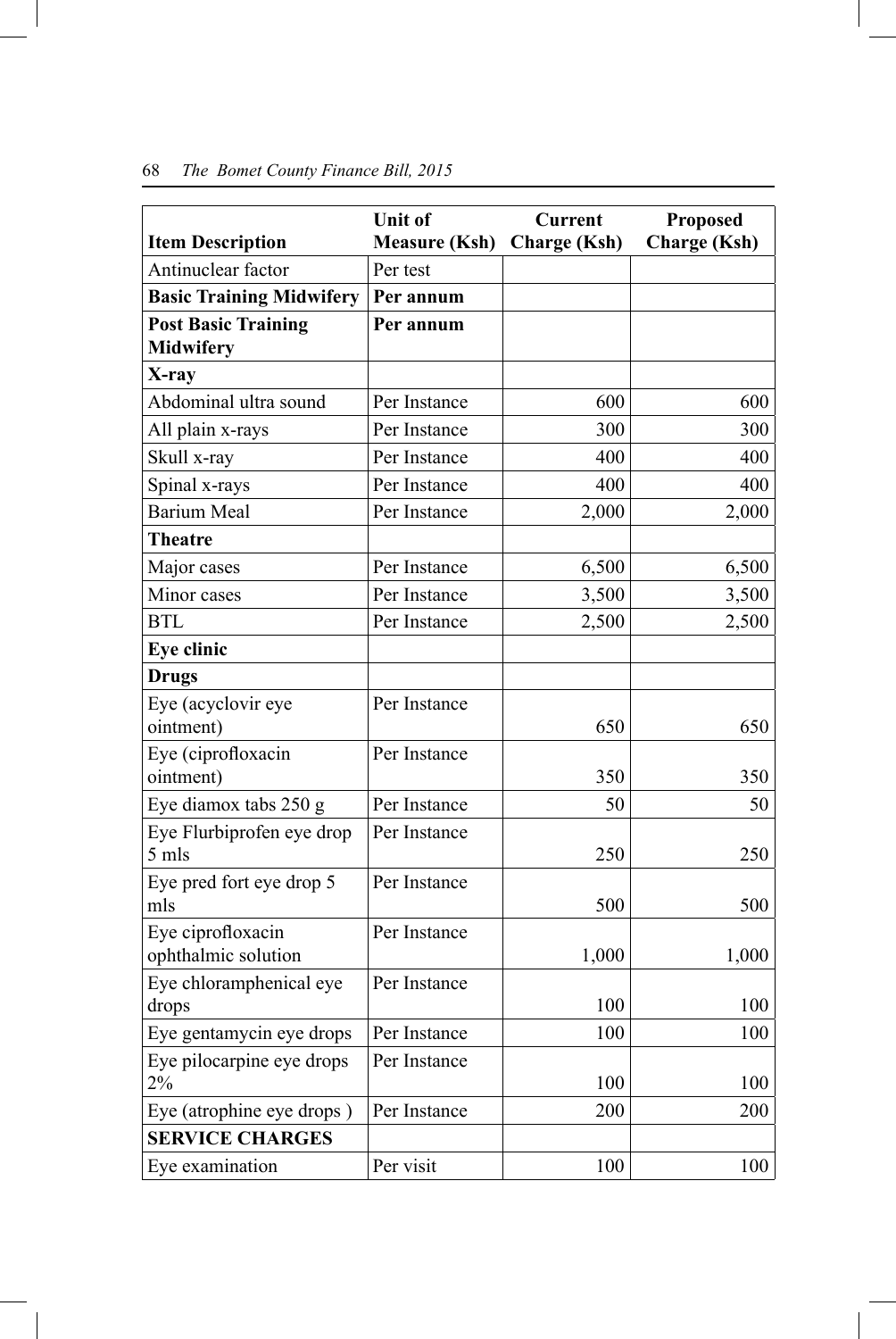|                                                      | <b>Unit of</b>                   | <b>Current</b>                        | <b>Proposed</b>                        |
|------------------------------------------------------|----------------------------------|---------------------------------------|----------------------------------------|
| <b>Item Description</b>                              | <b>Measure (Ksh)</b>             | <b>Charge (Ksh)</b>                   | <b>Charge (Ksh)</b>                    |
| Treatment                                            | Per visit                        | Variable                              | Variable                               |
| Eye irrigation                                       | Per visit                        | 200                                   | 200                                    |
| Foreign body removal                                 | Per visit                        | 200                                   | 200                                    |
| Eye padding                                          | Per visit                        | 200                                   | 200                                    |
| Others are free                                      |                                  |                                       |                                        |
| <b>PHYSIOTHERAPHY</b>                                |                                  |                                       |                                        |
| Any form of heat therapy                             | Per Instance                     | 100                                   | 100                                    |
| Soft tissue manipulation                             | Per Instance                     | 50                                    | 50                                     |
| Therapuatic exercise                                 | Per Instance                     | 100                                   | 100                                    |
| Splintage                                            | Per Instance                     | 100                                   | 100                                    |
| Any form of support -<br>immobilisation              | Per Instance                     | 100                                   | 100                                    |
| Ambulation/mobilisation                              | Per Instance                     | 100                                   | 100                                    |
| <b>DENTAL</b>                                        |                                  |                                       |                                        |
| Dental consultation                                  | Per visit                        | 50                                    | 50                                     |
| Extraction                                           | Per Instance                     | 200                                   | 200                                    |
| Temporary filling                                    | Per Instance                     | 300                                   | 300                                    |
| Amalgam filling                                      | Per Instance                     | 500                                   | 500                                    |
| Composite filling                                    | Per Instance                     | 500                                   | 500                                    |
| Root canal treatment                                 | Per Instance                     | 500                                   | 500                                    |
| Disimpaction closed                                  | Per Instance                     | 300                                   | 300                                    |
| Splinting                                            | Per Instance                     | 500                                   | 500                                    |
| Disimpaction open                                    | Per Instance                     | 500                                   | 500                                    |
| M.M.F.                                               | Per Instance                     | 2,000                                 | 2,000                                  |
| Complete denture                                     | Per Instance                     | 3,500                                 | 3,500                                  |
| Complete either upper or                             | Per Instance                     |                                       |                                        |
| lower                                                |                                  | 2,000                                 | 2,000                                  |
| Acrylic crown                                        | Per Instance                     | 2,000                                 | 2,000                                  |
|                                                      |                                  |                                       |                                        |
| <b>Item Description</b>                              | <b>Unit of</b><br><b>Measure</b> | <b>Current</b><br><b>Charge</b> (Ksh) | <b>Proposed</b><br><b>Charge (Ksh)</b> |
| All types of inspection                              | Per Instance                     | 1,000                                 | 1,000                                  |
| <b>Treatment of termites</b><br>(public institution) | Per sq.m                         | 500                                   | 500                                    |

 $\overline{\phantom{a}}$ 

 *The Bomet County Finance Bill, 2015* 69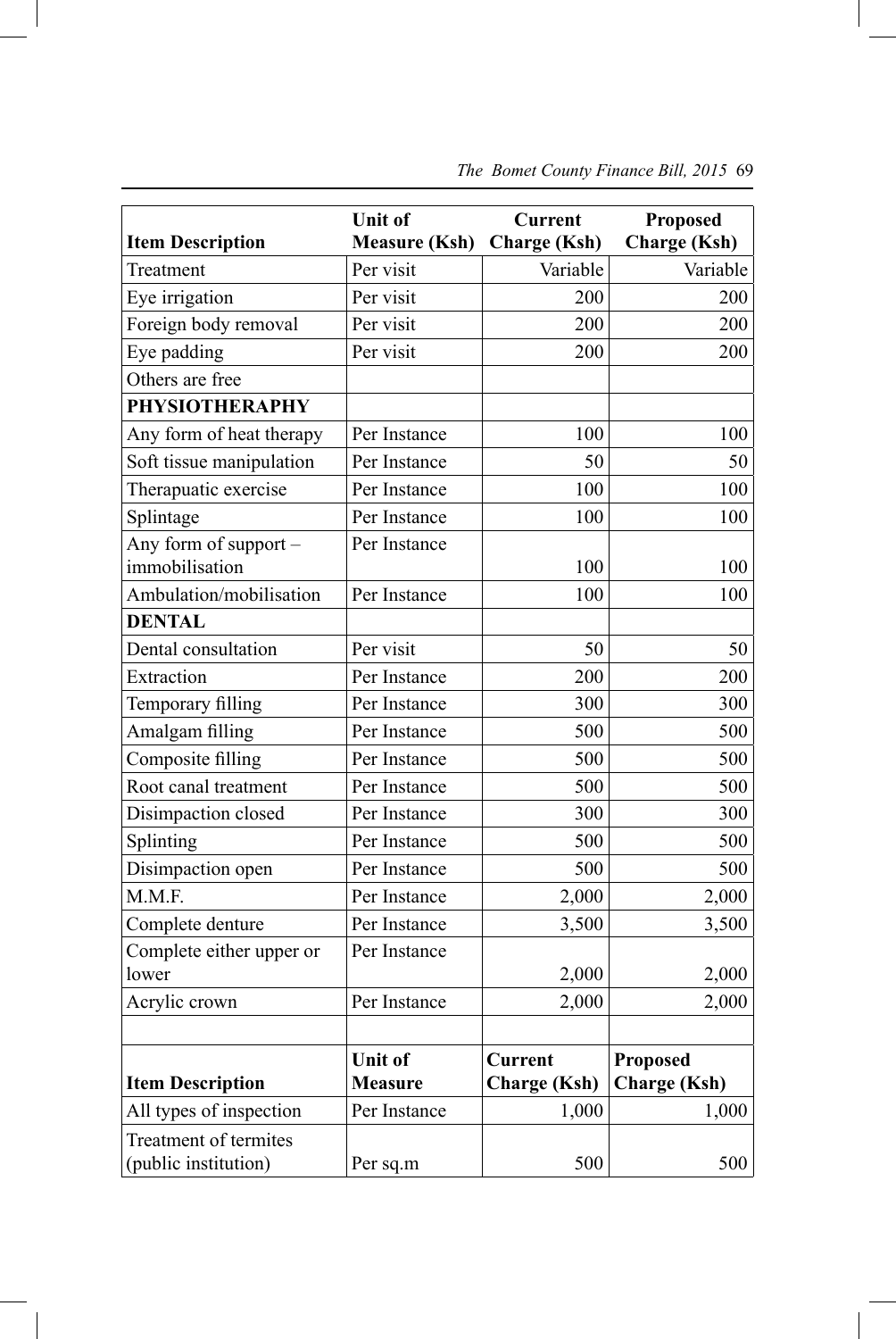| <b>Item Description</b>                           | <b>Unit of</b><br><b>Measure (Ksh)</b> | <b>Current</b><br><b>Charge (Ksh)</b> | <b>Proposed</b><br><b>Charge (Ksh)</b> |
|---------------------------------------------------|----------------------------------------|---------------------------------------|----------------------------------------|
| termites<br>of<br>Treatment                       |                                        |                                       |                                        |
| (private residence)                               | Per sq.m                               | 1,000                                 | 1,000                                  |
| <b>Control of Bees</b>                            | Per job                                | 1,000                                 | 1,000                                  |
| <b>Eradication of snakes</b>                      | Per job                                | 1,000                                 | 1,000                                  |
| Stagnant water treatment                          | Per sq.m                               | 200                                   | 200                                    |
| Pumping water out of pool                         | Per cu.m                               | 1,000                                 | 1,000                                  |
| Overgrowth clearance                              | Per sq.m                               | 500                                   | 500                                    |
| Larviciding                                       | Per sq.m                               | 100                                   | 100                                    |
| Domestic premises                                 | Per instance                           | 500                                   | 500                                    |
| Hotels & restaurants                              | Per instance                           | 1,000                                 | 1,000                                  |
| All others                                        | Per sq.m                               | 1,000                                 | 1,000                                  |
| Cat trapping (excluding<br>transport)             | Per cat                                | 500                                   | 500                                    |
| <b>Fence infested with</b>                        |                                        |                                       |                                        |
| crawling ants and other                           |                                        |                                       |                                        |
| insects                                           |                                        |                                       |                                        |
| Private premises                                  | Per visit                              | 2,000                                 | 2,000                                  |
| Public institutions                               | Per visit                              | 3,000                                 | 3,000                                  |
| Factories                                         | Per visit                              | 10,000                                | 10,000                                 |
| Godowns                                           | Per visit                              | 10,000                                | 10,000                                 |
| Domestic premises<br>(excluding transport)        | Per $m2$                               | 1,000                                 | 1,000                                  |
| Institutions, schools<br>(excluding transport)    | Per $m2$                               | 3,000                                 | 3,000                                  |
| Grains                                            | Per Ton                                | 1,000                                 | 1,000                                  |
| <b>Transport for any service</b>                  |                                        |                                       |                                        |
| above                                             |                                        | 1,000                                 | 1,000                                  |
| Amendment fee (e.g., birth<br>certificate)        | Per Instance                           | 350                                   | 350                                    |
| Registration (late & current<br>registration fee) | Per Instance                           | 250                                   | 250                                    |
| Cancellation fee                                  | Per Instance                           | 200                                   | 200                                    |
| Search fee (register)                             | Per Instance                           | 100                                   | 100                                    |
| Late submission of fee<br>(birth & death)         | Per Instance                           | 250                                   | 250                                    |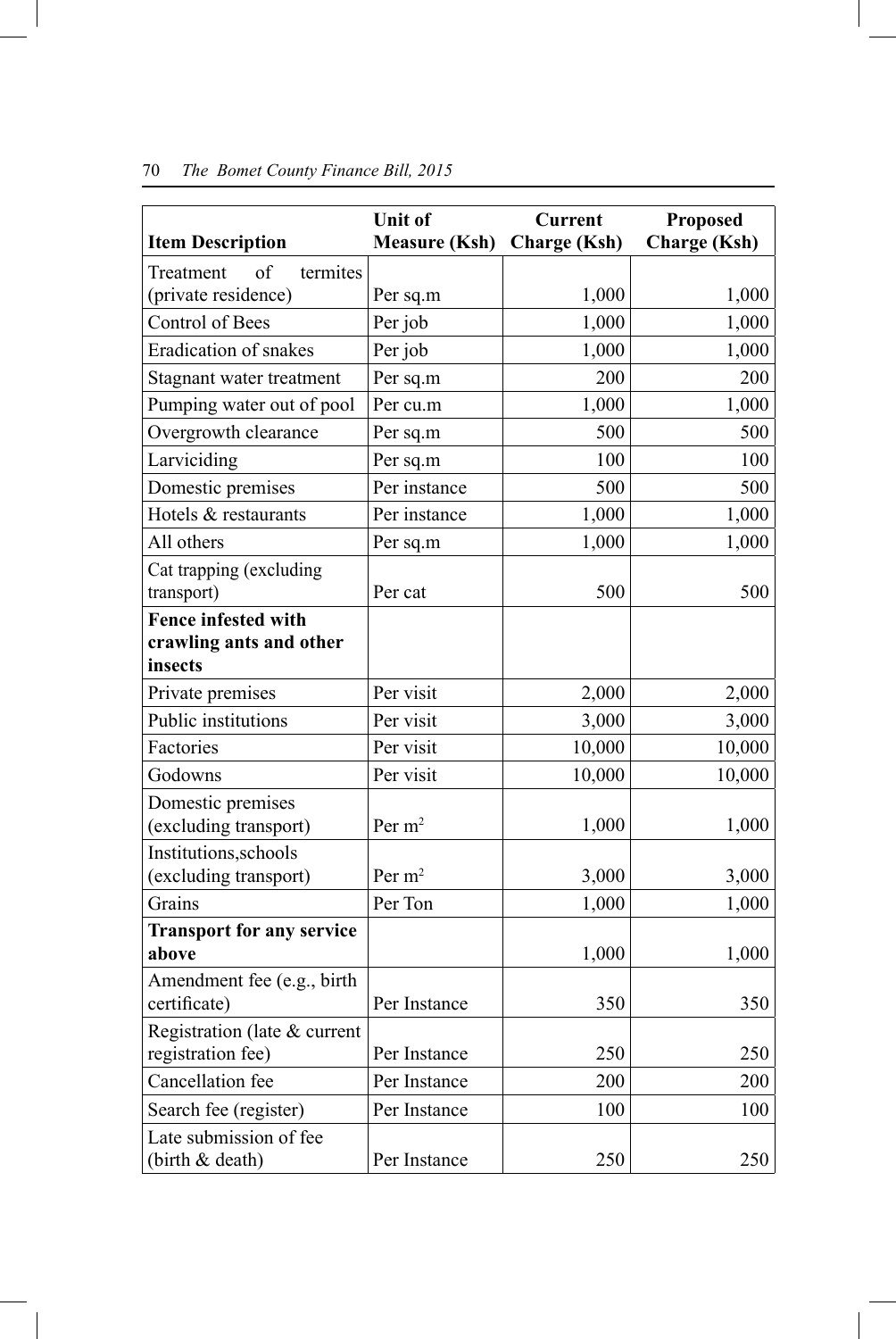|                                                         | <b>Unit of</b>       | <b>Current</b>      | <b>Proposed</b>     |
|---------------------------------------------------------|----------------------|---------------------|---------------------|
| <b>Item Description</b>                                 | <b>Measure (Ksh)</b> | <b>Charge (Ksh)</b> | <b>Charge (Ksh)</b> |
| <b>Yellow Fever</b>                                     | Per dose             | 1,500               | 1,500               |
| <b>Tetanus Toxoid</b>                                   | Per dose             | 200                 | 200                 |
| Diphtheria & Tetanus                                    | Per dose             | 500                 | 500                 |
| Typhoid                                                 | Per dose             | 1,000               | 1,000               |
| Meningitis                                              | Per dose             | 1,000               | 1,000               |
| <b>MMR</b>                                              | Per dose             | 1,200               | 1,200               |
| Rabies                                                  | Per dose             | 1,000               | 1,000               |
| Oral polio                                              | Per dose             | 300                 | 300                 |
| Influenza                                               | Per dose             | 1,500               | 1,500               |
| Cholera                                                 | Per dose             | 1,200               | 1,200               |
| Hepatitis B                                             | Per dose             | 1,000               | 1,000               |
| International certificates<br>booklet                   | Per booklet          | 1,000               | 1,000               |
| <b>International travellers</b>                         |                      |                     |                     |
| certificate                                             | Per certificate      | 1,000               | 1,000               |
| Duplicate certificate                                   | Per cert             | 500                 | 500                 |
| <b>Exemption letters</b>                                | Per letter           | 500                 | 500                 |
| Coliform test                                           | Per test             | 500                 | 500                 |
| Coliform and plate count                                |                      |                     |                     |
| 280                                                     | Per test             | 500                 | 500                 |
| <b>Bacteriological test</b>                             | Per test             | 500                 | 500                 |
| Chemical test                                           | Per test             | 2,000               | 2,000               |
| Harvest F.P. test (Water in<br>milk)                    | Per test             | 300                 | 300                 |
| Gerber S.N.F. Test                                      | Per test             | 300                 | 300                 |
| Resazurin test                                          | Per test             | 100                 | 100                 |
| Phosphate                                               | Per test             | 100                 | 100                 |
| <b>Health Occupation</b>                                |                      |                     |                     |
| Certificate                                             | Per cert             | 7,500               | 7,500               |
| Sites for Toilets/septic<br>tanks on construction sites | Per instance         | 2,000               | 2,000               |
| <b>Liquor Sales Premises</b>                            | Per Visit            | 2,000               | 2,000               |
| <b>Biological</b> test                                  | Per test             | 5,000               | 5,000               |
| Chemical analysis                                       | Per test             | 10,000              | 10,000              |
| Export health certificate                               | Per cert             | 5,000               | 5,000               |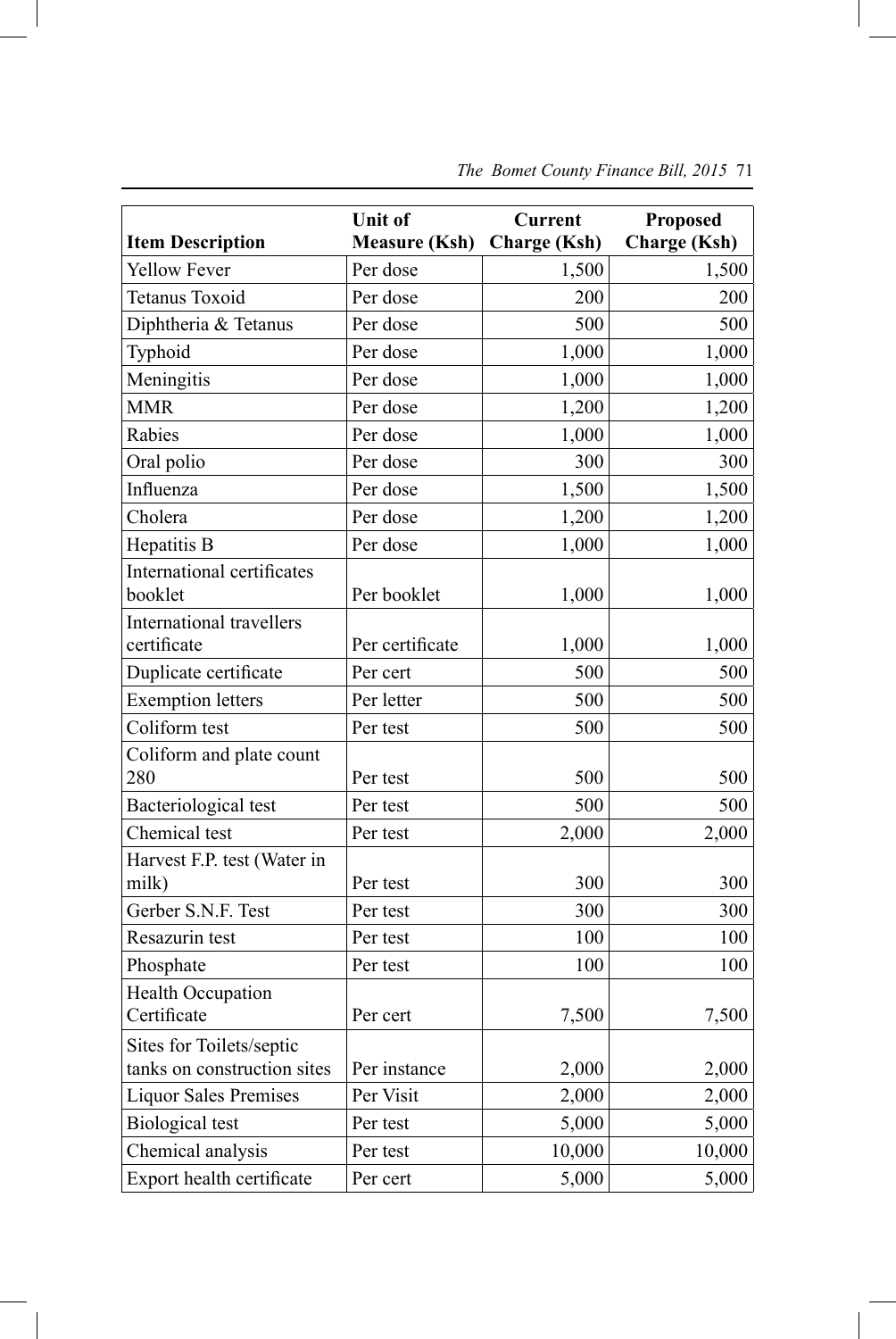| <b>Item Description</b>                                  | <b>Unit of</b><br><b>Measure (Ksh)</b> | <b>Current</b><br><b>Charge (Ksh)</b> | <b>Proposed</b><br><b>Charge (Ksh)</b> |
|----------------------------------------------------------|----------------------------------------|---------------------------------------|----------------------------------------|
| Charge by medical officer                                |                                        |                                       |                                        |
| of health                                                | Per cert                               | 700                                   | 700                                    |
| Health certificate for hotel                             | Per cert                               | 5,000                                 | 5,000                                  |
| Inspection of private clinic                             | Per Instance                           | 5,000                                 | 5,000                                  |
| Food handlers health<br>certificate                      | Per cert                               | 500                                   | 500                                    |
| Hotel health certificate                                 | Per cert                               | 1,000                                 | 1,000                                  |
| <b>Restaurant</b> health<br>certificate                  | Per cert                               | 1,000                                 | 1,000                                  |
| Manufacturer health<br>certificate                       | Per cert                               | 10,000                                | 10,000                                 |
| Wholesale Liquor/wines $&$<br>spirits health certificate | Per cert                               | 5,000                                 | 5,000                                  |
| Wholesale Shop health<br>certificate                     | Per cert                               | 5,000                                 | 5,000                                  |
| Retail Grocery shop health<br>certificate                | Per cert                               | 500                                   | 500                                    |
| Supermarket health<br>certificate                        | Per cert                               | 5,000                                 | 5,000                                  |
| Distributor health<br>certificate                        | Per cert                               | 5,000                                 | 5,000                                  |
| Packaging health certificate                             | Per cert                               | 5,000                                 | 5,000                                  |
| Eating House/Fish & Chips<br>health certificate          | Per cert                               | 1,000                                 | 1,000                                  |
| Cafes health certificate                                 | Per cert                               | 1,000                                 | 1,000                                  |
| Proprietary Liquor/Bar<br>health certificate             | Per cert                               | 1,000                                 | 1,000                                  |
| <b>LEGISLATURE</b>                                       |                                        |                                       |                                        |
| Sale of County legislation<br>per copy                   |                                        | 250                                   | 250                                    |
| Certified copy of official<br>documents(per page)        |                                        | New                                   | 20                                     |
| <b>GRAVES (COUNTY</b><br><b>CEMENTRY)</b>                |                                        |                                       |                                        |
| <b>Grave charges</b>                                     |                                        |                                       |                                        |
| Adults                                                   | Per body                               |                                       | 500                                    |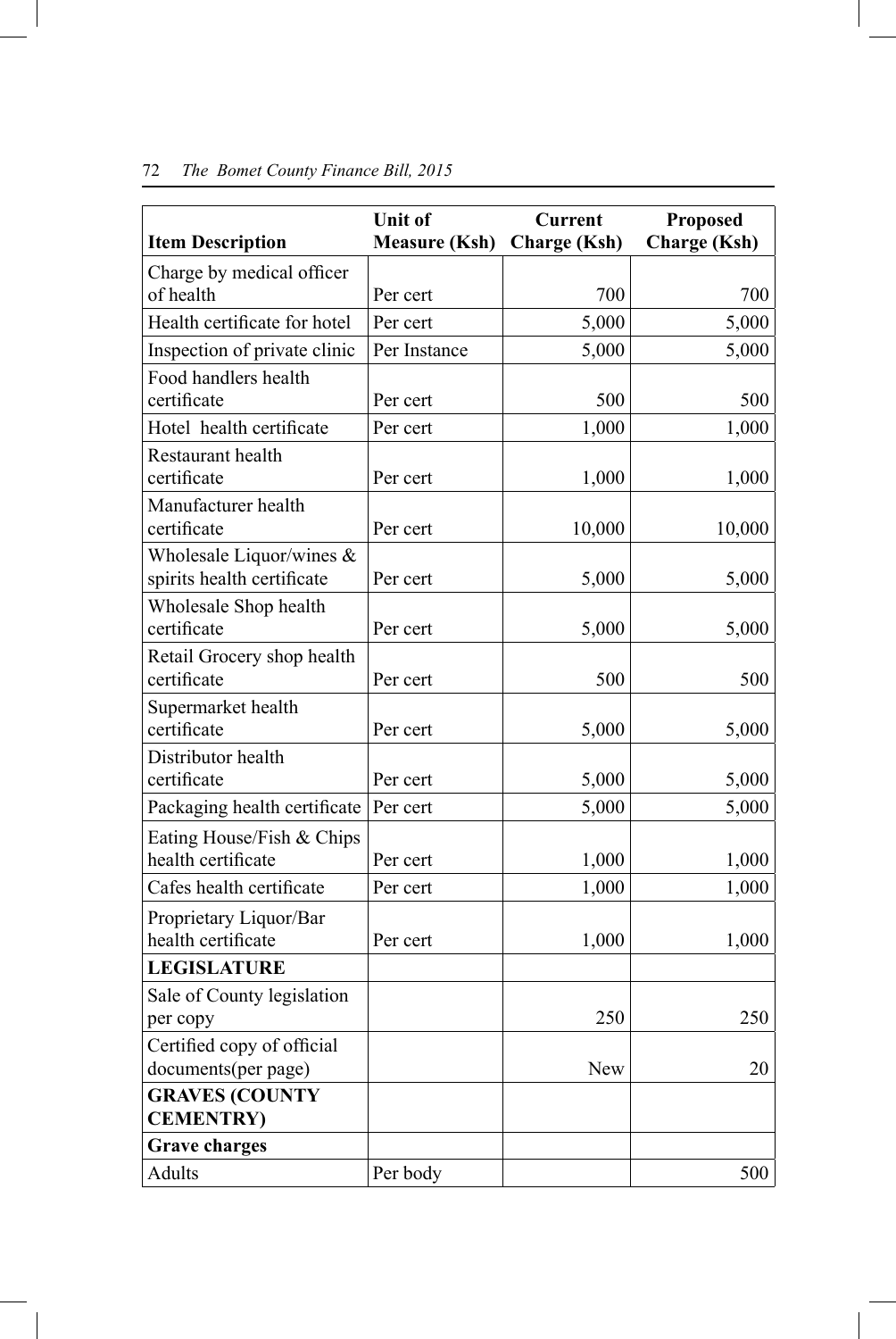|                                                               | <b>Unit of</b>       | <b>Current</b>      | <b>Proposed</b>     |
|---------------------------------------------------------------|----------------------|---------------------|---------------------|
| <b>Item Description</b>                                       | <b>Measure (Ksh)</b> | <b>Charge (Ksh)</b> | <b>Charge (Ksh)</b> |
| Children                                                      | Per body             |                     | 300                 |
| Infants                                                       | Per body             |                     | 200                 |
| <b>Grave Reservation</b><br>(County Cemetry)                  |                      |                     |                     |
| Adults                                                        | Per body             |                     |                     |
| Children                                                      | Per body             |                     |                     |
| Tomb Washing                                                  | Per instance         |                     |                     |
| <b>Temporary</b><br><b>Graves(County</b><br><b>Cementry</b> ) |                      |                     |                     |
| <b>People Dying Within</b><br><b>Town</b>                     |                      |                     |                     |
| <b>Adults</b>                                                 | Per body             |                     |                     |
| Children                                                      | Per body             |                     |                     |
| <b>Infants</b>                                                | Per body             |                     |                     |
| <b>Grave Re-opening</b><br>(County Cementry)                  |                      |                     |                     |
| <b>Adults</b>                                                 | Per instance         |                     |                     |
| Children                                                      | Per instance         |                     |                     |
| Infants                                                       | Per instance         |                     |                     |
| <b>Exhumations</b>                                            |                      |                     |                     |
| <b>Adults</b>                                                 | Per instance         |                     |                     |
| Children                                                      | Per instance         |                     |                     |
| Infants                                                       | Per instance         |                     |                     |
| <b>Cremation Charges</b>                                      |                      |                     |                     |
| Adults                                                        | Per instance         |                     |                     |
| Children                                                      | Per instance         |                     |                     |
| Infants                                                       | Per instance         |                     |                     |
| Attendant                                                     | Per instance         |                     |                     |
|                                                               |                      |                     |                     |

 $\overline{\phantom{a}}$ 

# *The Bomet County Finance Bill, 2015* 73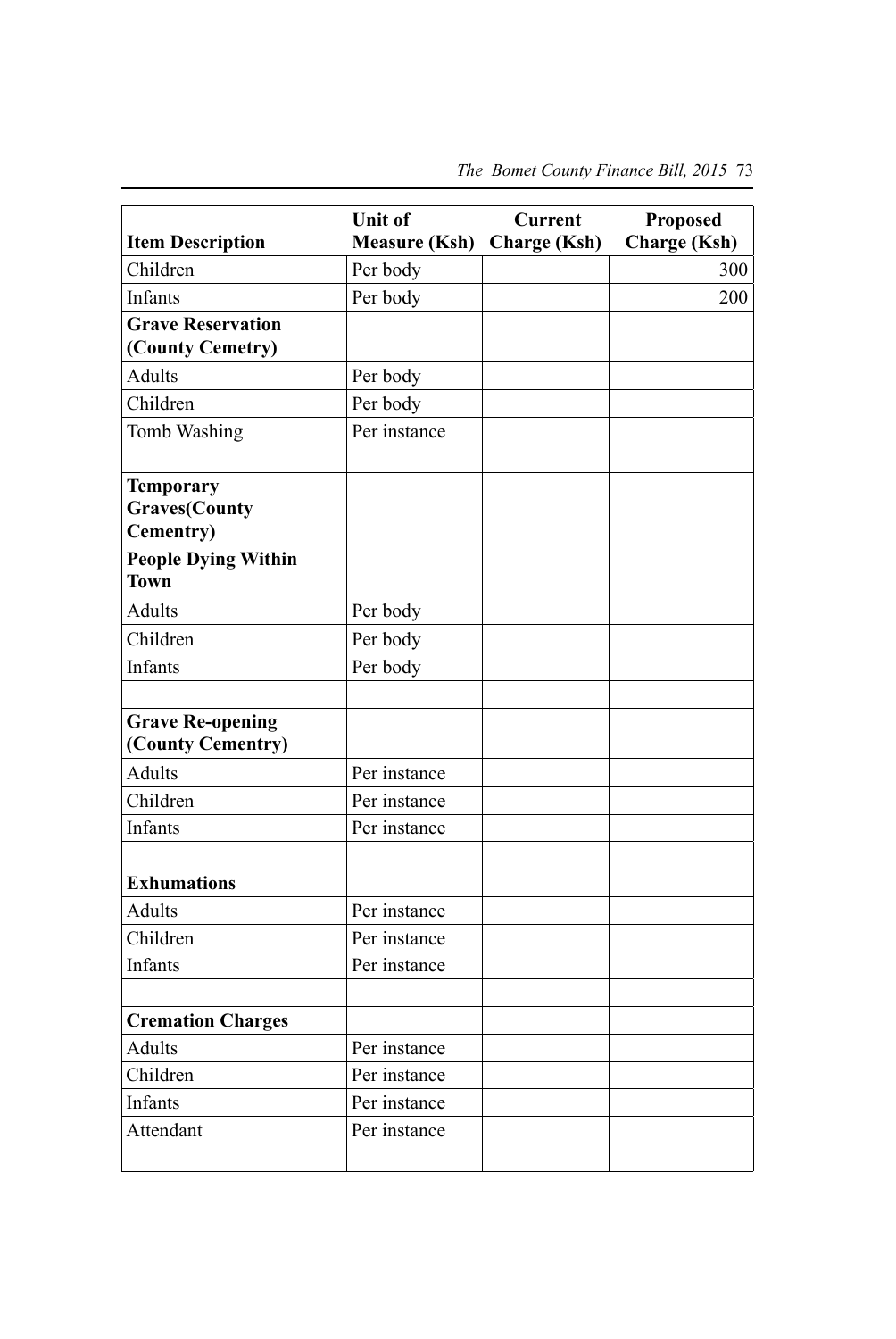| <b>Item Description</b>                                             | <b>Unit of</b><br><b>Measure (Ksh)</b> | <b>Current</b><br><b>Charge (Ksh)</b> | <b>Proposed</b><br><b>Charge (Ksh)</b> |
|---------------------------------------------------------------------|----------------------------------------|---------------------------------------|----------------------------------------|
| <b>Embalming</b>                                                    |                                        |                                       |                                        |
| <b>Adults</b>                                                       | Per instance                           |                                       |                                        |
| Children                                                            | Per instance                           |                                       |                                        |
| Infants                                                             | Per instance                           |                                       |                                        |
|                                                                     |                                        |                                       |                                        |
| <b>Private Post Mortem</b><br><b>Examination on Request</b>         |                                        |                                       |                                        |
| <b>Adults</b>                                                       | Per instance                           |                                       |                                        |
| Children                                                            | Per instance                           |                                       |                                        |
| Infants                                                             | Per instance                           |                                       |                                        |
| <b>Miscelleneous Funeral</b><br><b>Expenses</b>                     |                                        |                                       |                                        |
| <b>Citizens visiting Cemetry</b>                                    |                                        |                                       |                                        |
| for Memorial                                                        | Per instance                           |                                       |                                        |
| <b>Hire of Hearse</b>                                               |                                        |                                       |                                        |
| Collection or delivery of                                           |                                        |                                       |                                        |
| Coffin or body                                                      | Per instance                           |                                       |                                        |
| Collection or delivery of<br>Coffin or body outside the<br>boundary | Per instance                           |                                       |                                        |
| Mileage per Km                                                      | Per km                                 |                                       |                                        |
|                                                                     |                                        |                                       |                                        |
| <b>MORTUARY FEE</b>                                                 |                                        |                                       |                                        |
| Non collection of body                                              |                                        |                                       |                                        |
| after 10 days                                                       | Per day                                |                                       | 200                                    |
| Private cases before the<br>$10th$ day                              | Per day                                |                                       | 500                                    |
| Licensing of private<br>mortuary facility                           | Per annum                              |                                       | 1,500                                  |
| <b>DOCUMENTATION</b>                                                |                                        |                                       |                                        |
| Burial permit                                                       | Per permit                             |                                       |                                        |
| Death Certificate                                                   | Per cert                               |                                       |                                        |

#### 74 *The Bomet County Finance Bill, 2015*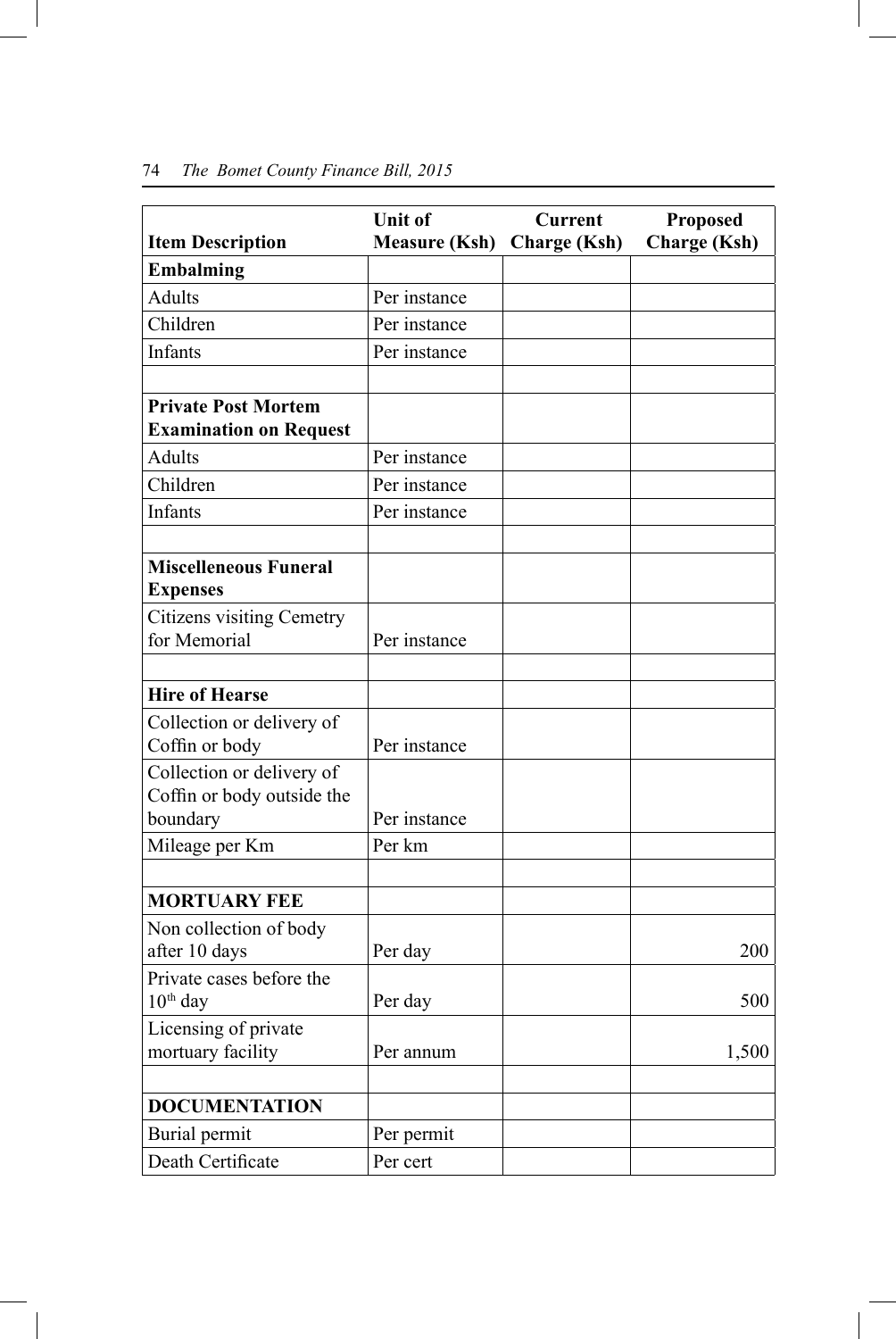| <b>Item Description</b>                                       | <b>Unit of</b><br><b>Measure (Ksh)</b> | Current<br><b>Charge</b> (Ksh) | <b>Proposed</b><br><b>Charge</b> (Ksh) |
|---------------------------------------------------------------|----------------------------------------|--------------------------------|----------------------------------------|
| Amendment fees                                                | Per Instance                           |                                |                                        |
| Burial search fees                                            | Per Instance                           |                                |                                        |
| A copy of burial permit                                       | Per permit                             |                                |                                        |
| A copy of certified death<br>register                         | Per copy                               |                                |                                        |
| <b>Search Fee of Death</b><br><b>Entry of Disposal Permit</b> |                                        |                                |                                        |
| Death within a year                                           | Per instance                           |                                |                                        |
| Death after 1 year but less<br>than 5 years                   | Per instance                           |                                |                                        |
| Death after 5 years                                           | Per instance                           |                                |                                        |
| Burial Certificate (Citizen)                                  |                                        |                                |                                        |
| Burial Certificate (Non<br>Citizen)                           |                                        |                                |                                        |

# *The Bomet County Finance Bill, 2015* 75

| <b>DEPARTMENT OF WEIGHTS AND MEASURES</b>    |                     |                        |  |
|----------------------------------------------|---------------------|------------------------|--|
| <b>STAMPING FEES</b>                         |                     |                        |  |
| <b>Particulars of Equipment Initial</b>      | <b>Verification</b> | <b>Re-Verification</b> |  |
| Weights:                                     |                     |                        |  |
| For each weight                              |                     |                        |  |
| 5 kg and under                               | 100                 | 40                     |  |
| $10 \text{ kg}$                              | 160                 | 80                     |  |
| $20 \text{ kg}$                              | <b>200</b>          | 100                    |  |
| Exceeding 20 kg                              | 400                 | 200                    |  |
|                                              |                     |                        |  |
| <b>Measures of Length:</b>                   |                     |                        |  |
| For each measure                             |                     |                        |  |
| (a) Unsubdivided                             | 400                 | 200                    |  |
| (b) Subdivide (including the whole length):  |                     |                        |  |
| 1 metre and under                            | 100                 | 60                     |  |
| Exceeding 1 metre but not exceeding 5 metres | 200                 | 100                    |  |
| 10 metres                                    | 200                 | 200                    |  |
| 20 metres                                    | 600                 | 300                    |  |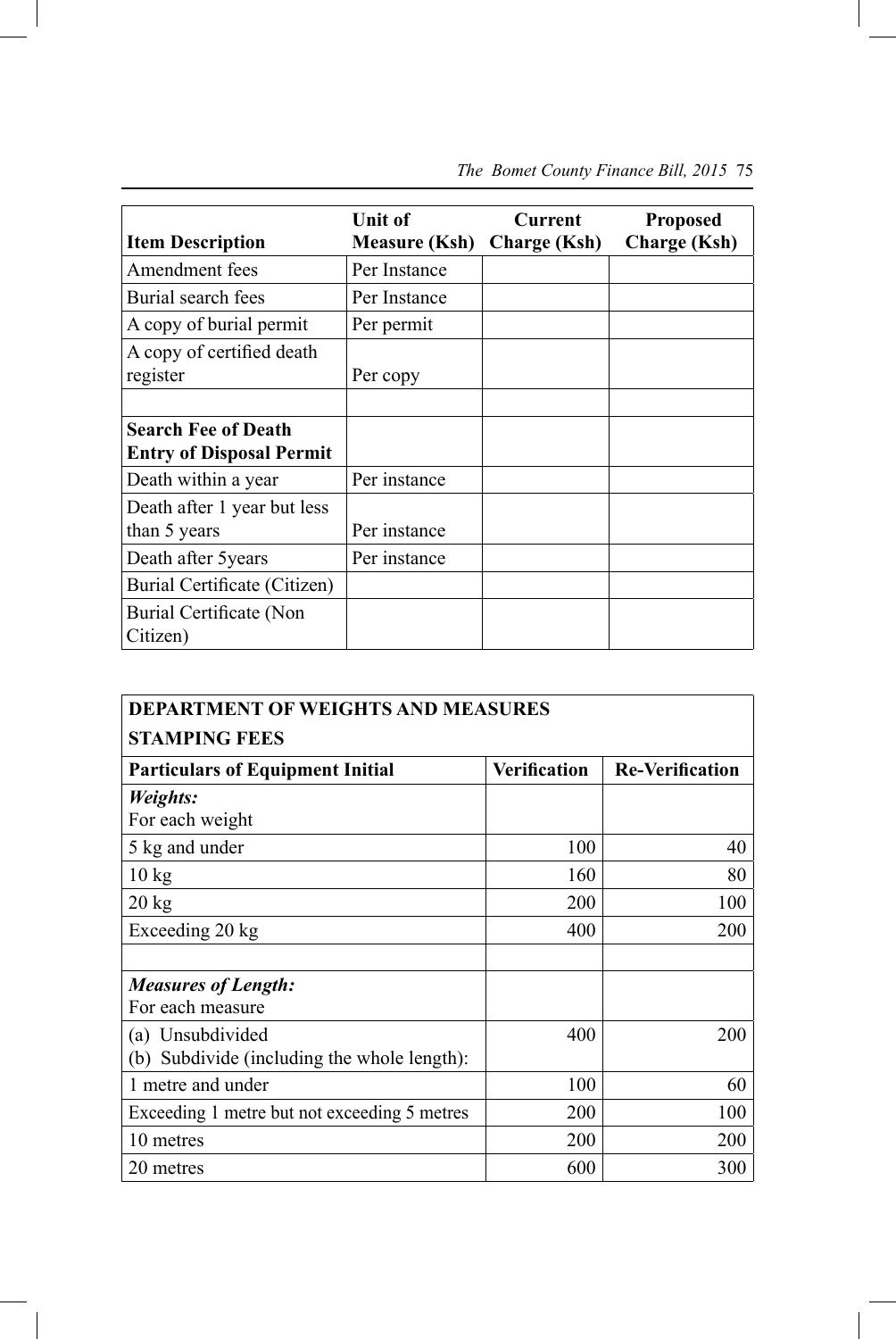| 30 metres                                                     | 800    | 400    |
|---------------------------------------------------------------|--------|--------|
| Exceeding 30 metres                                           | 1,000  | 80     |
|                                                               |        |        |
| Measures of capacity (other than bulk measures):              |        |        |
| For each                                                      |        |        |
| (a) Unsubdivided:                                             |        |        |
| 2 litres and under                                            | 100    | 40     |
| Exceeding 2 litres but not exceeding 20 litres                | 200    | 100    |
| Exceeding 20 litres                                           | 400    | 200    |
| <b>Spirit measuring instruments:</b>                          |        |        |
| 30 ml instruments                                             | 400    | 200    |
| 60 ml instruments                                             | 800    | 400    |
| Liquid measuring instruments (petrol pumps):                  |        |        |
| (a) Dispensing pumps (each)                                   |        |        |
| Electronic<br>(i)                                             | 2,400  | 1,600  |
| (ii) Non-electronic                                           | 1,600  | 1,200  |
| (b) Bulk meters (each)                                        |        |        |
| Electronic<br>(i)                                             | 30,000 | 15,000 |
| (ii) Non-electronic                                           | 20,000 | 10,000 |
| <b>OTHER MISCELLANEOUS CHARGES</b><br><b>Adjusting Weighs</b> |        |        |
| For each weight                                               |        |        |
| 5 kg and under                                                | 40     |        |
| 10 <sub>kg</sub>                                              | 60     |        |
| 20 kg                                                         | 80     |        |
| Exceeding 20 kg                                               | 200    |        |
| <b>Miscellaneous Charges:</b>                                 |        |        |
| Inserting plugs (each)<br>(a)                                 | 40     |        |
| Adjusting loose poises (each)<br>(b)                          | 40     |        |
| Balancing all types of weighing<br>(c)<br>instruments (each)  | 100    |        |

# 76 *The Bomet County Finance Bill, 2015*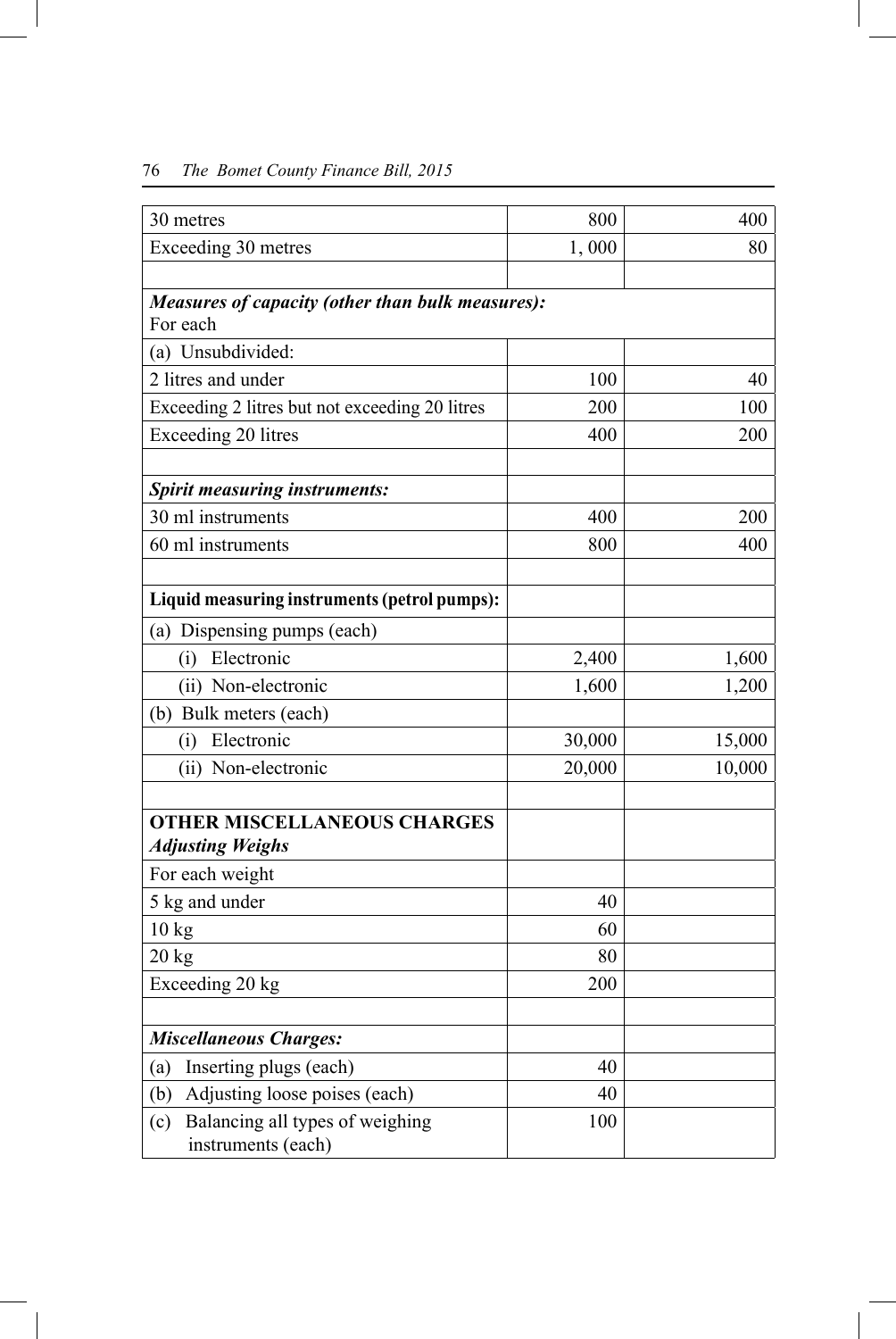|  |  |  | The Bomet County Finance Bill, 2015 77 |  |  |  |
|--|--|--|----------------------------------------|--|--|--|
|--|--|--|----------------------------------------|--|--|--|

| (d) Denominating linear and capacity<br>measures (each)                                                                      | 100   |     |
|------------------------------------------------------------------------------------------------------------------------------|-------|-----|
| Adjusting capacity measures for use as<br>(e)<br>standards:                                                                  |       |     |
| Each measure according to denomination.                                                                                      |       |     |
| 20 litres and under                                                                                                          | 1,000 |     |
| Exceeding 20 litres but not exceeding 500<br>litres                                                                          | 1,000 |     |
| Exceeding 500 litres.                                                                                                        |       |     |
| An additional charge of Kshs 1,000 shall<br>be payable for every 500 litres (or part<br>thereof) in excess of such capacity. |       |     |
| <b>Non-Automatic Weighing Instruments intended for counter use:</b>                                                          |       |     |
| For each instruments according to its capacity                                                                               |       |     |
| Non-self indicating instruments<br>(a)                                                                                       |       |     |
| 5 kg and under                                                                                                               | 200   | 150 |
| Exceeding 5 kg but not exceeding 15 kg                                                                                       | 400   | 200 |
| Exceeding 15 kg                                                                                                              | 1,000 | 400 |
| Semi-self indicating instruments<br>(b)                                                                                      |       |     |
| 5 kg and under                                                                                                               | 400   | 200 |
| Exceeding 5 kg but not exceeding 15 kg                                                                                       | 800   | 400 |
| Exceeding 15 kg                                                                                                              | 1,200 | 800 |
| Self indicating instruments<br>(c)                                                                                           |       |     |
| (i) Electronic                                                                                                               |       |     |
| 5kg and under                                                                                                                | 600   | 400 |
| Exceeding 5 kg but not exceeding 15 kg                                                                                       | 1,000 | 600 |
| Exceeding 15 kg                                                                                                              | 1,200 | 800 |
| (ii) Non-electronic                                                                                                          |       |     |
| 5 kg and under                                                                                                               | 400   | 200 |
| Exceeding 5 kg but not exceeding 15 kg                                                                                       | 800   | 400 |
| Exceeding 15 kg                                                                                                              | 1,200 | 800 |
| All other non-automatic weighing instruments:                                                                                |       |     |
| For each instrument according to its capacity                                                                                |       |     |
| Electronic instruments<br>(a)                                                                                                |       |     |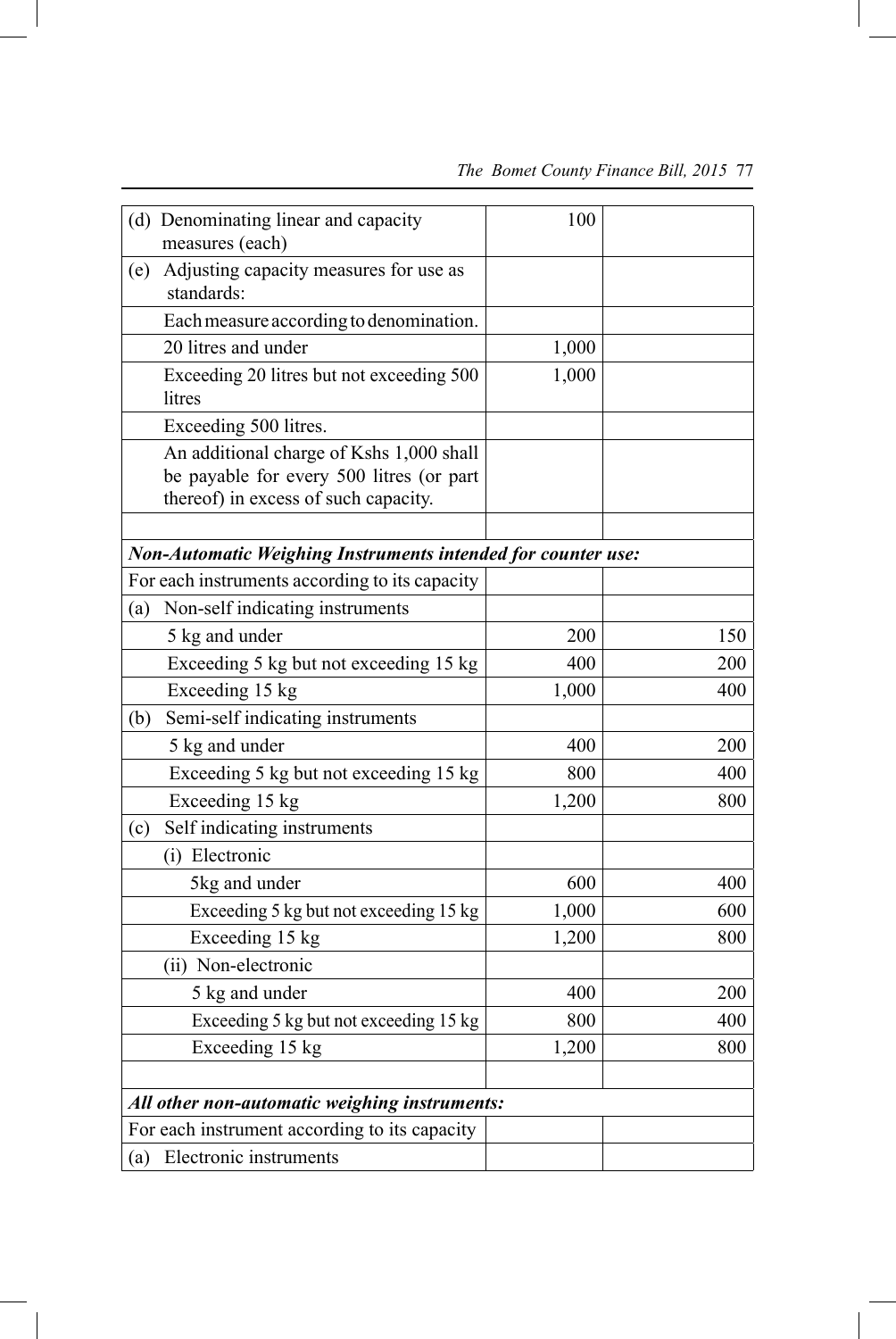# 78 *The Bomet County Finance Bill, 2015*

| 50 kg and under                                                                                                                                                                        | 1,200  | 800   |
|----------------------------------------------------------------------------------------------------------------------------------------------------------------------------------------|--------|-------|
| Exceeding 50 kg but not exceeding 500 kg                                                                                                                                               | 2,000  | 1,200 |
| Exceeding 500 kg but not exceeding 1<br>tonne                                                                                                                                          | 4,000  | 2,000 |
| Exceeding 1 tonne but not exceeding 5<br>tonnes                                                                                                                                        | 6,000  | 5,000 |
| Exceeding 5 tonnes but not exceeding 20<br>tonnes                                                                                                                                      | 10,000 | 8,000 |
| Exceeding 20 tonnes                                                                                                                                                                    |        |       |
| The fee payable shall be the same as that for a 20 tonne capacity instrument plus<br>an additional charge of Kshs 400 for every tonne (or part thereof) in excess of<br>such capacity. |        |       |
| Non-electronic instruments<br>(b)                                                                                                                                                      |        |       |
| 50 kg and under                                                                                                                                                                        | 1,000  | 600   |
| Exceeding 50 kg but not exceeding 500 kg                                                                                                                                               | 1,600  | 1,000 |
| Exceeding 500 kg but not exceeding 1<br>tonne                                                                                                                                          | 3,000  | 2,000 |
| Exceeding 1 tonne but not exceeding 5<br>tonnes                                                                                                                                        | 4,000  | 3,000 |
| Exceeding 5 tonnes but not exceeding 20<br>tonnes                                                                                                                                      | 8,000  | 6,000 |
| Extra fee in excess of 20 tonnes (per extra<br>tonne)                                                                                                                                  |        | 300   |
|                                                                                                                                                                                        |        |       |
| <b>Automatic weighing instruments:</b>                                                                                                                                                 |        |       |
| For each weighing unit according to its capacity                                                                                                                                       |        |       |
| 20 kg and under                                                                                                                                                                        | 1,200  | 600   |
| Exceeding 20 kg but not exceeding 50 kg                                                                                                                                                | 1,600  | 1,000 |
| Exceeding 50 kg but not exceeding 200 kg                                                                                                                                               | 2,000  | 1,500 |
| Exceeding 200 kg but not exceeding 1 tonne                                                                                                                                             | 3,000  | 2,000 |
| Exceeding 1 tonne but not exceeding 5 tonnes                                                                                                                                           | 4,000  | 3,000 |
| Exceeding 5 tonnes                                                                                                                                                                     | 8,000  | 5,000 |
| Belt-weighters:                                                                                                                                                                        |        |       |
| For each instrument                                                                                                                                                                    | 12,000 | 8,000 |
| Repairers' charges according to weighing machine capacity                                                                                                                              |        |       |
| 15 kg counter machine                                                                                                                                                                  |        | 1,200 |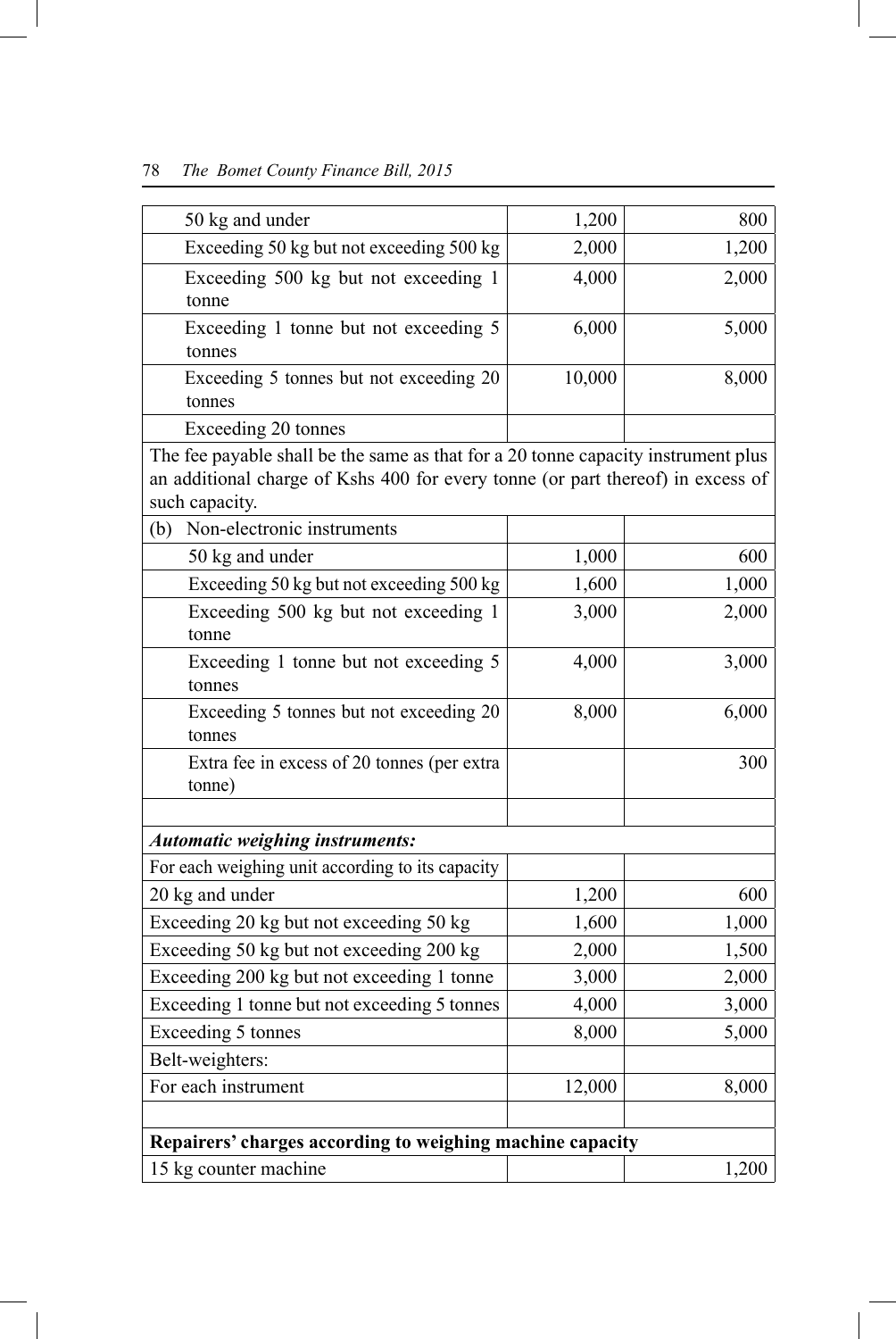| 50 kg spring balance              | 1,400  |
|-----------------------------------|--------|
| 100 kg spring balance (non trade) | 1,600  |
| 100 kg spring balance (trade use) | 2,500  |
| 250 kg platform machine           | 2,500  |
| Extra fee for any missing part    | 200    |
| Travelling fees (To and fro)      | 100/km |

#### **Note:**

# **Payment by Mobile Phones and Electronic Payments**

1. Transaction charges on use of mobile phone payment mode and all electronic payments to be incurred by the customer.